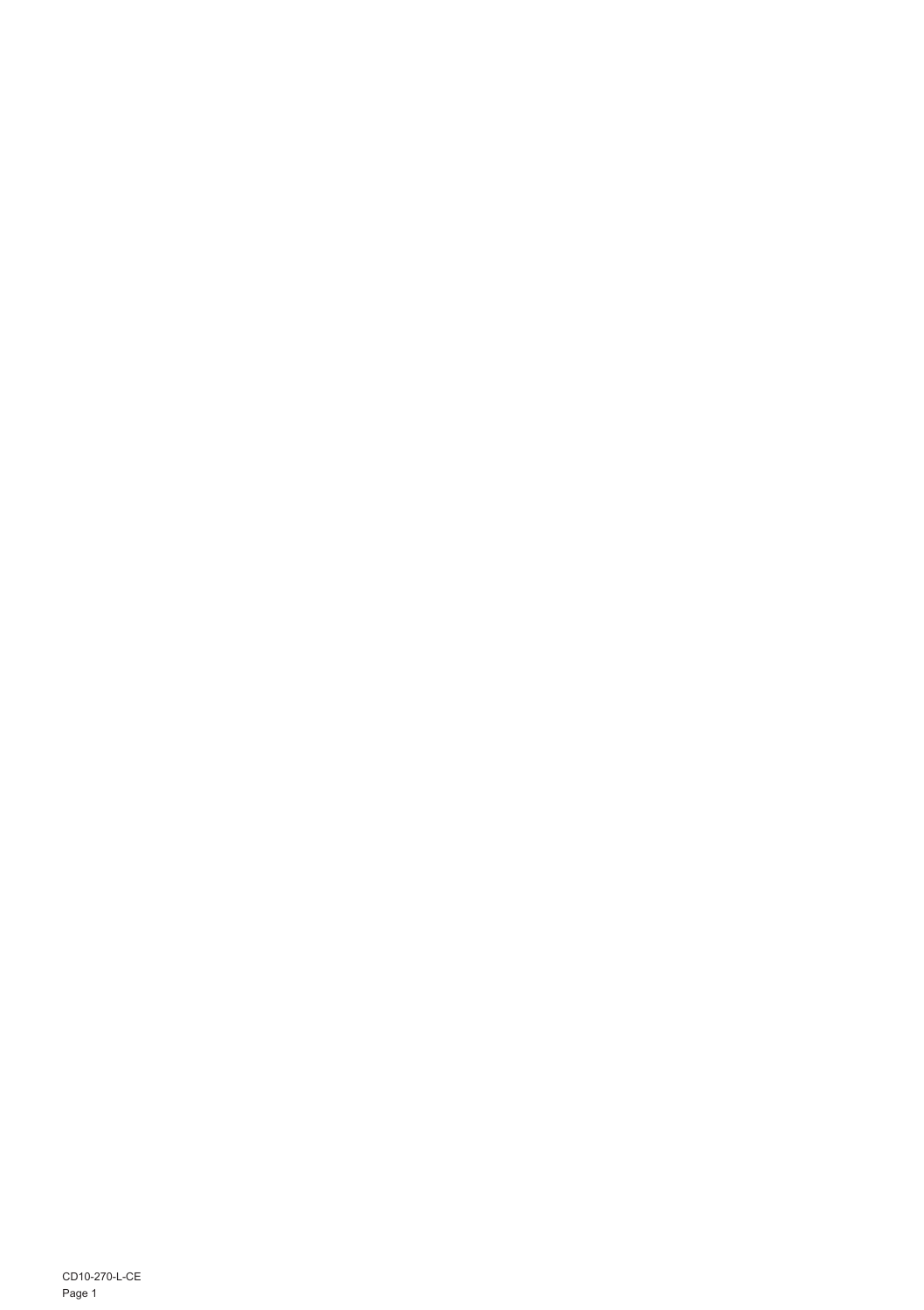# <span id="page-2-0"></span>**Novocastra™ Liquid Mouse Monoclonal Antibody CD10**

## **Product Code: NCL-L-CD10-270**

## **Intended Use**

#### *For in vitro diagnostic use.*

NCL-L-CD10-270 is intended for the qualitative identification by light microscopy of human CD10 molecules in paraffin sections. The clinical interpretation of any staining or its absence should be complemented by morphological studies using proper controls and should be evaluated within the context of the patient's clinical history and other diagnostic tests by a qualified pathologist.

#### **Principle of Procedure**

Immunohistochemical (IHC) staining techniques allow for the visualization of antigens via the sequential application of a specific antibody to the antigen (primary antibody), a secondary antibody to the primary antibody and an enzyme complex with a chromogenic substrate with interposed washing steps. The enzymatic activation of the chromogen results in a visible reaction product at the antigen site. The specimen may then be counterstained and coverslipped. Results are interpreted using a light microscope and aid in the differential diagnosis of pathophysiological processes, which may or may not be associated with a particular antigen.

#### **Clone**

56C6

#### **Immunogen**

Prokaryotic recombinant fusion protein corresponding to the external domain of the human CD10 glycoprotein.

#### **Specificity**

Human CD10 molecule, also known as common acute lymphocytic leukemia antigen (CALLA).

#### **Reagent Composition**

NCL-L-CD10-270 is a liquid tissue culture supernatant containing sodium azide as a preservative.

#### **Ig Class**

IgG1

## **Total Protein Concentration Total Protein**

Refer to vial label for lot specific total protein concentration.

#### **Antibody Concentration**

Greater than or equal to 30 mg/L as determined by ELISA. Refer to vial label for lot specific Ig concentration.

## **Recommendations On Use**

Immunohistochemistry on paraffin sections.

**Heat Induced Epitope Retrieval (HIER):** Please follow the instructions for use in Novocastra Epitope Retrieval Solution pH 6. **Suggested dilution:** 1:100 for 30 minutes at 25 °C. This is provided as a guide and users should determine their own optimal working dilutions.

**Visualization:** Please follow the instructions for use in the Novolink™ Polymer Detection Systems. For further product information or support, contact your local distributor or regional office of Leica Biosystems , or alternatively, visit the Leica Biosystems Web site, www.LeicaBiosystems.com

The performance of this antibody should be validated when utilized with other manual staining systems or automated platforms.

## **Storage and Stability**

Store at 2–8 °C. Do not freeze. Return to 2–8 °C immediately after use. Do not use after expiration date indicated on the vial label. Storage conditions other than those specified above must be verified by the user.

#### **Specimen Preparation**

The recommended fixative is 10% neutral-buffered formalin for paraffin-embedded tissue sections.

#### **Warnings and Precautions**

This reagent has been prepared from the supernatant of cell culture. As it is a biological product, reasonable care should be taken when handling it.

This reagent contains sodium azide. A Material Safety Data Sheet is available upon request or available from

www.LeicaBiosystems.com

Consult federal, state or local regulations for disposal of any potentially toxic components.

Specimens, before and after fixation, and all materials exposed to them, should be handled as if capable of transmitting infection and disposed of with proper precautions.1 Never pipette reagents by mouth and avoid contacting the skin and mucous membranes with reagents and specimens. If reagents or specimens come in contact with sensitive areas, wash with copious amounts of water. Seek medical advice.

Minimize microbial contamination of reagents or an increase in non-specific staining may occur.

Incubation times or temperatures, other than those specified, may give erroneous results. Any such changes must be validated by the user.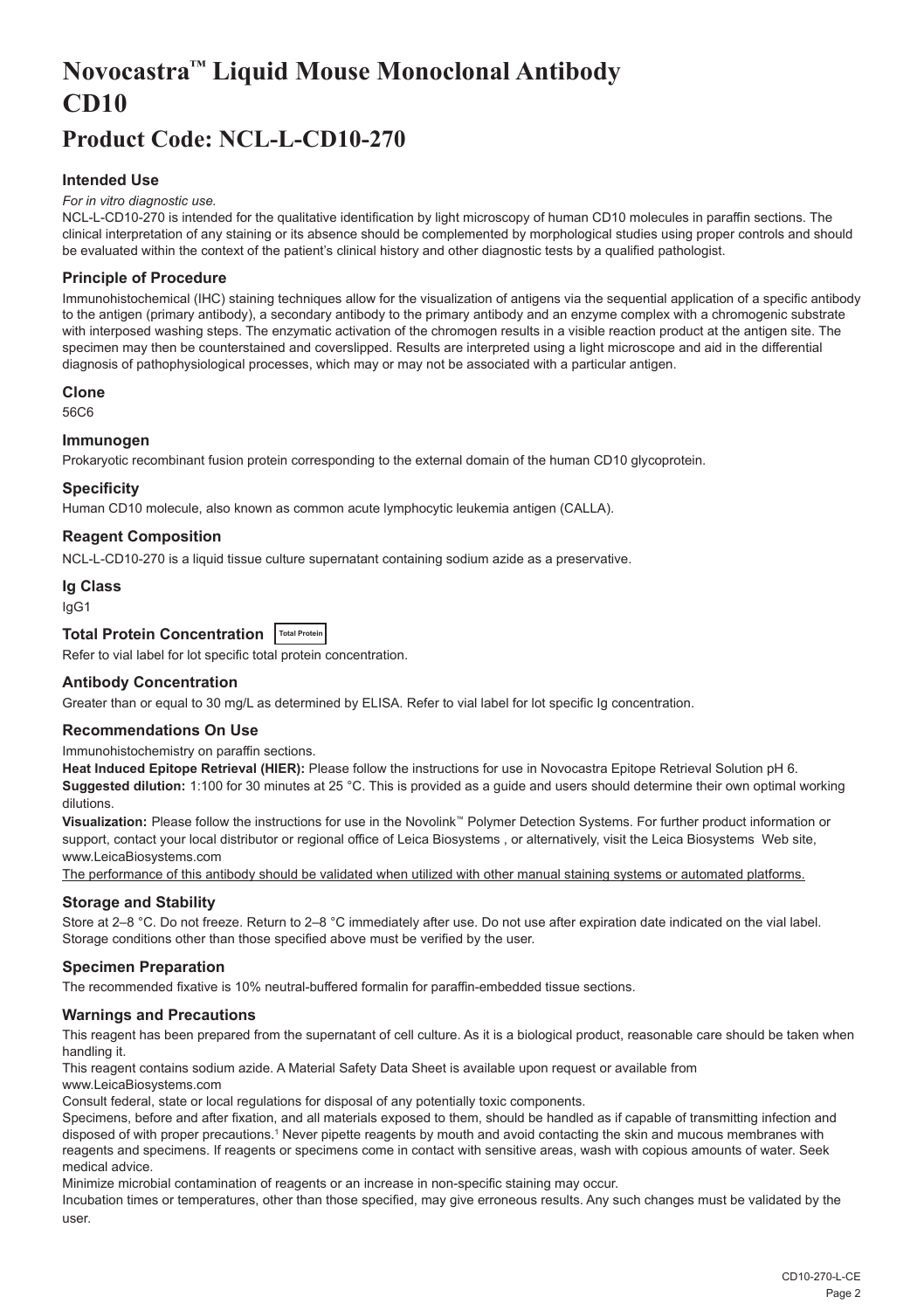## **Quality Control**

Differences in tissue processing and technical procedures in the user's laboratory may produce significant variability in results, necessitating regular performance of in-house controls in addition to the following procedures.

Controls should be fresh autopsy/biopsy/surgical specimens, formalin-fixed, processed and paraffin wax-embedded as soon as possible in the same manner as the patient sample(s).

## **Positive Tissue Control**

Used to indicate correctly prepared tissues and proper staining techniques.

One positive tissue control should be included for each set of test conditions in each staining run.

A tissue with weak positive staining is more suitable than a tissue with strong positive staining for optimal quality control and to detect minor levels of reagent degradation.<sup>2</sup>

Recommended positive control tissue is tonsil.

If the positive tissue control fails to demonstrate positive staining, results with the test specimens should be considered invalid.

## **Negative Tissue Control**

Should be examined after the positive tissue control to verify the specificity of the labeling of the target antigen by the primary antibody. Recommended negative control tissue is testis.

Alternatively, the variety of different cell types present in most tissue sections frequently offers negative control sites, but this should be verified by the user.

Non-specific staining, if present, usually has a diffuse appearance. Sporadic staining of connective tissue may also be observed in sections from excessively formalin-fixed tissues. Use intact cells for interpretation of staining results. Necrotic or degenerated cells often stain non-specifically.<sup>3</sup> False-positive results may be seen due to non-immunological binding of proteins or substrate reaction products. They may also be caused by endogenous enzymes such as pseudoperoxidase (erythrocytes), endogenous peroxidase

(cytochrome C), or endogenous biotin (eg. liver, breast, brain, kidney) depending on the type of immunostain used. To differentiate endogenous enzyme activity or non-specific binding of enzymes from specific immunoreactivity, additional patient tissues may be stained exclusively with substrate chromogen or enzyme complexes (avidin-biotin, streptavidin, labeled polymer) and substrate-chromogen, respectively. If specific staining occurs in the negative tissue control, results with the patient specimens should be considered invalid.

## **Negative Reagent Control**

Use a non-specific negative reagent control in place of the primary antibody with a section of each patient specimen to evaluate non-specific staining and allow better interpretation of specific staining at the antigen site.

## **Patient Tissue**

Examine patient specimens stained with NCL-L-CD10-270 last. Positive staining intensity should be assessed within the context of any non-specific background staining of the negative reagent control. As with any immunohistochemical test, a negative result means that the antigen was not detected, not that the antigen was absent in the cells/tissue assayed. If necessary, use a panel of antibodies to identify false-negative reactions.

## **Results Expected**

## Normal Tissues

Clone 56C6 detects the CD10 antigen on the surface of normal early progenitor cells, immature B cells within bone marrow and germinal center B cells within lymphoid tissue. CD10 is also detected on various non-lymphoid cells and tissues, such as breast myoepithelial cells, bile canaliculi, fibroblasts, with especially high expression on the brush border of kidney and gut epithelium (Total number of normal cases evaluated = 44).

#### Abnormal Tissues

Clone 56C6 stained 22/115 diffuse large B-cell lymphomas, 8/13 follicular lymphomas, 1/12 chronic lymphocytic lymphomas, 1/1 B-cell acute lymphoblastic lymphoma, 2/2 seminomas, 2/2 colonic adenocarcinomas, 1/4 liver tumors (including 1/1 metastatic carcinoma, 0/2 hepatocellular carcinomas and 0/1 cholangiocarcinoma), 1/2 renal cell carcinomas, 1/2 rectal adenocarcinomas, 1/2 skin tumors (including 1/1 dermatofibrosarcoma and 0/1 squamous cell carcinoma) and 1/1 squamous cell carcinoma of the larynx. No staining was observed in Hodgkin's disease (0/27), mantle cell lymphomas (0/7), T-cell anaplastic large cell lymphomas (0/7), angioimunoblastic T-cell lymphomas (0/4), T/NK cell lymphomas (0/3), diffuse T-cell lymphoma (0/2), a primitive B/T cell acute lymphoblastic lymphoma (0/1), a peripheral T-cell lymphoma (0/1), a T-cell lymphoma (0/1), a marginal zone lymphoma (0/1), thyroid tumors (0/4), lung tumors (0/4), ovarian tumors (0/4), tumors of the cervix (0/2), brain tumors (0/2), tumors of the esophagus (0/2), breast tumors (0/2), stomach tumors (0/2), soft tissue tumors (0/2), tumors of the tongue (0/2), metastatic tumors of unknown origin (0/2) and a tumor of the thymus (0/1). (Total number of abnormal cases evaluated = 239).

#### **NCL-L-CD10-270 is recommended for the detection of human CD10 protein in normal and neoplastic tissues, as an adjunct to conventional histopathology using non-immunologic histochemical stains.**

## **General Limitations**

Immunohistochemistry is a multistep diagnostic process that consists of specialized training in the selection of the appropriate reagents; tissue selection, fixation, and processing; preparation of the IHC slide; and interpretation of the staining results.

Tissue staining is dependent on the handling and processing of the tissue prior to staining. Improper fixation, freezing, thawing, washing, drying, heating, sectioning or contamination with other tissues or fluids may produce artifacts, antibody trapping, or false negative results. Inconsistent results may be due to variations in fixation and embedding methods, or to inherent irregularities within the tissue.4 Excessive or incomplete counterstaining may compromise proper interpretation of results.

The clinical interpretation of any staining or its absence should be complemented by morphological studies using proper controls and should be evaluated within the context of the patient's clinical history and other diagnostic tests by a qualified pathologist.

Antibodies from Leica Biosystems Newcastle Ltd are for use, as indicated, on either frozen or paraffin-embedded sections with specific fixation requirements. Unexpected antigen expression may occur, especially in neoplasms. The clinical interpretation of any stained tissue section must include morphological analysis and the evaluation of appropriate controls.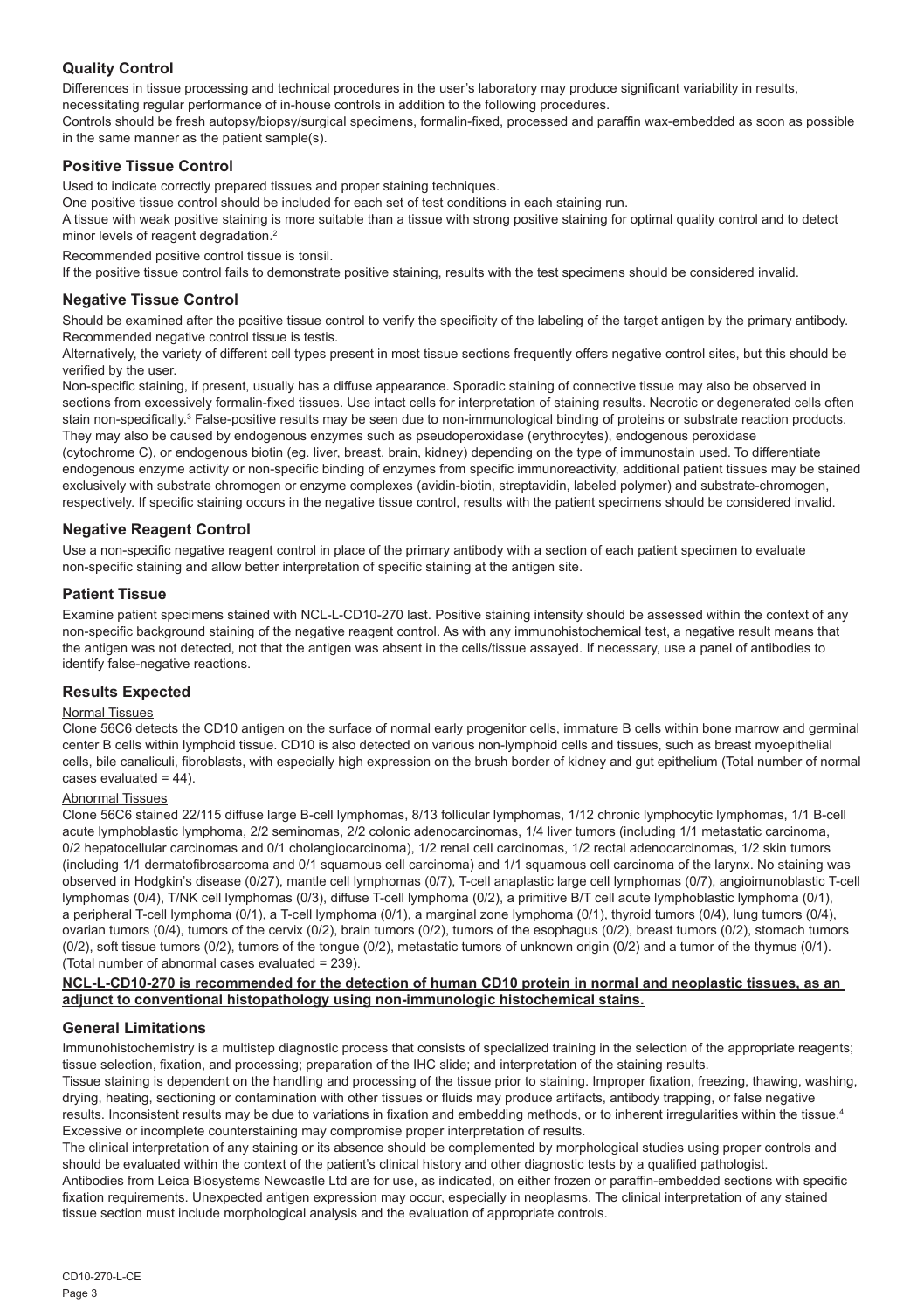## **Bibliography - General**

- 1. National Committee for Clinical Laboratory Standards (NCCLS). Protection of laboratory workers from infectious diseases transmitted by blood and tissue; proposed guideline. Villanova, P.A. 1991; 7(9). Order code M29-P.
- 2. Battifora H. Diagnostic uses of antibodies to keratins: a review and immunohistochemical comparison of seven monoclonal and three polyclonal antibodies. Progress in Surgical Pathology. 6:1–15. eds. Fenoglio-Preiser C, Wolff CM, Rilke F. Field & Wood, Inc., Philadelphia.
- 3. Nadji M, Morales AR. Immunoperoxidase, part I: the techniques and pitfalls. Laboratory Medicine. 1983; 14:767.
- 4. Omata M, Liew CT, Ashcavai M, Peters RL. Nonimmunologic binding of horseradish peroxidase to hepatitis B surface antigen: a possible source of error in immunohistochemistry. American Journal of Clinical Pathology. 1980; 73:626.
- 5. Ordi J, Romagosa C, Tavassoli FA et al. CD10 expression in epithelial tissues and tumours of the gynecologic tract: a useful marker in diagnosis of mesonephric, trophoblastic and clear cell tumors. American Journal of Surgical Pathology 2003 27(2), 178–186.
- 6. Kristiansen G, Schluns K, Yongwei Y et al. CD10 expression in non-small cell lung cancer. Annals of Cellular Pathology 2002 24(1),  $41 - 46$
- 7. Sumathi V P and McCluggage WG. CD10 is useful in demonstrating endometrial stroma at ectopic sites and in confirming diagnosis of endometriosis. Journal of Clinical Pathology 2002 55, 391–392.
- 8. Dunphy CH, Polsky JM, Lance Evans H et al. Paraffin immunoreactivity of CD10, CDw75 and Bcl-6 in follicle center cell lymphoma. Leukaemia and Lymphoma 2001 41(5–6), 585–592.
- 9. Eshoa C, Perkins S, Kampalath et al. Decreased CD10 expression in grade III and in interfollicular infiltrates of follicular lymphomas. American Journal of Clinical Pathology 2001 115(6), 862–867.
- 10.Tajima Y, Shimoda T, Nakanishi Y et al. Gastric and intestinal phenotypic marker expression in gastric carcinomas and its prognostic significance: immunohistochemical analysis of 136 lesions. Oncology 2001 61(3), 212–220.
- 11.Watson P, Wood KM, Lodge A et al. Monoclonal antibodies recognising CD5, CD10 and CD23 in formalin-fixed, paraffin-embedded tissue: production and assessment of their value in the diagnosis of small B-cell lymphoma. Histopathology 2000 36(2), 145–150.
- 12.Bavikatty NR, Ross CW, Finn WG et al. Anti-CD10 immunoperoxidase staining of paraffin-embedded acute leukemias: comparison with flow cytometric immunophenotyping. Human Pathology 2000 31(9), 1051–1054.
- 13.Chen CC, Raikow RB, Sonmez-Alpan E et al. Classification of small B-cell lymphoid neoplasms using a paraffin section immunohistochemical panel. Applied Immunohistochemistry & Molecular Morphology 2000 8(1), 1–11.
- 14.Chu P and Arber DA. Paraffin-section detection of CD10 in 505 nonhematopoietic neoplasms. Frequent expression in renal cell carcinoma and endometrial stromal sarcoma. American Journal of Clinical Pathology 2000 113(3), 374–382.
- 15.Chu PG, Chang KL, Weiss LM et al. Immunohistochemical detection of CD10 in paraffin sections of hematopoietic neoplasms: a comparison with flow cytometry detection in 56 cases. Applied Immunohistochemistry & Molecular Morphology 2000 8(4), 257–262.
- 16.Conde-Sterling DA, Aguilera NS, Nandedkar MA et al. Immunoperoxidase detection of CD10 in Precursor T-lymphoblastic lymphoma/ leukemia: a clinicopathologic study of 24 cases. Archives of Pathology & Laboratory Medicine 2000 124(5), 704-708.
- 17.Endoh Y, Tamura G, Motoyama T et al. Well-differentiated adenocarcinoma mimicking complete-type intestinal metaplasia in the stomach. Human Pathology 1999 30(7), 826-832.
- 18.Kaufmann O, Flath B, Späth-Schwalbe E et al. Immunohistochemical detection of CD10 with monoclonal antibody 56C6 on paraffin sections. American Journal of Clinical Pathology 1999 111(1), 117-122.
- 19.McIntosh GG, Lodge AJ, Watson P et al. NCL-CD10-270: a new monoclonal antibody recognising CD10 in paraffin-embedded tissue. American Journal of Pathology 1999 154(1), 77–82.
- 20.Millar E K, Waldron S, Spencer A et al. CD10 positive thyroid marginal zone non-Hodgkin lymphoma. Journal of Clinical Pathology 1999 52, 849-850.

## **Amendments to Previous Issue**

Reagent Composition, Total Protein Concentration, Recommendations On Use, Warnings and Precautions, Results Expected.

## **Date of Issue**

05 December 2018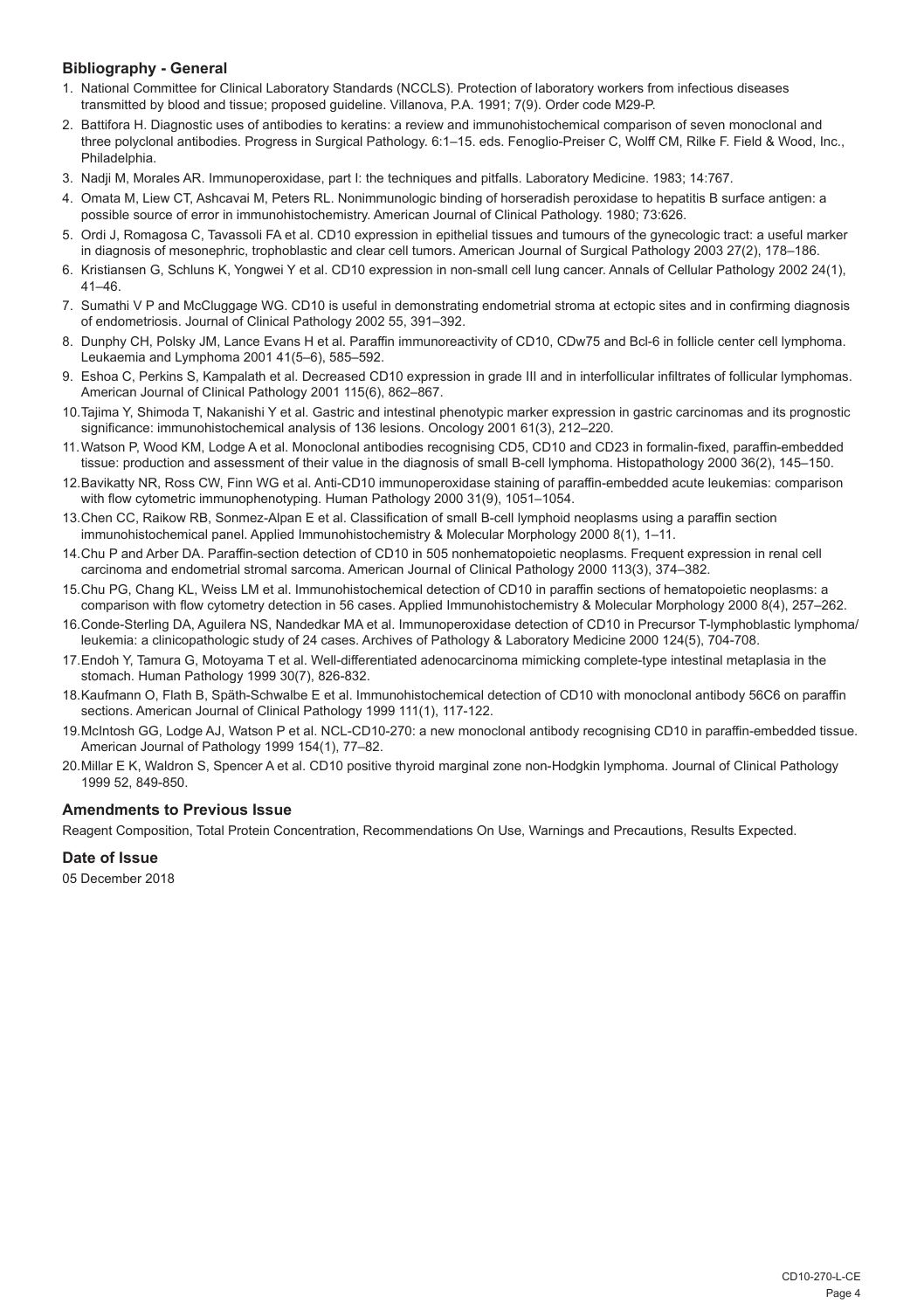# <span id="page-5-0"></span>**Novocastra™ Anticorps Monoclonal Liquide de Souris CD10 Référence du Produit: NCL-L-CD10-270**

## **Utilisation Prévue**

#### *Diagnostic in vitro*.

NCL-L-CD10-270 est prévu pour l'identification qualitative par microscopie optique des molécules CD10 humaines dans dans les coupes en inclusion de paraffine. L'interprétation clinique de tout marquage, ou absence de marquage, doit être complétée par des études morphologiques utilisant des contrôles appropriés et doit être évaluée par un pathologiste qualifié à la lumière des antécédents cliniques du patient et d'autres analyses diagnostiques.

## **Principe de la Procédure**

Les techniques de marquage immunohistochimique (IHC) permettent la visualisation des antigènes via l'application séquentielle d'un anticorps spécifique sur un antigène (anticorps primaire), d'un anticorps secondaire sur l'anticorps primaire et d'un complexe enzymatique comportant un substrat chromogène, avec des étapes de lavage intercalées. L'activation enzymatique du chromogène se traduit par la présence d'un produit de réaction visible au niveau du site de l'antigène. Le spécimen peut ensuite faire l'objet d'une coloration de contraste et être placé sous une lamelle. Les résultats sont interprétés à l'aide d'un microscope optique et participent au diagnostic différentiel des processus physiopathologiques, susceptibles, ou non, d'être associés à un antigène particulier.

#### **Clone**

56C6

#### **Immunogène**

Protéine de fusion recombinante procaryote correspondant au domaine externe de la glycoprotéine CD10 humaine.

#### **Spécificité**

Molécule CD10 humaine, également appelée antigène typique de la leucémie lymphocytaire aigüe (CALLA: common acute lymphocytic leukemia antigen).

#### **Composition du Réactif**

Le NCL-L-CD10-270 est un surnageant de culture tissulaire liquide contenant une solution d'azide de sodium comme conservateur.

#### **Classe d'Ig**

IgG1

## **Concentration Totale en Protéines Total Protein**

La concentration totale en protéines, spécifique du lot, figure sur l'étiquette du flacon.

#### **Concentration en Anticorps**

Supérieure ou égale à 30 mg/L, déterminée par la méthode ELISA. La concentration totale en Ig, spécifique du lot, figure sur l'étiquette du flacon.

#### **Recommandations d'utilisation**

Immunohistochimie sur coupes en paraffine.

**Récupération d'épitopes induite par la chaleur (HIER):** Suivre les instructions pour utilisation avec la Novocastra Epitope Retrieval Solution pH 6.

**Dilution préconisée:** 1:100 durant 30 minutes à 25 °C. Ceci n'est donné qu'à titre indicatif et les utilisateurs doivent déterminer leurs propres dilutions de travail optimales.

**Visualisation:** Veuillez respecter le mode d'emploi des Novolink™ Polymer Detection Systems. Pour plus d'informations sur le produit ou pour toute assistance, contactez votre représentant local ou le bureau régional de Leica Biosystems , ou sinon rendez vous sur le site www.LeicaBiosystems.com de Leica Biosystems .

Les performances de cet anticorps devront être validées lorsqu'il est utilisé avec d'autres systèmes de coloration manuels ou platesformes automatisées.

#### **Conservation et Stabilité**

Conserver à 2–8 °C. Ne pas congeler. Remettre immédiatement à 2–8 °C après utilisation. Ne pas utiliser après la date de péremption indiquée sur l'étiquette du récipient. Les conditions de conservation autres que celles qui sont spécifiées ci-dessus doivent faire l'objet d'une vérification par l'utilisateur.

#### **Préparation des Spécimens**

Le fixateur recommandé est le formol à 10%, tamponné, neutre, pour coupes tissulaires incluses en paraffine.

#### **Mises en Garde et Précautions**

Ce réactif a été préparé à partir du surnageant d'une culture cellulaire. Du fait de sa nature de produit biologique, sa manipulation doit faire l'objet du plus grand soin.

Ce réactif contient de l'azide de sodium. Une Fiche de données de sécurité est disponible sur demande ou sur le site www.LeicaBiosystems.com

Consulter les réglementations nationales, régionales ou locales en vigueur relatives à l'élimination de tous les éléments potentiellement toxiques.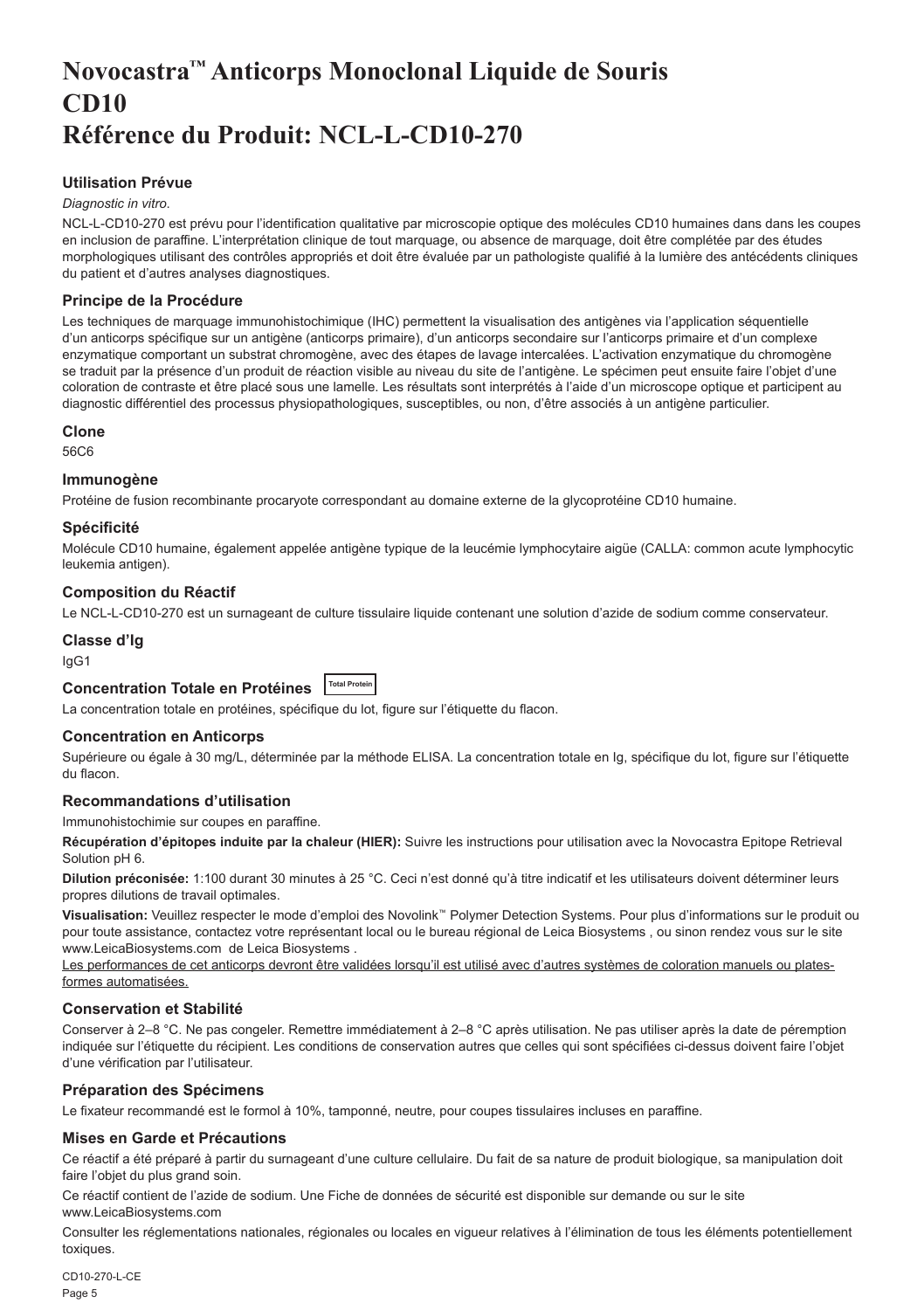Les spécimens, avant et après fixation, ainsi que toutes les matières ayant été en contact avec eux, doivent être manipulés comme s'ils étaient susceptibles de transmettre une infection et être éliminés en respectant les précautions appropriées<sup>,</sup> Ne jamais pipeter les réactifs avec la bouche et éviter tout contact des réactifs et des spécimens avec la peau et les membranes muqueuses. Rincer avec de grandes quantités d'eau en cas de contact des réactifs ou des spécimens avec des zones sensibles. Consulter un médecin.

Minimiser la contamination microbienne des réactifs sinon un accroissement du marquage non spécifique est susceptible de se produire. Des durées et des températures d'incubation différentes de celles qui ont été spécifiées sont susceptibles de conduire à des résultats erronés. Toutes les modifications doivent être validées par l'utilisateur.

#### **Contrôle de Qualité**

Des différences de traitement des tissus et de procédures techniques du laboratoire de l'utilisateur sont susceptibles de conduire à une variabilité significative des résultats, ce qui rend nécessaire la mise en œuvre de contrôles en interne en plus des procédures suivantes.

Les contrôles doivent être des spécimens frais provenant d'autopsies, de biopsies ou d'interventions chirurgicales, fixés au formol, traités et inclus en cire de paraffine dès que possible, de la même façon que le(s) échantillon(s) de patient.

## **Tissu de Contrôle Positif**

Il est utilisé pour indiquer que les tissus ont été préparés correctement et que les techniques de marquage étaient appropriées.

Un contrôle tissulaire positif doit être inclus dans toute opération de marquage pour chaque ensemble de conditions d'analyse.

Un tissu présentant un marquage faiblement positif est plus adapté à un contrôle de qualité optimal qu'un tissu présentant un marquage fortement positif et il permet de détecter de moindres niveaux de dégradation du réactif.<sup>2</sup>

Le tissu de contrôle positif recommandé est les amygdales.

Si le tissu de contrôle positif ne présente pas de marquage positif, les résultats des spécimens analysés doivent être considérés comme invalides.

## **Tissu de Contrôle Négatif**

Il doit être examiné après le tissu de contrôle positif afin de vérifier la spécificité du marquage de l'antigène cible par l'anticorps primaire. Le tissu de contrôle négatif recommandé est le testicule.

Sinon, la diversité des types cellulaires présents dans la plupart des tissus permet de disposer fréquemment de sites de contrôle négatif, mais ils doivent être vérifiés par l'utilisateur.

S'il est présent, le marquage non spécifique prend habituellement une apparence diffuse. Un marquage sporadique du tissu conjonctif peut également être observé sur des coupes de tissus qui ont été fixées par un excès de formol. Utiliser des cellules intactes pour l'interprétation des résultats du marquage. Les cellules nécrotiques ou dégénérées sont souvent marquées de façon non spécifique.<sup>3</sup> Des résultats faussement positifs peuvent être observés en raison d'une liaison non immunologique à des protéines ou à des produits de réaction du substrat. Ils peuvent également être provoqués par des enzymes endogènes comme la pseudoperoxydase (érythrocytes), la peroxydase endogène (cytochrome C), ou la biotine endogène (foie, sein, cerveau, rein, par exemple) selon le type d'immunomarquage utilisé. Pour différencier l'activité des enzymes endogènes ou la liaison non spécifique d'enzymes de l'immunoréactivité spécifique, des tissus supplémentaires du patient peuvent être marqués exclusivement avec le substrat chromogène ou par des complexes enzymatiques (avidine-biotine, streptavidine, polymère marqué) et le substrat chromogène respectivement. Si un marquage spécifique se produit dans le tissu de contrôle négatif, les résultats des spécimens du patient doivent être considérés comme invalides.

## **Réactif de Contrôle Négatif**

Utiliser un réactif de contrôle négatif non spécifique à la place de l'anticorps primaire avec une coupe de chaque spécimen du patient afin d'évaluer le marquage non spécifique et de permettre une meilleure interprétation du marquage spécifique au niveau du site antigénique.

## **Tissu du Patient**

Examiner les échantillons du patient marqués au NCL-L-CD10-270 en dernier lieu. L'intensité du marquage positif doit être évaluée à la lumière du bruit de fond du marquage non spécifique du réactif de contrôle négatif. Comme pour toutes les analyses immunohistochimiques, un résultat négatif signifie que l'antigène n'a pas été détecté mais ne signifie pas qu'il est absent des cellules/ tissus testés. Si nécessaire, employer un panel d'anticorps pour identifier les réactions faussement négatives.

## **Résultats Attendus**

## Tissus normaux

Le clone 56C6 détecte l'antigène CD10 à la surface des cellules progénitrices précoces normales, des cellules B immatures de la moelle osseuse et des lymphocytes B des centres germinatifs dans le tissu lymphoïde. Le CD10 est également exprimé dans une variété de cellules et de tissus non lymphoïdes, comme les cellules myoépithéliales du sein, les canalicules biliaires, les fibroblastes, avec une expression particulièrement élevée dans la bordure en brosse du rein et les cellules épithéliales de l'intestin (nombre total de cas normaux évalués = 44).

#### Tissus anormaux

Le clone 56C6 a coloré 22/115 lymphomes diffus à grands lymphocytes B, 8/13 lymphomes folliculaires, 1/12 lymphomes lymphocytaires chroniques, 1/1 lymphome lymphoblastique aigu à lymphocytes T, 2/2 séminomes, 2/2 adénocarcinomes du côlon, 1/4 tumeurs du foie (dont 1/1 carcinome métastatique, 0/2 carcinomes hépatocellulaires et 0/1 cholangiocarcinome), 1/2 carcinomes des cellules rénales, 1/2 adénocarcinomes du rectum, 1/2 tumeurs de la peau (dont 1/1 dermatofibrosarcome et 0/1 carcinome spinocellulaire) et 1/1 carcinome à cellules squameuses du larynx). Aucune coloration n'a été détectée dans la maladie de Hodgkin (0/27), des lymphomes du manteau (0/7), des lymphomes anaplasiques à grandes cellules T (0/7), des lymphomes à cellules T angio-immunoblastiques (0/4), des lymphomes à cellules T/NK (0/3), des lymphomes T diffus (0/2), une leucémie aigüe lymphoblastique à cellules B/T primitives (0/1), un lymphome T périphérique (0/1), une leucémie lymphocytaire T (0/1), un lymphome des zones marginales (0/1), des tumeurs de la thyroïde (0/4), des tumeurs du poumon (0/4), des tumeurs ovariennes (0/4), des tumeurs du col de l'utérus (0/2), des tumeurs du cerveau (0/2), des tumeurs de l'œsophage (0/2), des tumeurs du sein (0/2), des tumeurs de l'estomac (0/2), des tumeurs des tissus mous (0/2), des tumeurs de la langue (0/2), des tumeurs métastatiques d'origine inconnue (0/2) et une tumeur du thymus (0/1). (Nombre total de cas anormaux évalués = 239).

CD10-270-L-CE **Le NCL-L-CD10-270 est recommandé pour la détection de la protéine CD10 humaine dans les tissus normaux et néoplasiques, en complément à l'histopathologie traditionnelle utilisant des marqueurs histochimiques non immunologiques.**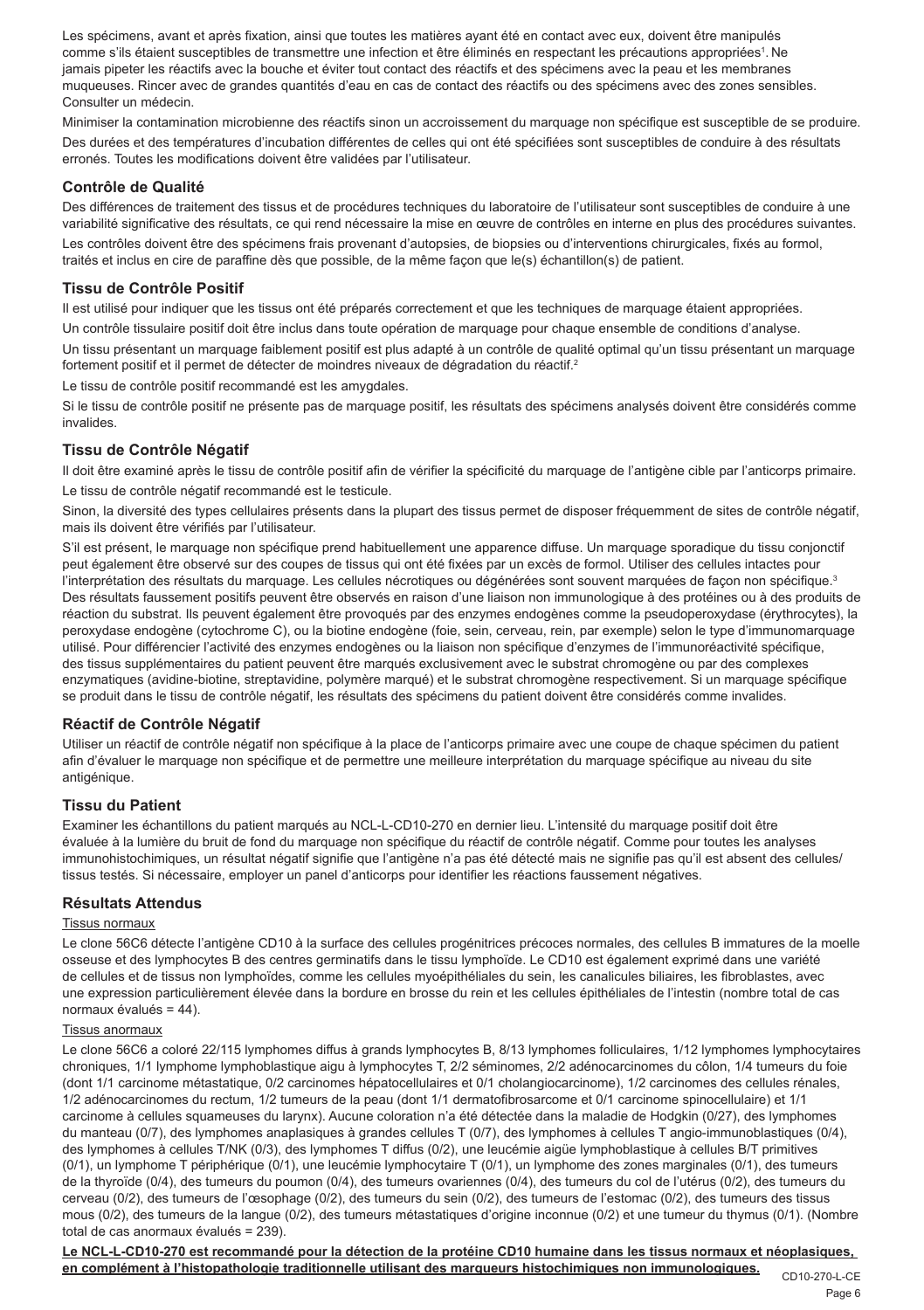## **Limites Générales**

L'immunohistochimie est un processus diagnostique constitué de plusieurs étapes qui nécessite une formation spécialisée relative au choix des réactifs appropriés ; au choix, à la fixation et au traitement des tissus ; à la préparation des lames IHC ; et à l'interprétation des résultats du marquage.

Le marquage des tissus dépend de leur manipulation et de leur traitement avant le marquage. Une fixation, une congélation, une décongélation, un lavage, un séchage, un chauffage, une coupe, incorrects ou une contamination par d'autres tissus ou d'autres liquides sont susceptibles de conduire à la production d'artefacts, au piégeage de l'anticorps ou à des résultats faussement négatifs. Des variations dans les méthodes de fixation et d'inclusion, ainsi que des irrégularités propres au tissu, peuvent conduire à des résultats incohérents.4

Une coloration de contraste excessive ou incomplète peut gêner l'interprétation correcte des résultats.

L'interprétation clinique de tout marquage, ou absence de marquage, doit être complétée par des études morphologiques utilisant des contrôles appropriés et doit être évaluée par un pathologiste qualifié à la lumière des antécédents cliniques du patient et d'autres analyses diagnostiques.

Les anticorps de Leica Biosystems Newcastle Ltd sont destinés, selon les besoins, à être utilisés sur des coupes incluses en paraffine ou des coupes congelées, et conformément à des exigences particulières en matière de fixation. Une expression antigénique inattendue est susceptible de se produire, en particulier au niveau des néoplasmes. L'interprétation clinique de toute coupe tissulaire marquée doit comporter une analyse morphologique et l'évaluation des contrôles appropriés.

#### **Bibliographie Générale**

- 1. National Committee for Clinical Laboratory Standards (NCCLS). Protection of laboratory workers from infectious diseases transmitted by blood and tissue; proposed guideline. Villanova, P.A. 1991; 7(9). Order code M29-P.
- 2. Battifora H. Diagnostic uses of antibodies to keratins: a review and immunohistochemical comparison of seven monoclonal and three polyclonal antibodies. Progress in Surgical Pathology. 6:1–15. eds. Fenoglio-Preiser C, Wolff CM, Rilke F. Field & Wood, Inc., Philadelphia.
- 3. Nadji M, Morales AR. Immunoperoxidase, part I: the techniques and pitfalls. Laboratory Medicine. 1983; 14:767.
- 4. Omata M, Liew CT, Ashcavai M, Peters RL. Nonimmunologic binding of horseradish peroxidase to hepatitis B surface antigen: a possible source of error in immunohistochemistry. American Journal of Clinical Pathology. 1980; 73:626.
- 5. Ordi J, Romagosa C, Tavassoli FA et al. CD10 expression in epithelial tissues and tumours of the gynecologic tract: a useful marker in diagnosis of mesonephric, trophoblastic and clear cell tumors. American Journal of Surgical Pathology 2003 27(2), 178–186.
- 6. Kristiansen G, Schluns K, Yongwei Y et al. CD10 expression in non-small cell lung cancer. Annals of Cellular Pathology 2002 24(1), 41–46.
- 7. Sumathi V P and McCluggage WG. CD10 is useful in demonstrating endometrial stroma at ectopic sites and in confirming diagnosis of endometriosis. Journal of Clinical Pathology 2002 55, 391–392.
- 8. Dunphy CH, Polsky JM, Lance Evans H et al. Paraffin immunoreactivity of CD10, CDw75 and Bcl-6 in follicle center cell lymphoma. Leukaemia and Lymphoma 2001 41(5–6), 585–592.
- 9. Eshoa C, Perkins S, Kampalath et al. Decreased CD10 expression in grade III and in interfollicular infiltrates of follicular lymphomas. American Journal of Clinical Pathology 2001 115(6), 862–867.
- 10.Tajima Y, Shimoda T, Nakanishi Y et al. Gastric and intestinal phenotypic marker expression in gastric carcinomas and its prognostic significance: immunohistochemical analysis of 136 lesions. Oncology 2001 61(3), 212–220.
- 11.Watson P, Wood KM, Lodge A et al. Monoclonal antibodies recognising CD5, CD10 and CD23 in formalin-fixed, paraffin-embedded tissue: production and assessment of their value in the diagnosis of small B-cell lymphoma. Histopathology 2000 36(2), 145–150.
- 12.Bavikatty NR, Ross CW, Finn WG et al. Anti-CD10 immunoperoxidase staining of paraffin-embedded acute leukemias: comparison with flow cytometric immunophenotyping. Human Pathology 2000 31(9), 1051–1054.
- 13.Chen CC, Raikow RB, Sonmez-Alpan E et al. Classification of small B-cell lymphoid neoplasms using a paraffin section immunohistochemical panel. Applied Immunohistochemistry & Molecular Morphology 2000 8(1), 1–11.
- 14.Chu P and Arber DA. Paraffin-section detection of CD10 in 505 nonhematopoietic neoplasms. Frequent expression in renal cell carcinoma and endometrial stromal sarcoma. American Journal of Clinical Pathology 2000 113(3), 374–382.
- 15.Chu PG, Chang KL, Weiss LM et al. Immunohistochemical detection of CD10 in paraffin sections of hematopoietic neoplasms: a comparison with flow cytometry detection in 56 cases. Applied Immunohistochemistry & Molecular Morphology 2000 8(4), 257–262.
- 16.Conde-Sterling DA, Aguilera NS, Nandedkar MA et al. Immunoperoxidase detection of CD10 in Precursor T-lymphoblastic lymphoma/ leukemia: a clinicopathologic study of 24 cases. Archives of Pathology & Laboratory Medicine 2000 124(5), 704-708.
- 17.Endoh Y, Tamura G, Motoyama T et al. Well-differentiated adenocarcinoma mimicking complete-type intestinal metaplasia in the stomach. Human Pathology 1999 30(7), 826-832.
- 18.Kaufmann O, Flath B, Späth-Schwalbe E et al. Immunohistochemical detection of CD10 with monoclonal antibody 56C6 on paraffin sections. American Journal of Clinical Pathology 1999 111(1), 117-122.
- 19.McIntosh GG, Lodge AJ, Watson P et al. NCL-CD10-270: a new monoclonal antibody recognising CD10 in paraffin-embedded tissue. American Journal of Pathology 1999 154(1), 77–82.
- 20.Millar E K, Waldron S, Spencer A et al. CD10 positive thyroid marginal zone non-Hodgkin lymphoma. Journal of Clinical Pathology 1999 52, 849-850.

#### **Amendements Apportés à la Version Précédente**

Composition réactif, Concentration totale de protéines, Recommandations d'usage, Avertissements et Précautions, Résultats prévus.

## **Date de Publication**

05 décembre 2018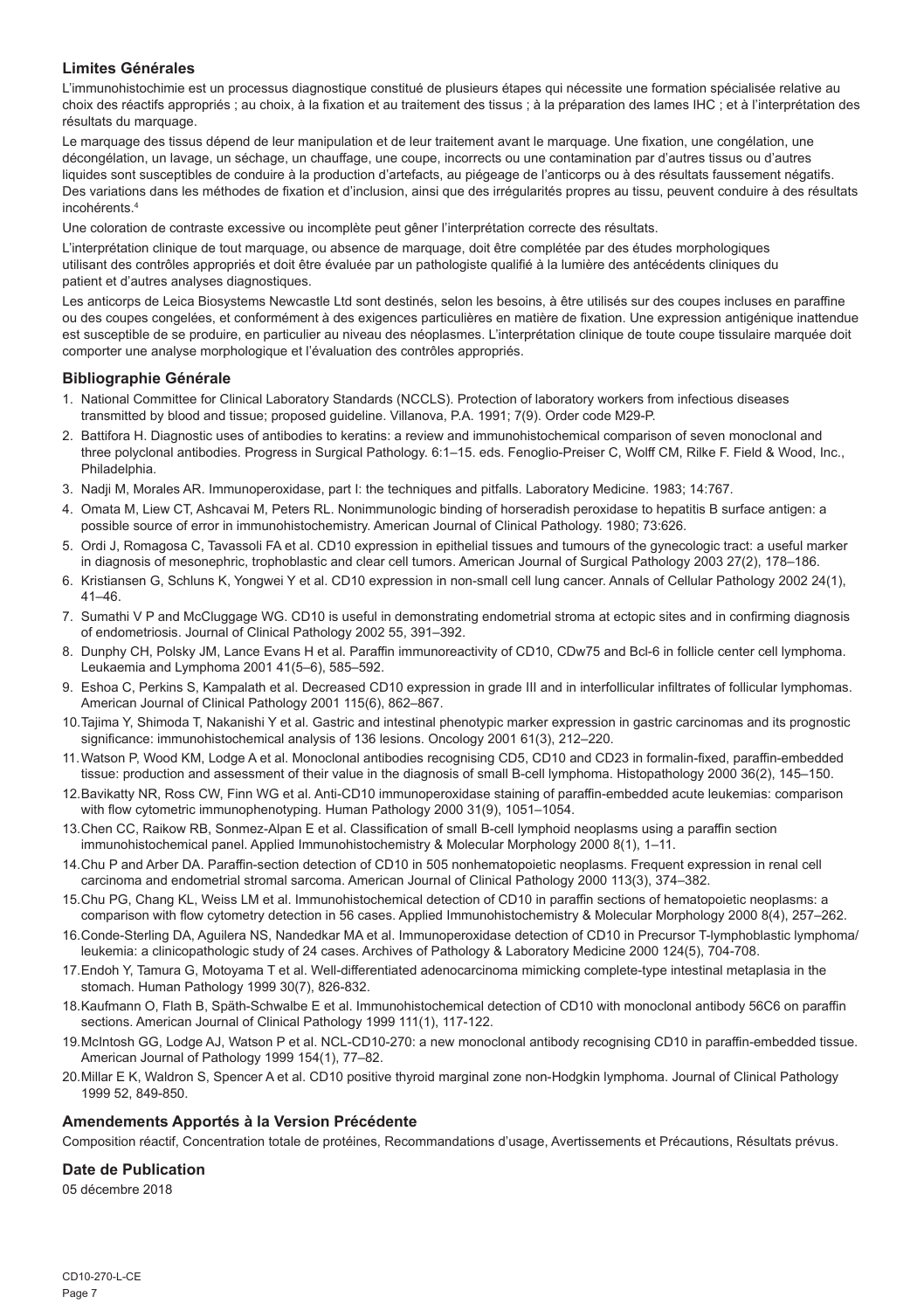# <span id="page-8-0"></span>**Novocastra™ Anticorpo Monoclonale Murino Liquido CD10 Codice Del Prodotto: NCL-L-CD10-270**

## **Uso Previsto**

#### *Per uso diagnostico in vitro*.

NCL-L-CD10-270 è impiegato per l'identificazione qualitativa in microscopia ottica di molecole di CD10 umana in sezioni di tessuto incluse in paraffina. L'interpretazione clinica di ogni colorazione o della sua assenza va integrata da studi morfologici che utilizzino i controlli appropriati e deve essere valutata da un patologo qualificato, nel contesto della storia clinica del paziente e delle altre metodiche diagnostiche adoperate.

## **Principio Della Procedura**

Le tecniche di colorazione immunoistochimica (IHC) consentono la visualizzazione degli antigeni mediante l'applicazione sequenziale di un anticorpo specifico per l'antigene (anticorpo primario), di un anticorpo secondario che lega l'anticorpo primario e di un complesso enzimatico con un substrato cromogeno; l'applicazione dei tre reagenti è intervallata da fasi di lavaggio. L'attivazione enzimatica del cromogeno produce una reazione visibile in corrispondenza del sito antigenico. Il campione biologico può, quindi, essere controcolorato e montato. I risultati vengono interpretati mediante un microscopio ottico e sono utili nella diagnosi differenziale di processi fisiopatologici, che possono essere più o meno associati ad un particolare antigene.

#### **Clone**

56C6

#### **Immunogeno**

Proteina ricombinante procariotica di fusione corrispondente al dominino esterno della glicoproteina umana CD10.

#### **Specificità**

Molecola di CD10 umana, anche nota come CALLA (common acute lymphocytic leukemia antigen, antigene della leucemia linfocitica acuta comune).

#### **Composizione Del Reagente**

NCL-L-CD10-270 è un supernatante liquido di coltura tissutale, contenente di sodio azide come conservante.

#### **Classe Ig**

IgG1

## **Concentrazione Proteica Totale Total Protein**

Consultare l'etichetta del flacone per la concentrazione proteica totale specifica del lotto.

#### **Concentrazione Anticorpale**

Superiore o uguale a 30 mg/L, come determinato mediante test ELISA. Consultare l'etichetta del flacone per la concentrazione di Ig specifica del lotto.

#### **Raccomandazioni Per L'uso**

Immunoistochimica su sezioni incluse in paraffina.

**Smascheramento termoindotto dell'epitopo (HIER):** Si raccomanda di seguire le istruzioni per l'uso di Novocastra Epitope Retrieval Solution pH 6.

**Diluizione raccomandata:** 1:100 per 30 minuti a 25 °C. Queste raccomandazioni costituiscono delle semplici linee guida; spetta al singolo utente stabilire le diluizioni di lavoro ottimali.

**Visualizzazione:** Si raccomanda di seguire le istruzioni per l'uso dei Novolink™ Polymer Detection Systems. Per ulteriori informazioni sui prodotti o assistenza, contattare il distributore di zona o la sede regionale di Leica Biosystems , oppure visitare il sito internet di Leica Biosystems , www.LeicaBiosystems.com

La resa di questo anticorpo deve essere validata quando viene utilizzato con altri metodi di colorazione manuale o piattaforme automatizzate.

#### **Conservazione E Stabilità**

Conservare a 2–8 °C. Non congelare. Immediatamente dopo l'uso, raffreddare di nuovo a 2–8 °C. Non usare dopo la data di scadenza, indicata sull'etichetta del flacone. Condizioni di conservazione diverse da quelle sopra specificate vanno verificate dall'utente.

## **Preparazione Del Campione Biologico**

Il fissativo raccomandato è la formalina tamponata neutra al 10% per sezioni tissutali incluse in paraffina.

#### **Avvertenze E Precauzioni**

Questo reagente è stato preparato dal supernatante di coltura cellulare. Trattandosi di un prodotto biologico, va maneggiato con cautela.

Questo reagente contiene sodio azide. Una scheda di sicurezza del prodotto (MSDS) è disponibile su richiesta o dal sito www.LeicaBiosystems.com

Fare riferimento alla normativa federale, statale o locale per lo smaltimento dei componenti potenzialmente tossici.

Prima e dopo la fissazione, i campioni biologici e tutti i materiali ad essi esposti vanno trattati come potenzialmente infettanti e smaltiti con le appropriate precauzioni.<sup>1</sup>Non pipettare i reagenti con la bocca ed evitare il contatto dei reagenti e dei campioni biologici con la pelle e con le mucose. Se i reagenti o i campioni biologici vengono a contatto con zone sensibili, sciacquare abbondantemente le parti interessate. Consultare il medico.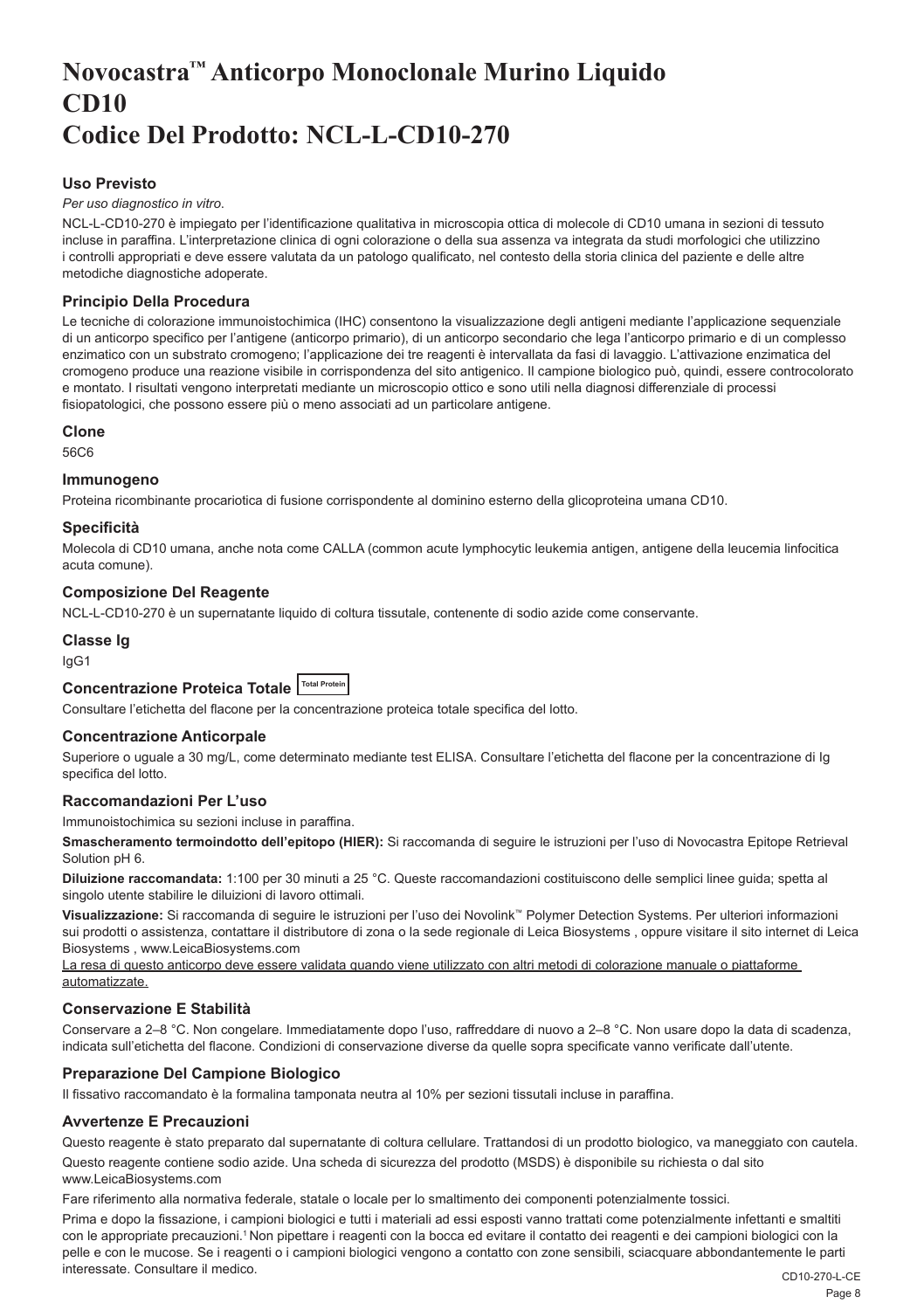Ridurre al minimo la contaminazione microbica dei reagenti, allo scopo di evitare un aumento di colorazione aspecifica. Tempi o temperature d'incubazione diversi da quelli specificati possono condurre a risultati non veritieri. Tali variazioni devono essere convalidate dall'utente.

## **Controllo Qualità**

Differenze nella processazione del tessuto e nelle tecniche in uso presso il laboratorio dell'utente possono produrre una discrepanza significativa nei risultati, rendendo necessaria la regolare esecuzione di controlli interni, in aggiunta alle procedure descritte di seguito. I controlli devono essere costituiti da campioni biologici freschi autoptici/bioptici/chirurgici e devono essere il più rapidamente possibile fissati in formalina, processati ed inclusi in paraffina, allo stesso modo dei campioni biologici ottenuti dal paziente.

## **Controllo Positivo Del Tessuto**

È usato per indicare tessuti correttamente preparati e tecniche di colorazione appropriate.

Per ogni gruppo di condizioni del test e ogni volta che viene eseguita la colorazione, deve essere incluso un controllo positivo del tessuto.

Un tessuto a debole colorazione positiva è più adatto di uno a colorazione positiva intensa per un ottimale controllo qualità e per mettere in evidenza anche minimi livelli di degradazione del reagente.<sup>2</sup>

Il tessuto di controllo positivo raccomandato è la tonsilla.

Se il controllo positivo del tessuto non dimostra colorazione positiva, i risultati con i campioni biologici del test vanno considerati non validi.

## **Controllo Negativo Del Tessuto**

Va esaminato dopo il controllo positivo, per verificare la specificità nei confronti dell'antigene bersaglio da parte dell'anticorpo primario. Il tessuto di controllo negativo raccomandato è il testicolo.

In alternativa, la varietà dei tipi cellulari presenti nella maggior parte delle sezioni tissutali offre spesso siti di controllo negativo, ma questo va verificato dall'utente.

La colorazione aspecifica, se presente, assume di solito aspetto diffuso. La colorazione sporadica del tessuto connettivo può anche manifestarsi in seguito ad iperfissazione di sezioni di tessuto in formalina. Per l'interpretazione dei risultati della colorazione, usare cellule intatte. Le cellule necrotiche o degenerate si colorano spesso in maniera aspecifica<sup>3</sup>. Si possono osservare risultati falsamente positivi, dovuti a legame non immunologico delle proteine o a prodotti di reazione del substrato. Tali falsi positivi possono essere anche causati da enzimi endogeni quali la pseudoperossidasi (eritrociti), la perossidasi endogena (citocromo C) o la biotina endogena (es. fegato, mammella, cervello, rene), a seconda del tipo di immunocolorazione usato. Per differenziare l'attività enzimatica endogena o il legame enzimatico aspecifico dall'immunoreattività specifica, possono essere colorati ulteriori tessuti del paziente esclusivamente con substrato cromogeno o con complessi enzimatici (avidina-biotina, streptavidina, polimero marcato) e substrato cromogeno. Se nel controllo negativo del tessuto compare una colorazione specifica, i risultati sui campioni biologici ottenuti dal paziente devono essere considerati non validi.

## **Controllo Negativo Del Reagente**

Usare un controllo negativo aspecifico del reagente in luogo dell'anticorpo primario, con una sezione di ogni campione biologico del paziente, per valutare la colorazione aspecifica e per consentire una migliore interpretazione della colorazione specifica in corrispondenza del sito antigenico.

## **Tessuto Del Paziente**

Successivamente, esaminare i campioni biologici del paziente colorati con NCL-L-CD10-270. L'intensità della colorazione positiva va analizzata nel contesto di qualsiasi colorazione aspecifica di fondo del controllo negativo del reagente. Come per tutti gli altri test immunoistochimici, un risultato negativo significa che l'antigene non è stato determinato, ma non necessariamente che fosse assente dalle cellule o dal tessuto esaminato. Se necessario, usare un pannello di anticorpi per identificare reazioni falsamente negative.

## **Risultati Attesi**

#### Tessuti normali

Il clone 56C6 rileva l'antigene CD10 sulla superficie delle cellule progenitrici, di cellule B immature nel midollo osseo e di cellule B di centri germinali all'interno del sistema linfatico. La CD10 viene rilevata anche su diverse cellule e tessuti non linfoidi, come cellule mioepiteliali della mammella, canalicoli della bile, fibroblasti, con un'espressione particolarmente alta sull'orletto a spazzola del rene e sull'epitelio dell'intestino (numero totale di casi normali esaminati = 44).

## Abnorme dei tessuti

Il clone 56C6 ha colorato 22/115 linfomi a grandi cellule B diffusi, 8/13 linfomi follicolari, 1/12 linfomi linfocitici cronici, 1/1 linfomi linfoblastici acuti a cellule B, 2/2 seminomi, 2/2 adenocarcinomi del colon, 1/4 tumori epatici (inclusi 1/1 carcinoma metastatico, 0/2 carcinomi epatocellulari e 0/1 colangiocarcinoma), 1/2 carcinoma delle cellule renali, 1/2 adenocarcinomi rettali, 1/2 tumori della pelle (inclusi 1/1 dermatofibrosarcoma e 0/1 carcinoma a cellule squamose) e 1/1 carcinomi a cellule squamose della laringe. Non è stata osservata alcuna colorazione in linfoma di Hodgkin (0/27), linfomi mantellari (0/7), linfomi anaplastici a grandi cellule T (0/7), linfoma angioimmunoblastico a cellule T (0/4), linfomi a cellule T/NK (0/3), un linfoma linfoblastico a cellule T diffuso (0/2), un linfoma linfoblastico acuto primitivo a cellule B/T (0/1), un linfoma periferico a cellule T (0/1), un linfoma a cellule T (0/1), un linfoma della zona marginale (0/1), tumori tiroidei (0/4), tumori polmonari (0/4), tumori ovarici (0/4), tumori della cervice (0/2), tumori al cervello (0/2), tumori esofagei (0/2), tumori mammari (0/2), tumori allo stomaco (0/2), tumori dei tessuti molli (0/2), tumori della lingua (0/2), tumori metastatici di origine ignota (0/2) e un tumore del timo (0/1). (Numero totale di casi anormali esaminati = 239).

**L'uso di NCL-L-CD10-270 è consigliato per il rilevamento della proteina CD10 umana in tessuti normali e neoplastici, in aggiunta all'istopatologia convenzionale che si avvale di colorazioni istochimiche non immunologiche.**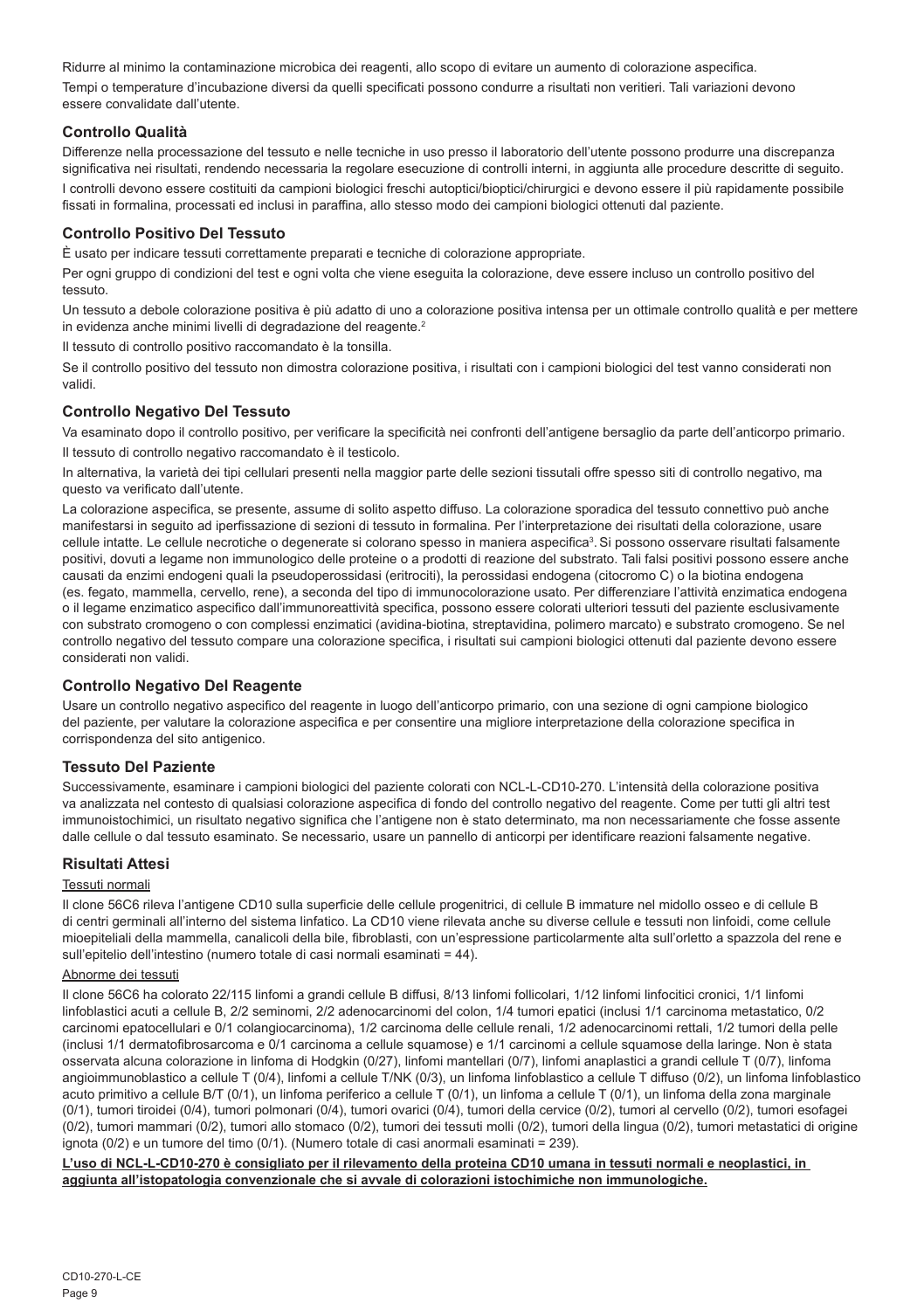## **Limitazioni Generali**

L'immunoistochimica è un procedimento diagnostico a più passi (multistep) che richiede un'esperienza specifica nella selezione dei reagenti appropriati, nella selezione, fissazione e processazione dei tessuti, nella preparazione di vetrini IHC e nell'interpretazione dei risultati della colorazione.

La colorazione del tessuto dipende dalle modalità di manipolazione e di processazione del tessuto stesso, adottate prima della colorazione. La fissazione, il congelamento, lo scongelamento, il lavaggio, l'asciugatura, il riscaldamento o la sezione condotti in modo non corretto, o la contaminazione con altri tessuti o liquidi, possono produrre artefatti, intrappolamento (trapping) anticorpale o risultati falsi negativi. Risultati incompatibili possono essere dovuti a modifiche dei metodi di fissazione e di inclusione o ad irregolarità intrinseche al tessuto.4

Una controcolorazione eccessiva o incompleta può compromettere la corretta interpretazione dei risultati.

L'interpretazione clinica di ogni colorazione o della sua assenza va integrata da studi morfologici che utilizzino i controlli appropriati e deve essere valutata da un patologo qualificato, nel contesto della storia clinica del paziente e delle altre metodiche diagnostiche adoperate.

Gli anticorpi di Leica Biosystems Newcastle Ltd. sono destinati all'uso, quando indicato, su sezioni congelate o incluse in paraffina, con specifici requisiti di fissazione. Un'espressione antigenica inattesa può manifestarsi in particolare nelle neoplasie. L'interpretazione clinica di ogni sezione tissutale colorata deve includere l'analisi morfologica e la valutazione dei controlli appropriati.

#### **Riferimenti Bibliografici Di Base**

- 1. National Committee for Clinical Laboratory Standards (NCCLS). Protection of laboratory workers from infectious diseases transmitted by blood and tissue; proposed guideline. Villanova, P.A. 1991; 7(9). Order code M29-P.
- 2. Battifora H. Diagnostic uses of antibodies to keratins: a review and immunohistochemical comparison of seven monoclonal and three polyclonal antibodies. Progress in Surgical Pathology. 6:1–15. eds. Fenoglio-Preiser C, Wolff CM, Rilke F. Field & Wood, Inc., Philadelphia.
- 3. Nadji M, Morales AR. Immunoperoxidase, part I: the techniques and pitfalls. Laboratory Medicine. 1983; 14:767.
- 4. Omata M, Liew CT, Ashcavai M, Peters RL. Nonimmunologic binding of horseradish peroxidase to hepatitis B surface antigen: a possible source of error in immunohistochemistry. American Journal of Clinical Pathology. 1980; 73:626.
- 5. Ordi J, Romagosa C, Tavassoli FA et al. CD10 expression in epithelial tissues and tumours of the gynecologic tract: a useful marker in diagnosis of mesonephric, trophoblastic and clear cell tumors. American Journal of Surgical Pathology 2003 27(2), 178–186.
- 6. Kristiansen G, Schluns K, Yongwei Y et al. CD10 expression in non-small cell lung cancer. Annals of Cellular Pathology 2002 24(1), 41–46.
- 7. Sumathi V P and McCluggage WG. CD10 is useful in demonstrating endometrial stroma at ectopic sites and in confirming diagnosis of endometriosis. Journal of Clinical Pathology 2002 55, 391–392.
- 8. Dunphy CH, Polsky JM, Lance Evans H et al. Paraffin immunoreactivity of CD10, CDw75 and Bcl-6 in follicle center cell lymphoma. Leukaemia and Lymphoma 2001 41(5–6), 585–592.
- 9. Eshoa C, Perkins S, Kampalath et al. Decreased CD10 expression in grade III and in interfollicular infiltrates of follicular lymphomas. American Journal of Clinical Pathology 2001 115(6), 862–867.
- 10.Tajima Y, Shimoda T, Nakanishi Y et al. Gastric and intestinal phenotypic marker expression in gastric carcinomas and its prognostic significance: immunohistochemical analysis of 136 lesions. Oncology 2001 61(3), 212–220.
- 11.Watson P, Wood KM, Lodge A et al. Monoclonal antibodies recognising CD5, CD10 and CD23 in formalin-fixed, paraffin-embedded tissue: production and assessment of their value in the diagnosis of small B-cell lymphoma. Histopathology 2000 36(2), 145–150.
- 12.Bavikatty NR, Ross CW, Finn WG et al. Anti-CD10 immunoperoxidase staining of paraffin-embedded acute leukemias: comparison with flow cytometric immunophenotyping. Human Pathology 2000 31(9), 1051–1054.
- 13.Chen CC, Raikow RB, Sonmez-Alpan E et al. Classification of small B-cell lymphoid neoplasms using a paraffin section immunohistochemical panel. Applied Immunohistochemistry & Molecular Morphology 2000 8(1), 1–11.
- 14.Chu P and Arber DA. Paraffin-section detection of CD10 in 505 nonhematopoietic neoplasms. Frequent expression in renal cell carcinoma and endometrial stromal sarcoma. American Journal of Clinical Pathology 2000 113(3), 374–382.
- 15.Chu PG, Chang KL, Weiss LM et al. Immunohistochemical detection of CD10 in paraffin sections of hematopoietic neoplasms: a comparison with flow cytometry detection in 56 cases. Applied Immunohistochemistry & Molecular Morphology 2000 8(4), 257–262.
- 16.Conde-Sterling DA, Aguilera NS, Nandedkar MA et al. Immunoperoxidase detection of CD10 in Precursor T-lymphoblastic lymphoma/ leukemia: a clinicopathologic study of 24 cases. Archives of Pathology & Laboratory Medicine 2000 124(5), 704-708.
- 17.Endoh Y, Tamura G, Motoyama T et al. Well-differentiated adenocarcinoma mimicking complete-type intestinal metaplasia in the stomach. Human Pathology 1999 30(7), 826-832.
- 18.Kaufmann O, Flath B, Späth-Schwalbe E et al. Immunohistochemical detection of CD10 with monoclonal antibody 56C6 on paraffin sections. American Journal of Clinical Pathology 1999 111(1), 117-122.
- 19.McIntosh GG, Lodge AJ, Watson P et al. NCL-CD10-270: a new monoclonal antibody recognising CD10 in paraffin-embedded tissue. American Journal of Pathology 1999 154(1), 77–82.
- 20.Millar E K, Waldron S, Spencer A et al. CD10 positive thyroid marginal zone non-Hodgkin lymphoma. Journal of Clinical Pathology 1999 52, 849-850.

#### **Modifiche Alla Pubblicazione Precedente**

Composizione del reagente, Concentrazione proteica totale, Raccomandazioni per l'uso, Avvertenze e precauzioni, Risultati attesi.

## **Data Di Pubblicazione**

05 dicembre 2018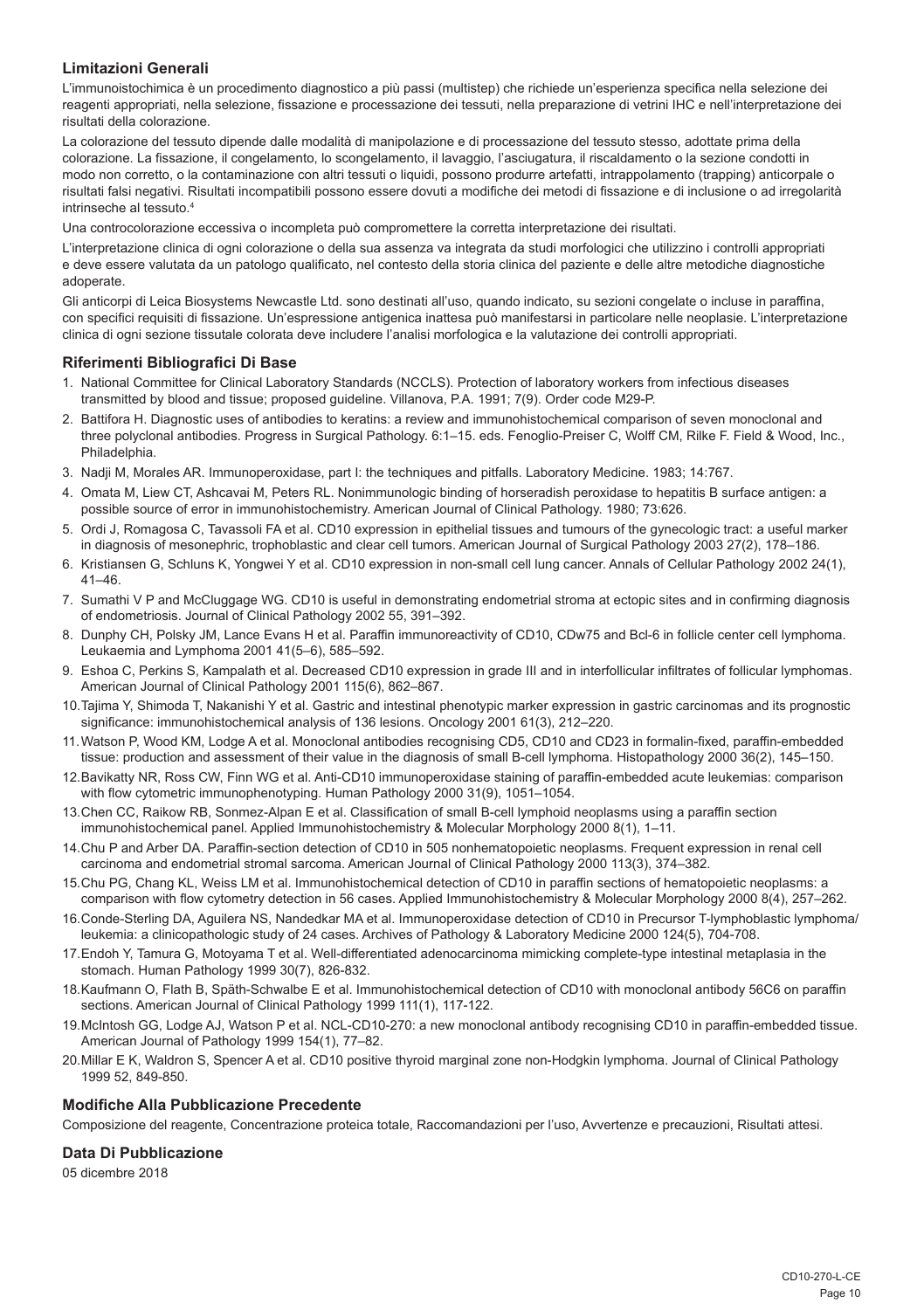# <span id="page-11-0"></span>**Novocastra™ Flüssiger Monoklonaler Maus-Antikörper CD10 Produkt-Nr.: NCL-L-CD10-270**

## **Verwendungszweck**

#### *Für in-vitro-Diagnostik*.

NCL-L-CD10-270 ist zur qualitativen lichtmikroskopischen Bestimmung von humanen CD10-Molekülen in Paraffinschnitten vorgesehen. Die klinische Bewertung einer vorliegenden bzw. fehlenden Färbung sollte durch morphologische Studien mit entsprechenden Kontrollen ergänzt und im Kontext der Krankengeschichte des Patienten und anderer diagnostischer Tests von einem qualifizierten Pathologen vorgenommen werden.

#### **Verfahrensgrundlage**

Immunhistochemische (IHC) Färbetechniken gestatten die optische Darstellung von Antigenen mittels sequentieller Anwendung eines spezifischen Antikörpers zum Antigen (primärer Antikörper), eines sekundären Antikörpers zum primären Antikörper und eines Enzymkomplexes mit einem chromogenen Substrat, jeweils getrennt durch dazwischen liegende Waschschritte. Die enzymatische Aktivierung des Chromogens führt zu einem sichtbaren Reaktionsprodukt am Ort des Antigens. Die Probe kann dann gegengefärbt und mit einem Deckglas versehen werden. Die Ergebnisse werden mithilfe eines Lichtmikroskops interpretiert und unterstützen die Differentialdiagnose pathophysiologischer Prozesse, die mit einem bestimmten Antigen assoziiert sein könnten.

#### **Klon**

56C6

## **Immunogen**

Prokaryotisches rekombinantes Fusionsprotein, das der externen Domäne des humanen CD10-Glykoproteins entspricht.

#### **Spezifität**

Humanes CD10-Molekül, auch als häufiges, akut-lymphozytäres Leukämie-Antigen (CALLA) bekannt.

#### **Reagenzzusammensetzung**

NCL-L-CD10-270 ist ein flüssiger Gewebekulturüberstand, der Natriumazid als Konservierungsmittel enthält.

**Ig-Klasse** IgG1

## **Gesamtproteinkonzentration Total Protein**

Siehe Angaben auf dem Produktetikett bezüglich der chargenspezifischen Gesamtproteinkonzentration.

## **Antikörperkonzentration**

Größer als oder gleich 30 mg/L laut ELISA-Bestimmung. Hinsichtlich der chargenspezifischen Ig-Konzentration siehe Angaben auf dem Produktetikett.

## **Gebrauchsempfehlungen**

Immunhistochemie in Paraffinschnitten

**Hitzeinduzierte Epitopdemaskierung (HIER):** Bitte Gebrauchsanweisung für Novocastra Epitope Retrieval Solution pH 6 befolgen.

**Empfohlene Verdünnung:** 1:100 über einen Zeitraum von 30 Minuten bei 25 °C. Dies ist nur eine Empfehlung, und die Benutzer sollten ihre eigenen optimalen Arbeitsverdünnungen bestimmen.

**Visualisierung:** Bitte Gebrauchsanweisung für Novolink™ Polymer Detection Systems befolgen. Wenn Sie weitere Produktinformationen oder Unterstützung wünschen, setzen Sie sich bitte mit ihrem Händler vor Ort oder mit der Zweigniederlassung von Leica Biosystems in Verbindung beziehungsweise besuchen Sie die Internetseite von Leica Biosystems , www.LeicaBiosystems.com Die Leistungsfähigkeit dieses Antikörpers sollte bestätigt werden, wenn er mit anderen manuellen Färbesystemen oder automatisierten Plattformen eingesetzt wird.

## **Lagerung und Stabilität**

Bei 2–8 °C lagern. Nicht einfrieren. Nach Gebrauch sofort wieder bei 2–8 °C lagern. Nach Ablauf des Verfallsdatums (auf dem Behälteretikett) darf das Produkt nicht mehr verwendet werden. Lagerbedingungen, die von den oben genannten Bedingungen abweichen, müssen vom Benutzer verifiziert werden.

#### **Probenvorbereitung**

Für paraffineingebettete Gewebeschnitte ist das empfohlene Fixativ 10% neutral gepuffertes Formalin.

#### **Warnhinweise und Sicherheitsmaßnahmen**

Dieses Reagenz wurde aus Zellkulturüberstand zubereitet. Das Reagenz ist ein biologisches Produkt und sollte mit entsprechender Vorsicht gehandhabt werden.

Dieses Reagenz enthält Natriumazid. Ein Materialsicherheits-Datenblatt ist auf Anfrage von www.LeicaBiosystems.com erhältlich.

Die entsprechenden nationalen und lokalen Bestimmungen und Vorschriften zur Entsorgung potentiell giftiger Komponenten sind einzuhalten.

Vor und nach der Fixierung sind die Proben sowie alle Materialien, die mit ihnen in Kontakt gekommen sind, als potentiell infektiös zu behandeln und daher mit entsprechender Vorsicht zu entsorgen.<sup>1</sup> Reagenzien dürfen niemals mit dem Mund pipettiert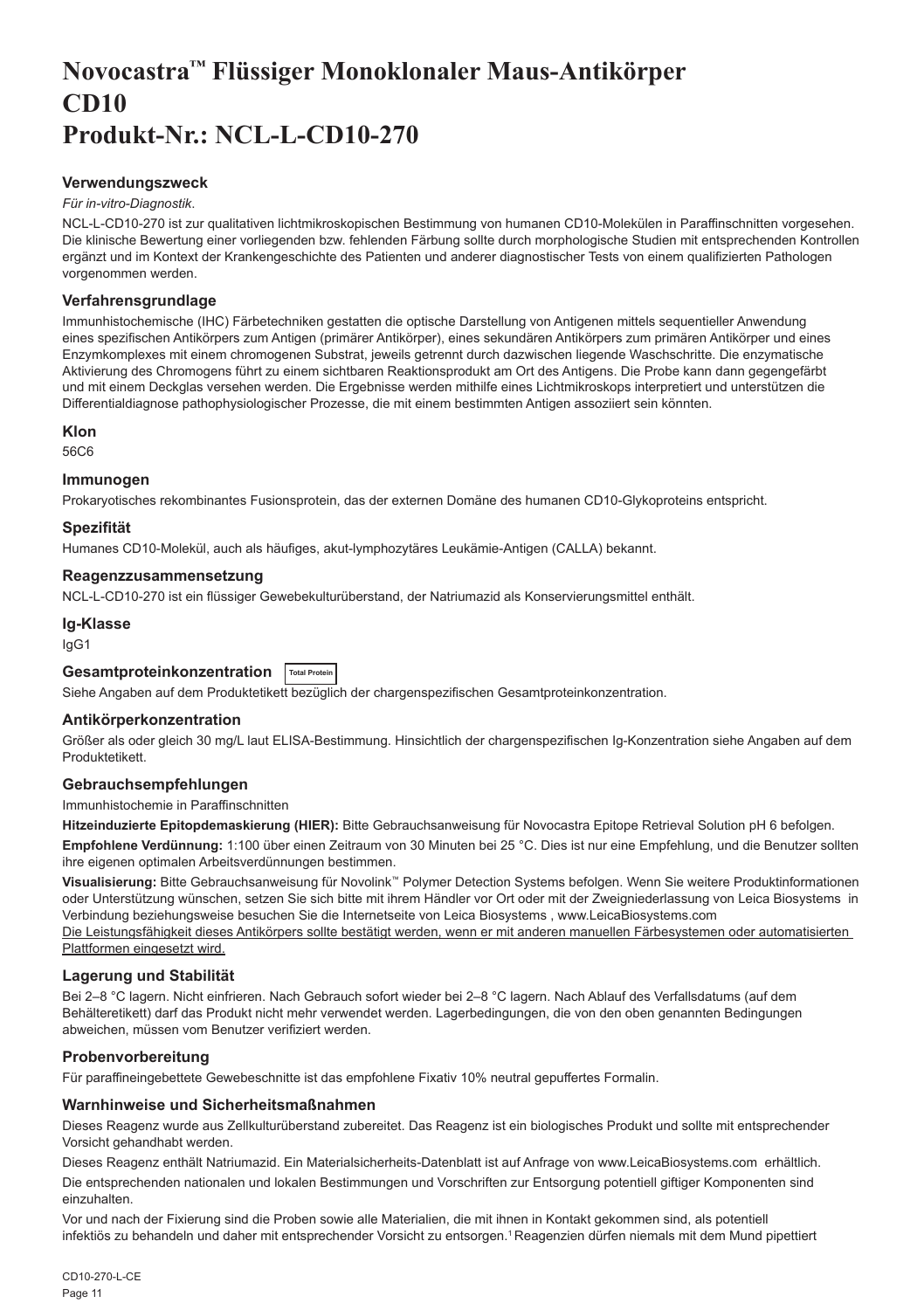werden, und jeglicher Kontakt der Reagenzien und Proben mit Haut und Schleimhäuten ist zu vermeiden. Falls Reagenzien oder Proben mit empfindlichen Bereichen in Kontakt gekommen sind, müssen diese mit reichlich Wasser gespült werden. Ärztlichen Rat einholen.

Die mikrobielle Verunreinigung von Reagenzien ist zu minimieren, da ansonsten eine erhöhte unspezifische Färbung auftreten kann. Falls die spezifizierten Inkubationszeiten oder –temperaturen nicht eingehalten werden, kann es zu fehlerhaften Ergebnissen kommen. Jegliche Abweichungen von den angegebenen Werten müssen vom Benutzer verifiziert werden.

#### **Qualitätskontrolle**

Unterschiede bei der Gewebebearbeitung und den technischen Verfahren im Labor des Benutzers können zu signifikanten Schwankungen bei den Ergebnissen führen. Daher ist es wichtig, zusätzlich zu den folgenden Verfahren regelmäßige laborinterne Kontrollen durchzuführen.

Die Kontrollen sollten mit frischen Autopsie-/Biopsie-/chirurgischen Proben vorgenommen werden, die so bald wie möglich und auf dieselbe Weise wie die Patientenprobe(n) in Formalin fixiert, behandelt und in Paraffin eingebettet worden sind.

#### **Positive Gewebekontrolle**

Zeigt korrekt vorbereitete Gewebe und korrekte Färbetechniken an.

In jedem Färbelauf sollte für jeden Satz Testbedingungen eine positive Gewebekontrolle durchgeführt werden.

Gewebe mit schwach positiver Färbung ist für die optimale Qualitätskontrolle und den Nachweis kleiner Minderungen in der Reagenzleistung besser geeignet als ein Gewebe mit stark positiver Färbung.<sup>2</sup>

Als positive Gewebekontrolle wird Tonsille empfohlen.

Falls das positive Kontrollgewebe keine positive Färbung nachweisen kann, sollten die mit den Testproben erzielten Ergebnisse als ungültig betrachtet werden.

## **Negative Gewebekontrolle**

Die negative Gewebekontrolle sollte nach der positiven Gewebekontrolle erfolgen, um die Spezifität der Zielantigenmarkierung durch den primären Antikörper zu verifizieren.

Als negative Gewebekontrolle wird Hoden empfohlen.

Alternativ bietet die Vielfalt unterschiedlicher Zelltypen, die in den meisten Gewebeschnitten vorliegen, häufig Stellen für eine negative Kontrolle. Jedoch sollte dies vom Benutzer verifiziert werden.

Liegt eine unspezifische Färbung vor, hat diese gewöhnlich ein diffuses Erscheinungsbild. Eine sporadische Färbung des Bindegewebes kann ebenfalls in Schnitten von übermäßig formalinfixierten Geweben beobachtet werden. Zur Bewertung der Färbeergebnisse intakte Zellen verwenden. Nekrotische oder degenerierte Zellen werden oft unspezifisch gefärbt.<sup>3</sup> Falsch-positive Ergebnisse können aufgrund einer nichtimmunologischen Bindung von Proteinen oder Substratreaktionsprodukten beobachtet werden. In Abhängigkeit von der Art der verwendeten Immunfärbung können solche Ergebnisse auch durch endogene Enzyme wie Pseudoperoxidase (Erythrozyten), endogene Peroxidase (Zytochrom C) oder endogenes Biotin (beispielsweise Leber, Mamma, Gehirn, Niere) hervorgerufen werden. Um eine endogene Enzymaktivität bzw. eine unspezifische Enzymbindung von einer spezifischen Immunreaktivität zu unterscheiden, können zusätzliche Patientengewebe ausschließlich mit Substratchromogen bzw. mit Enzymkomplexen (Avidin-Biotin, Streptavidin, markiertes Polymer) plus Substratchromogen gefärbt werden. Falls im negativen Kontrollgewebe eine spezifische Färbung auftritt, sollten die Ergebnisse mit den Patientenproben als ungültig betrachtet werden.

## **Negative Reagenzkontrolle**

Zur Beurteilung einer unspezifischen Färbung und zur besseren Bewertung einer spezifischen Färbung an der Antigenstelle ist mit einem Schnitt jedes Patientenpräparates anstelle des primären Antikörpers eine unspezifische negative Reagenzkontrolle zu verwenden.

#### **Patientengewebe**

Die mit NCL-L-CD10-270 gefärbten Patientenproben müssen zuletzt untersucht werden. Eine positive Färbeintensität ist im Kontext einer unspezifischen Hintergrundfärbung der negativen Reagenzkontrolle zu bewerten. Wie bei jedem immunhistochemischen Test bedeutet ein negatives Ergebnis, dass das Antigen nicht nachgewiesen wurde. Ein negatives Ergebnis bedeutet jedoch nicht notwendigerweise, dass das Antigen in den getesteten Zellen / im getesteten Gewebe nicht vorlag. Bei Bedarf sollte zur Identifizierung falsch-negativer Reaktionen eine Gruppe von Antikörpern verwendet werden.

## **Erwartete Ergebnisse**

#### Normale Gewebe

Klon 56C6 entdeckt das CD10-Antigen auf der Oberfläche normaler früher Vorläuferzellen, auf unreifen B-Zellen im Knochenmark und B-Zellen des Keimzentrums in Lymphgewebe. Außerdem kommt CD10 auch auf verschiedenen nicht-lymphatischen Zellen und Geweben vor, z. B. Myoepithelzellen der Brust, Gallenkanälchen oder Fibroblasten. Eine besonders hohe Expression ist auf dem Bürstensaum des Epithelgewebes in Niere und Darm zu verzeichnen. (Anzahl der ingesamt untersuchten Normalgewebeproben = 44).

## Anomale Gewebe

Klon 56C6 führte bei 22/115 diffusen, großen B-Zell-Lymphomen, 8/13 follikulären Lymphomen, 1/12 chronisch lymphozytären Lymphomen, 1/1 akut-lymphoblastischen B-Zell-Lymphom, 2/2 Seminomen, 2/2 Adenokarzinomen des Colons, 1/4 Lebertumoren (einschließlich 1/1 metastatischen Karzinom, 0/2 hepatozellulären Karzinomen und 0/1 Gallengangskarzinom), 1/2 Nierenzellkarzinomen, 1/2 Adenokarzinomen des Rektums, 1/2 Hauttumoren (einschließlich 1/1 Dermatofibrosarkom und 0/1 Plattenepithelkarzinom) und 1/1 Plattenepithelkarzinom des Kehlkopfes zu einer Färbung. Bei Morbus Hodgkin (0/27), Mantelzell-Lymphomen (0/7), anaplastischen großzelligen T-Zell-Lymphomen (0/7), angioimmunoblastischen T-Zell-Lymphomen (0/4), T/NK-Zell-Lymphomen (0/3), diffusen T-Zell-Lymphomen (0/2), einem akut-lymphoblastischen Primitiv-B/T-Zell-Lymphom (0/1), einem peripheren T-Zell-Lymphom (0/1), einem T-Zell-Lymphom (0/1), einem Randzonenlymphom (0/1), Tumoren von Schilddrüse (0/4), Lunge (0/4), Eierstöcken (0/4), Gebärmutterhals (0/2), Gehirn (0/2), Ösophagus (0/2), Brust (0/2), Magen (0/2), Weichteilen (0/2), Zunge (0/2), metastatischen Tumoren unbekannten Ursprungs (0/2) und einem Tumor des Thymus (0/1) wurde keine Färbung nachgewiesen. (Anzahl der insgesamt untersuchten pathologischen Gewebeproben = 239).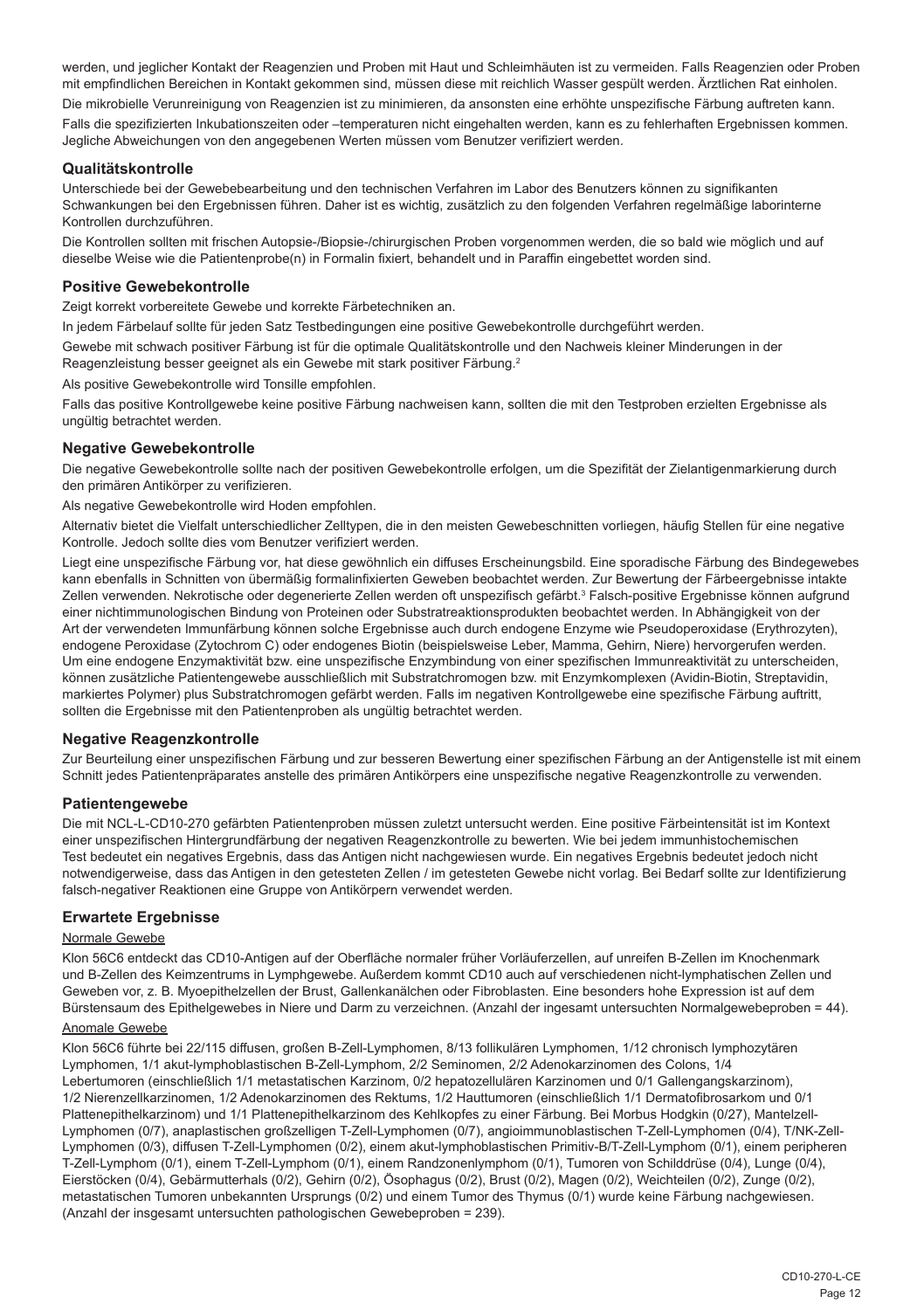#### **NCL-L-CD10-270 wird für den Nachweis von humanem CD10-Protein in normalem und neoplastischem Gewebe als zusätzliches Hilfsmittel zur herkömmlichen Histopathologie unter Verwendung nicht-immunologischer histochemischer Färbemittel empfohlen.**

## **Allgemeine Beschränkungen**

Die Immunhistochemie ist ein mehrstufiger diagnostischer Prozess, der eine spezialisierte Ausbildung auf den folgenden Gebieten erfordert: Auswahl der entsprechenden Reagenzien; Gewebeauswahl, -fixierung und -verarbeitung; Vorbereitung des IHC-Objektträgers sowie Bewertung der Färbeergebnisse.

Die Gewebefärbung hängt von der Handhabung und Verarbeitung des Gewebes vor dem Färben ab. Unsachgemäßes Fixieren, Einfrieren, Auftauen, Waschen, Trocknen, Erwärmen, Schneiden oder eine Kontamination mit anderen Geweben oder Flüssigkeiten kann zu Artefakten, Antikörper-Trapping oder falsch-negativen Ergebnissen führen. Abweichende Ergebnisse können aufgrund von Unterschieden bei der Fixierung und Einbettung oder intrinsischen Unregelmäßigkeiten im Gewebe selbst entstehen.4

Eine exzessive oder unvollständige Gegenfärbung kann die korrekte Bewertung von Ergebnissen gefährden.

Die klinische Bewertung einer vorliegenden bzw. fehlenden Färbung sollte durch morphologische Studien mit entsprechenden Kontrollen ergänzt und im Kontext der Krankengeschichte des Patienten und anderer diagnostischer Tests von einem qualifizierten Pathologen vorgenommen werden.

Antikörper von Leica Biosystems Newcastle Ltd sind wo angezeigt für die Verwendung entweder auf gefrorenen oder in Paraffin eingebetteten Schnitten mit spezifischen Fixierungsanforderungen bestimmt. Es kann insbesondere bei Neoplasmen zu einer unerwarteten Antigenexpression kommen. Die klinische Bewertung eines gefärbten Gewebeschnitts muss eine morphologische Analyse und die Auswertung der entsprechenden Kontrollen einschließen.

## **Literatur - Allgemein**

- 1. National Committee for Clinical Laboratory Standards (NCCLS). Protection of laboratory workers from infectious diseases transmitted by blood and tissue; proposed guideline. Villanova, P.A. 1991; 7(9). Order code M29-P.
- 2. Battifora H. Diagnostic uses of antibodies to keratins: a review and immunohistochemical comparison of seven monoclonal and three polyclonal antibodies. Progress in Surgical Pathology. 6:1–15. eds. Fenoglio-Preiser C, Wolff CM, Rilke F. Field & Wood, Inc., Philadelphia.
- 3. Nadji M, Morales AR. Immunoperoxidase, part I: the techniques and pitfalls. Laboratory Medicine. 1983; 14:767.
- 4. Omata M, Liew CT, Ashcavai M, Peters RL. Nonimmunologic binding of horseradish peroxidase to hepatitis B surface antigen: a possible source of error in immunohistochemistry. American Journal of Clinical Pathology. 1980; 73:626.
- 5. Ordi J, Romagosa C, Tavassoli FA et al. CD10 expression in epithelial tissues and tumours of the gynecologic tract: a useful marker in diagnosis of mesonephric, trophoblastic and clear cell tumors. American Journal of Surgical Pathology 2003 27(2), 178–186.
- 6. Kristiansen G, Schluns K, Yongwei Y et al. CD10 expression in non-small cell lung cancer. Annals of Cellular Pathology 2002 24(1), 41–46.
- 7. Sumathi V P and McCluggage WG. CD10 is useful in demonstrating endometrial stroma at ectopic sites and in confirming diagnosis of endometriosis. Journal of Clinical Pathology 2002 55, 391–392.
- 8. Dunphy CH, Polsky JM, Lance Evans H et al. Paraffin immunoreactivity of CD10, CDw75 and Bcl-6 in follicle center cell lymphoma. Leukaemia and Lymphoma 2001 41(5–6), 585–592.
- 9. Eshoa C, Perkins S, Kampalath et al. Decreased CD10 expression in grade III and in interfollicular infiltrates of follicular lymphomas. American Journal of Clinical Pathology 2001 115(6), 862–867.
- 10.Tajima Y, Shimoda T, Nakanishi Y et al. Gastric and intestinal phenotypic marker expression in gastric carcinomas and its prognostic significance: immunohistochemical analysis of 136 lesions. Oncology 2001 61(3), 212–220.
- 11.Watson P, Wood KM, Lodge A et al. Monoclonal antibodies recognising CD5, CD10 and CD23 in formalin-fixed, paraffin-embedded tissue: production and assessment of their value in the diagnosis of small B-cell lymphoma. Histopathology 2000 36(2), 145–150.
- 12.Bavikatty NR, Ross CW, Finn WG et al. Anti-CD10 immunoperoxidase staining of paraffin-embedded acute leukemias: comparison with flow cytometric immunophenotyping. Human Pathology 2000 31(9), 1051–1054.
- 13.Chen CC, Raikow RB, Sonmez-Alpan E et al. Classification of small B-cell lymphoid neoplasms using a paraffin section immunohistochemical panel. Applied Immunohistochemistry & Molecular Morphology 2000 8(1), 1–11.
- 14.Chu P and Arber DA. Paraffin-section detection of CD10 in 505 nonhematopoietic neoplasms. Frequent expression in renal cell carcinoma and endometrial stromal sarcoma. American Journal of Clinical Pathology 2000 113(3), 374–382.
- 15.Chu PG, Chang KL, Weiss LM et al. Immunohistochemical detection of CD10 in paraffin sections of hematopoietic neoplasms: a comparison with flow cytometry detection in 56 cases. Applied Immunohistochemistry & Molecular Morphology 2000 8(4), 257–262.
- 16.Conde-Sterling DA, Aguilera NS, Nandedkar MA et al. Immunoperoxidase detection of CD10 in Precursor T-lymphoblastic lymphoma/ leukemia: a clinicopathologic study of 24 cases. Archives of Pathology & Laboratory Medicine 2000 124(5), 704-708.
- 17.Endoh Y, Tamura G, Motoyama T et al. Well-differentiated adenocarcinoma mimicking complete-type intestinal metaplasia in the stomach. Human Pathology 1999 30(7), 826-832.
- 18.Kaufmann O, Flath B, Späth-Schwalbe E et al. Immunohistochemical detection of CD10 with monoclonal antibody 56C6 on paraffin sections. American Journal of Clinical Pathology 1999 111(1), 117-122.
- 19.McIntosh GG, Lodge AJ, Watson P et al. NCL-CD10-270: a new monoclonal antibody recognising CD10 in paraffin-embedded tissue. American Journal of Pathology 1999 154(1), 77–82.
- 20.Millar E K, Waldron S, Spencer A et al. CD10 positive thyroid marginal zone non-Hodgkin lymphoma. Journal of Clinical Pathology 1999 52, 849-850.

## **Änderungen zur vorhergehenden Ausgabe**

Reagenzienzusammensetzung, Gesamtproteinkonzentration, Anwendungsempfehlungen, Warnungen und Vorsichtsmaßnahmen, erwartete Ergebnisse.

## **Ausgabedatum**

05 Dezember 2018

CD10-270-L-CE Page 13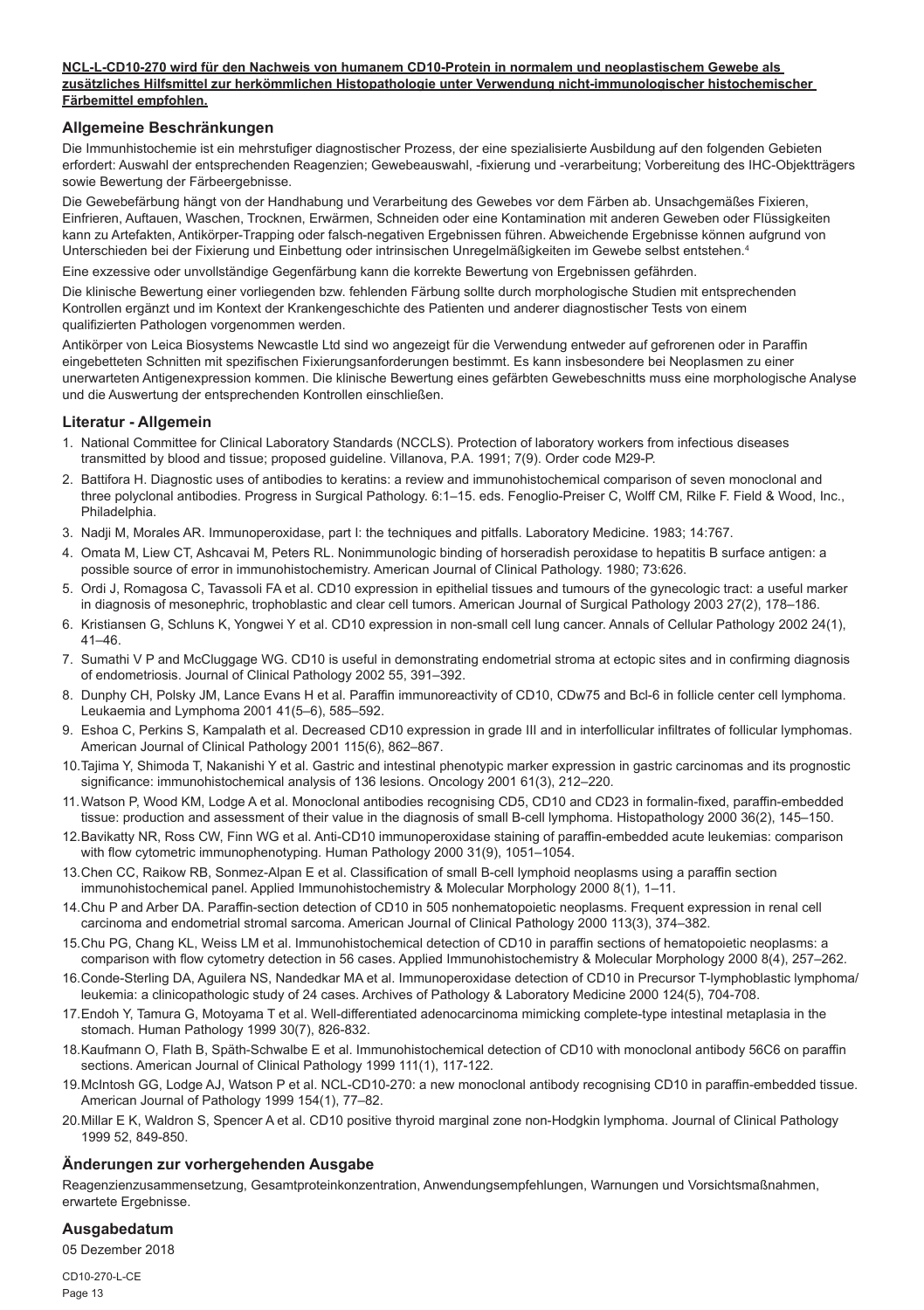# <span id="page-14-0"></span>**Novocastra™ Anticuerpos Monoclonal Líquidos de Ratón CD10 Código De Producto: NCL-L-CD10-270**

## **Indicaciones De Uso**

#### *Para uso diagnóstico in vitro*.

NCL-L-CD10-270 está indicado para la identificación cualitativa mediante microscopía óptica de moléculas CD10 humana en cortes de parafina. La interpretación clínica de cualquier tinción o de su ausencia debe complementarse con estudios morfológicos, con el uso de los controles adecuados, y un anatomopatólogo cualificado debe evaluarla en el contexto del historial clínico del paciente y de otras pruebas diagnósticas.

## **Principio Del Procedimiento**

Las técnicas de tinción inmunohistocitoquímica (IHQ) permiten la visualización de antígenos mediante la aplicación secuencial de un anticuerpo específico dirigido contra el antígeno (anticuerpo primario), un anticuerpo secundario dirigido contra el anticuerpo primario y un complejo enzimático con un sustrato cromogénico, con pasos de lavado intercalados. La activación enzimática del cromógeno produce una reacción visible en el lugar en que se encuentra el antígeno. Luego se puede contrateñir la muestra y cubrirla con un cubreobjeto. Los resultados se interpretan utilizando un microscopio óptico y son de ayuda en el diagnóstico diferencial de los procesos fisiopatológicos, que pueden estar o no vinculados a un determinado antígeno.

#### **Clon**

56C6

#### **Inmunógeno**

Proteína de fusión recombinante procariótica correspondiente al dominio externo de la glucoproteína CD10 humana.

## **Especificidad**

Molécula CD10 humana, conocida también como antígeno de la leucemia linfocítica aguda común (CALLA).

#### **Composición Del Reactivo**

NCL-L-CD10-270 es un sobrenadante de cultivo tisular líquido que contiene azida sódica como conservante.

**Clase de Ig**

IgG1

## **Concentración Total De Proteína Total Protein**

Consulte la etiqueta del vial para ver la concentración total de proteína específica del lote.

## **Concentración De Anticuerpo**

Igual o superior a 30 mg/L según se ha determinado mediante ELISA. Consulte en la etiqueta del vial la concentración de Ig específica del lote.

## **Recomendaciones De Uso**

Inmunohistocitoquímica con secciones de parafina.

**Recuperación del epítopo inducido por calor (HIER):** Por favor, siga las instrucciones de uso de Novocastra Epitope Retrieval Solution pH 6.

**Dilución sugerida:** 1:100 durante 30 minutos a 25 °C. Esta es tan solo una pauta y cada usuario debe determinar sus propias diluciones de trabajo óptimas.

**Visualización:** Por favor, siga las instrucciones de uso de Novolink™ Polymer Detection Systems. Para obtener más información sobre el producto o para recibir soporte, póngase en contacto con su distribuidor local o con la oficina regional de Leica Biosystems , o bien visite el sitio web de Leica Biosystems , www.LeicaBiosystems.com

El rendimiento de este anticuerpo se debe validar cuando se utiliza con otros sistemas manuales de tinción o plataformas automatizadas.

## **Almacenamiento Y Estabilidad**

Almacénelo a una temperatura de 2–8 °C. No lo congele. Devuélvalo a 2–8 °C inmediatamente después de su uso. No lo utilice después de la fecha de caducidad indicada en la etiqueta del vial. Cualesquiera condiciones de almacenamiento que no sean las arriba especificadas deben ser verificadas por el usuario.

## **Preparación De Las Muestras**

El fijador recomendado para secciones de tejido incluidos en parafina es formol tamponado neutro al 10%.

## **Advertencias Y Precauciones**

Este reactivo se ha preparado a partir del sobrenadante de un cultivo celular. Como se trata de un producto de origen biológico, debe manipularse con precaución.

Este reactivo contiene azida sódica. Está disponible una Hoja de información sobre la seguridad del material, previa petición, o en www.LeicaBiosystems.com

Consulte las normativas nacionales, estatales, provinciales o municipales acerca de cómo desechar cualquier componente potencialmente tóxico.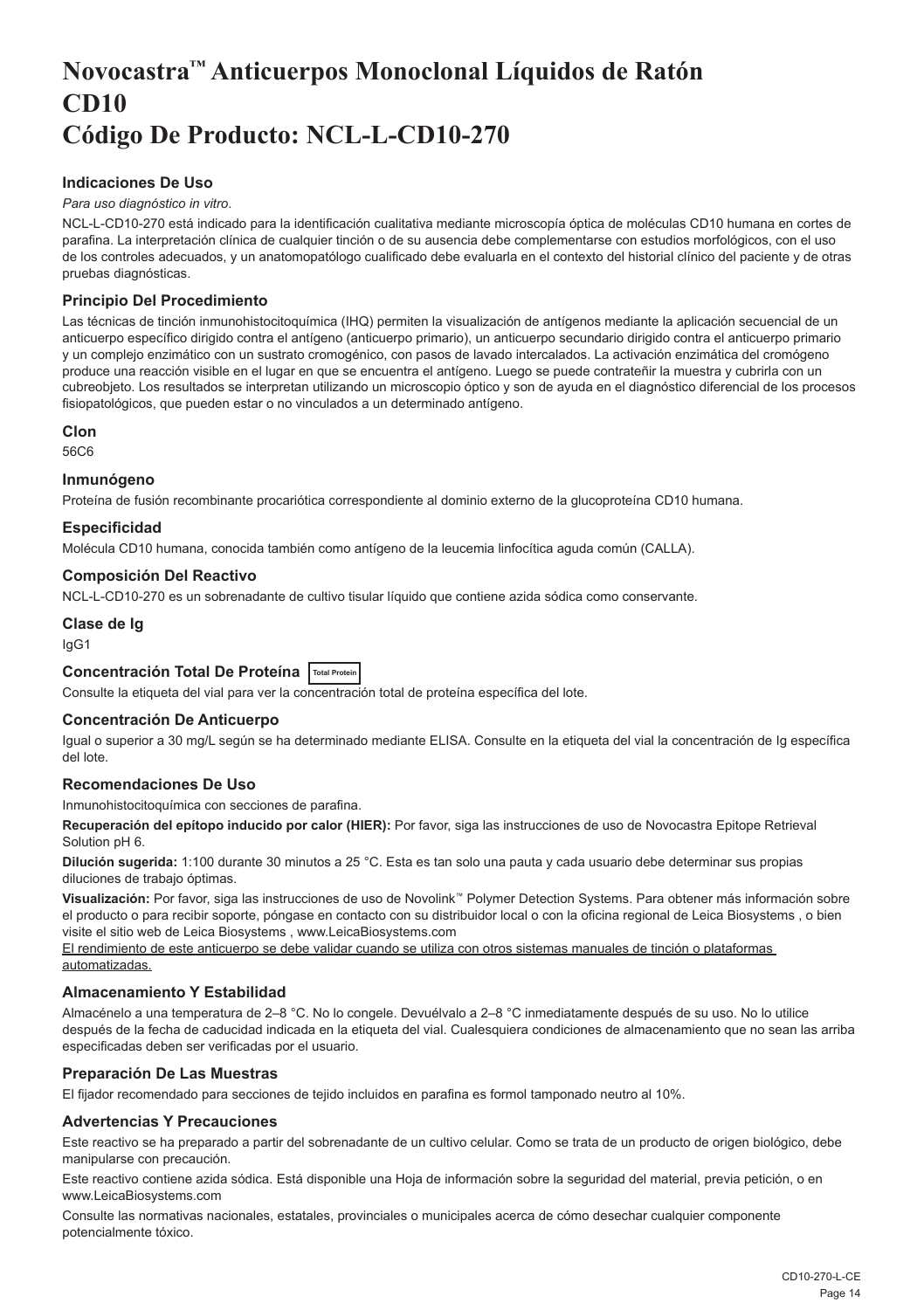Las muestras, antes y después de ser fijadas, así como todos los materiales expuestos a ellas, deben manipularse como susceptibles de transmitir una infección, y se deben desechar tomando las precauciones adecuadas.<sup>1</sup> No pipetee nunca los reactivos con la boca, y evite el contacto de la piel y de las membranas mucosas con los reactivos y las muestras. Si los reactivos o las muestras entran en contacto con zonas delicadas, lave éstas con abundante agua. Acuda inmediatamente al médico.

Reduzca al mínimo la contaminación microbiana de los reactivos; de lo contrario, podría producirse un aumento de la tinción no específica.

Cualquier tiempo o temperatura de incubación que no sean los aquí especificados pueden conducir a resultados erróneos. Cualquier cambio de tal naturaleza debe ser validado por el usuario.

## **Control De Calidad**

Las diferencias en el procesamiento de los tejidos y en los procedimientos técnicos del laboratorio del usuario pueden producir una variabilidad significativa en los resultados; por ello, es necesario que éste lleve a cabo regularmente los controles de su propio laboratorio, además de los siguientes procedimientos.

Los controles deben ser muestras frescas de autopsia, biopsia o quirúrgicas fijadas en formol, procesadas e incluidas en parafina, lo antes posible, de manera idéntica a la utilizada para la muestra o muestras del paciente o pacientes.

## **Control Tisular Positivo**

Se utiliza para indicar la preparación correcta de los tejidos y las técnicas de tinción adecuadas.

Debe incluirse un control tisular positivo por cada conjunto de condiciones de ensayo en cada tinción o serie de tinciones realizada. Un tejido con una tinción positiva débil es más adecuado que un tejido con una tinción positiva intensa para lograr un control de calidad óptimo y para detectar niveles bajos de degradación del reactivo.<sup>2</sup>

El tejido de control positivo recomendado es el de amígdala.

Si el tejido de control positivo no muestra tinción positiva, los resultados de las muestras analizadas deben considerarse no válidos.

## **Control Tisular Negativo**

Debe examinarse después del control de tejido positivo, a fin de verificar la especificidad del marcado del antígeno diana por el anticuerpo primario.

El tejido de control negativo recomendado es el de testículos.

O bien, la variedad de diferentes tipos de células presentes en la mayoría de los cortes de tejido ofrece con frecuencia lugares de control negativo, pero esto debe ser verificado por el usuario.

Si aparece una tinción no específica, ésta tiene generalmente aspecto difuso. En cortes de tejido fijados excesivamente con formol puede observarse también una tinción esporádica del tejido conectivo. Utilice células intactas para la interpretación de los resultados de la tinción. A menudo, las células necróticas o degeneradas quedan teñidas de forma no específica.<sup>3</sup> También pueden observarse falsos positivos causados por la unión no inmunológica a proteínas o a productos de reacción del sustrato. Estos falsos positivos pueden estar causados también por enzimas endógenas tales como la pseudoperoxidasa (eritrocitos), la peroxidasa endógena (citocromo C), o la biotina endógena (por ejemplo, de hígado, mama, cerebro, riñón), en función del tipo de inmunotinción utilizada. Para diferenciar la actividad de las enzimas endógenas o los enlaces no específicos de las enzimas de la inmunorreactividad específica, pueden teñirse otros tejidos del paciente exclusivamente con cromógeno sustrato o con complejos enzimáticos (avidina-biotina, estreptavidina, polímeros marcados) y cromógeno sustrato respectivamente. Si se produce una tinción específica del control tisular negativo, los resultados de las muestras de los pacientes deben considerarse no válidos.

## **Control De Reactivo Negativo**

Utilice un control de reactivo negativo no específico en lugar del anticuerpo primario con un corte de cada muestra del paciente a fin de evaluar la tinción no específica y obtener una mejor interpretación de la tinción específica en el lugar en que se encuentra el antígeno.

## **Tejido Del Paciente**

Examine las muestras del paciente o pacientes teñidas con NCL-L-CD10-270 al final. La intensidad de la tinción positiva debe valorarse en el contexto de cualquier tinción de fondo no específica del control de reactivo negativo. Como con cualquier prueba inmunohistocitoquímica, un resultado negativo significa que no se ha detectado antígeno, y no que el antígeno esté ausente en las células o tejido probados. Si es necesario, use un panel de anticuerpos para identificar falsas reacciones negativas.

## **Resultados esperados**

#### Teiidos normales

El clon 56C6 detecta el antígeno CD10 en la superficie de células progenitoras tempranas normales, células B inmaduras de la médula ósea y células B del centro germinal del tejido linfático. CD10 también se detecta en varias células y tejidos no linfáticos, como células mioepiteliales mamarias, canalículos biliares, fibroblastos, con una expresión especialmente alta en el borde en cepillo del epitelio renal e intestinal (número total de casos normales evaluados = 44).

#### Anormal del tejido

El clon 56C6 tiñó 22/115 linfomas difusos de células B grandes, 8/13 linfomas foliculares, 1/12 linfomas linfocíticos crónicos, 1/1 linfoma linfoblástico agudo de células B, 2/2 seminomas, 2/2 adenocarcinomas colónicos, 1/4 tumores hepáticos (incluyendo 1/1 carcinoma metastásico, 0/2 carcinomas hepatocelulares y 0/1 colangiocarcinoma), 1/2 carcinomas de células renales, 1/2 adenocarcinomas rectales, 1/2 tumores cutáneos (incluyendo 1/1 dermatofibrosarcoma y 0/1 carcinoma de células escamosas) y 1/1 carcinoma de células escamosas de laringe. No se observó ninguna tinción en la enfermedad de Hodgkin (0/27), linfoma de células del manto (0/7), linfomas anaplásicos de células T grandes (0/7), linfomas angioinmunoblásticos de células T (0/4), linfomas de células T/NK (0/3), linfomas difusos de células T (0/2), un linfoma linfoblástico agudo primitivo de células B/T (0/1), un linfoma periférico de células T (0/1), un linfoma de células T (0/1), un linfoma de zona marginal (0/1), tumores tiroideos (0/4), tumores pulmonares (0/4), tumores de ovario (0/4), tumores de cuello uterino (0/2), tumores cerebrales (0/2), tumores del esófago (0/2), tumores de mama (0/2), tumores de estómago (0/2), tumores del tejido blando (0/2), tumores de lengua (0/2), tumores metastásicos de origen desconocido (0/2) y un tumor del timo (0/1). (Número total de casos anormales evaluados = 239).

**El NCL-L-CD10-270 está recomendado para la detección de la proteína CD10 humana en tejidos normales y neoplásicos, como complemento de la histopatología tradicional con tinciones histoquímicas no inmunológicas.**

CD10-270-L-CE Page 15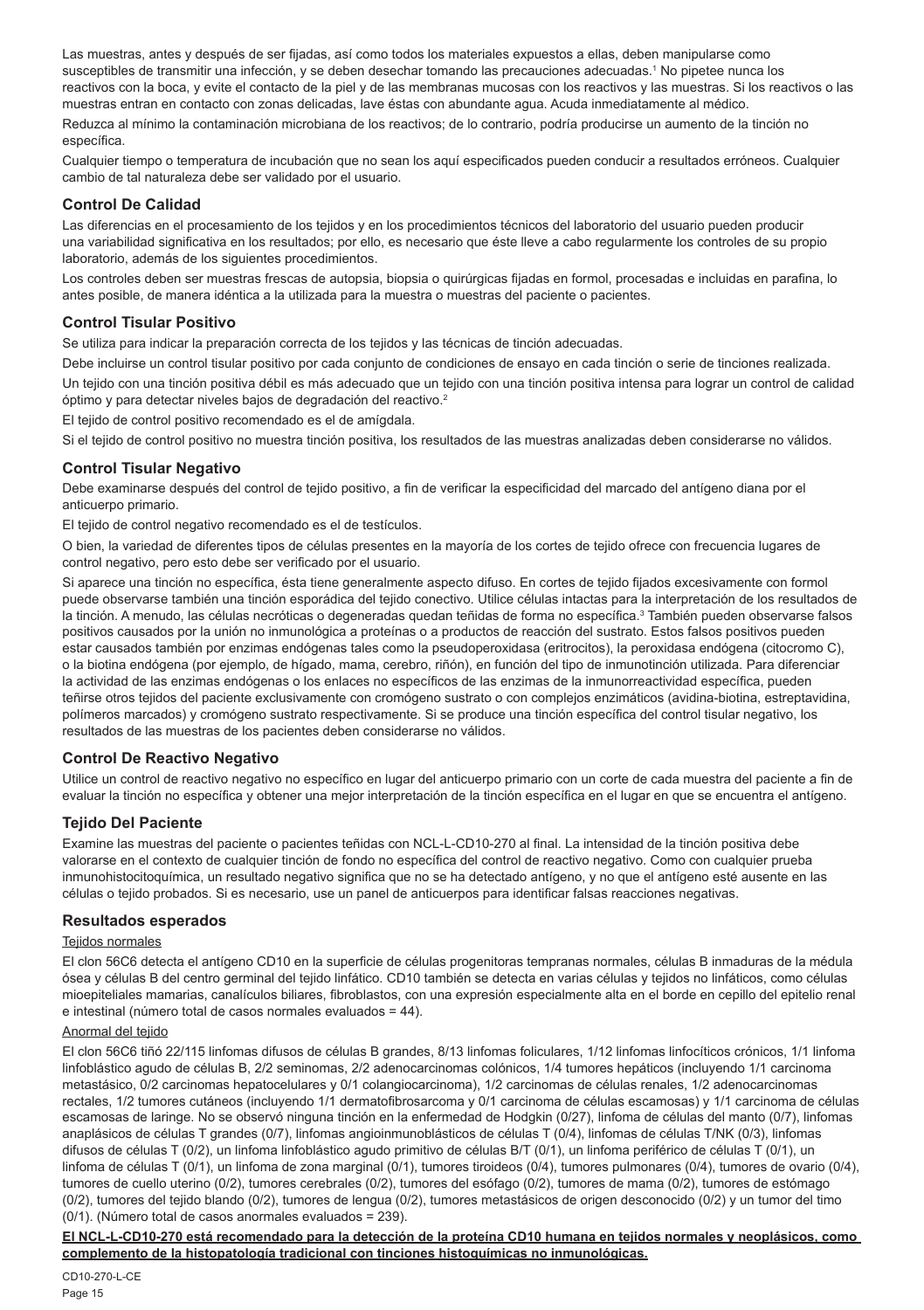## **Limitaciones Generales**

La inmunohistocitoquímica es un proceso de diagnóstico en varias fases que abarca: la formación especializada en la selección de los reactivos apropiados, la selección, fijación y procesamiento de tejidos, la preparación del portaobjeto para IHQ, y la interpretación de los resultados de la tinción.

La tinción de los tejidos depende de la manipulación y el procesamiento del tejido previos a la tinción. Una fijación, congelación, descongelación, lavado, secado, calentamiento o seccionamiento incorrectos, o la contaminación con otros tejidos o líquidos pueden generar artefactos, atrapamiento del anticuerpo o falsos negativos. La aparición de resultados incoherentes puede deberse a variaciones en los métodos de fijación y de inclusión, o a irregularidades inherentes al tejido.<sup>4</sup>

Una contratinción excesiva o incompleta puede poner en peligro la interpretación correcta de los resultados.

La interpretación clínica de cualquier tinción o de su ausencia debe complementarse con estudios morfológicos, con el uso de los controles adecuados, y un anatomopatólogo cualificado debe evaluarla en el contexto del historial clínico del paciente y de otras pruebas diagnósticas.

Los anticuerpos de Leica Biosystems Newcastle Ltd son para utilizarlos, según se indique, con secciones congeladas o incluidas en parafina, con requisitos de fijación específicos. Puede producirse una expresión inesperada del antígeno, especialmente en las neoplasias. La interpretación clínica de cualquier sección de tejido teñida debe incluir un análisis morfológico y la evaluación de los controles apropiados.

#### **Bibliografía - General**

- 1. National Committee for Clinical Laboratory Standards (NCCLS). Protection of laboratory workers from infectious diseases transmitted by blood and tissue; proposed guideline. Villanova, P.A. 1991; 7(9). Order code M29-P.
- 2. Battifora H. Diagnostic uses of antibodies to keratins: a review and immunohistochemical comparison of seven monoclonal and three polyclonal antibodies. Progress in Surgical Pathology. 6:1–15. eds. Fenoglio-Preiser C, Wolff CM, Rilke F. Field & Wood, Inc., Philadelphia.
- 3. Nadji M, Morales AR. Immunoperoxidase, part I: the techniques and pitfalls. Laboratory Medicine. 1983; 14:767.
- 4. Omata M, Liew CT, Ashcavai M, Peters RL. Nonimmunologic binding of horseradish peroxidase to hepatitis B surface antigen: a possible source of error in immunohistochemistry. American Journal of Clinical Pathology. 1980; 73:626.
- 5. Ordi J, Romagosa C, Tavassoli FA et al. CD10 expression in epithelial tissues and tumours of the gynecologic tract: a useful marker in diagnosis of mesonephric, trophoblastic and clear cell tumors. American Journal of Surgical Pathology 2003 27(2), 178–186.
- 6. Kristiansen G, Schluns K, Yongwei Y et al. CD10 expression in non-small cell lung cancer. Annals of Cellular Pathology 2002 24(1), 41–46.
- 7. Sumathi V P and McCluggage WG. CD10 is useful in demonstrating endometrial stroma at ectopic sites and in confirming diagnosis of endometriosis. Journal of Clinical Pathology 2002 55, 391–392.
- 8. Dunphy CH, Polsky JM, Lance Evans H et al. Paraffin immunoreactivity of CD10, CDw75 and Bcl-6 in follicle center cell lymphoma. Leukaemia and Lymphoma 2001 41(5–6), 585–592.
- 9. Eshoa C, Perkins S, Kampalath et al. Decreased CD10 expression in grade III and in interfollicular infiltrates of follicular lymphomas. American Journal of Clinical Pathology 2001 115(6), 862–867.
- 10.Tajima Y, Shimoda T, Nakanishi Y et al. Gastric and intestinal phenotypic marker expression in gastric carcinomas and its prognostic significance: immunohistochemical analysis of 136 lesions. Oncology 2001 61(3), 212–220.
- 11.Watson P, Wood KM, Lodge A et al. Monoclonal antibodies recognising CD5, CD10 and CD23 in formalin-fixed, paraffin-embedded tissue: production and assessment of their value in the diagnosis of small B-cell lymphoma. Histopathology 2000 36(2), 145–150.
- 12.Bavikatty NR, Ross CW, Finn WG et al. Anti-CD10 immunoperoxidase staining of paraffin-embedded acute leukemias: comparison with flow cytometric immunophenotyping. Human Pathology 2000 31(9), 1051–1054.
- 13.Chen CC, Raikow RB, Sonmez-Alpan E et al. Classification of small B-cell lymphoid neoplasms using a paraffin section immunohistochemical panel. Applied Immunohistochemistry & Molecular Morphology 2000 8(1), 1–11.
- 14.Chu P and Arber DA. Paraffin-section detection of CD10 in 505 nonhematopoietic neoplasms. Frequent expression in renal cell carcinoma and endometrial stromal sarcoma. American Journal of Clinical Pathology 2000 113(3), 374–382.
- 15.Chu PG, Chang KL, Weiss LM et al. Immunohistochemical detection of CD10 in paraffin sections of hematopoietic neoplasms: a comparison with flow cytometry detection in 56 cases. Applied Immunohistochemistry & Molecular Morphology 2000 8(4), 257–262.
- 16.Conde-Sterling DA, Aguilera NS, Nandedkar MA et al. Immunoperoxidase detection of CD10 in Precursor T-lymphoblastic lymphoma/ leukemia: a clinicopathologic study of 24 cases. Archives of Pathology & Laboratory Medicine 2000 124(5), 704-708.
- 17.Endoh Y, Tamura G, Motoyama T et al. Well-differentiated adenocarcinoma mimicking complete-type intestinal metaplasia in the stomach. Human Pathology 1999 30(7), 826-832.
- 18.Kaufmann O, Flath B, Späth-Schwalbe E et al. Immunohistochemical detection of CD10 with monoclonal antibody 56C6 on paraffin sections. American Journal of Clinical Pathology 1999 111(1), 117-122.
- 19.McIntosh GG, Lodge AJ, Watson P et al. NCL-CD10-270: a new monoclonal antibody recognising CD10 in paraffin-embedded tissue. American Journal of Pathology 1999 154(1), 77–82.
- 20.Millar E K, Waldron S, Spencer A et al. CD10 positive thyroid marginal zone non-Hodgkin lymphoma. Journal of Clinical Pathology 1999 52, 849-850.

## **Correcciones A La Publicación Anterior**

Composición del reactivo, Concentración de proteína total, Recomendaciones de uso, Advertencias y precauciones, Resultados esperados.

## **Fecha De Publicación**

05 de diciembre de 2018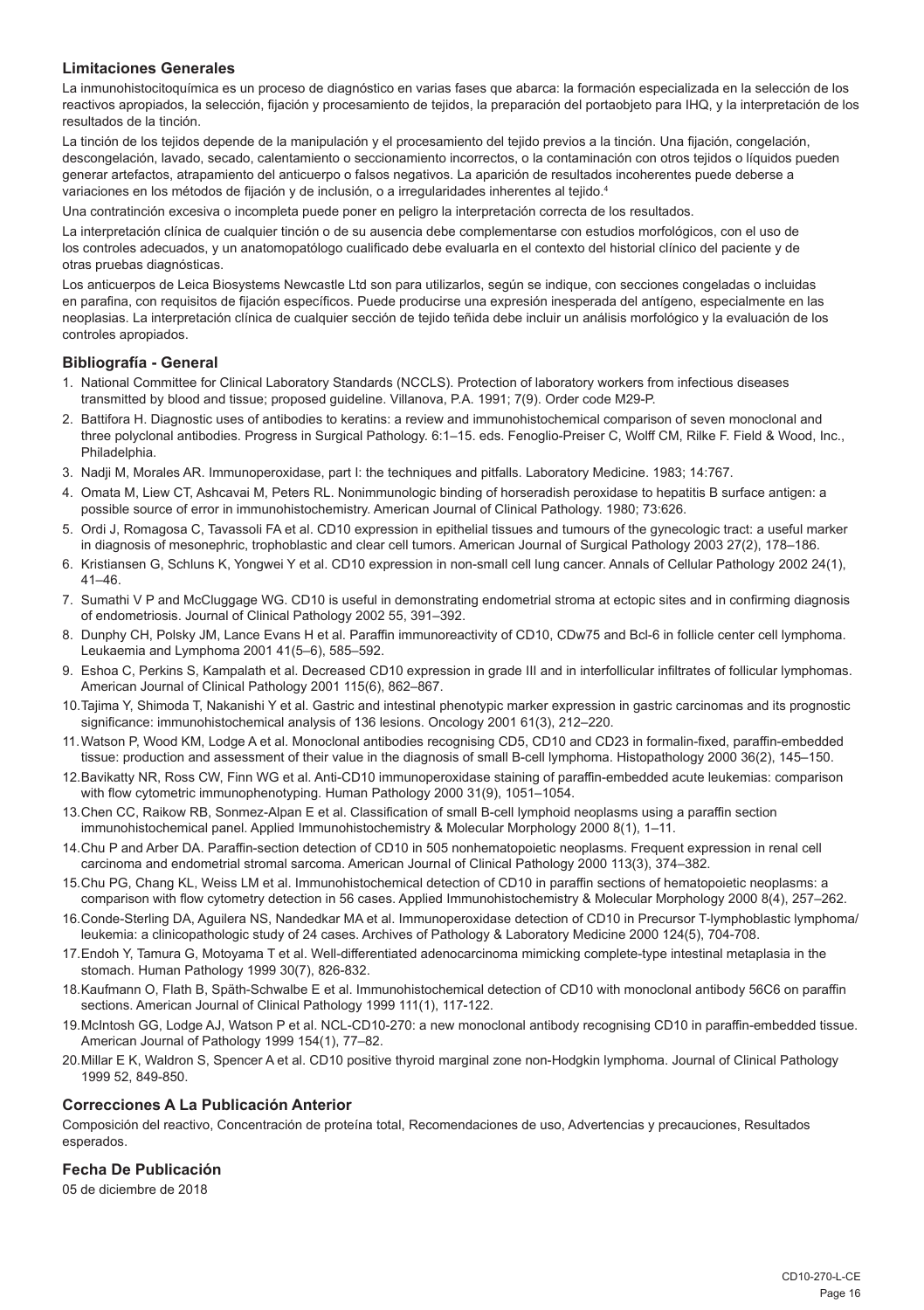# <span id="page-17-0"></span>**Novocastra™ Anticorpo Monoclonal Líquido de Ratinho CD10 Código Do Produto: NCL-L-CD10-270**

## **Utilização prevista**

#### *Para utilização em diagnósticos in vitro*.

O NCL-L-CD10-270 foi concebido para efetuar a identificação qualitativa das moléculas CD10 humanas por microscopia ótica em cortes de parafina. A interpretação clínica de qualquer coloração ou da sua ausência deve ser complementada por estudos morfológicos empregando os devidos controlos e deve ser avaliada por um patologista qualificado, dentro do contexto do historial clínico do doente e de outros testes de diagnóstico.

## **Princípio Do Procedimento**

As técnicas de coloração imunohistoquímica (IHC) permitem que se faça a visualização de antígenos por meio da aplicação sequencial de um anticorpo específico do antígeno (o anticorpo primário), de um anticorpo secundário ao anticorpo primário, e de um complexo enzimático com um substrato cromogénico e etapas de lavagem de permeio. A activação enzimática do cromogénio resulta num produto de reacção visível no local do antígeno. A amostra pode então ser contrastada e coberta com uma lamela. Os resultados são interpretados por meio de um microscópio óptico, e ajudam a formular o diagnóstico diferencial dos processos fisiopatológicos, os quais podem ou não estar associados a antígenos específicos.

#### **Clone**

56C6

#### **Imunogénio**

Proteína de fusão recombinante procariótica correspondente ao domínio externo da glicoproteína CD10 humana.

## **Especificidade**

Molécula CD10 humana, também conhecida por antigénio comum de leucemia linfocítica aguda (CALLA).

## **Composição Do Reagente**

NCL-L-CD10-270 é o sobrenadante líquido da cultura de um tecido contendo de azida de sódio como produto conservante.

## **Classe De Ig**

IgG1

## **Concentração Total De Proteína Total Protein**

Consultar a etiqueta da ampola para determinar a concentração total de proteína do lote específico.

## **Concentração De Anticorpo**

Maior que ou igual a 30 mg/L, conforme determinado por ELISA. Consultar a etiqueta da ampola para determinar a concentração de Ig do lote específico.

## **Recomendações Sobre A Utilização**

Imunohistoquímica em cortes de inclusões em parafina.

**Recuperação de epítopos induzida pelo calor (HIER):** Por favor, siga as instruções de utilização da Novocastra Epitope Retrieval Solution pH 6.

**Diluição sugerida:** 1:100 durante 30 minutos a 25 °C. Esta recomendação serve apenas de orientação e os utilizadores devem determinar as suas diluições óptimas de trabalho.

**Visualização:** Queira seguir as instruções de utilização de Novolink™ Polymer Detection Systems. Para informação adicional do produto ou assistência, contactar o seu distribuidor local ou escritório regional de Leica Biosystems ou, alternativamente, visitar o sitio web de Leica Biosystems, www.LeicaBiosystems.com

O desempenho deste anticorpo deve ser validado quando utilizado com outros sistemas manuais de coloração ou plataformas automáticas.

## **Armazenamento E Estabilidade**

Armazenar a 2–8 °C. Não congelar. Retornar à temperatura de 2–8 °C imediatamente após a utilização. Não utilizar após o prazo de validade indicado no rótulo do recipiente. As condições de armazenamento que diferirem das que se encontram especificadas acima devem ser verificadas pelo utilizador.

## **Preparação Das Amostras**

O fixador recomendado é formol tamponado neutro a 10% para secções de tecido envolvidas em parafina.

## **Avisos E Precauções**

Este reagente foi preparado a partir do sobrenadante de cultura celular. Visto ser um produto biológico, deve ser manuseado com o devido cuidado.

Este reagente contém azida sódica. Encontra-se disponível uma Ficha de Dados de Segurança do Material, mediante pedido ou através do site www.LeicaBiosystems.com

Consultar a legislação aplicável em relação ao descarte de quaisquer componentes potencialmente tóxicos.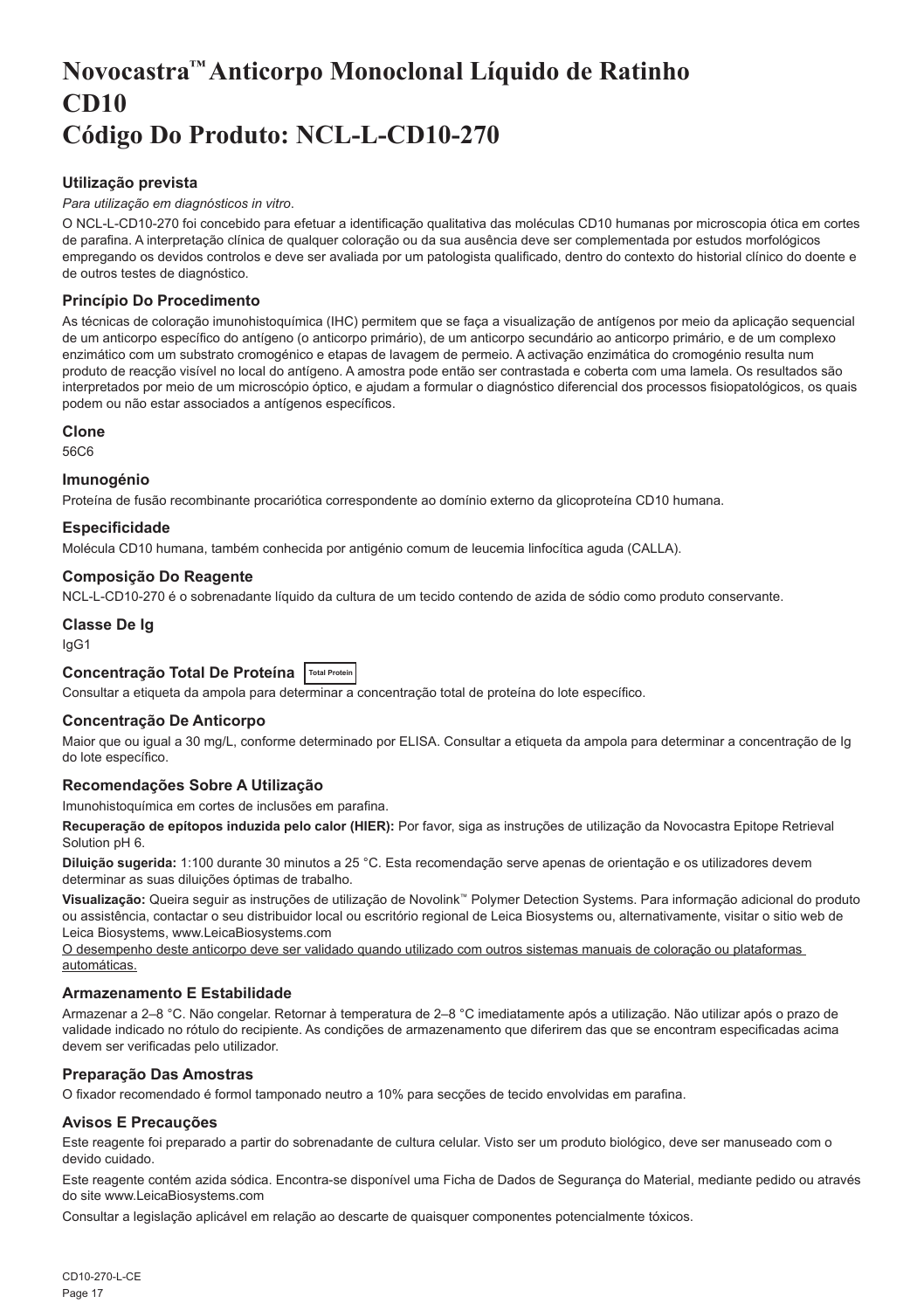As amostras, antes e depois da sua fixação, bem como todos os materiais expostos às mesmas, devem ser manipulados como se tivessem a capacidade de transmitir infecções e devem ser descartados com as devidas precauções.<sup>1</sup> Não pipetar nunca os reagentes com a boca e evitar o contacto entre a pele e membranas mucosas e os reagentes e amostras. Caso os reagentes ou amostras entrem em contacto com áreas sensíveis, lavar com grandes quantidades de água. Consultar um médico.

Minimizar a contaminação microbiana dos reagentes para evitar a possibilidade do aumento da coloração não específica. Os períodos de incubação ou temperaturas diferentes dos que foram especificados poderão dar azo a resultados errados. Todas as alterações desse tipo devem ser validadas pelo utilizador.

## **Controlo Da Qualidade**

As diferenças entre os diferentes métodos e técnicas de processamento de tecidos no laboratório do utilizador podem causar uma grande variabilidade de resultados, requerendo a realização frequente de controlos internos suplementares aos procedimentos que se seguem.

Os controlos devem ser amostras de autópsia/biopsia/cirurgia frescas, fixadas em formol, processadas e envolvidas em cera parafínica logo que possível, da mesma maneira que a(s) amostra(s) do(s) doente(s).

## **Controlo De Tecido Positivo**

Usado para assinalar os tecidos correctamente preparados e as técnicas de coloração indicadas.

Cada conjunto de condições de testes, em cada processo de coloração, deve incluir um controlo de tecido positivo.

Os tecidos com uma coloração positiva fraca são mais indicados do que os têm uma coloração positiva forte para proporcionarem um controlo de qualidade óptimo, bem como para detectar níveis reduzidos de degradação dos reagentes.<sup>2</sup>

O tecido de controlo positivo recomendado é o tecido da amígdala.

Se o controlo de tecido positivo não demonstrar uma coloração positiva, os resultados obtidos com as amostras de testes devem ser considerados inválidos.

## **Controlo De Tecido Negativo**

Este deve ser examinado depois do controlo de tecido positivo para verificar a especificidade da marcação do antígeno objectivado pelo anticorpo primário.

O tecido de controlo negativo recomendado é o tecido dos testículos.

Alternativamente, a variedade de diferentes tipos de células presentes na maioria das secções de tecidos oferece muitas vezes locais de controlo negativo, mas isto deve ser verificado pelo utilizador.

A coloração não específica, caso ocorra, tem geralmente um aspecto difuso. A coloração esporádica do tecido conjuntivo pode também ter lugar em secções de tecido excessivamente fixado em formol. Devem utilizar-se células intactas para a interpretação dos resultados da coloração. As células necróticas ou degeneradas causam muitas vezes uma coloração não específica.<sup>3</sup> Podem

verificar-se resultados positivos falsos devido à ligação não imunológica de proteínas ou de produtos da reacção do substrato. Esses resultados podem também ser causados por enzimas endógenas tais como a pseudoperoxidase (eritrócitos), a peroxidase endógena (citocromo C), ou a biotina endógena (ex. no fígado, mama, cérebro ou rim) dependendo do tipo de imunocoloração utilizado. Para diferenciar entre a actividade das enzimas endógenas e as ligações não específicas de enzimas de imunoreactividade específica, podem colorir-se tecidos adicionais dos doentes exclusivamente com substrato cromogénio ou com complexos de enzimas (avidina-biotina, estreptavidina, polímero marcado) e substrato-cromogénio, respectivamente. Se ocorrer a coloração específica no controlo de tecido negativo, os resultados dos testes feitos com as amostras do doente devem ser considerados inválidos.

## **Controlo De Reagente Negativo**

Utilizar um controlo de reagente negativo não específico em vez do anticorpo primário com uma secção de cada amostra de doente para avaliar a coloração não específica e permitir uma melhor interpretação da coloração específica no local do antígeno.

## **Tecido Do Doente**

Examinar as amostras do doente coloridas com NCL-L-CD10-270 em último lugar. A intensidade da coloração positiva deve ser avaliada dentro do contexto de qualquer coloração não específica de fundo do controlo de reagente negativo. Tal como com qualquer teste imunohistoquímico, um resultado negativo significa que o antígeno não foi detectado, e não que o antígeno se encontrava ausente das células ou tecido analisados. Se necessário, deve utilizar-se um painel de anticorpos para identificar reacções falso-negativas.

## **Resultados Previstos**

#### Tecidos normais

Clone 56C6 detetou o antigénio CD10 na superfície de células normais progenitoras iniciais, células B imaturas na medula óssea e células B centrais germinais no tecido linfoide. CD10 foi também detetado em várias células e tecidos não linfoides, tais como as células mamárias mioepiteliais, canalículos biliares, fibroblastos, com expressão especialmente elevada na borda de escova do rim e epitélio do intestino (Número total de casos normais avaliados = 44).

#### Tecidos anormal

Clone 56C6 corou 22/115 linfomas de células B grandes difusas, 8/13 linfomas foliculares, 1/12 linfomas linfócitos crónicos, 1/1 linfoma agudo de células B, 2/2 seminomas, 2/2 adenocarcinomas do cólon, 1/4 tumores hepáticos (incluindo 1/1 carcinoma metastático, 0/2 carcinomas hepatocelulares e 0/1 colangiocarcinoma), 1/2 carcinomas das células renais, 1/2 adenocarcinomas do reto, 1/2 tumores da pele (incluindo 1/1 dermatofibrosarcoma e 0/1 carcinoma das células escamosas) e 1/1 carcinoma das células escamosas da laringe. Não foram detetadas colorações da doença de Hodgkin (0/27), linfomas das células do manto (0/7), linfomas anaplásicos de grandes células T (0/7), linfomas angioimunoblásticos das células T (0/4), linfomas das células T/NK (0/3), linfoma das células T difusas (0/2), um linfoma primário linfoblástico agudo das células B/T (0/1), um linfoma periférico das células T (0/1), um linfoma das células T (0/1), um linfoma da zona marginal (0/1), tumores da tiroide (0/4), tumores pulmonares (0/4), tumores ováricos (0/4), tumores cervicas (0/2), tumores cerebrais (0/2), tumores do esófago (0/2), tumores mamários (0/2), tumores do estômago (0/2), tumores dos tecidos moles (0/2), tumores da língua (0/2), tumores metastáticos de origem desconhecida (0/2) e um tumor do timo (0/1). (Número total de casos anormais avaliados = 239).

**O NCL-L-CD10-270 é recomendado para a deteção da proteína CD10 humana em tecidos normais e neoplásicos, como auxiliar da histopatologia convencional, através da utilização de corantes histoquímicos não imunológicos.**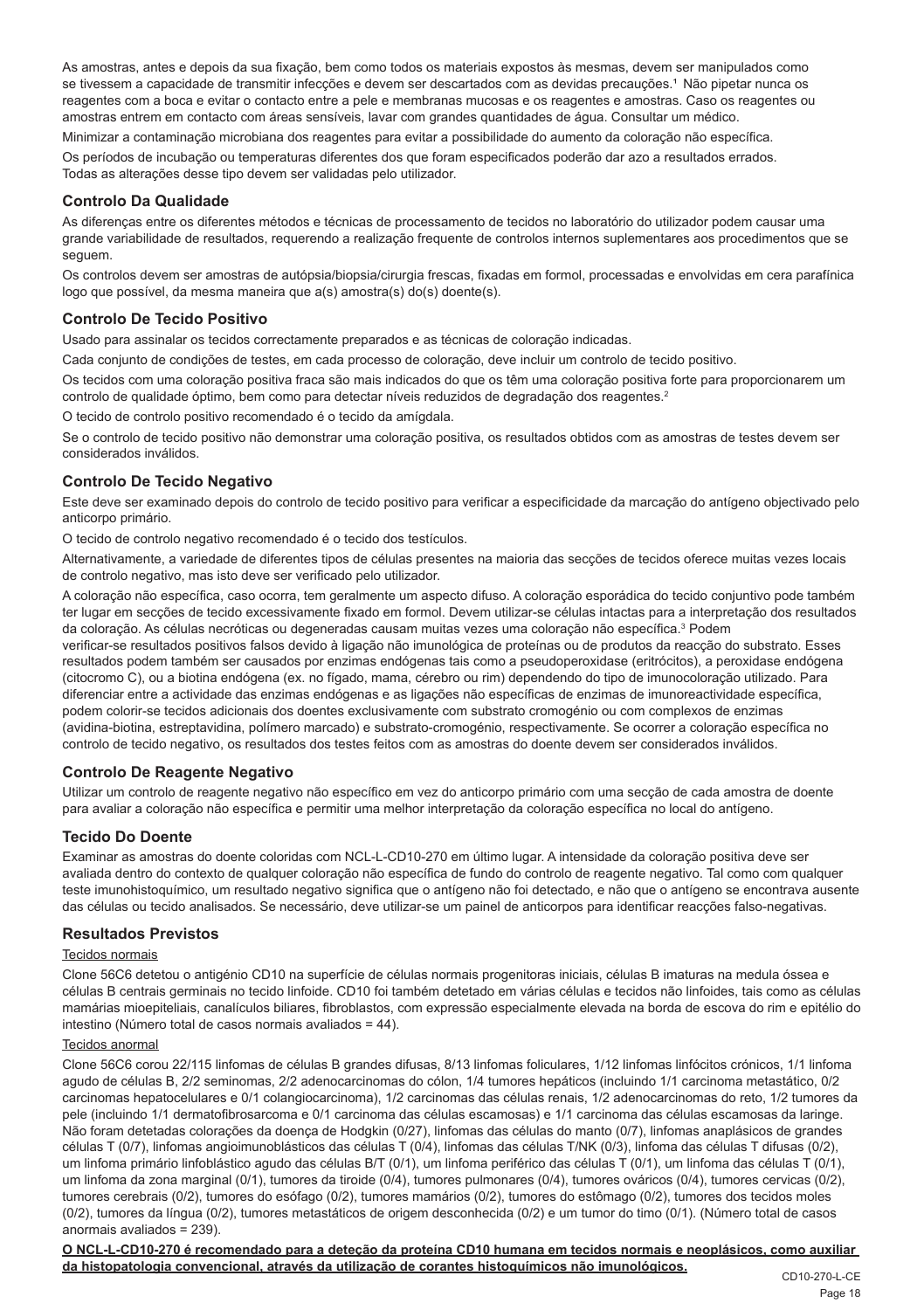## **Limitações Gerais**

A imunohistoquímica é um processo diagnóstico em múltiplas etapas que consta de: uma formação especializada na selecção dos reagentes apropriados, selecção, fixação e processamento de tecidos, preparação das lâminas de IHQ e interpretação dos resultados das colorações.

A coloração de tecidos depende do seu manuseamento e processamento antes da sua coloração. A fixação, congelação, descongelação, lavagem, secagem, aquecimento ou corte incorrectos das amostras, ou a sua contaminação com outros tecidos ou fluidos, podem produzir artefactos, retenção de anticorpos, ou resultados falso-negativos. Os resultados inconsistentes podem dever-se a variações nos métodos de fixação e envolvimento ou a irregularidades inerentes ao tecido.4

Uma contrastação excessiva ou incompleta pode comprometer a correcta interpretação dos resultados.

A interpretação clínica de qualquer coloração ou da sua ausência deve ser complementada por estudos morfológicos empregando os devidos controlos e deve ser avaliada por um patologista qualificado, dentro do contexto do historial clínico do doente e de outros testes de diagnóstico.

Os anticorpos da Leica Biosystems Newcastle Ltd destinam-se a serem utilizados, conforme indicado, em secções de tecido ou congeladas ou envolvidas em parafina, com requisitos de fixação específicos. Pode ocorrer uma expressão inesperada de antígeno, especialmente em neoplasmas. A interpretação clínica de qualquer secção de tecido colorido deverá incluir a análise morfológica e a avaliação de controlos apropriados.

#### **Bibliografia - Geral**

- 1. National Committee for Clinical Laboratory Standards (NCCLS). Protection of laboratory workers from infectious diseases transmitted by blood and tissue; proposed guideline. Villanova, P.A. 1991; 7(9). Order code M29-P.
- 2. Battifora H. Diagnostic uses of antibodies to keratins: a review and immunohistochemical comparison of seven monoclonal and three polyclonal antibodies. Progress in Surgical Pathology. 6:1–15. eds. Fenoglio-Preiser C, Wolff CM, Rilke F. Field & Wood, Inc., Philadelphia.
- 3. Nadji M, Morales AR. Immunoperoxidase, part I: the techniques and pitfalls. Laboratory Medicine. 1983; 14:767.
- 4. Omata M, Liew CT, Ashcavai M, Peters RL. Nonimmunologic binding of horseradish peroxidase to hepatitis B surface antigen: a possible source of error in immunohistochemistry. American Journal of Clinical Pathology. 1980; 73:626.
- 5. Ordi J, Romagosa C, Tavassoli FA et al. CD10 expression in epithelial tissues and tumours of the gynecologic tract: a useful marker in diagnosis of mesonephric, trophoblastic and clear cell tumors. American Journal of Surgical Pathology 2003 27(2), 178–186.
- 6. Kristiansen G, Schluns K, Yongwei Y et al. CD10 expression in non-small cell lung cancer. Annals of Cellular Pathology 2002 24(1), 41–46.
- 7. Sumathi V P and McCluggage WG. CD10 is useful in demonstrating endometrial stroma at ectopic sites and in confirming diagnosis of endometriosis. Journal of Clinical Pathology 2002 55, 391–392.
- 8. Dunphy CH, Polsky JM, Lance Evans H et al. Paraffin immunoreactivity of CD10, CDw75 and Bcl-6 in follicle center cell lymphoma. Leukaemia and Lymphoma 2001 41(5–6), 585–592.
- 9. Eshoa C, Perkins S, Kampalath et al. Decreased CD10 expression in grade III and in interfollicular infiltrates of follicular lymphomas. American Journal of Clinical Pathology 2001 115(6), 862–867.
- 10.Tajima Y, Shimoda T, Nakanishi Y et al. Gastric and intestinal phenotypic marker expression in gastric carcinomas and its prognostic significance: immunohistochemical analysis of 136 lesions. Oncology 2001 61(3), 212–220.
- 11.Watson P, Wood KM, Lodge A et al. Monoclonal antibodies recognising CD5, CD10 and CD23 in formalin-fixed, paraffin-embedded tissue: production and assessment of their value in the diagnosis of small B-cell lymphoma. Histopathology 2000 36(2), 145–150.
- 12.Bavikatty NR, Ross CW, Finn WG et al. Anti-CD10 immunoperoxidase staining of paraffin-embedded acute leukemias: comparison with flow cytometric immunophenotyping. Human Pathology 2000 31(9), 1051–1054.
- 13.Chen CC, Raikow RB, Sonmez-Alpan E et al. Classification of small B-cell lymphoid neoplasms using a paraffin section immunohistochemical panel. Applied Immunohistochemistry & Molecular Morphology 2000 8(1), 1–11.
- 14.Chu P and Arber DA. Paraffin-section detection of CD10 in 505 nonhematopoietic neoplasms. Frequent expression in renal cell carcinoma and endometrial stromal sarcoma. American Journal of Clinical Pathology 2000 113(3), 374–382.
- 15.Chu PG, Chang KL, Weiss LM et al. Immunohistochemical detection of CD10 in paraffin sections of hematopoietic neoplasms: a comparison with flow cytometry detection in 56 cases. Applied Immunohistochemistry & Molecular Morphology 2000 8(4), 257–262.
- 16.Conde-Sterling DA, Aguilera NS, Nandedkar MA et al. Immunoperoxidase detection of CD10 in Precursor T-lymphoblastic lymphoma/ leukemia: a clinicopathologic study of 24 cases. Archives of Pathology & Laboratory Medicine 2000 124(5), 704-708.
- 17.Endoh Y, Tamura G, Motoyama T et al. Well-differentiated adenocarcinoma mimicking complete-type intestinal metaplasia in the stomach. Human Pathology 1999 30(7), 826-832.
- 18.Kaufmann O, Flath B, Späth-Schwalbe E et al. Immunohistochemical detection of CD10 with monoclonal antibody 56C6 on paraffin sections. American Journal of Clinical Pathology 1999 111(1), 117-122.
- 19.McIntosh GG, Lodge AJ, Watson P et al. NCL-CD10-270: a new monoclonal antibody recognising CD10 in paraffin-embedded tissue. American Journal of Pathology 1999 154(1), 77–82.
- 20.Millar E K, Waldron S, Spencer A et al. CD10 positive thyroid marginal zone non-Hodgkin lymphoma. Journal of Clinical Pathology 1999 52, 849-850.

#### **Emendas Da Edição Anterior**

Composição do Reagente, Concentração Total de Proteína, Recomendações Sobre a Utilização, Avisos e Precauções, Resultados Previstos.

## **Data De Emissão**

05 de Dezembro de 2018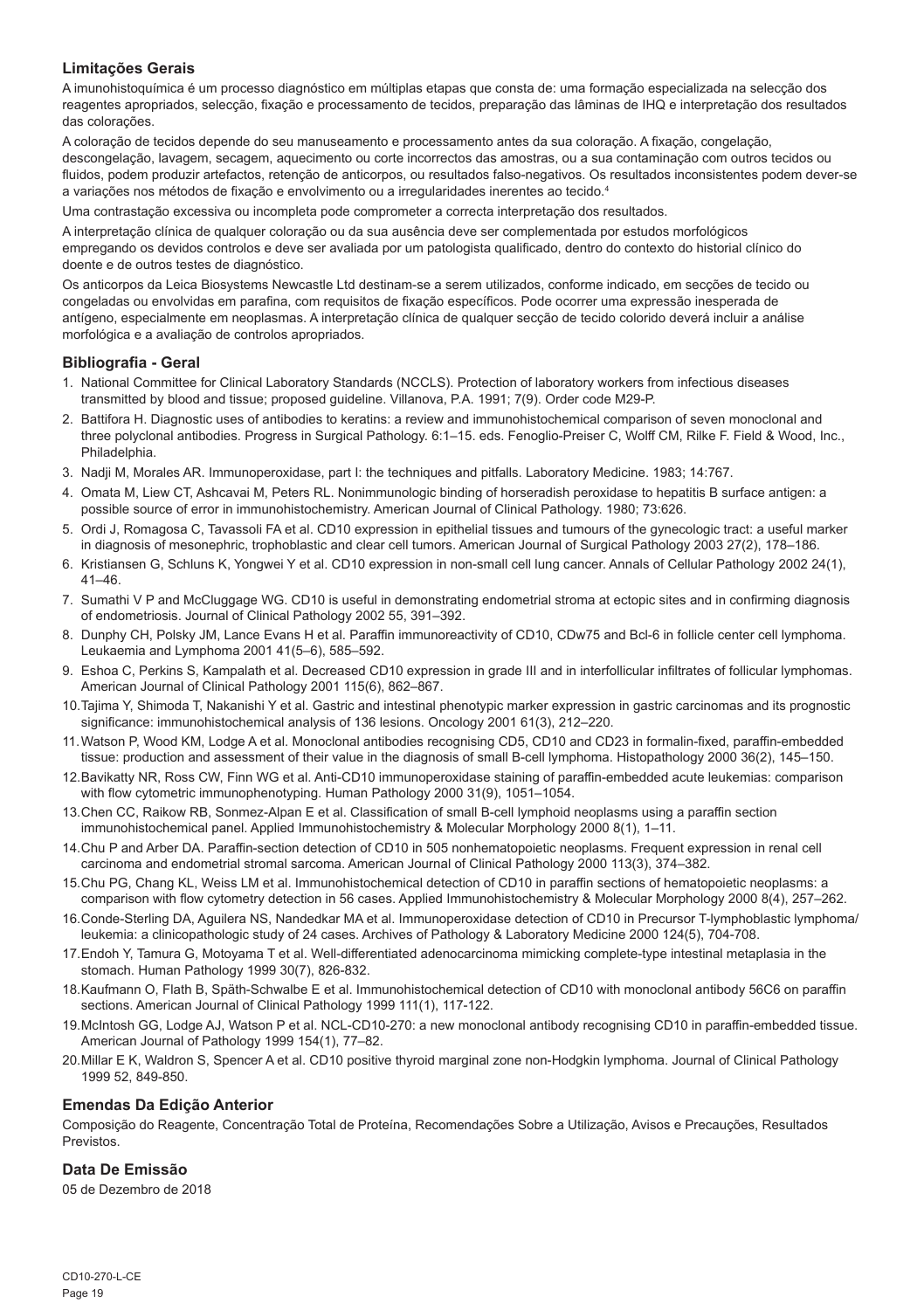# <span id="page-20-0"></span>**Novocastra™ Flytande Monoklonal Musantikropp CD10 Produktkod: NCL-L-CD10-270**

## **Avsedd Användning**

#### *För in vitro diagnostisk användning*.

NCL-L-CD10-270 är avsedd för kvalitativ identifiering av humana CD10-molekyler i paraffinsnitt genom ljusmikroskopi. Den kliniska tolkningen av all färgning eller dess frånvaro bör kompletteras med morfologiska undersökningar som använder korrekta kontroller och utvärderas av kvalificerad patolog inom ramen för patientens kliniska anamnes och andra diagnostiska tester.

## **Metodens Princip**

Immunhistokemiska (IHC) färgningstekniker tillåter visualisering av antigener genom sekvenstillämpning av en specifik antikropp till antigenet (primär antikropp), en sekundär antikropp till den primära antikroppen och ett enzymkomplex med ett kromogent substrat med inlagda tvättsteg. Den enzymatiska aktiveringen av kromogenet resulterar i en synlig reaktionsprodukt på antigenområdet. Proverna kan då kontrastfärgas och förses med täckglas. Resultaten tolkas med ljusmikroskop och bidrar till differentialdiagnosen av patofysiologiska processer som eventuellt kan associeras till ett särskilt antigen.

## **Klon**

56C6

## **Immunogen**

Prokaryotiskt rekombinant fusionsprotein motsvarande den externa domänen i det humana CD10-glykoproteinet.

## **Specificitet**

Den humana CD10-molekylen, även kallad "common acute lymphocytic leukemia antigen" (CALLA).

## **Reagensinnehåll**

NCL-L-CD10-270 är en flytande supernatant från vävnadsodling som innehåller natriumazid som konserveringsmedel.

#### **Ig-klass**

IgG1

#### **Total Proteinkoncentration Total Protein**

Se flaskans etikett för total specifik proteinkoncentration för satsen.

## **Antikroppskoncentration**

Större än eller lika med 30 mg/L fastställt genom ELISA. Se flaskans etikett för specifik Ig-koncentration för satsen.

#### **Rekommendationer Vid Användning**

Immunhistokemi på paraffinsnitt.

**Värmeinducerad epitopåtervinning (HIER):** Följ bruksanvisningen på Novocastra Epitope Retrieval Solution pH 6.

**Föreslagen spädning:** 1:100 i 30 minuter vid 25 °C. Detta är endast en riktlinje och användare bör själva fastställa den optimala bruksspädningen.

**Visualisering:** Vänligen följ instruktionerna för användning i Novolink™ Polymer Detection Systems. Om ytterligare produktinformation eller stöd behövs, kontakta då din lokala distributör eller Leica Biosystems regionalkontor, alternativt in på Leica Biosystems webbplats, www.LeicaBiosystems.com

Denna antikropps prestanda ska valideras när den används med andra manuella infärgningssystem eller automatiserade plattformar.

## **Förvaring Och Stabilitet**

Förvara vid 2–8 °C. Frys ej. Återgå till 2–8 °C direkt efter användning. Använd ej efter det utgångsdatum som anges på flaskans etikett. Förvaringsförhållanden som skiljer sig från de ovannämnda måste kontrolleras av användaren.

## **Preparation Av Prov**

Rekommenderat fixeringsmedel för paraffininbäddade vävnadssnitt är 10% neutralbuffrat formalin.

## **Varningar Och Försiktighetsåtgärder**

Reagenset har förberetts från supernatanten av vävnadsodlingar. Eftersom det är en biologisk produkt bör skälig försiktighet iakttas vid hantering.

Detta reagens innehåller natriumazid. Materialsäkerhetsdatablad finns att få på begäran eller från www.LeicaBiosystems.com

För kassering av potentiellt toxiska komponenter hänvisas till nationella eller lokala bestämmelser.

Före och efter fixering bör prover och alla material som har varit utsatta för dem hanteras som om det finns risk för att de kan överföra infektioner och kasseras med iakttagande av försiktighet.<sup>1</sup> Pipettera aldrig reagenser med munnen och se till att huden och slemhinnorna inte kommer i kontakt med reagens och prover. Om reagens eller prover kommer i kontakt med känsliga områden, tvätta med rikliga mängder vatten. Rådgör med läkare.

Minimera mikrobisk kontaminering av reagens annars kan en ökning av ospecifik färgning ske.

Inkubationstider eller temperaturer som skiljer sig från dem som specificeras kan ge felaktiga resultat. Alla sådana förändringar måste kontrolleras av användaren.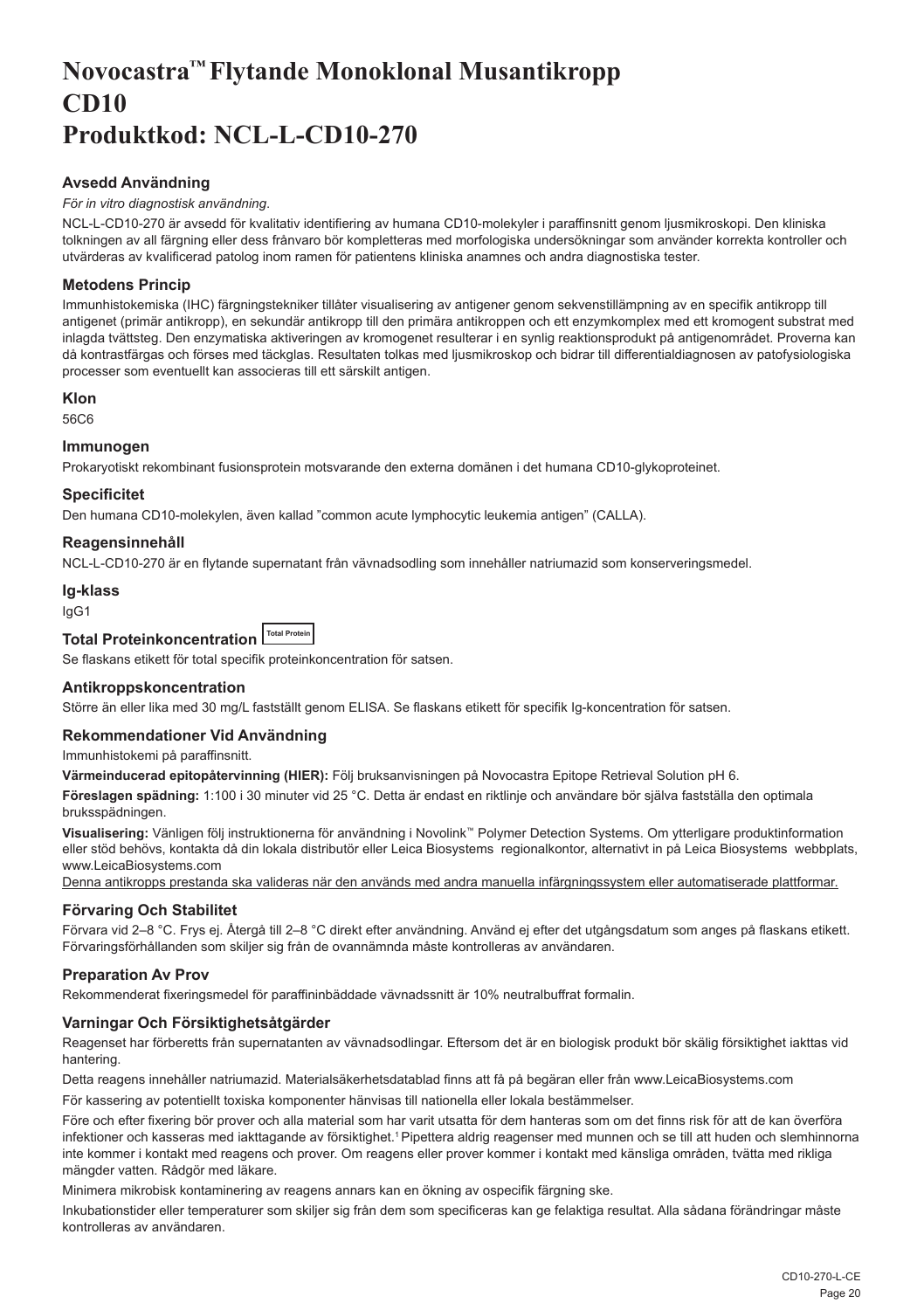## **Kvalitetskontroll**

Skillnader i vävnadsbehandling och tekniska metoder i användarens laboratorium kan ge stor variation i resultaten vilket kan göra det nödvändigt att genomföra regelbundna interna kontroller utöver följande metoder.

Kontroller bör vara färska obduktions-/biopsi-/kirurgiprover som snarast möjligt formalinfixeras, bearbetas och paraffininbäddas på samma sätt som patientprover.

## **Positiv Vävnadskontroll**

Används för att ange korrekt förberedda vävnader och rätt färgningstekniker.

En positiv vävnadskontroll bör ingå i varje uppsättning av testförhållanden vid varje färgningskörning.

En vävnad med svag positiv färgning är mer lämplig för optimal kvalitetskontroll och för att upptäcka låga nivåer av reagensdegradering än en vävnad med stark positiv färgning.<sup>2</sup>

Rekommenderad positiv kontrollvävnad är tonsill.

Om den positiva vävnadskontrollen inte uppvisar positiv färgning bör resultat med testproverna anses vara ogiltiga.

#### **Negativ Vävnadskontroll**

Bör undersökas efter den positiva vävnadskontrollen för att fastställa specificiteten för märkningen av målantigenet med den primära antikroppen.

Rekommenderad negativ kontrollvävnad är testikel.

Alternativt ger ofta en mängd olika celltyper som finns i de flesta vävnadssnitt negativa kontrollområden men detta bör kontrolleras av användaren.

Ospecifik färgning, om det förekommer, har ofta ett diffust utseende. Sporadisk färgning av bindväv kan också observeras i snitt från överflödigt formalinfixerade vävnader. Använd intakta celler för tolkning av färgningsresultat. Nekrotiska eller degenererade celler färgar ofta ospecifikt.<sup>3</sup> Falskt positiva resultat kan uppstå p.g.a. icke-immunologisk bindning av proteiner eller substratreaktionsprodukter. De kan också orsakas av endogena enzymer som pseudoperoxidas (erytrocyter), endogent peroxidas (cytokrom C) eller endogent biotin (t.ex. lever, bröst, hjärna, njure) beroende på typ av immunfärgning som används. För att skilja endogen enzymaktivitet eller ospecifik enzymbindning från specifik immunreaktivitet kan ytterligare patientvävnader färgas exklusivt med respektive substratkromogen eller enzymkomplex (avidin-biotin, streptavidin, märkt polymer) och substrat-kromogen. Om specifik färgning sker i den negativa vävnadskontrollen bör resultat med patientprover anses vara ogiltiga.

## **Negativ Reagenskontroll**

Använd en ospecifik negativ reagenskontroll istället för den primära antikroppen med ett snitt från varje patientprov för att utvärdera ospecifik färgning och tillåta bättre tolkning av specifik färgning på antigenområdet.

#### **Patientvävnad**

Undersök patientprover färgade med NCL-L-CD10-270 sist. Positiv färgningsintensitet bör utvärderas inom ramen för all ospecifik bakgrundsfärgning av den negativa reagenskontrollen. Som vid alla immunhistokemiska tester betyder ett negativt resultat att antigenet inte upptäcktes och inte att det inte förekom i de analyserade cellerna/vävnaderna. Använd vid behov en antikroppspanel för att identifiera falskt negativa reaktioner.

#### **Förväntade Resultat**

## Normal vävnad

Klon 56C6 detekterar CD10-antigenet på ytan av normala tidiga progenitorceller, omogna B-celler inuti benmärgen samt B-celler i germinala centra inuti lymfoid vävnad. CD10 detekteras på ett flertal olika icke-lymfoida celler och vävnader, såsom myoepitelceller från bröst, gallans canaliculi, fibroblaster, med ett särskilt högt uttryck i borstbrämen i njure och tarmepitel (Totalt antal utvärderade normalfall  $= 44$ 

#### Onormal vävnad

Klon 56C6 färgade 22/115 diffusa storcelliga B-cellslymfom, 8/13 follikulära lymfom, 1/12 kroniska lymfocytiska lymfom, 1/1 akut lymfoblastiskt B-cellslymfom, 2/2 seminom, 2/2 adenocarcinom i kolon, 1/4 levertumörer (inklusive 1/1 metastatiskt karcinom, 0/2 hepatocellulära karcinom and 0/1 kolangiokarcinom), 1/2 njurcellskarcinom, 1/2 rektala adenokarcinom, 1/2 hudtumörer (inklusive 1/1 dermatofibrosarkom och 0/1 skivepitelkarcinom) och 1/1 skivepitelkarcinom i larynx. Ingen färgning observerades vid Hodgkins sjukdom (0/27), mantelcellslymfom (0/7), anaplastiska storcelliga T-cellslymfom (0/7), angioimmunoblastiska T-cellslymfom (0/4), T/ NK-cellslymfom (0/3), diffusa T-cellslymfom (0/2), ett primitivt akut lymfoblastiskt B/T-cellslymfom (0/1), ett perifert T-cellslymfom (0/1), ett T-cellslymfom (0/1), ett marginalzonslymfom (0/1), sköldkörteltumörer (0/4), lungtumörer (0/4), äggstockstumörer(0/4), livmoderhalstumörer (0/2), hjärntumörer (0/2), esofagustumörer (0/2), brösttumörer (0/2), magsäckstumörer (0/2), miukvävnadstumörer (0/2), tungtumörer (0/2), metastatiska tumörer av okänt ursprung (0/2) och en tumör i thymus (0/1). (Totalt antal utvärderade onormala  $fall = 239$ ).

#### **NCL-L-CD10-270 rekommenderas för detektering av humant CD10 protein i normal eller neoplastisk vävnad, som tillägg till konventionell histopatologi med användande av icke-immunologiska histokemiska färgstoffer.**

## **Allmänna Begränsningar**

Immunhistokemi är en diagnostisk process i flera steg som kräver specialiserad utbildning i urvalet av lämpliga reagens, val av vävnad, fixering och bearbetning, förberedelse av IHC-objektglaset samt tolkning av färgningsresultaten.

Vävnadsfärgning påverkas av hantering och bearbetning av vävnaden före färgningen. Felaktig fixering, nedfrysning, upptining, tvättning, torkning, uppvärmning, snittning eller kontaminering av andra vävnader eller vätskor kan framställa artefakter, infångande av antikroppar eller falskt negativa resultat. Motsägelsefulla resultat kan bero på variationer av fixerings- och inbäddningsmetoder eller på naturliga oregelbundenheter i vävnaden.4

Överflödig eller ofullständig kontrastfägning kan försvåra en korrekt tolkning av resultatet.

Den kliniska tolkningen av all färgning eller dess frånvaro bör kompletteras med morfologiska undersökningar som använder korrekta kontroller och utvärderas av kvalificerad patolog inom ramen för patientens kliniska anamnes och andra diagnostiska tester.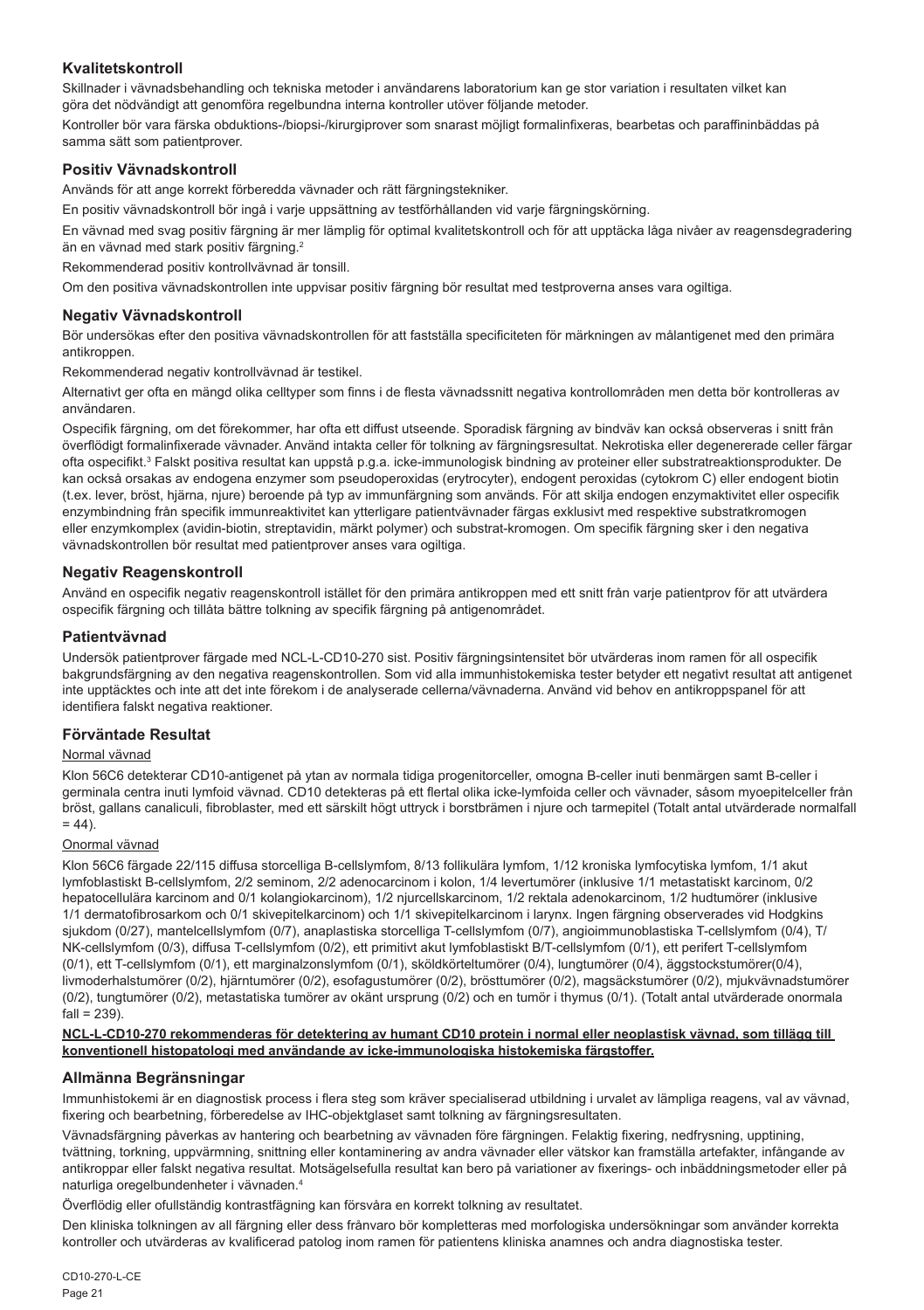Antikroppar från Leica Biosystems Newcastle Ltd är till för användning så som anges på antingen frysta eller paraffininbäddade snitt med specifika fixeringskrav. Oväntat antigenuttryck kan ske, speciellt i neoplasmer. Morfologisk analys och utvärdering av lämpliga kontroller måste ingå i den kliniska tolkningen av alla färgade vävnadssnitt.

## **Bibliografi - Allmän**

- 1. National Committee for Clinical Laboratory Standards (NCCLS). Protection of laboratory workers from infectious diseases transmitted by blood and tissue; proposed guideline. Villanova, P.A. 1991; 7(9). Order code M29-P.
- 2. Battifora H. Diagnostic uses of antibodies to keratins: a review and immunohistochemical comparison of seven monoclonal and three polyclonal antibodies. Progress in Surgical Pathology. 6:1–15. eds. Fenoglio-Preiser C, Wolff CM, Rilke F. Field & Wood, Inc., Philadelphia.
- 3. Nadji M, Morales AR. Immunoperoxidase, part I: the techniques and pitfalls. Laboratory Medicine. 1983; 14:767.
- 4. Omata M, Liew CT, Ashcavai M, Peters RL. Nonimmunologic binding of horseradish peroxidase to hepatitis B surface antigen: a possible source of error in immunohistochemistry. American Journal of Clinical Pathology. 1980; 73:626.
- 5. Ordi J, Romagosa C, Tavassoli FA et al. CD10 expression in epithelial tissues and tumours of the gynecologic tract: a useful marker in diagnosis of mesonephric, trophoblastic and clear cell tumors. American Journal of Surgical Pathology 2003 27(2), 178–186.
- 6. Kristiansen G, Schluns K, Yongwei Y et al. CD10 expression in non-small cell lung cancer. Annals of Cellular Pathology 2002 24(1), 41–46.
- 7. Sumathi V P and McCluggage WG. CD10 is useful in demonstrating endometrial stroma at ectopic sites and in confirming diagnosis of endometriosis. Journal of Clinical Pathology 2002 55, 391–392.
- 8. Dunphy CH, Polsky JM, Lance Evans H et al. Paraffin immunoreactivity of CD10, CDw75 and Bcl-6 in follicle center cell lymphoma. Leukaemia and Lymphoma 2001 41(5–6), 585–592.
- 9. Eshoa C, Perkins S, Kampalath et al. Decreased CD10 expression in grade III and in interfollicular infiltrates of follicular lymphomas. American Journal of Clinical Pathology 2001 115(6), 862–867.
- 10.Tajima Y, Shimoda T, Nakanishi Y et al. Gastric and intestinal phenotypic marker expression in gastric carcinomas and its prognostic significance: immunohistochemical analysis of 136 lesions. Oncology 2001 61(3), 212–220.
- 11.Watson P, Wood KM, Lodge A et al. Monoclonal antibodies recognising CD5, CD10 and CD23 in formalin-fixed, paraffin-embedded tissue: production and assessment of their value in the diagnosis of small B-cell lymphoma. Histopathology 2000 36(2), 145–150.
- 12.Bavikatty NR, Ross CW, Finn WG et al. Anti-CD10 immunoperoxidase staining of paraffin-embedded acute leukemias: comparison with flow cytometric immunophenotyping. Human Pathology 2000 31(9), 1051–1054.
- 13.Chen CC, Raikow RB, Sonmez-Alpan E et al. Classification of small B-cell lymphoid neoplasms using a paraffin section immunohistochemical panel. Applied Immunohistochemistry & Molecular Morphology 2000 8(1), 1–11.
- 14.Chu P and Arber DA. Paraffin-section detection of CD10 in 505 nonhematopoietic neoplasms. Frequent expression in renal cell carcinoma and endometrial stromal sarcoma. American Journal of Clinical Pathology 2000 113(3), 374–382.
- 15.Chu PG, Chang KL, Weiss LM et al. Immunohistochemical detection of CD10 in paraffin sections of hematopoietic neoplasms: a comparison with flow cytometry detection in 56 cases. Applied Immunohistochemistry & Molecular Morphology 2000 8(4), 257–262.
- 16.Conde-Sterling DA, Aguilera NS, Nandedkar MA et al. Immunoperoxidase detection of CD10 in Precursor T-lymphoblastic lymphoma/ leukemia: a clinicopathologic study of 24 cases. Archives of Pathology & Laboratory Medicine 2000 124(5), 704-708.
- 17.Endoh Y, Tamura G, Motoyama T et al. Well-differentiated adenocarcinoma mimicking complete-type intestinal metaplasia in the stomach. Human Pathology 1999 30(7), 826-832.
- 18.Kaufmann O, Flath B, Späth-Schwalbe E et al. Immunohistochemical detection of CD10 with monoclonal antibody 56C6 on paraffin sections. American Journal of Clinical Pathology 1999 111(1), 117-122.
- 19.McIntosh GG, Lodge AJ, Watson P et al. NCL-CD10-270: a new monoclonal antibody recognising CD10 in paraffin-embedded tissue. American Journal of Pathology 1999 154(1), 77–82.
- 20.Millar E K, Waldron S, Spencer A et al. CD10 positive thyroid marginal zone non-Hodgkin lymphoma. Journal of Clinical Pathology 1999 52, 849-850.

#### **Rättelser Av Tidigare Utgivning**

Reagenskomposition, total proteinkoncentration, rekommendationer om användning, varningar och försiktighetsåtgärder, förväntade resultat.

## **Utgivningsdatum**

05 december 2018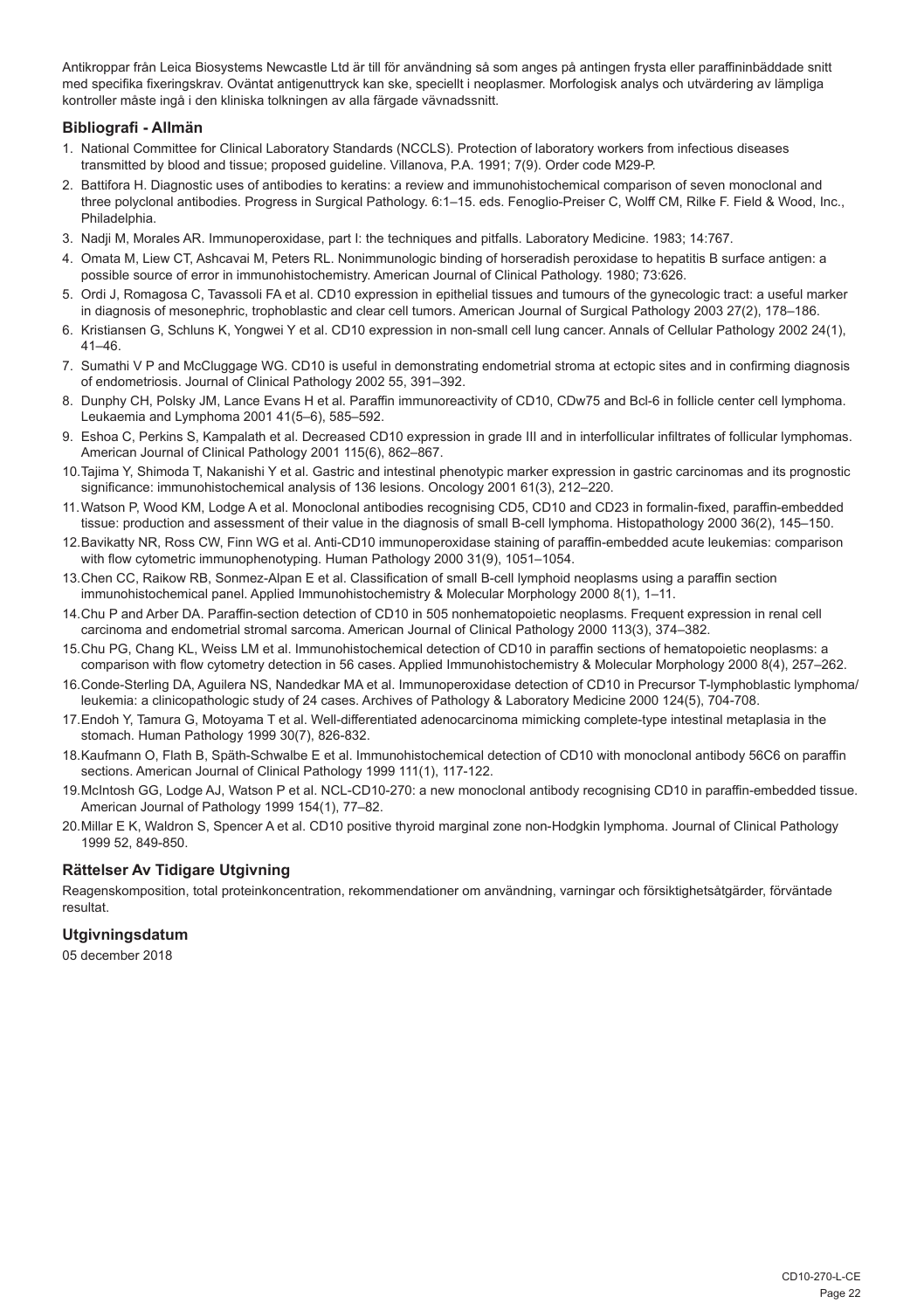# <span id="page-23-0"></span>**Novocastra™ Υγρό Μονοκλωνικό Αντίσωμα Ποντικού CD10 Κωδικός είδους: NCL-L-CD10-270**

## **Χρήση Για Την Οποία Προορίζεται**

#### *Για in vitro διαγνωστική χρήση*.

Το NCL-L-CD10-270 προορίζεται για την ποιοτική ταυτοποίηση με μικροσκοπία φωτός των ανθρώπινων μορίων CD10 σε τομές παραφίνης. Η κλινική ερμηνεία οποιασδήποτε χρώσης ή της απουσίας της θα πρέπει να συμπληρώνεται με μορφολογικές μελέτες που χρησιμοποιούν σωστούς μάρτυρες και θα πρέπει να αξιολογείται στα πλαίσια του κλινικού ιστορικού του ασθενούς και άλλων διαγνωστικών εξετάσεων από ειδικευμένο παθολογοανατόμο.

## **Αρχή Της Διαδικασίας**

Οι τεχνικές ανοσοϊστοχημικής (IHC) χρώσης επιτρέπουν την οπτικοποίηση των αντιγόνων μέσω της διαδοχικής εφαρμογής ενός ειδικού αντισώματος στο αντιγόνο (πρωτοταγές αντίσωμα), ενός δευτεροταγούς αντισώματος στο πρωτοταγές αντίσωμα και ενός ενζυμικού συμπλόκου με χρωμογόνο υπόστρωμα με παρεμβαλλόμενα βήματα πλύσης. Η ενζυμική ενεργοποίηση του χρωμογόνου έχει ως αποτέλεσμα το σχηματισμό ενός ορατού προϊόντος αντίδρασης στη θέση του αντιγόνου. Το δείγμα μπορεί κατόπιν να υποβληθεί σε αντίχρωση και να καλυφθεί με καλυπτρίδα. Τα αποτελέσματα ερμηνεύονται με χρήση μικροσκοπίου φωτός και βοηθούν στη διαφορική διάγνωση παθοφυσιολογικών εξεργασιών, οι οποίες ενδέχεται ή όχι να σχετίζονται με ένα συγκεκριμένο αντιγόνο.

#### **Κλώνος**

56C6

## **Ανοσογόνο**

Προκαρυωτική ανασυνδυασμένη πρωτεϊνη σύντηξης που αντιστοιχεί στην εξωτερική περιοχή της ανθρώπινης γλυκοπρωτεϊνης CD10.

#### **Ειδικότητα**

Μόριο ανθρώπινου CD10, γνωστό και ως κοινό αντιγόνο οξείας λεμφοκυτταρικής λευχαιμίας (CALLA).

#### **Σύνθεση Αντιδραστηρίου**

Το NCL-L-CD10-270 είναι ένα υγρό υπερκείμενο ιστοκαλλιέργειας που περιέχει αζίδιο του νατρίου ως συντηρητικό.

#### **Τάξη Ig** IgG1

#### **Ολική Συγκέντρωση Πρωτεΐνης Total Protein**

Για την ολική συγκέντρωση πρωτεΐνης που είναι ειδική για την εκάστοτε παρτίδα, ανατρέξτε στην ετικέτα του φιαλιδίου.

## **Συγκέντρωση Αντισώματος**

Μεγαλύτερη ή ίση με 30 mg/L, όπως προσδιορίζεται με ELISA. Για τη συγκέντρωση Ig που είναι ειδική για την εκάστοτε παρτίδα, ανατρέξτε στην ετικέτα του φιαλιδίου.

## **Συστάσεις Για Τη Χρήση**

#### Ανοσοϊστοχημεία σε παρασκευάσματα παραφίνης.

**Επίτοπος Ανάκτηση μέσω Θερμικής Επαγωγής (HIER):** Παρακαλούμε ακολουθήστε τις οδηγίες χρήσης στο Novocastra Epitope Retrieval Solution pH 6.

**Προτεινόμενη διάλυση:** 1:100 επί 30 λεπτά σε 25 °C. Παρέχεται ως οδηγός και οι χρήστε θα πρέπει να καθορίζουν τις δικές τους διαλύσεις εργασίας.

**Απεικόνιση:** Παρακαλούμε ακολουθήστε τις οδηγίες χρήσης στο Novolink™ Polymer Detection Systems. Για περισσότερες πληροφορίες για το προϊόν ή για υποστήριξη, επικοινωνήστε με τον τοπικό διανομέα ή το περιφερειακό γραφείο της Leica Biosystems ή εναλλακτικά επισκεφθείτε τον ιστότοπο της Leica Biosystems , www.LeicaBiosystems.com

Η απόδοση του συγκεκριμένου αντισώματος θα πρέπει να επικυρωθεί όταν χρησιμοποιηθεί μαζί με άλλα μη αυτόματα συστήματα χρώσης ή αυτοματοποιημένες πλατφόρμες.

#### **Φύλαξη Και Σταθερότητα**

Φυλάσσετε στους 2–8 °C. Μην καταψύχετε. Επαναφέρετε στους 2–8 °C αμέσως μετά τη χρήση. Μη χρησιμοποιείτε μετά την ημερομηνία λήξης που αναγράφεται στην ετικέτα του φιαλιδίου. Τυχόν συνθήκες φύλαξης διαφορετικές από εκείνες που καθορίζονται παραπάνω πρέπει να επαληθεύονται από το χρήστη.

## **Παρασκευή Δείγματος**

Το συνιστώμενο μονιμοποιητικό είναι ουδέτερο ρυθμιστικό διάλυμα φορμόλης 10% για τομές ιστού εγκλεισμένες σε παραφίνη.

## **Προειδοποιήσεις Και Προφυλάξεις**

Το αντιδραστήριο αυτό έχει παρασκευαστεί από το υπερκείμενο κυτταροκαλλιέργειας. Επειδή είναι βιολογικό προϊόν, θα πρέπει να δίνεται εύλογη προσοχή κατά το χειρισμό του.

Αυτό το αντιδραστήριο περιέχει αζίδιο του νατρίου. Δελτίο δεδομένων ασφαλείας υλικού διατίθεται κατόπιν αιτήματος ή από τη διεύθυνση www.LeicaBiosystems.com

Συμβουλευτείτε τους ομοσπονδιακούς, πολιτειακούς ή τοπικούς κανονισμούς για απόρριψη τυχόν δυνητικώς τοξικών συστατικών. Ο χειρισμός δειγμάτων, πριν και μετά τη μονιμοποίηση, καθώς και όλων των υλικών που έχουν εκτεθεί σε αυτά, θα πρέπει να γίνεται ως εάν ήταν δυνητικά μετάδοσης λοίμωξης και η απόρριψή τους να πραγματοποιείται λαμβάνοντας τις σωστές προφυλάξεις.<sup>1</sup>Μην αναρροφάτε ποτέ με πιπέτα αντιδραστήρια με το στόμα και αποφύγετε την επαφή του δέρματος και των βλεννογόνων με αντιδραστήρια και δείγματα. Εάν τα αντιδραστήρια ή τα δείγματα έλθουν σε επαφή με ευαίσθητες περιοχές, πλύνετε με άφθονες ποσότητες νερού. Ζητήστε τη συμβουλή ιατρού.

Ελαχιστοποιήστε τη μικροβιακή μόλυνση των αντιδραστηρίων, διότι ενδέχεται να συμβεί αύξηση μη ειδικής χρώσης.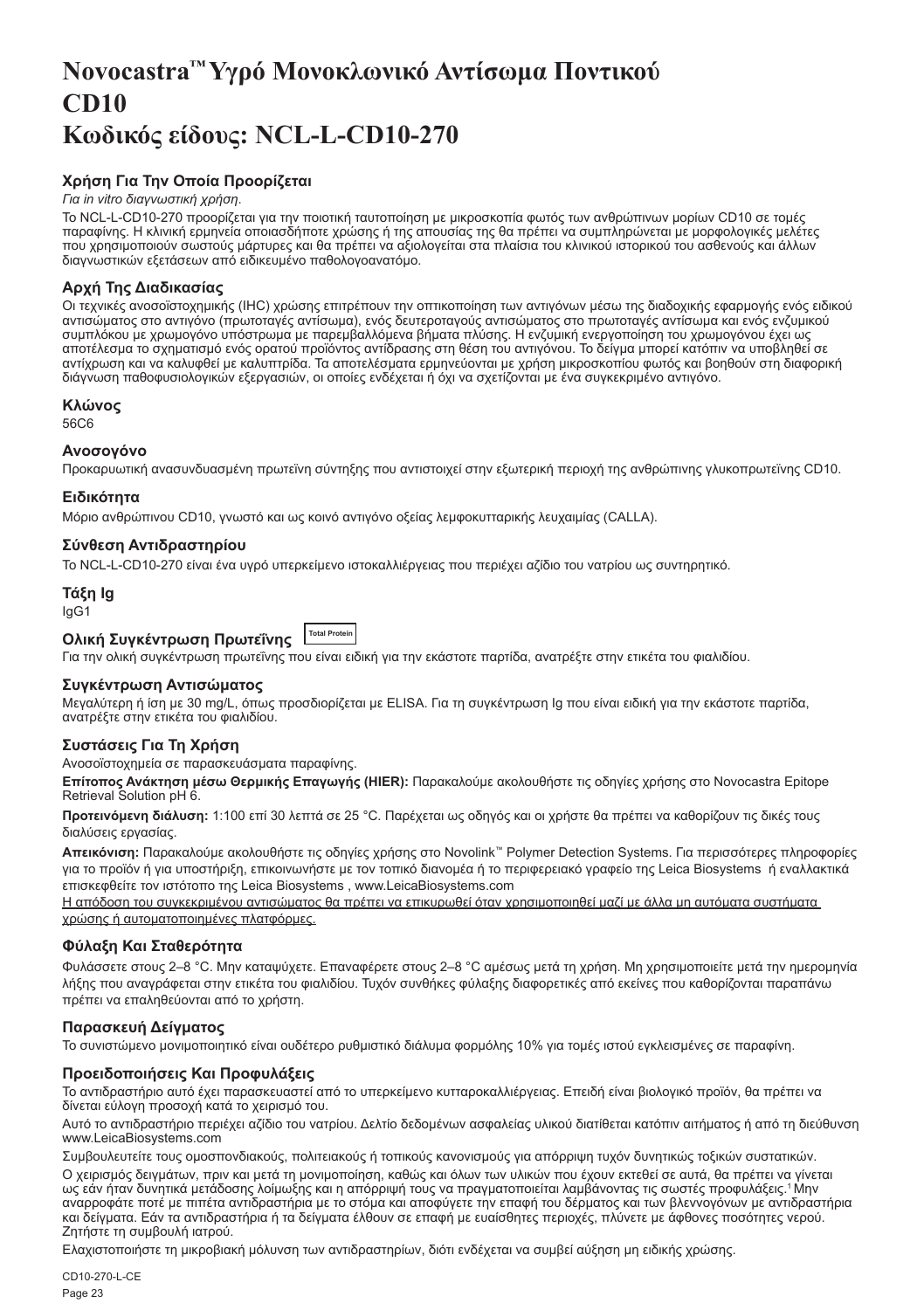Χρόνοι ή θερμοκρασίες επώασης διαφορετικές από εκείνες που καθορίζονται ενδέχεται να δώσουν εσφαλμένα αποτελέσματα. Τυχόν τέτοιες μεταβολές πρέπει να επικυρώνονται από το χρήστη.

## **Ποιοτικός Έλεγχος**

Τυχόν διαφορές στην επεξεργασία των ιστών και τις τεχνικές διαδικασίες στο εργαστήριο του χρήστη ενδέχεται να προκαλέσουν σημαντική μεταβλητότητα στα αποτελέσματα, καθιστώντας αναγκαία την τακτική εκτέλεση εσωτερικών ελέγχων επιπλέον των ακόλουθων διαδικασιών.

Οι μάρτυρες θα πρέπει να είναι φρέσκα δείγματα νεκροψίας/βιοψίας/χειρουργικά δείγματα, τα οποία είναι μονιμοποιημένα σε φορμόλη, επεξεργασμένα και εγκλεισμένα σε κηρό παραφίνης, το συντομότερο δυνατό με τον ίδιο τρόπο με το(α) δείγμα(τα) του ασθενούς.

#### **Θετικός Μάρτυρας Ιστού**

Χρησιμοποιείται για να υποδεικνύει σωστά παρασκευασμένους ιστούς και σωστές τεχνικές χρώσης.

Θα πρέπει να περιλαμβάνεται ένας θετικός μάρτυρας ιστού για κάθε σύνολο συνθηκών εξέτασης σε κάθε εκτέλεση χρώσης.

Ένας ιστός με ασθενή θετική χρώση είναι πιο κατάλληλος από έναν ιστό με ισχυρή θετική χρώση για βέλτιστο έλεγχο ποιότητας και για την ανίχνευση πολύ μικρών επιπέδων τυχόν αποδόμησης των αντιδραστηρίων.<sup>2</sup>

Συνιστώμενος ιστός θετικού μάρτυρα είναι η αμυγδαλή.

Εάν ο θετικός μάρτυρας ιστού δεν παρουσιάζει θετική χρώση, τα αποτελέσματα με τα δείγματα της εξέτασης θα πρέπει να θεωρούνται άκυρα.

## **Αρνητικός Μάρτυρας Ιστού**

Θα πρέπει να εξετάζεται μετά τον θετικό μάρτυρα ιστού για την επαλήθευση της ειδικότητας της επισήμανσης του αντιγόνου-στόχου από το πρωτοταγές αντίσωμα.

Συνιστώμενος ιστός αρνητικού μάρτυρα είναι ο όρχις.

Εναλλακτικά, η ποικιλία διαφόρων κυτταρικών τύπων που υπάρχουν στις περισσότερες τομές ιστών παρέχει συχνά θέσεις αρνητικού μάρτυρα, αλλά αυτό πρέπει να επαληθεύεται από το χρήστη.

Μη ειδική χρώση, εάν υπάρχει, έχει συνήθως διάχυτη εμφάνιση. Ενδέχεται επίσης να παρατηρηθεί σποραδική χρώση του συνδετικού ιστού σε τομές από ιστούς που έχουν μονιμοποιηθεί με υπερβολική ποσότητα φορμόλης. Χρησιμοποιείτε άθικτα κύτταρα για την<br>ερμηνεία των αποτελεσμάτων της χρώσης. Νεκρωτικά ή εκφυλισμένα κύτταρα παρουσιάζουν συχνά μη ειδική παρατηρηθούν ψευδώς θετικά αποτελέσματα λόγω μη ανοσολογικής δέσμευσης των πρωτεϊνών ή των προϊόντων αντίδρασης του υποστρώματος. Ενδέχεται επίσης να προκληθούν από ενδογενή ένζυμα, όπως η ψευδοϋπεροξειδάση (ερυθροκύτταρα), η ενδογενής<br>υπεροξειδάση (κυτόχρωμα C) ή η ενδογενής βιοτίνη (π.χ. ήπαρ, μαστός, εγκέφαλος, νεφρός) ανάλογα με το χρησιμοποιείται. Για τη διαφοροποίηση της ενδογενούς ενζυμικής δραστικότητας ή της μη ειδικής δέσμευσης των ενζύμων από ειδική ανοσοαντιδραστικότητα, είναι δυνατό να χρωματιστούν αποκλειστικά επιπλέον ιστοί ασθενών με χρωμογόνο υποστρώματος ή ενζυμικά σύμπλοκα (αβιδίνη-βιοτίνη, στρεπταβιδίνη, σημασμένο πολυμερές) και υπόστρωμα-χρωμογόνο, αντίστοιχα. Εάν παρουσιαστεί ειδική χρώση στον αρνητικό μάρτυρα ιστού, τα αποτελέσματα με τα δείγματα ασθενούς θα πρέπει να θεωρούνται άκυρα.

## **Αρνητικός Μάρτυρας Αντιδραστηρίου**

Χρησιμοποιείτε έναν μη ειδικό αρνητικό μάρτυρα αντιδραστηρίου αντί του πρωτοταγούς αντισώματος με μια τομή κάθε δείγματος ασθενούς για την αξιολόγηση μη ειδικής χρώσης και για να επιτρέπεται καλύτερη ερμηνεία της ειδικής χρώσης στη θέση του αντιγόνου.

## **Ιστός Ασθενούς**

Εξετάστε τελευταία τα δείγματα ασθενούς που έχουν χρωματιστεί με το NCL-L-CD10-270. Η ένταση της θετικής χρώσης θα πρέπει να εκτιμάται στα πλαίσια τυχόν μη ειδικής χρώσης υποβάθρου του αρνητικού μάρτυρα αντιδραστηρίου. Όπως συμβαίνει με οποιαδήποτε ανοσοϊστοχημική εξέταση, ένα αρνητικό αποτέλεσμα σημαίνει ότι το αντιγόνο δεν ανιχνεύτηκε, όχι ότι το αντιγόνο δεν υπήρχε στα κύτταρα/στον ιστό που εξετάστηκε. Εάν είναι απαραίτητο, χρησιμοποιήστε μια σειρά αντισωμάτων για την αναγνώριση ψευδώς αρνητικών αντιδράσεων.

## **Αναμενόμενα Αποτελέσματα**

#### Φυσιολογικοί ιστοί

Ο κλώνος 56C6 ανιχνεύει το αντιγόνο CD10 στην επιφάνεια φυσιολογικών πρώιμων προγονικών κυττάρων, ανώριμων Β κυττάρων εντός του μυελού των οστών και των Β κυττάρων του βλαστικού κέντρου εντός του λεμφοειδούς ιστού. Το CD10 ανιχνεύεται επίσης σε διάφορα μη λεμφοειδή κύτταρα και ιστούς, όπως μυοεπιθηλιακά κύτταρα του μαστού, χοληφόρα τριχοειδή, ινοβλάστες, με ιδιαίτερα υψηλή έκφραση στην ψηκτροειδή παρυφή του επιθήλιου του νεφρού και του εντέρου (Συνολικός αριθμός φυσιολογικών περιστατικών που αξιολογήθηκαν = 44).

#### Ανώμαλη ιστού

Με τον κλώνο 56C6 χρωματίστηκαν 22/115 διάχυτα μεγαλοκυτταρικά λεμφώματα Β κυττάρων, 8/13 θηλακιώδη λεμφώματα, 1/12 χρόνια λεμφοκυτταρικά λεμφώματα, 1/1 οξύ λεμφοβλαστικό λέμφωμα Β κυττάρων, 2/2 σεμινώματα, 2/2 αδενοκαρκινώματα του κόλου, 1/4 όγκοι του ήπατος (μεταξύ των οποίων 1/1 μεταστατικό καρκίνωμα, 0/2 ηπατοκυτταρικά καρκινώματα και 0/1 χολαγγειοκαρκίνωμα), 1/2 νεφροκυτταρικά καρκινώματα, 1/2 αδενοκαρκινώματα του ορθού, 1/2 όγκοι του δέρματος (μεταξύ των οποίων 1/1 δερματοϊνοσάρκωμα και 0/1 ακανθοκυτταρικό καρκίνωμα) και 1/1 ακανθοκυτταρικό καρκίνωμα του λάρυγγα. Δεν παρατηρήθηκε χρώση σε νόσο του Hodgkin (0/27), λεμφώματα από το κύτταρο του μανδύα (0/7), αναπλαστικά μεγαλοκυτταρικά λεμφώματα T κυττάρων (0/7), αγγειοανοσοβλαστικά λεμφώματα Τ κυττάρων (0/4), λεμφώματα Τ/ΝΚ κυττάρων (0/3), διάχυτα λεμφώματα Τ κυττάρων (0/2), ένα πρωτοπαθές οξύ λεμφοβλαστικό λέμφωμα Β/Τ κυττάρων (0/1), ένα περιφερικό λέμφωμα Τ κυττάρων (0/1), ένα λέμφωμα Τ κυττάρων (0/1), ένα λέμφωμα περιθωριακής ζώνης (0/1), όγκους του θυρεοειδούς (0/4), όγκους του πνεύμονα (0/4), όγκους των ωοθηκών (0/4), όγκους του τραχήλου<br>(0/2), όγκους του εγκεφάλου (0/2), όγκους του οισοφάγου (0/2), όγκους του μαστού (0/2), όγκο μορίων (0/2), όγκους της γλώσσας (0/2), μεταστατικούς όγκους αγνώστου προέλευσης (0/2) και έναν όγκο του θύμου αδένα (0/1). (Συνολικός αριθμός μη φυσιολογικών περιστατικών που αξιολογήθηκαν = 239).

## **Το NCL-L-CD10-270 συνιστάται για την ανίχνευση της ανθρώπινης πρωτεΐνης CD10 σε φυσιολογικούς και νεοπλασματικούς ιστούς, ως συμπλήρωμα της συμβατικής ιστοπαθολογίας χρησιμοποιώντας μη ανοσολογικές ιστοχημικές χρώσεις.**

## **Γενικοί Περιορισμοί**

Η ανοσοϊστοχημεία είναι μια διαγνωστική διεργασία πολλαπλών βημάτων, η οποία αποτελείται από ειδικευμένη εκπαίδευση στην επιλογή των κατάλληλων αντιδραστηρίων, επιλογή ιστού, μονιμοποίηση και επεξεργασία, προετοιμασία της πλάκας IHC και ερμηνεία των αποτελεσμάτων της χρώσης.

Η χρώση του ιστού εξαρτάται από το χειρισμό και την επεξεργασία του ιστού πριν από τη χρώση. Τυχόν εσφαλμένη μονιμοποίηση, κατάψυξη, απόψυξη, πλύση, στέγνωμα, θέρμανση, τομή ή μόλυνση με άλλους ιστούς ή υγρά ενδέχεται να παράγει μορφώματα, παγίδευση αντισώματος ή ψευδώς αρνητικά αποτελέσματα. Τυχόν ασυνεπή αποτελέσματα ενδέχεται να οφείλονται σε παραλλαγές των μεθόδων μονιμοποίησης και εγκλεισμού ή σε εγγενείς ανωμαλίες εντός του ιστού.4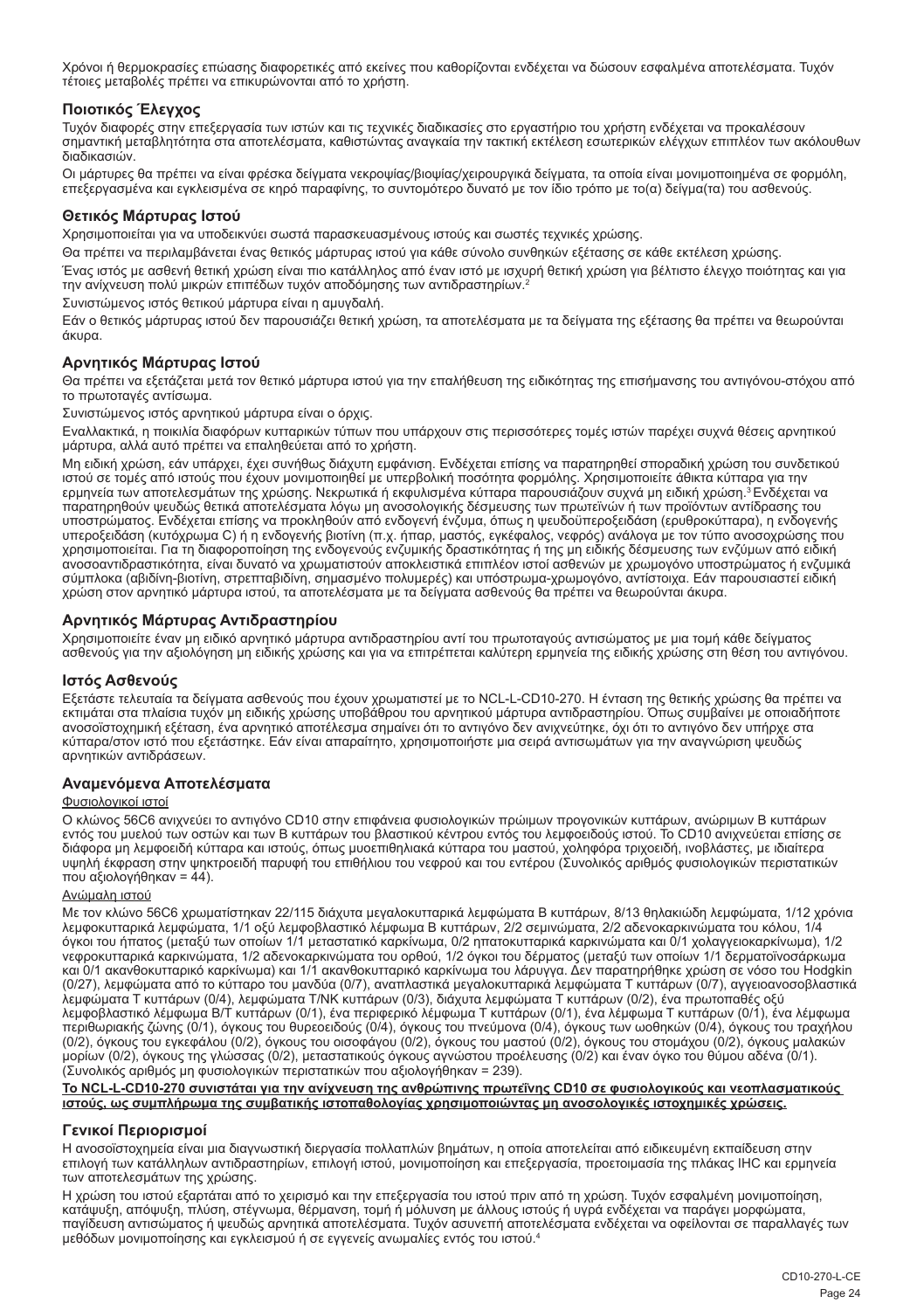Τυχόν υπερβολική ή ατελής αντίχρωση ενδέχεται να διακυβεύσει τη σωστή ερμηνεία των αποτελεσμάτων.

Η κλινική ερμηνεία οποιασδήποτε χρώσης ή της απουσίας της θα πρέπει να συμπληρώνεται με μορφολογικές μελέτες που χρησιμοποιούν σωστούς μάρτυρες και θα πρέπει να αξιολογείται στα πλαίσια του κλινικού ιστορικού του ασθενούς και άλλων διαγνωστικών εξετάσεων από ειδικευμένο παθολογοανατόμο.

Τα αντισώματα που παρέχονται από την Leica Biosystems Newcastle Ltd προορίζονται για χρήση, όπως υποδεικνύεται, είτε σε κατεψυγμένες είτε σε εγκλεισμένες σε παραφίνη τομές, με ειδικές απαιτήσεις μονιμοποίησης. Ενδέχεται να παρουσιαστεί μη<br>αναμενόμενη έκφραση αντιγόνου, ειδικά σε νεοπλάσματα. Η κλινική ερμηνεία οποιασδήποτε χρωματισμένης περιλαμβάνει μορφολογική ανάλυση και την αξιολόγηση των κατάλληλων μαρτύρων.

## **Βιβλιογραφία - Γενική**

- 1. National Committee for Clinical Laboratory Standards (NCCLS). Protection of laboratory workers from infectious diseases transmitted by blood and tissue; proposed guideline. Villanova, P.A. 1991; 7(9). Order code M29-P.
- 2. Battifora H. Diagnostic uses of antibodies to keratins: a review and immunohistochemical comparison of seven monoclonal and three polyclonal antibodies. Progress in Surgical Pathology. 6:1–15. eds. Fenoglio-Preiser C, Wolff CM, Rilke F. Field & Wood, Inc., Philadelphia.
- 3. Nadji M, Morales AR. Immunoperoxidase, part I: the techniques and pitfalls. Laboratory Medicine. 1983; 14:767.
- 4. Omata M, Liew CT, Ashcavai M, Peters RL. Nonimmunologic binding of horseradish peroxidase to hepatitis B surface antigen: a possible source of error in immunohistochemistry. American Journal of Clinical Pathology. 1980; 73:626.
- 5. Ordi J, Romagosa C, Tavassoli FA et al. CD10 expression in epithelial tissues and tumours of the gynecologic tract: a useful marker in diagnosis of mesonephric, trophoblastic and clear cell tumors. American Journal of Surgical Pathology 2003 27(2), 178–186.
- 6. Kristiansen G, Schluns K, Yongwei Y et al. CD10 expression in non-small cell lung cancer. Annals of Cellular Pathology 2002 24(1), 41–46.
- 7. Sumathi V P and McCluggage WG. CD10 is useful in demonstrating endometrial stroma at ectopic sites and in confirming diagnosis of endometriosis. Journal of Clinical Pathology 2002 55, 391–392.
- 8. Dunphy CH, Polsky JM, Lance Evans H et al. Paraffin immunoreactivity of CD10, CDw75 and Bcl-6 in follicle center cell lymphoma. Leukaemia and Lymphoma 2001 41(5–6), 585–592.
- 9. Eshoa C, Perkins S, Kampalath et al. Decreased CD10 expression in grade III and in interfollicular infiltrates of follicular lymphomas. American Journal of Clinical Pathology 2001 115(6), 862–867.
- 10.Tajima Y, Shimoda T, Nakanishi Y et al. Gastric and intestinal phenotypic marker expression in gastric carcinomas and its prognostic significance: immunohistochemical analysis of 136 lesions. Oncology 2001 61(3), 212–220.
- 11.Watson P, Wood KM, Lodge A et al. Monoclonal antibodies recognising CD5, CD10 and CD23 in formalin-fixed, paraffin-embedded tissue: production and assessment of their value in the diagnosis of small B-cell lymphoma. Histopathology 2000 36(2), 145–150.
- 12.Bavikatty NR, Ross CW, Finn WG et al. Anti-CD10 immunoperoxidase staining of paraffin-embedded acute leukemias: comparison with flow cytometric immunophenotyping. Human Pathology 2000 31(9), 1051–1054.
- 13.Chen CC, Raikow RB, Sonmez-Alpan E et al. Classification of small B-cell lymphoid neoplasms using a paraffin section immunohistochemical panel. Applied Immunohistochemistry & Molecular Morphology 2000 8(1), 1–11.
- 14.Chu P and Arber DA. Paraffin-section detection of CD10 in 505 nonhematopoietic neoplasms. Frequent expression in renal cell carcinoma and endometrial stromal sarcoma. American Journal of Clinical Pathology 2000 113(3), 374–382.
- 15.Chu PG, Chang KL, Weiss LM et al. Immunohistochemical detection of CD10 in paraffin sections of hematopoietic neoplasms: a comparison with flow cytometry detection in 56 cases. Applied Immunohistochemistry & Molecular Morphology 2000 8(4), 257–262.
- 16.Conde-Sterling DA, Aguilera NS, Nandedkar MA et al. Immunoperoxidase detection of CD10 in Precursor T-lymphoblastic lymphoma/ leukemia: a clinicopathologic study of 24 cases. Archives of Pathology & Laboratory Medicine 2000 124(5), 704-708.
- 17.Endoh Y, Tamura G, Motoyama T et al. Well-differentiated adenocarcinoma mimicking complete-type intestinal metaplasia in the stomach. Human Pathology 1999 30(7), 826-832.
- 18.Kaufmann O, Flath B, Späth-Schwalbe E et al. Immunohistochemical detection of CD10 with monoclonal antibody 56C6 on paraffin sections. American Journal of Clinical Pathology 1999 111(1), 117-122.
- 19.McIntosh GG, Lodge AJ, Watson P et al. NCL-CD10-270: a new monoclonal antibody recognising CD10 in paraffin-embedded tissue. American Journal of Pathology 1999 154(1), 77–82.
- 20.Millar E K, Waldron S, Spencer A et al. CD10 positive thyroid marginal zone non-Hodgkin lymphoma. Journal of Clinical Pathology 1999 52, 849-850.

## **Τροποποιήσεις Στην Προηγούμενη Έκδοση**

Σύνθεση αντιδραστηρίου, ολική συγκέντρωση πρωτεϊνης, συστάσεις για τη χρήση, προειδοποιήσεις και προφυλάξεις, αναμενόμενα αποτελέσματα.

## **Ημερομηνία Έκδοσης**

05 Δεκεμβρίου 2018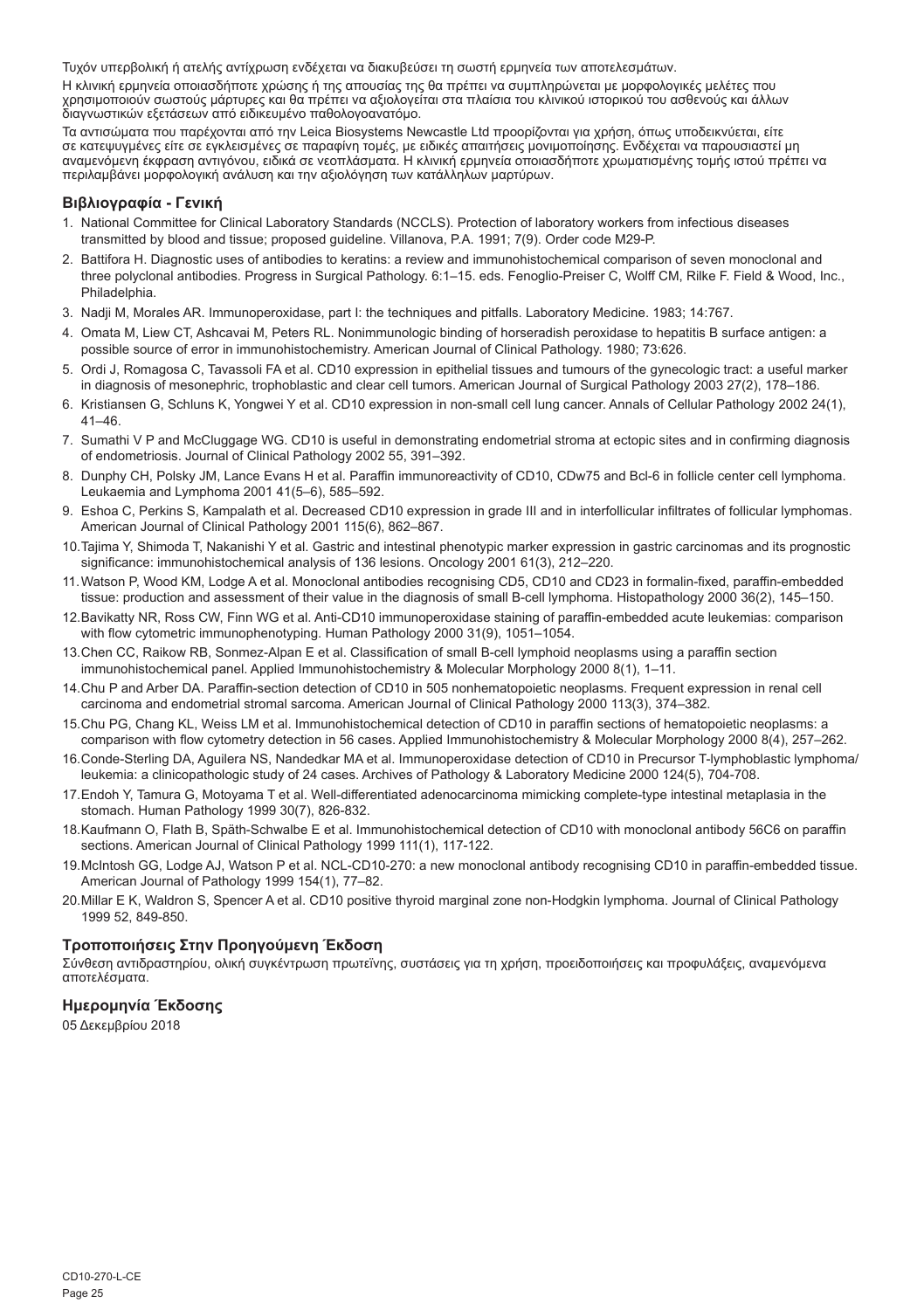# <span id="page-26-0"></span>**Novocastra™ Væskeformigt Monoklonalt Museantistof CD10 Produktkode: NCL-L-CD10-270**

## **Tilsigtet Anvendelse**

## *Til in vitro diagnostisk anvendelse*.

NCL-L-CD10-270 er beregnet til kvalitativ identifikation af humane CD10-molekyler i paraffinsnit ved lysmikroskopi. Klinisk fortolkning af farvning eller mangel derpå skal suppleres med morfologiske undersøgelser under anvendelse af passende kontroller og bør evalueres i sammenhæng med patientens kliniske historie og andre diagnostiske tests af en kvalificeret patolog.

## **Procedureprincip**

Immunhistokemiske (IHC) farvningsteknikker muliggør visualisering af antigener via sekventiel tilsætning af et specifikt antistof mod antigenet (primært antistof), et sekundært antistof mod det primære antistof og et enzym kompleksbundet til et kromogent substrat med indskudte vasketrin. Den enzymatiske aktivering af kromogenet resulterer i et synligt reaktionsprodukt på antigenstedet. Prøven kan derefter kontrastfarves og dækkes med et dækglas. Resultaterne fortolkes ved anvendelse af et lysmikroskop og medvirker til differentiel diagnose af patofysiologiske processer, som muligvis kan være associeret med et bestemt antigen.

## **Klon**

56C6

## **Immunogen**

Prokaryot, rekombinant fusionsprotein svarende til det eksterne domæne af det humane CD10-glycoprotein.

#### **Specificitet**

Humant CD10-molekyle, også kendt som fælles akut lymfocytisk leukæmiantigen (CALLA).

#### **Reagenssammensætning**

NCL-L-CD10-270 er en flydende vævskultursupernatant indeholdende natriumazid som konserveringsmiddel.

#### **Ig-klasse**

IgG1

## **Totalproteinkoncentration Total Protein**

Se etiketten på hætteflasken for lotspecifik totalproteinkoncentration.

## **Antistofkoncentration**

Større end eller lig med 30 mg/L som bestemt ved ELISA. Se etiketten på hætteflasken for lotspecifik Ig-koncentration.

## **Anbefalinger Vedrørende Anvendelse**

Immunhistokemi på paraffinsnit.

**Varmeinduceret epitopgenfinding (HIER):** Følg brugsanvisningen for Novocastra Epitope Retrieval Solution pH 6.

**Foreslået fortynding:** 1:100 ved 30 minutter ved 25 °C. Disse retningslinjer er vejledende, og brugeren bør selv bestemme egne optimale brugsopløsninger.

**Visualisering:** Følg venligst vejledningen i Novolink™ Polymer Detection Systems. Yderligere produktinformation og support fås ved henvendelse til lokal forhandler eller Leica Biosystems regionskontor - samt på vores hjemmeside: www.LeicaBiosystems.com Dette antistofs funktion bør valideres, når det anvendes med andre manuelle farvningssystemer eller automatiserede platforme.

## **Opbevaring Og Holdbarhed**

Opbevares ved 2–8 °C. Må ikke fryses. Sættes tilbage til 2–8 °C umiddelbart efter brug. Må ikke anvendes efter udløbsdatoen angivet på hætteflaskens etikette. Andre opbevaringsbetingelser end de ovenfor angivne skal verificeres af brugeren.

## **Prøveklargøring**

Det anbefalede fiksativ er 10% neutralbufferjusteret formalin til paraffinindstøbte vævssnit.

## **Advarsler Og Forholdsregler**

Dette reagens er fremstillet ud fra supernatanten af en cellekultur. Da det er et biologisk produkt, skal der tages fornuftige sikkerhedsforanstaltninger ved dets håndtering.

Denne reagens indeholder natriumazid. Et datablad for materialesikkerhed kan fås efter anmodning eller er tilgængeligt på www.LeicaBiosystems.com

Konsulter landsdækkende og lokale love og regler vedrørende bortskaffelse af alle potentielt toksiske komponenter.

Prøver skal før og efter fiksering, lige som alle materialer eksponeret mod prøverne, håndteres som potentielt smittefarlige og bortskaffes under iagttagelse af passende forholdsregler<sup>ı</sup>. Pipetter aldrig reagenser med munden og undgå, at reagenser og prøver kommer i kontakt med huden eller slimhinder. Hvis reagenser eller prøver kommer i kontakt med følsomme områder, skal der skylles efter med rigelige mængder vand. Søg læge.

Minimer mikrobiel kontaminering af reagenserne, da der ellers kan forekomme øget uspecifik farvning.

Inkubationstider eller -temperaturer andre end de specificerede kan give fejlagtige resultater. Alle sådanne ændringer skal valideres af brugeren.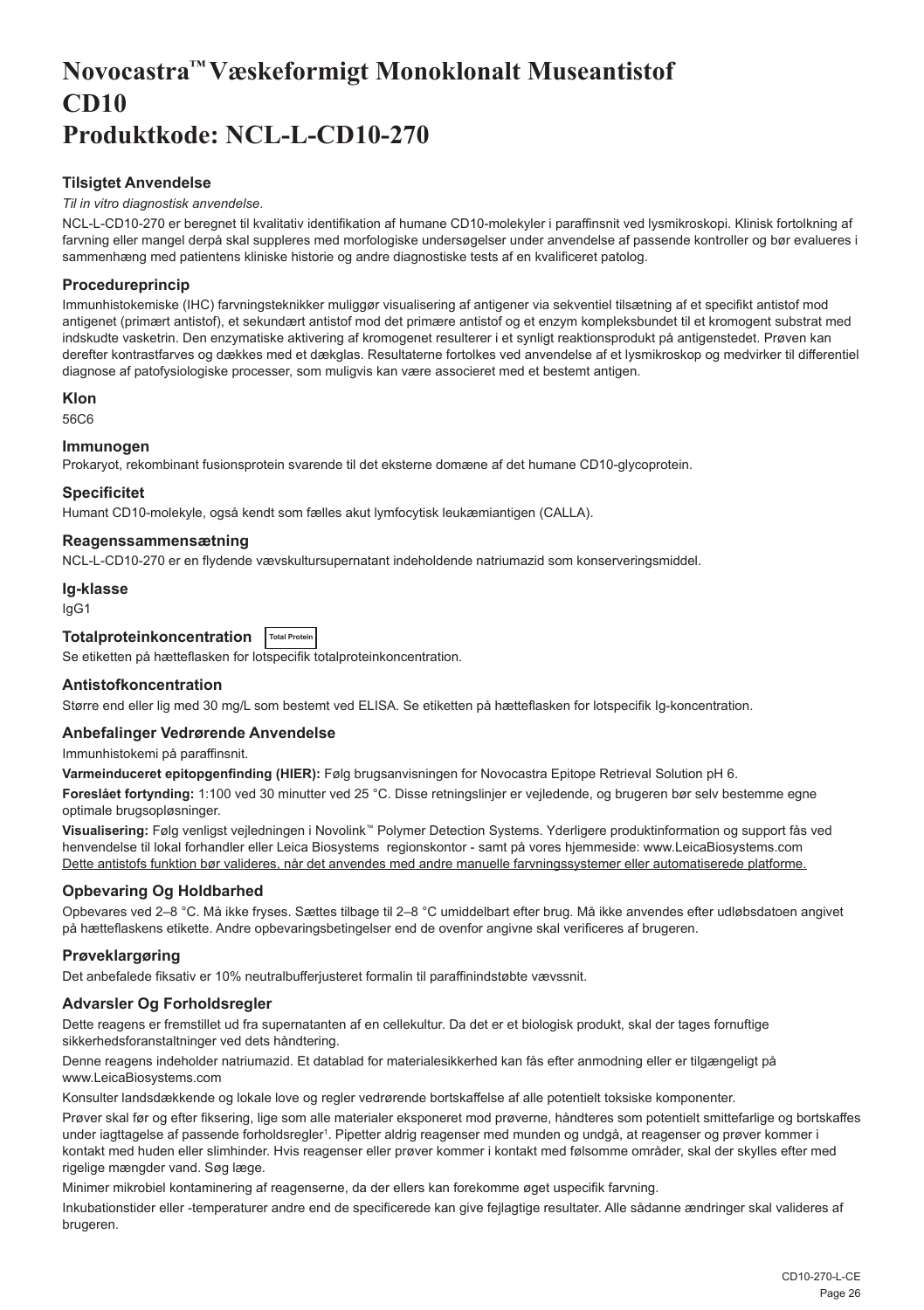## **Kvalitetskontrol**

Forskelle i behandlingen af væv og forskelle i tekniske procedurer i brugerens laboratorium kan frembringe betydeligt varierende resultater og nødvendiggøre regelmæssig udførelse af kontroller på stedet ud over nedenstående procedurer. Kontrollerne skal være friske autopsier/biopsier/kirurgiske prøver fikseret i formalin og behandlet og indstøbt i paraffin så hurtigt som muligt på samme måde som patientprøver.

## **Positiv Vævskontrol**

Anvendes til påvisning af, at vævet er fremstillet korrekt, og at der er anvendt korrekte farvningsteknikker.

Der bør inkluderes en positiv vævskontrol for hvert sæt testbetingelser i hver farvekørsel.

Svagt positivt farvet væv er mere egnet end kraftigt positivt farvet væv til optimal kvalitetskontrol og påvisning af små niveauer af reagensnedbrydning.<sup>2</sup>

Anbefalet positivt kontrolvæv er tonsil.

Hvis den positive vævskontrol ikke udviser positiv farvning, skal resultater af testprøverne kasseres.

## **Negativ Vævskontrol**

Skal undersøges efter den positive vævskontrol for at sikre, at det primære antistof mærker målantigenet specifikt.

Anbefalet negativt kontrolvæv er testis.

Alternativt frembyder de mange forskellige celletyper, der er til stede i de fleste vævssnit, ofte negative kontrolsteder, men dette skal verificeres af brugeren.

Uspecifik farvning har, hvis til stede, ofte et diffust udseende. Sporadisk farvning af bindevæv kan ligeledes observeres i vævssnit af væv, der er fikseret for kraftigt i formalin. Anvend intakte celler til fortolkning af farvningsresultaterne. Nekrotiske eller degenererede celler farves ofte mere uspecifikt.<sup>3</sup>Der kan eventuelt ses falske positive resultater, der skyldes non-immunologisk binding af proteiner eller substratreaktionsprodukter. Dette kan ligeledes skyldes endogene enzymer, såsom pseudoperoxidase (erytrocytter), endogen peroxidase (cytochrom C) eller endogent biotin (f.eks. lever, bryst, hjerne, nyre) afhængigt af den anvendte type immunfarve. For at differentiere mellem endogen enzymaktivitet eller uspecifik enzymbinding og specifik immunreaktivitet kan yderligere patientvæv eventuelt farves udelukkende med henholdsvis substratkromogen eller enzymkomplekser (avidin-biotin, streptavidin, mærket polymer) og substratkromogen. Hvis der optræder specifik farvning i den negative vævskontrol, skal resultaterne af patientprøverne kasseres.

## **Negativ Reagenskontrol**

Anvend en uspecifik negativ reagenskontrol i stedet for det primære antistof på et vævssnit af hver patientprøve for at vurdere uspecifik farvning og muliggøre bedre fortolkning af specifik farvning på antigenstedet.

## **Patientvæv**

Eksaminer patientprøver farvet med NCL-L-CD10-270 sidst. Intensiteten af positiv farvning bør vurderes i sammenhæng med eventuel uspecifik baggrundsfarvning af den negative reagenskontrol. Som med alle immunhistokemiske tests betyder et negativt resultat, at antigenet ikke blev påvist. Ikke at antigenet var fraværende i de analyserede celler eller det analyserede væv. Om nødvendigt anvendes et panel af antistoffer til identifikation af falske negative reaktioner.

## **Forventede Resultater**

#### Normalt væv

Klon 56C6 detekterer CD10-antigenet på overfladen af normale tidlige progenitorceller, umodne B-celler i knoglemarv og B-celler i germinalcentre i lymfevæv. CD10 detekteres endvidere på forskellige non-lymfoide celler og væv, såsom myoepitelceller i bryst, galdecanaliculi, fibroblaster, med særlig høj ekspression på børstesømmen i nyre og tarmepitel (samlet antal evaluerede normale tilfælde = 44).

#### Abnormt væv

Klon 56C6 farvede 22/115 diffuse storcellede B-cellelymfomer, 8/13 follikulære lymfomer, 1/12 kroniske lymfocytiske lymfomer, 1/1 akut lymfoblastisk B-cellelymfom, 2/2 seminomer, 2/2 adenokarcinomer i colon, 1/4 levertumorer (herunder 1/1 metastatisk karcinom, 0/2 hepatocellulære karcinomer og 0/1 cholangiokarcinom), 1/2 nyrecellekarcinomer, 1/2 rektale adenokarcinomer, 1/2 hudtumorer (herunder 1/1 dermatofibrosarkom og 0/1 pladecellekarcinom) og 1/1 pladecellekarcinom i larynx. Der sås ingen farvning af Hodgkins sygdom (0/27), mantle-cellelymfomer (0/7), anaplastiske storcellede T-cellelymfomer (0/7), angioimmunoblastiske T-cellelymfomer (0/4), T/NK-cellelymfomer (0/3), diffuse T-cellelymfomer (0/2), et primitivt akut lymfoblastisk B/T-cellelymfom (0/1), et perifert T-cellelymfom (0/1), et T-cellelymfom (0/1), et marginalzonelymfom (0/1), thyreoideatumorer (0/4), lungetumorer (0/4), ovarietumorer (0/4), tumorer i cervix (0/2), hjernetumorer (0/2), øsofageale tumorer (0/2), brysttumorer (0/2), mavetumorer (0/2), bløddelstumorer (0/2), tumorer i tungen (0/2), metastatiske tumorer af ukendt oprindelse (0/2) og en tumor i thymus (0/1). (Samlet antal evaluerede, abnorme tilfælde = 239).

**NCL-L-CD10-270 anbefales til påvisning af CD10-protein i normale og neoplastiske væv, som et hjælpemiddel til traditionel histopatologi ved brug af ikke-immunologiske histokemiske farvninger.**

## **Generelle Begrænsninger**

Immunhistokemi er en diagnostisk proces bestående af mange trin, der omfatter specialiseret uddannelse i valg af passende reagenser, vævsselektion, -fiksering og -behandling samt fremstilling af IHC-objektglas og fortolkning af farvningsresultaterne.

Vævsfarvning er afhængig af håndteringen og behandlingen af vævet inden farvning. Forkert fiksering, frysning, optøning, vask, tørring, opvarmning, sektionering eller kontaminering med andet væv eller andre væsker kan frembringe artefakter, indfangning af antistof eller falske negative resultater. Inkonsistente resultater kan skyldes variationer i fikserings- og indstøbningsmetoder eller irregulariteter indeholdt i vævet.4

For kraftig eller ukomplet kontrastfarvning kan gøre korrekt fortolkning af resultaterne vanskelig.

Klinisk fortolkning af farvning eller mangel derpå skal suppleres med morfologiske undersøgelser under anvendelse af passende kontroller og bør evalueres i sammenhæng med patientens kliniske historie og andre diagnostiske tests af en kvalificeret patolog.

Antistoffer fra Leica Biosystems Newcastle Ltd er som angivet beregnet til anvendelse på enten frosne eller paraffinindstøbte vævssnit med specifikke krav til fiksering. Der kan forekomme uventet antigenekspression, navnlig i neoplasmer. Den kliniske fortolkning af alle farvede vævssnit skal indbefatte morfologisk analyse og evaluering af passende kontroller.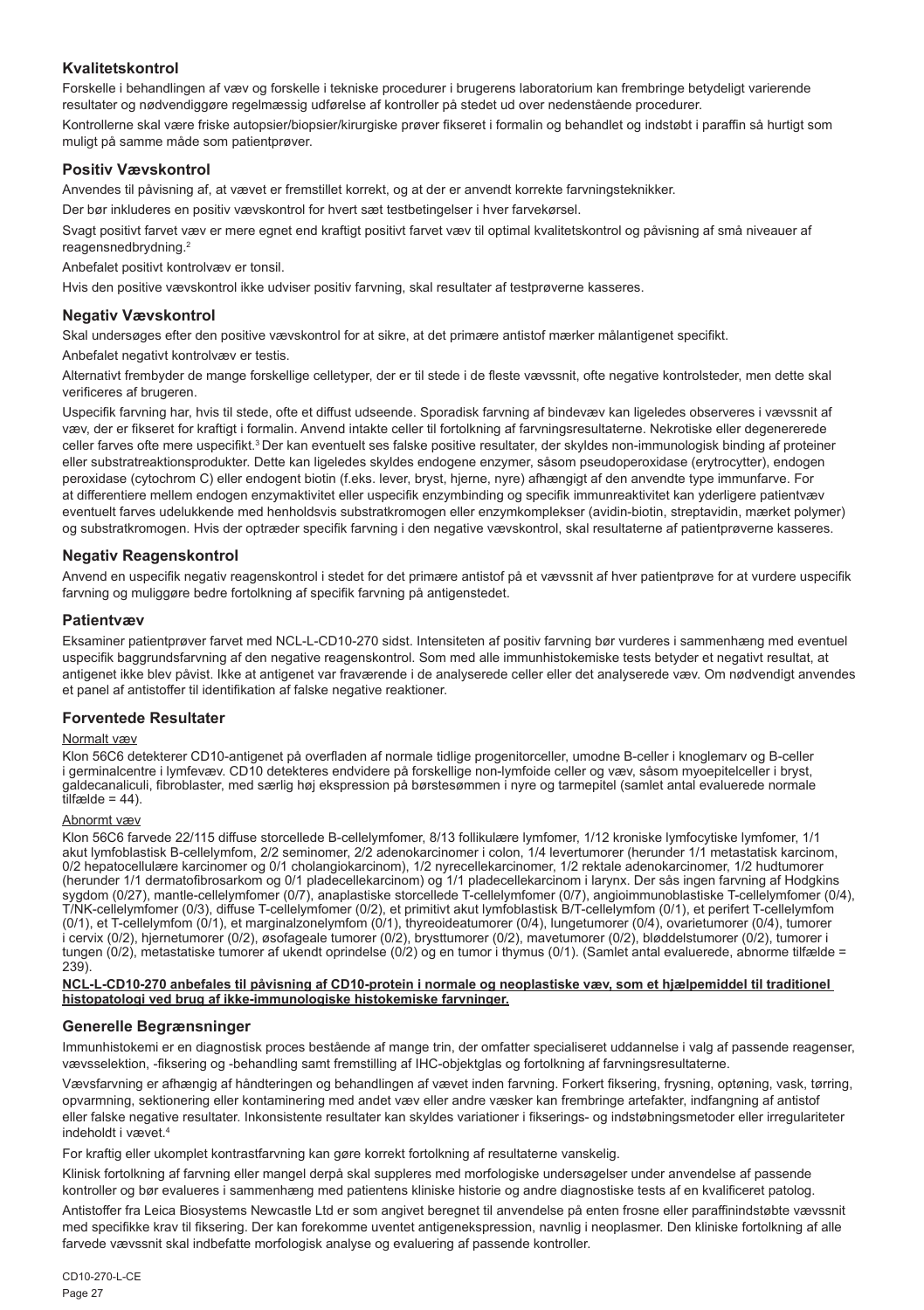## **Bibliografi - Generelt**

- 1. National Committee for Clinical Laboratory Standards (NCCLS). Protection of laboratory workers from infectious diseases transmitted by blood and tissue; proposed guideline. Villanova, P.A. 1991; 7(9). Order code M29-P.
- 2. Battifora H. Diagnostic uses of antibodies to keratins: a review and immunohistochemical comparison of seven monoclonal and three polyclonal antibodies. Progress in Surgical Pathology. 6:1–15. eds. Fenoglio-Preiser C, Wolff CM, Rilke F. Field & Wood, Inc., Philadelphia.
- 3. Nadji M, Morales AR. Immunoperoxidase, part I: the techniques and pitfalls. Laboratory Medicine. 1983; 14:767.
- 4. Omata M, Liew CT, Ashcavai M, Peters RL. Nonimmunologic binding of horseradish peroxidase to hepatitis B surface antigen: a possible source of error in immunohistochemistry. American Journal of Clinical Pathology. 1980; 73:626.
- 5. Ordi J, Romagosa C, Tavassoli FA et al. CD10 expression in epithelial tissues and tumours of the gynecologic tract: a useful marker in diagnosis of mesonephric, trophoblastic and clear cell tumors. American Journal of Surgical Pathology 2003 27(2), 178–186.
- 6. Kristiansen G, Schluns K, Yongwei Y et al. CD10 expression in non-small cell lung cancer. Annals of Cellular Pathology 2002 24(1),  $41 - 46$
- 7. Sumathi V P and McCluggage WG. CD10 is useful in demonstrating endometrial stroma at ectopic sites and in confirming diagnosis of endometriosis. Journal of Clinical Pathology 2002 55, 391–392.
- 8. Dunphy CH, Polsky JM, Lance Evans H et al. Paraffin immunoreactivity of CD10, CDw75 and Bcl-6 in follicle center cell lymphoma. Leukaemia and Lymphoma 2001 41(5–6), 585–592.
- 9. Eshoa C, Perkins S, Kampalath et al. Decreased CD10 expression in grade III and in interfollicular infiltrates of follicular lymphomas. American Journal of Clinical Pathology 2001 115(6), 862–867.
- 10.Tajima Y, Shimoda T, Nakanishi Y et al. Gastric and intestinal phenotypic marker expression in gastric carcinomas and its prognostic significance: immunohistochemical analysis of 136 lesions. Oncology 2001 61(3), 212–220.
- 11.Watson P, Wood KM, Lodge A et al. Monoclonal antibodies recognising CD5, CD10 and CD23 in formalin-fixed, paraffin-embedded tissue: production and assessment of their value in the diagnosis of small B-cell lymphoma. Histopathology 2000 36(2), 145–150.
- 12.Bavikatty NR, Ross CW, Finn WG et al. Anti-CD10 immunoperoxidase staining of paraffin-embedded acute leukemias: comparison with flow cytometric immunophenotyping. Human Pathology 2000 31(9), 1051–1054.
- 13.Chen CC, Raikow RB, Sonmez-Alpan E et al. Classification of small B-cell lymphoid neoplasms using a paraffin section immunohistochemical panel. Applied Immunohistochemistry & Molecular Morphology 2000 8(1), 1–11.
- 14.Chu P and Arber DA. Paraffin-section detection of CD10 in 505 nonhematopoietic neoplasms. Frequent expression in renal cell carcinoma and endometrial stromal sarcoma. American Journal of Clinical Pathology 2000 113(3), 374–382.
- 15.Chu PG, Chang KL, Weiss LM et al. Immunohistochemical detection of CD10 in paraffin sections of hematopoietic neoplasms: a comparison with flow cytometry detection in 56 cases. Applied Immunohistochemistry & Molecular Morphology 2000 8(4), 257–262.
- 16.Conde-Sterling DA, Aguilera NS, Nandedkar MA et al. Immunoperoxidase detection of CD10 in Precursor T-lymphoblastic lymphoma/ leukemia: a clinicopathologic study of 24 cases. Archives of Pathology & Laboratory Medicine 2000 124(5), 704-708.
- 17.Endoh Y, Tamura G, Motoyama T et al. Well-differentiated adenocarcinoma mimicking complete-type intestinal metaplasia in the stomach. Human Pathology 1999 30(7), 826-832.
- 18.Kaufmann O, Flath B, Späth-Schwalbe E et al. Immunohistochemical detection of CD10 with monoclonal antibody 56C6 on paraffin sections. American Journal of Clinical Pathology 1999 111(1), 117-122.
- 19.McIntosh GG, Lodge AJ, Watson P et al. NCL-CD10-270: a new monoclonal antibody recognising CD10 in paraffin-embedded tissue. American Journal of Pathology 1999 154(1), 77–82.
- 20.Millar E K, Waldron S, Spencer A et al. CD10 positive thyroid marginal zone non-Hodgkin lymphoma. Journal of Clinical Pathology 1999 52, 849-850.

## **Rettelser Til Tidligere Udgave**

Reagenssammensætning, Total proteinkoncentration, Anbefalinger vedrørende anvendelse, Advarsler og forholdsregler, Forventede resultater.

#### **Udgivelsesdato**

05 december 2018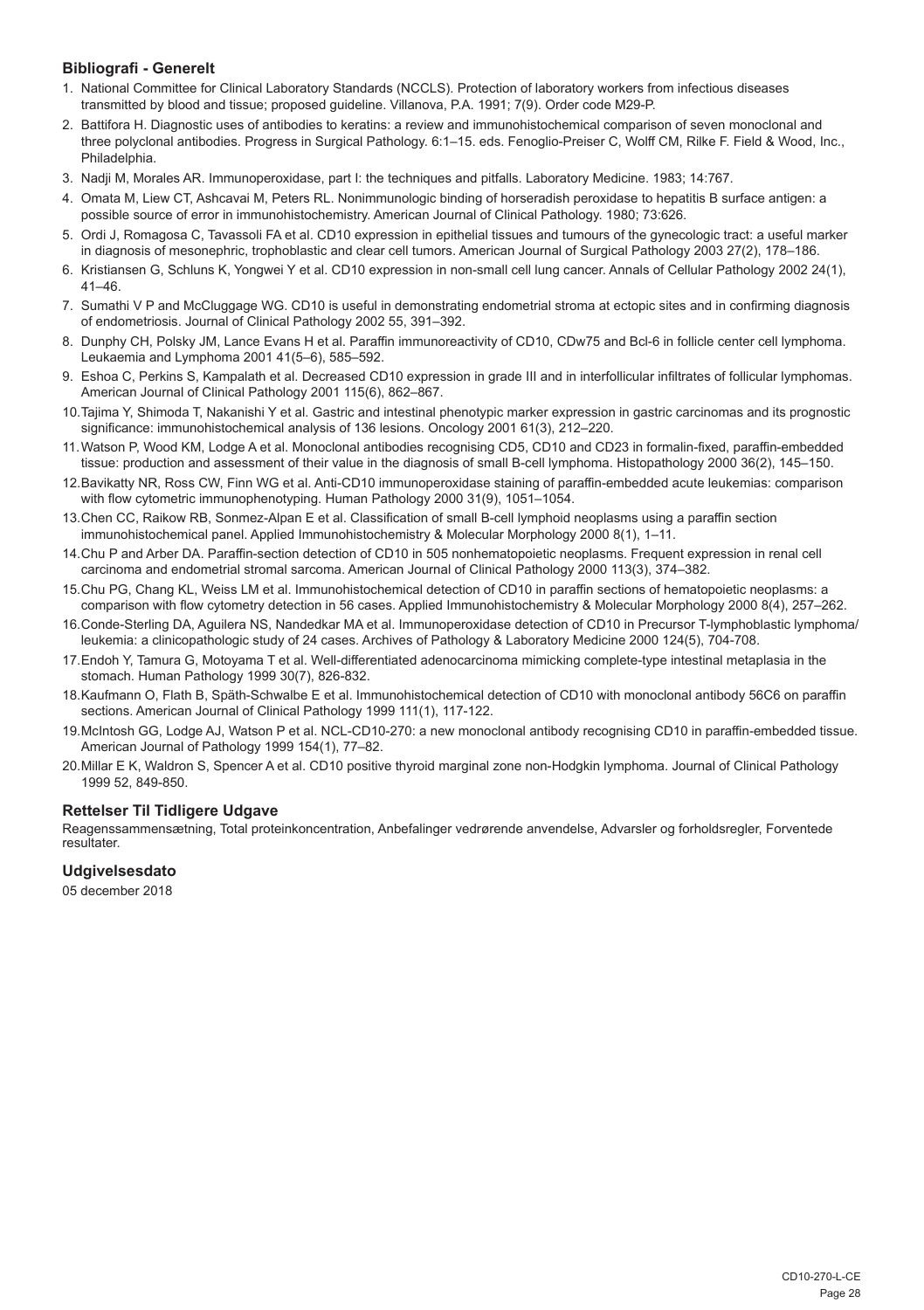# <span id="page-29-0"></span>**Novocastra™ Vloeistof Muis Monoklonaal Antilichaam CD10**

# **Productcode: NCL-L-CD10-270**

## **Beoogd Gebruik**

#### *Voor gebruik bij in-vitro-diagnostiek.*

NCL-L-CD10-270 is bedoeld voor de kwalitatieve identificatie, door middel van lichtmicroscopie, van humane CD10-moleculen in paraffinecoupes. De klinische interpretatie van iedere kleuring of de afwezigheid ervan moet worden aangevuld met morfologisch onderzoek en goede controles. De interpretatie moet worden geëvalueerd door een vakkundige patholoog binnen de context van de klinische geschiedenis van de patiënt en eventueel ander diagnostisch onderzoek.

#### **Beginsel van de Procedure**

Immunohistochemische (IHC) kleuringstechnieken maken de visualisatie van antigenen mogelijk via de sequentiële toepassing van een specifiek antilichaam naar het antigen (primaire antilichaam), het secundaire antilichaam naar het primaire antilichaam en een enzymcomplex met een chromogeen substraat met ingevoegde wasstappen. De enzymatische activering van de chromogeenresultaten in een zichtbaar reactieproduct op de antigene plaats. De monsters kunnen dan tegengekleurd en afgedekt zijn. De resultaten worden geïnterpreteerd met een lichtmicroscoop en hulpmiddelen in de differentiële diagnose van pathofysiologische processen, die wel of niet met een specifiek antigen geassocieerd kunnen worden.

#### **Kloon**

56C6

## **Immunogeen**

Prokaryotisch recombinant fusie-eiwit, overeenkomend met het externe domein van het humane CD10-glycoproteïne.

#### **Specificiteit**

Humaan CD10-molecuul, ook wel CALLA genoemd (common acute lymphocytic leukemia antigen).

#### **Reagentiasamenstelling**

NCL-L-CD10-270 is een supernatant van de vloeibare weefselkweek die natriumazide bevat als conserveringsmiddel.

## **Ig-klasse**

IgG1

## **Totale Proteïneconcentratie Total Protein**

Raadpleeg het etiket op de flacon voor de specifieke totale proteïneconcenstratie.

## **Antilichaamconcentratie**

Groter of gelijk aan 30 mg/L zoals bepaald door ELISA. Raadpleeg het etiket op de flacon voor de specifieke lg-concenstratie.

## **Aanbevelingen over het Gebruik**

Immunochemisch op paraffine coupes.

**Door hitte geïnduceerde epitoopversterking (HIER):** Volg de aanwijzingen voor gebruik in Novocastra Epitope Retrieval Solution pH 6.

**Aangeranden verdunning:** 1:100 voor 30 minuten bij 25 °C. Dit wordt gezien als een richtlijn en gebruikers dienen hun eigen optimale werkverdunningen te bepalen.

**Visualisatie:** Volg a.u.b. de gebruiksinstructies in de Novolink™ Polymer Detection Systems. Voor meer productinformatie of ondersteuning dient u contact op te nemen uw lokale distributeur of het regionale kantoor van Leica Biosystems , of de website van Leica Biosystems te bezoeken, www.LeicaBiosystems.com

De prestatie van dit antilichaam dient gevalideerd te worden als het wordt gebruikt met andere handmatige kleuringssystemen of automatische platformen.

## **Opslag en Stabiliteit**

Opslaan bij temperaturen van 2–8 °C. Niet bevriezen. Laat het systeem direct na gebruik terugkeren naar een temperatuur van 2–8 °C. Gebruik het product niet meer na de expiratiedatum die op de flacon staat. Opslagcondities andere dan degene die hierboven gespecificeerd zijn, dienen door de gebruiker geverifieerd te.

## **Voorbereiding van Monsters**

De aanbevolen fixeerstof is 10% neutraal gebufferde formaline voor paraffine ingebedde weefselcoupes.

#### **Waarschuwingen en Voorzorgsmaatregelen**

Deze reagens is voorbereid van het supernatant van de celkweek. Aangezien het biologisch product is, dient u bij het gebruik ervan voorzichtig te werk te gaan.

Deze reagens bevat natriumazide. Een materiaalveiligheidsblad is op verzoek verkrijgbaar bij www.LeicaBiosystems.com

Raadpleeg de richtlijnen van de lokale of nationale overheid voor het afdanken van potentieel giftige componenten.

Monsters moeten voor en na fixatie worden behandeld als potentiële overdragers van infecties en volgens de juiste voorzorgsmaatregelen worden afgedankt. Dit geldt tevens voor alle materialen die aan de monsters zijn blootgesteld.<sup>1</sup>

Reagentia mogen nooit met de mond worden gepipetteerd. Daarnaast moet contact tussen de huid en het slijmvlies met reagentia en monsters worden vermeden.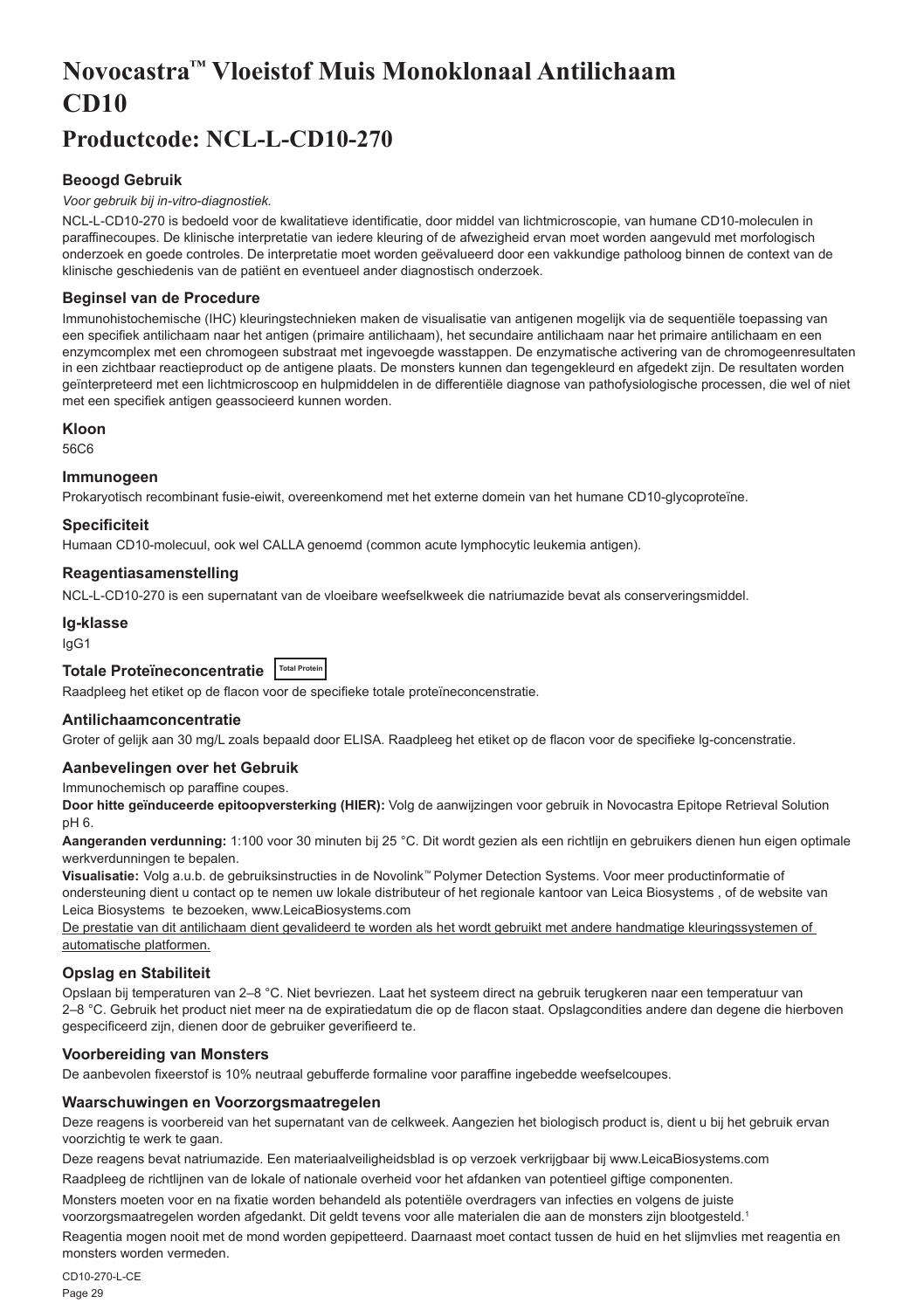Als reagentia of monsters in contact komen met gevoelige gebieden, moet u deze gebieden wassen met een ruime hoeveelheid water. Neem contact op met een arts.

Minimaliseer de kans van microbacteriële contaminatie van reagentia. Als u dit niet doet, kan er een toename van niet-specifieke kleuring optreden.

Incubatietijden of temperaturen die afwijken van degenen die gespecificeerd zijn, kunnen tot onjuiste resultaten leiden. Iedere dergelijke verandering moet door de gebruiker gevalideerd worden.

## **Kwaliteitscontrole**

Verschillen in het verwerken van weefsel en technische procedures in het laboratorium van de gebruiker kunnen zorgen voor een aanzienlijke variabiliteit van de resultaten. Dit vereist een regulier gebruik van bedrijfseigen controles naast de volgende procedures. De controles moeten verse autopsie-, biopsie-, of chirurgische monsters omvatten, en zo snel mogelijk formaline gefixeerd en in paraffinewax ingebed worden, op dezelfde manier als de patiëntmonster(s).

## **Positieve Weefselcontrole**

Wordt gebruikt om correct voorbereide weefsels en goede kleuringstechnieken aan te duiden.

Er dient een positieve weefselcontrole opgenomen te worden voor iedere set testcondities in iedere kleuringsrun.

Voor een optimale kwaliteitscontrole en voor het detecteren van geringe niveaus van reagensdegredatie, is weefsel met zwakke positieve kleuring beter geschikt dan weefsel met sterke positieve kleuring.<sup>2</sup>

Aanbevolen positief controleweefsel is tonsil.

Als de positieve weefselcontrole geen positieve kleuring vertoont, moeten de resultaten met de testmonsters als ongeldig worden beschouwd.

## **Negatieve Weefselcontrole**

Dient onderzocht te worden na de positieve weefselcontrole om de specificiteit te verifiëren van de labeling van het doelantigen door het primaire antilichaam.

Aanbevolen negatief controleweefsel is testis.

Daarnaast leveren de verscheidenheid aan celtypen, die in de meeste weefselcoupes aanwezig zijn, regelmatig negatieve controlelocaties op, maar dit dient door de gebruiker geverifieerd te worden. Niet-specifieke kleuring, indien aanwezig, heeft meestal een diffuus uiterlijk.

Daarnaast kan in coupes sporadische kleuring van bindweefsel worden geobserveerd. Dit treedt op als gevolg van overdadig fixeren van weefsel met formaline. Maak voor de interpretatie van kleuringsresultaten gebruik van intacte cellen. Necrotische of gedegenereerde cellen kunnen vaak een niet-specifieke kleuring vertonen.<sup>3</sup>

Er kan sprake zijn van fout-positieven als gevolg van niet-immunologische binding van eiwitten of substraatreactieproducten. Zij kunnen ook veroorzaakt worden door endogene enzymen zoals pseudoperoxidase (erythrocyten), endogene peroxidase (cytochroom C), of endogene biotine (bijv. lever, borst, hersenen, nieren), afhankelijk van het type immunokleuring dat gebruikt wordt.

Om endogene enzymen of niet-specifieke binding van enzymen van specifieke immunoreactiviteit te differentiëren, kan het zijn dat extra patiëntweefsels exclusief gekleurd wordt met substraat chromogeen of enzymcomplexen (avidine-biotine, streptavidine, gelabeld polymeer) en respectievelijk substraat-chromogeen. Indien specifieke kleuring binnen het interne negatieve controleweefsel optreedt, moeten de resultaten die met de patiëntmonsters zijn verkregen als ongeldig worden beschouwd.

## **Negatieve Reagenscontrole**

Gebruik een niet-specifieke negatieve reagenscontrole in plaats van het primaire antilichaam met een coupe van ieder patiëntmonster, om een niet-specifieke kleuring te evalueren en een betere interpretatie te krijgen van de specifieke kleuring op de antigene plaats.

## **Patiëntweefsel**

Onderzoek de gekleurde patiëntmonsters met NCL-L-CD10-270. De positieve kleuringsintensiteit moet worden geëvalueerd binnen de context van iedere niet-specifieke achtergrondkleuring van de negatieve reagenscontrole. Net zoals bij elke immunohistochemische test betekent een negatief resultaat dat het antigeen niet is gedetecteerd. Het betekent dus niet dat het antigeen afwezig was in de geanalyseerde cellen/het geanalyseerde weefsel. Gebruik een panel van antilichamen om de verkeerd-negatieve reacties te identificeren.

## **Verwachte Resultaten**

#### Normale weefsels

Kloon 56C6 detecteert het CD10-antigeen op het oppervlak van normale vroege progenitorcellen, onrijpe B-cellen in beenmerg en kiemcentrum-B-cellen in lymfoïd weefsel. Ook is CD10 gedetecteerd op uiteenlopende niet-lymfoïde cellen en weefsels, zoals myoepitheelcellen van de borst, galwegen in de lever, fibroblasten, met in het bijzonder sterke expressie op de borstelzoom van nier- en darmepitheel (totaal aantal beoordeelde normale gevallen = 44).

#### Abnormale weefsels

Kloon 56C6 bracht kleuring teweeg in 22/115 gevallen van diffuus grootcellig B-cellymfoom, 8/13 folliculaire lymfomen, 1/12 chronische lymfocytaire lymfomen, 1/1 acuut lymfoblastair B-cellymfoom, 2/2 seminomen, 2/2 colon-adenocarcinomen, 1/4 levertumoren (waaronder 1/1 metastatisch carcinoom, 0/2 hepatocellulaire carcinomen en 0/1 cholangiocarcinoom), 1/2 niercelcarcinomen, 1/2 rectumadenocarcinomen, 1/2 huidtumoren (waaronder 1/1 dermatofibrosarcomen en 0/1 plaveiselcelcarcinoom) en 1/1 plaveiselcelcarcinoom van de larynx. Er is geen kleuring waargenomen in gevallen van de ziekte van Hodgkin (0/27), mantelcellymfoom (0/7), anaplastisch grootcellig T-cellymfoom (0/7), angio-immunoblastair T-cellymfoom (0/4), T/NK-cellymfoom (0/3), diffuus T-cellymfoom (0/2), een primitief acuut lymfoblastair B/T-cellymfoom (0/1), een perifeer T-cellymfoom (0/1), een T-cellymfoom (0/1), een marginale-zonelymfoom (0/1), schildkliertumor (0/4), longtumor (0/4), ovariumtumor (0/4), cervixtumor (0/2), hersentumor (0/2), slokdarmtumor (0/2), borsttumor (0/2), maagtumor (0/2), wekedelentumor (0/2), tongtumor (0/2), metastatische tumor van onbekende oorsprong (0/2) en een tumor van de thymus (0/1). (Totaal aantal beoordeelde afwijkende gevallen = 239).

**NCL-L-CD10-270 wordt aanbevolen voor het detecteren van humaan CD10-eiwit in normale en neoplastische weefsels, als aanvulling op conventionele histopathologie waarbij niet-immunologische histochemische kleuringen worden gebruikt.**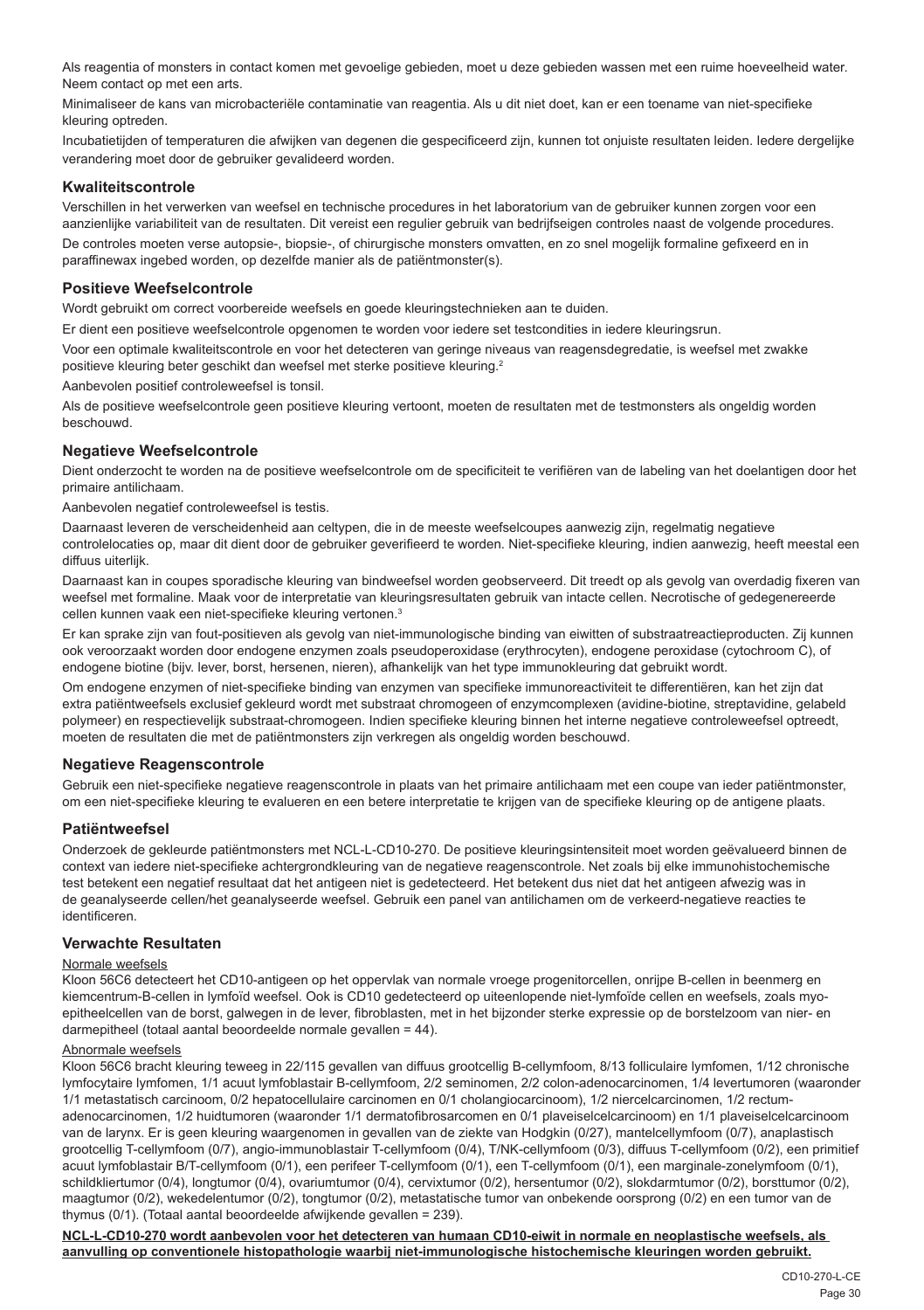## **Algemene Beperkingen**

Immunohistochemie is een diagnoseproces van meerdere stappen dat uit een gespecialiseerde training bestaat in het selecteren van de desbetreffende reagentia; weefselselectie, fixatie en verwerking; voorbereiding van de IHC-objectglaasjes; en de interpretatie van de kleuringsresultaten. Weefselkleuring is afhankelijk van het gebruik en de verwerking van het weefsel vóór het aanbrengen van de kleuring. Een onjuiste manier van fixeren, invriezen, ontdooien, wassen, drogen, verwarmen en opdelen of contaminatie met andere weefsels of vloeistoffen kunnen leiden tot artefacten, het vastzitten van antilichamen of fout-negatieven. Inconsistente resultaten kunnen het gevolg zijn variaties in de methoden die voor het fixeren en inbedden worden gebruikt of van inherente onregelmatigheden binnen het weefsel.4

Overmatige of onvolledige tegenkleuring kan een correcte interpretatie van de resultaten in te weg zitten.

De klinische interpretatie van iedere kleuring of de afwezigheid ervan moet worden aangevuld met morfologisch onderzoek en goede controles. De interpretatie moet worden geëvalueerd door een vakkundige patholoog binnen de context van de klinische geschiedenis van de patiënt en eventueel ander diagnostisch onderzoek.

Antilichamen van Leica Biosystems Newcastle Ltd zijn bedoeld voor gebruik, zoals aangegeven, op bevroren of paraffine ingebedde coupes met specifieke fixatie-eisen. Er kan een onverwachte antigenexpressie optreden, met name in neoplasma's. De klinische interpretatie van ieder gekleurde weefselcoupe moet morfologische analyses bevatten en de evaluatie van de juiste controles.

## **Algemene Literatuurlijst**

- 1. National Committee for Clinical Laboratory Standards (NCCLS). Protection of laboratory workers from infectious diseases transmitted by blood and tissue; proposed guideline. Villanova, P.A. 1991; 7(9). Order code M29-P.
- 2. Battifora H. Diagnostic uses of antibodies to keratins: a review and immunohistochemical comparison of seven monoclonal and three polyclonal antibodies. Progress in Surgical Pathology. 6:1–15. eds. Fenoglio-Preiser C, Wolff CM, Rilke F. Field & Wood, Inc., Philadelphia
- 3. Nadji M, Morales AR. Immunoperoxidase, part I: the techniques and pitfalls. Laboratory Medicine. 1983; 14:767.
- 4. Omata M, Liew CT, Ashcavai M, Peters RL. Nonimmunologic binding of horseradish peroxidase to hepatitis B surface antigen: a possible source of error in immunohistochemistry. American Journal of Clinical Pathology. 1980; 73:626.
- 5. Ordi J, Romagosa C, Tavassoli FA et al. CD10 expression in epithelial tissues and tumours of the gynecologic tract: a useful marker in diagnosis of mesonephric, trophoblastic and clear cell tumors. American Journal of Surgical Pathology 2003 27(2), 178–186.
- 6. Kristiansen G, Schluns K, Yongwei Y et al. CD10 expression in non-small cell lung cancer. Annals of Cellular Pathology 2002 24(1), 41–46.
- 7. Sumathi V P and McCluggage WG. CD10 is useful in demonstrating endometrial stroma at ectopic sites and in confirming diagnosis of endometriosis. Journal of Clinical Pathology 2002 55, 391–392.
- 8. Dunphy CH, Polsky JM, Lance Evans H et al. Paraffin immunoreactivity of CD10, CDw75 and Bcl-6 in follicle center cell lymphoma. Leukaemia and Lymphoma 2001 41(5–6), 585–592.
- 9. Eshoa C, Perkins S, Kampalath et al. Decreased CD10 expression in grade III and in interfollicular infiltrates of follicular lymphomas. American Journal of Clinical Pathology 2001 115(6), 862–867.
- 10.Tajima Y, Shimoda T, Nakanishi Y et al. Gastric and intestinal phenotypic marker expression in gastric carcinomas and its prognostic significance: immunohistochemical analysis of 136 lesions. Oncology 2001 61(3), 212–220.
- 11.Watson P, Wood KM, Lodge A et al. Monoclonal antibodies recognising CD5, CD10 and CD23 in formalin-fixed, paraffin-embedded tissue: production and assessment of their value in the diagnosis of small B-cell lymphoma. Histopathology 2000 36(2), 145–150.
- 12.Bavikatty NR, Ross CW, Finn WG et al. Anti-CD10 immunoperoxidase staining of paraffin-embedded acute leukemias: comparison with flow cytometric immunophenotyping. Human Pathology 2000 31(9), 1051–1054.
- 13.Chen CC, Raikow RB, Sonmez-Alpan E et al. Classification of small B-cell lymphoid neoplasms using a paraffin section immunohistochemical panel. Applied Immunohistochemistry & Molecular Morphology 2000 8(1), 1–11.
- 14.Chu P and Arber DA. Paraffin-section detection of CD10 in 505 nonhematopoietic neoplasms. Frequent expression in renal cell carcinoma and endometrial stromal sarcoma. American Journal of Clinical Pathology 2000 113(3), 374–382.
- 15.Chu PG, Chang KL, Weiss LM et al. Immunohistochemical detection of CD10 in paraffin sections of hematopoietic neoplasms: a comparison with flow cytometry detection in 56 cases. Applied Immunohistochemistry & Molecular Morphology 2000 8(4), 257–262.
- 16.Conde-Sterling DA, Aguilera NS, Nandedkar MA et al. Immunoperoxidase detection of CD10 in Precursor T-lymphoblastic lymphoma/ leukemia: a clinicopathologic study of 24 cases. Archives of Pathology & Laboratory Medicine 2000 124(5), 704-708.
- 17.Endoh Y, Tamura G, Motoyama T et al. Well-differentiated adenocarcinoma mimicking complete-type intestinal metaplasia in the stomach. Human Pathology 1999 30(7), 826-832.
- 18.Kaufmann O, Flath B, Späth-Schwalbe E et al. Immunohistochemical detection of CD10 with monoclonal antibody 56C6 on paraffin sections. American Journal of Clinical Pathology 1999 111(1), 117-122.
- 19.McIntosh GG, Lodge AJ, Watson P et al. NCL-CD10-270: a new monoclonal antibody recognising CD10 in paraffin-embedded tissue. American Journal of Pathology 1999 154(1), 77–82.
- 20.Millar E K, Waldron S, Spencer A et al. CD10 positive thyroid marginal zone non-Hodgkin lymphoma. Journal of Clinical Pathology 1999 52, 849-850.

#### **Aanpassingen ten opzichte van Vorige Editie**

Samenstelling van het reagens, Totale eiwitconcentratie, Aanbevelingen voor gebruik, Waarschuwingen en voorzorgsmaatregelen, Verwachte resultaten.

## **Publicatiedatum**

05 december 2018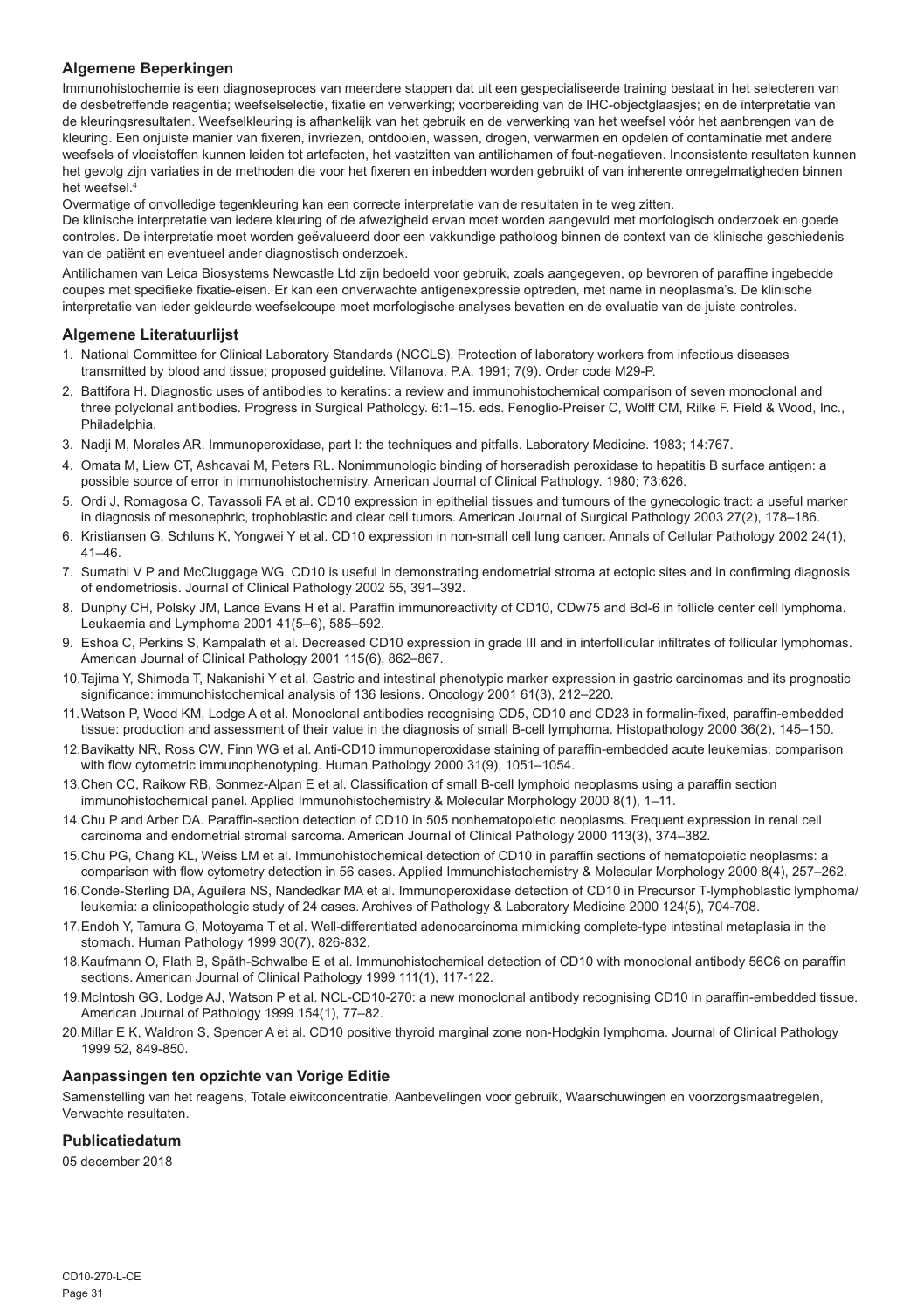# <span id="page-32-0"></span>**Novocastra™ Flytende Monoklonalt Antistoff Fra Mus CD10**

## **Produktkode: NCL-L-CD10-270**

## **Tiltenkt bruk**

#### *Til in vitro-diagnostisk bruk.*

NCL-L-CD10-270 skal brukes til kvalitativ identifikasjon av humane CD10-molekyler i parafinsnitt ved lysmikroskopi. Den kliniske tolkningen av farge eller manglende farge skal suppleres med morfologiske undersøkelser og bruk av egnede kontroller, og bør evalueres av en kvalifisert patolog i lys av pasientens kliniske historie og eventuelle andre diagnostiske tester.

## **Prosedyreprinsipp**

Immunhistokjemiske (IHC) fargingsteknikker gjør det mulig å se antigener via en sekvensiell tilsetning av et bestemt antistoff mot antigenet (primært antistoff), et sekundært antistoff mot det primære antistoffet og et enzymkompleks med et kromogent substrat med innskutte vasketrinn. Den enzymatiske aktiveringen av kromogenet gir et synlig reaksjonsprodukt på antigenstedet. Prøven kan deretter kontrastfarges og dekkes med et dekkglass. Resultatene fortolkes ved hjelp av et lysmikroskop og medvirker til differensialdiagnose av patofysiologiske prosesser som muligens kan være assosiert med et bestemt antigen.

#### **Klon**

56C6

## **Immunogen**

Prokaryotisk rekombinant fusjonsprotein svarende til det eksterne domenet av det humane CD10-glykoproteinet.

#### **Spesifisitet**

Humant CD10-molekyl, også kjent som CALLA ("common acute lymphocytic leukemia antigen").

## **Reagenssammensetning**

NCL-L-CD10-270 er en flytende vevskultursupernatant som inneholder natriumazid som konserveringsmiddel.

#### **Ig-klasse**

IgG1

#### **Totalproteinkonsentrasjon Total Protein**

Se etiketten på hetteglasset for lotspesifikk totalproteinkonsentrasjon.

#### **Antistoffkonsentrasjon**

Større enn eller tilsvarende 30 mg/l i henhold til ELISA. Se etiketten på hetteglasset for lotspesifikk Ig-konsentrasjon.

#### **Anbefalinger for Bruk**

Immunhistokjemi på parafinsnitt.

**Varmeindusert epitopgjenvinning (HIER):** Følg bruksanvisningen for Novocastra Epitope Retrieval Solution pH 6.

**Foreslått fortynning:** 1:100 i 30 minutter ved 25 °C. Disse retningslinjene er veiledende, og brukeren bør selv bestemme egne optimale bruksfortynninger.

**Visualisering:** Følg bruksanvisningen for Novolink™ Polymer Detection Systems. Ønsker du ytterligere produktinformasjon eller -støtte, kan du ta kontakt med den lokale forhandleren eller regionkontoret til Leica Biosystems , eller på nettsidene til Leica Biosystems, www.LeicaBiosystems.com

Ytelsen til dette antistoffet bør valideres ved bruk av andre manuelle fargingssystemer eller automatiske systemer.

## **Oppbevaring og Stabilitet**

Oppbevares ved 2–8 °C. Må ikke fryses. Returneres til 2–8 °C umiddelbart etter bruk. Må ikke brukes etter utløpsdatoen angitt på produktetiketten. Andre oppbevaringsbetingelser må valideres av brukeren.

#### **Klargjøring av Prøver**

Anbefalt fiksativ er 10 % nøytralbufret formalin for parafinlagrede vevssnitt.

## **Advarsler og Forholdsregler**

Denne reagensen er laget av supernatanten fra en cellekultur. Dette er et biologisk produkt som må behandles deretter. Denne reagensen inneholder natriumazid. Dataark om materialsikkerhet (MSDS) er tilgjengelig på forespørsel eller kan lastes ned fra www.LeicaBiosystems.com

Følg nasjonale og lokale forskrifter for avhending av komponenter som kan være giftige.

Prøver (før og etter fiksering) og alt materiale som eksponeres for dem, skal behandles som potensielt smittefarlig og kasseres i samsvar med gjeldende forholdsregler.<sup>1</sup>

Hold aldri pipetter med reagens i munnen, og unngå at hud og slimhinner kommer i kontakt med reagenser og prøver.

Hvis reagenser eller prøver kommer i kontakt med følsomme områder, skal de skylles med rikelig vann. Kontakt lege.

Reduser mikrobiell kontaminering av reagensene til et minimum, ellers kan det forekomme økt uspesifisert farging.

Inkubasjonstider eller temperaturer som er annerledes enn det som er angitt, kan gi unøyaktige resultater. Slike endringer må valideres av brukeren.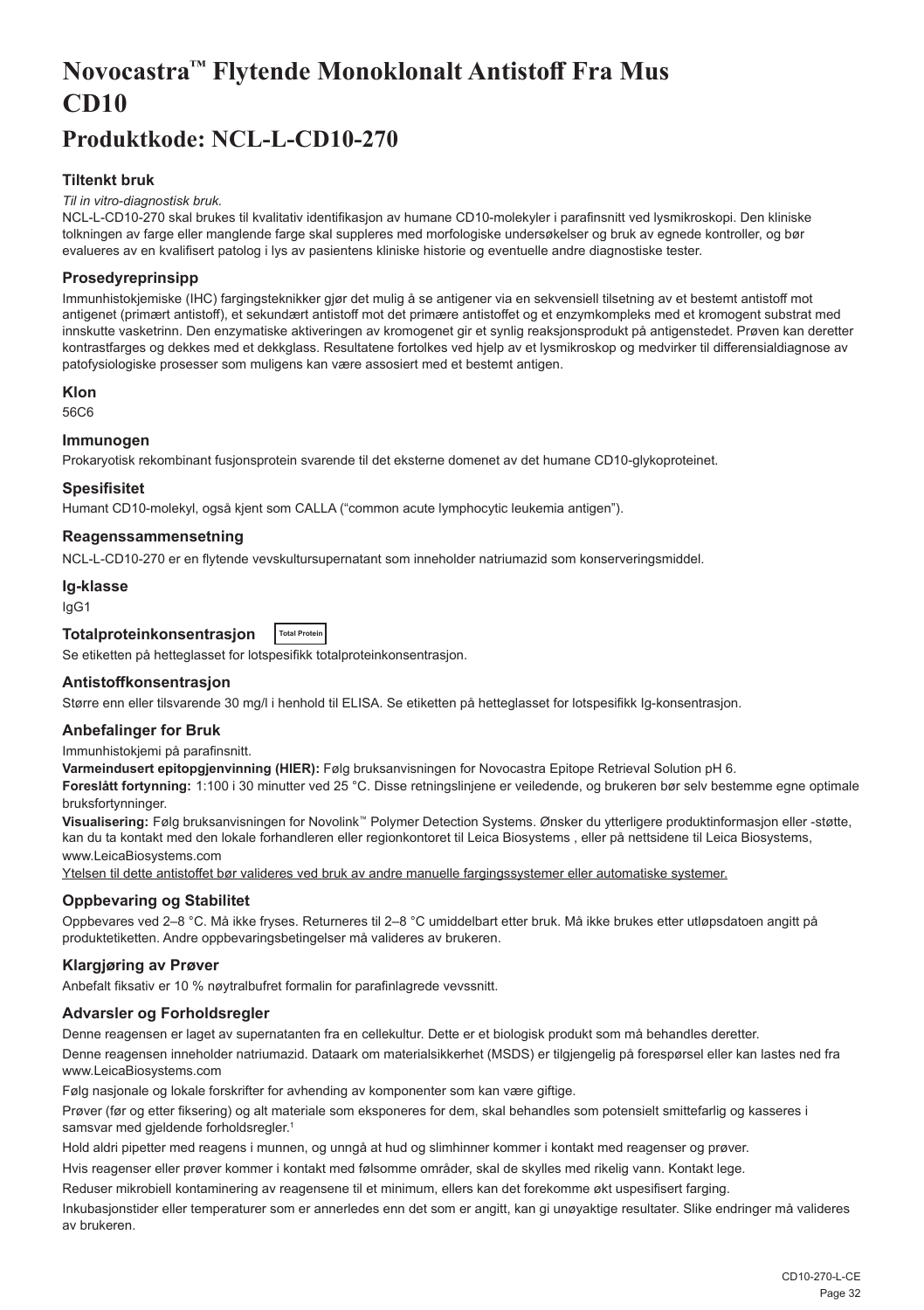## **Kvalitetskontroll**

Forskjeller i behandlingen av vev og forskjeller i tekniske prosedyrer i brukerens laboratorium kan gi signifikant varierte resultater, og det kan være nødvendig å foreta kontroller på stedet i tillegg til prosedyrene angitt nedenfor.

Kontrollene skal være nye autopsi-/biopsi-/kirurgiske prøver, formalinfikserte, behandlede og parafinlagrede så snart som mulig, på samme måte som pasientprøver.

#### **Positiv Vevskontroll**

Brukes for å påvise korrekt vevspreparering og fargeteknikker.

Én positiv vevskontroll bør inkluderes for hvert sett med testbetingelser i hver fargerunde.

Svakt positivt farget vev er mer egnet enn kraftig positivt farget vev til optimal kvalitetskontroll og påvisning av små nivåer reagensnedbrytning.<sup>2</sup>

Anbefalt positivt kontrollvev er tonsill.

Hvis den positive vevskontrollen ikke viser positiv farging, skal resultatene til testprøvene anses som ugyldige.

#### **Negativ Vevskontroll**

Skal undersøkes etter den positive vevskontrollen for å sikre at det primære antistoffet merker målantigenet spesifikt.

Anbefalt negativt kontrollvev er testis.

Alternativt har de mange ulike celletypene som finnes i de fleste vevssnittene ofte negative kontrollsteder, men dette må verifiseres av brukeren. Uspesifikk farging, hvis dette er aktuelt, har ofte et diffust utseende.

Sporadisk farging av bindevev kan på samme måte observeres i snitt fra vev som er fiksert for kraftig i formalin. Bruk intakte celler for å tolke fargeresultatene. Nekrotiske eller degenererte celler kan ofte farges uspesifikt.<sup>3</sup>

Falske positive resultater kan skyldes ikke-immunologisk binding av proteiner eller substratreaksjonsprodukter. Dette kan også skyldes endogene enzymer som pseudoperoksidase (erytrocytter), endogen peroksidase (cytokrom C) eller endogent biotin (f.eks. lever, bryst, hjerne, nyre), avhengig av anvendt type immunfarge.

For å differensiere endogen enzymaktivitet eller uspesifikk enzymbinding og spesifikk immunreaktivitet kan ytterligere pasientvev eventuelt farges kun med henholdsvis substratkromogen eller enzymkomplekser (avidin-biotin, streptavidin, merket polymer) og substratkromogen. Hvis det skjer spesifikk farging i den negative vevskontrollen, må resultatene for pasientprøvene anses som ugyldige.

#### **Negativ reagenskontroll**

Bruk en uspesifikk negativ reagenskontroll i stedet for det primære antistoffet på et snitt av hver pasientprøve for å vurdere uspesifikk farging og for å muliggjøre bedre fortolkning av spesifikk farging på antigenstedet.

#### **Pasientvev**

Undersøk pasientprøver farget med NCL-L-CD10-270 sist. Intensiteten av positiv farging bør vurderes i sammenheng med eventuell uspesifikk bakgrunnsfarging av den negative reagenskontrollen. Som med alle immunhistokjemiske tester, betyr et negativt resultat at antigenet ikke ble påvist, ikke at antigenet var fraværende i de analyserte cellene/vevet. Om nødvendig kan man bruke et panel av antistoffer for å identifisere falske negative reaksjoner.

#### **Forventede Resultater**

#### Normalt Vev

Klon 56C6 detekterer CD10-antigenet på overflaten av normale tidlige stamceller, umodne B-celler i benmarg og germinale sentre med B-celler i lymfevev. CD10 er også oppdaget på ulike ikke-lymfoide celler og vev, for eksempel myoepitelceller i bryst, gallekapillærer, fibroblaster, med spesielt stor ekspresjon på børstesøm i nyre-og tarmepitel (Totalt antall evaluerte normale tilfeller = 44).

#### Abnormalt Vev

Klon 56C6 farget 22/115 diffuse storcellede B-cellelymfomer, 8/13 follikulære lymfomer, 1/12 kroniske lymfocytære lymfomer, 1/1 akutt B-lymfoblastisk lymfom, 2/2 seminomer, 2/2 adenokarsinomer i kolon, 1/4 levertumorer (inkludert 1/1 metastatisk karsinom, 0/2 hepatocellulære karsinomer og 0/1 kolangiokarsinom), 1/2 nyrecellekarsinomer, 1/2 adenokarsinomer i rektum, 1/2 hudtumorer (inkludert 1/1 dermatofibrosarkom og 0/1 plateepitelkarsinom) og 1/1 plateepitelkarsinom i larynx. Ingen farging ble observert ved Hodgkins sykdom (0/27), mantelcellelymfomer (0/7), anaplastiske storcellede T-cellelymfomer (0/7), angioimmunoblastiske T-cellelymfomer (0/4), T/NK-cellelymfomer (0/3), diffust T-cellelymfom (0/2), et primitivt akutt B/T-lymfoblastisk lymfom (0/1), et perifert T-cellelymfom (0/1), et T-cellelymfom (0/1), et marginalsonelymfom (0/1), thyreoideatumorer (0/4), lungetumorer (0/4), ovarietumorer (0/4), tumorer i livmorhals (0/2), hjernetumorer (0/2), tumorer i spiserør (0/2), brysttumorer (0/2), tumorer i mage (0/2), bløtvevstumorer (0/2), tumorer i tunge (0/2), metastatiske tumorer av ukjent opprinnelse (0/2) og en tumor i thymus (0/1). (Totalt antall evaluerte unormale tilfeller = 239).

#### **NCL-L-CD10-270 anbefales for deteksjon av humant CD10-protein i normalt og neoplastisk vev, i tillegg til konvensjonell histopatologi med bruk av ikke-immunologiske histokjemiske farger.**

#### **Generelle Begrensninger**

Immunhistokjemi er en diagnostisk prosess i flere trinn som omfatter spesialutdanning i valg av egnede reagenser, vevsseleksjon, -fiksering og -behandling samt preparering av IHC-objektglass og tolking av fargeresultater.Vevsfarging avhenger av håndteringen og behandlingen av vevet før fargingen. Feil fiksering, frysing, tining, vasking, tørking, oppvarming, snitting eller kontaminering med annet vev eller væsker kan gi artefakter, innfanging av antistoffer eller falske negative resultater. Inkonsekvente resultater kan skyldes variasjoner ved fiksering eller innstøpningsmetoder eller iboende uregelmessigheter i vevet.4

Overdreven eller ufullstendig motfarging kan også gjøre det vanskelig å tolke resultatene riktig.

Den kliniske tolkningen av farge eller manglende farge skal suppleres med morfologiske undersøkelser og bruk av egnede kontroller, og bør evalueres av en kvalifisert patolog i lys av pasientens kliniske historie og eventuelle andre diagnostiske tester.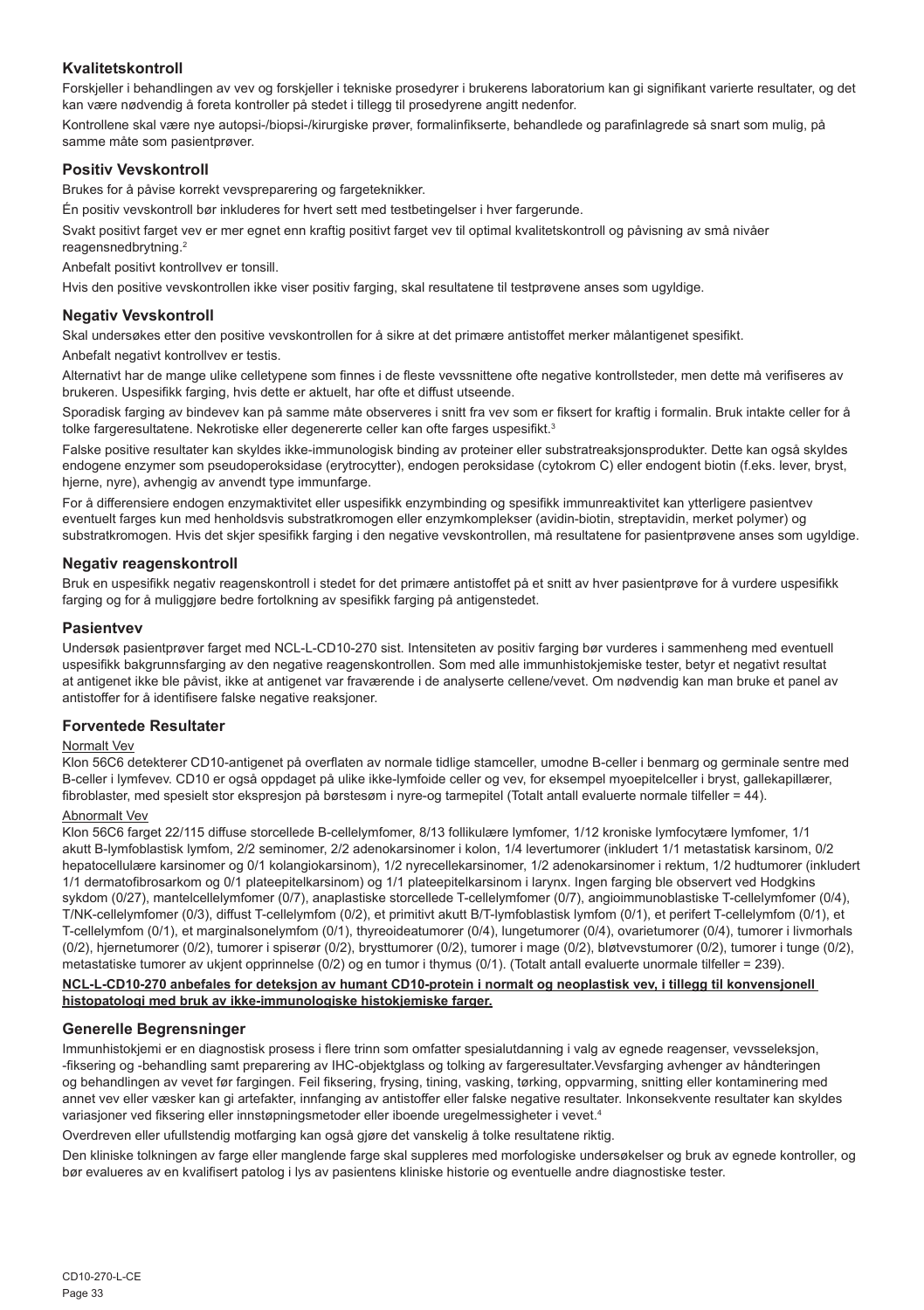Antistoffer fra Leica Biosystems Newcastle Ltd skal brukes, som angitt, på enten frosne eller parafinlagrede snitt med spesifikke krav til fiksering. Uventet antigenekspresjon kan forekomme, spesielt i neoplasma. Den kliniske tolkningen av fargede vevssnitt må omfatte morfologiske analyser og evaluering av egnede kontroller.

#### **Bibliografi – Generelt**

- 1. National Committee for Clinical Laboratory Standards (NCCLS). Protection of laboratory workers from infectious diseases transmitted by blood and tissue; proposed guideline. Villanova, P.A. 1991; 7(9). Order code M29-P.
- 2. Battifora H. Diagnostic uses of antibodies to keratins: a review and immunohistochemical comparison of seven monoclonal and three polyclonal antibodies. Progress in Surgical Pathology. 6:1–15. eds. Fenoglio-Preiser C, Wolff CM, Rilke F. Field & Wood, Inc., Philadelphia.
- 3. Nadji M, Morales AR. Immunoperoxidase, part I: the techniques and pitfalls. Laboratory Medicine. 1983; 14:767.
- 4. Omata M, Liew CT, Ashcavai M, Peters RL. Nonimmunologic binding of horseradish peroxidase to hepatitis B surface antigen: a possible source of error in immunohistochemistry. American Journal of Clinical Pathology. 1980; 73:626.
- 5. Ordi J, Romagosa C, Tavassoli FA et al. CD10 expression in epithelial tissues and tumours of the gynecologic tract: a useful marker in diagnosis of mesonephric, trophoblastic and clear cell tumors. American Journal of Surgical Pathology 2003 27(2), 178–186.
- 6. Kristiansen G, Schluns K, Yongwei Y et al. CD10 expression in non-small cell lung cancer. Annals of Cellular Pathology 2002 24(1), 41–46.
- 7. Sumathi V P and McCluggage WG. CD10 is useful in demonstrating endometrial stroma at ectopic sites and in confirming diagnosis of endometriosis. Journal of Clinical Pathology 2002 55, 391–392.
- 8. Dunphy CH, Polsky JM, Lance Evans H et al. Paraffin immunoreactivity of CD10, CDw75 and Bcl-6 in follicle center cell lymphoma. Leukaemia and Lymphoma 2001 41(5–6), 585–592.
- 9. Eshoa C, Perkins S, Kampalath et al. Decreased CD10 expression in grade III and in interfollicular infiltrates of follicular lymphomas. American Journal of Clinical Pathology 2001 115(6), 862–867.
- 10.Tajima Y, Shimoda T, Nakanishi Y et al. Gastric and intestinal phenotypic marker expression in gastric carcinomas and its prognostic significance: immunohistochemical analysis of 136 lesions. Oncology 2001 61(3), 212–220.
- 11.Watson P, Wood KM, Lodge A et al. Monoclonal antibodies recognising CD5, CD10 and CD23 in formalin-fixed, paraffin-embedded tissue: production and assessment of their value in the diagnosis of small B-cell lymphoma. Histopathology 2000 36(2), 145–150.
- 12.Bavikatty NR, Ross CW, Finn WG et al. Anti-CD10 immunoperoxidase staining of paraffin-embedded acute leukemias: comparison with flow cytometric immunophenotyping. Human Pathology 2000 31(9), 1051–1054.
- 13.Chen CC, Raikow RB, Sonmez-Alpan E et al. Classification of small B-cell lymphoid neoplasms using a paraffin section immunohistochemical panel. Applied Immunohistochemistry & Molecular Morphology 2000 8(1), 1–11.
- 14.Chu P and Arber DA. Paraffin-section detection of CD10 in 505 nonhematopoietic neoplasms. Frequent expression in renal cell carcinoma and endometrial stromal sarcoma. American Journal of Clinical Pathology 2000 113(3), 374–382.
- 15.Chu PG, Chang KL, Weiss LM et al. Immunohistochemical detection of CD10 in paraffin sections of hematopoietic neoplasms: a comparison with flow cytometry detection in 56 cases. Applied Immunohistochemistry & Molecular Morphology 2000 8(4), 257–262.
- 16.Conde-Sterling DA, Aguilera NS, Nandedkar MA et al. Immunoperoxidase detection of CD10 in Precursor T-lymphoblastic lymphoma/ leukemia: a clinicopathologic study of 24 cases. Archives of Pathology & Laboratory Medicine 2000 124(5), 704-708.
- 17.Endoh Y, Tamura G, Motoyama T et al. Well-differentiated adenocarcinoma mimicking complete-type intestinal metaplasia in the stomach. Human Pathology 1999 30(7), 826-832.
- 18.Kaufmann O, Flath B, Späth-Schwalbe E et al. Immunohistochemical detection of CD10 with monoclonal antibody 56C6 on paraffin sections. American Journal of Clinical Pathology 1999 111(1), 117-122.
- 19.McIntosh GG, Lodge AJ, Watson P et al. NCL-CD10-270: a new monoclonal antibody recognising CD10 in paraffin-embedded tissue. American Journal of Pathology 1999 154(1), 77–82.
- 20.Millar E K, Waldron S, Spencer A et al. CD10 positive thyroid marginal zone non-Hodgkin lymphoma. Journal of Clinical Pathology 1999 52, 849-850.

## **Endringer i forhold til Forrige Utgave**

Reagenssammensetning, Total proteinkonsentrasjon, Anbefalinger for bruk, Advarsler og forsiktighetsregler, Forventede resultater.

## **Utgivelsesdato**

05 desember 2018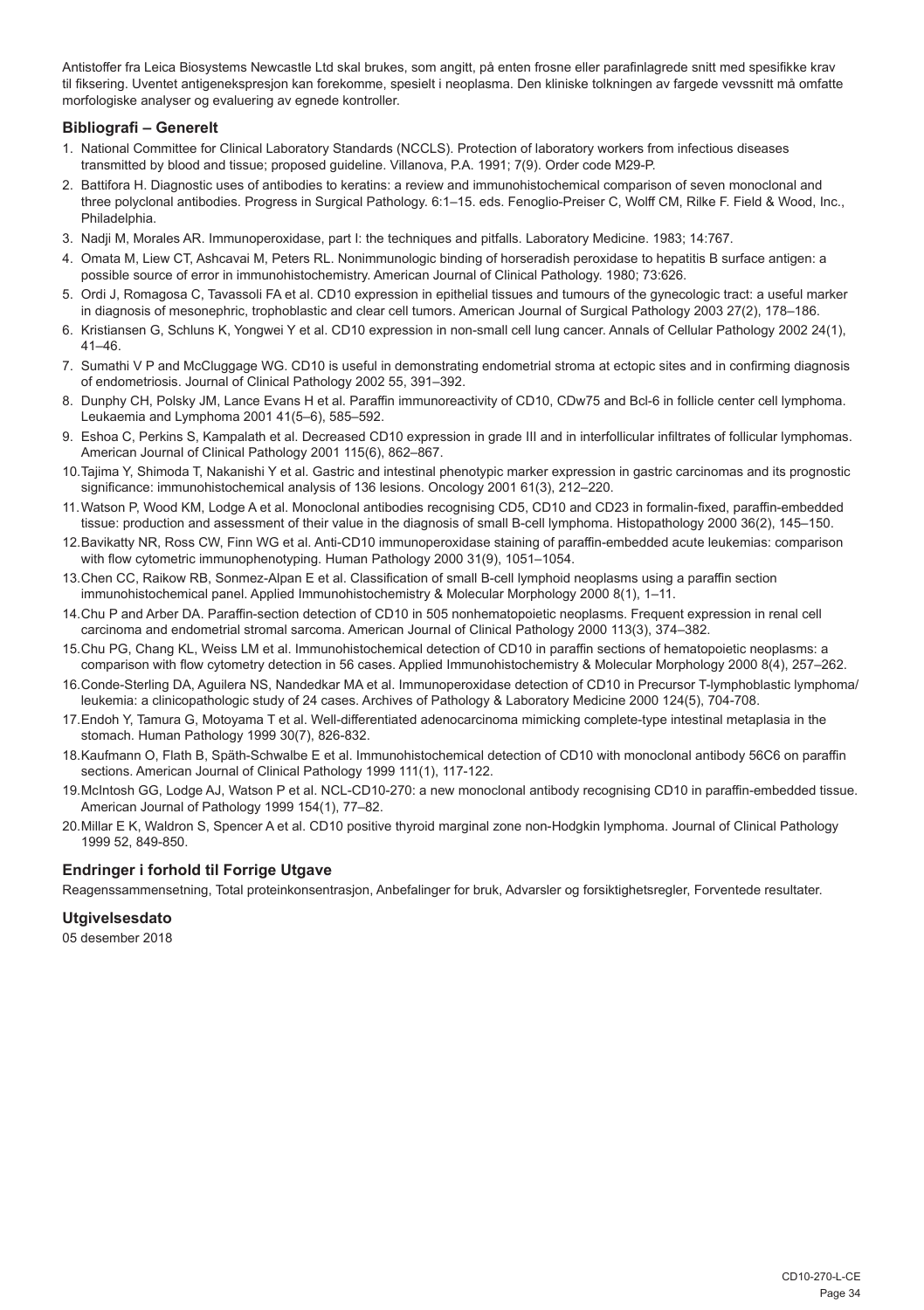# <span id="page-35-0"></span>**Novocastra™ Likit Monoklonal Fare Antikor CD10 Ürün Kodu: NCL-L-CD10-270**

## **Kullanım Amacı**

#### *In vitro diagnostik kullanımı için.*

NCL-L-CD10-270 parafin kesitlerde insan CD10 moleküllerinin ışık mikroskopisi ile nitel tanımlanması için tasarlanmıştır. Herhangi bir boyamanın mevcut olması veya olmaması ile ilgili klinik yorumlama, uygun kontroller kullanılarak morfolojik çalışmalarla tamamlanmalıdır ve hastanın klinik geçmişi ve diğer diagnostik testler kapsamında kalifiye bir patolojist tarafından değerlendirilmelidir.

## **Prosedür Prensibi**

İmmünohistokimyasal (IHC) boyama teknikleri, spesifik bir antikorun antijene (primer antikor), ikincil bir antikorun primer antikora ve bir enzim kompleksinin kromojenik bir substrat ile arada yıkama adımları olacak şekilde sekansiyel olarak uygulanmasıyla antijenlerin görselleştirilmesini sağlar. Kromojenin enzimatik aktivasyonu, antijen bölgede görünür bir reaksiyon prodüktü ile sonuçlanır. Numune bu durumda karşıt boyanabilir ve lamellenebilir. Sonuçlar, bir ışık mikroskopu kullanılarak yorumlanır ve özel bir antijenle birleştirilebilen veya birleştirilemeyen patofizyolojik işlemlerin ayırıcı tanısına yardımcı olur.

#### **Clone**

56C6

## **İmmünojen**

İnsan CD10 glikoproteininin dışsal alanına karşılık gelen prokaryotik rekombinant füzyon proteini.

#### **Spesifite**

Ortak akut lenfositik lösemi antijeni (CALLA) olarak da bilinen insan CD10 molekülü.

## **Reagent Kompozisyonu**

NCL-L-CD10-270, prezervatif olarak sodyum azit içeren supernatant bir likit doku kültürüdür.

#### **Ig Sınıfı**

IgG1

## **Toplam Protein Konsantrasyonu Total Protein**

Lota özel toplam protein konsantrasyonu için viyal etiketine başvurun.

#### **Antikor Konsantrasyonu**

ELISA tarafından belirlendiği gibi 30 mg/L'ye eşit veya bu değerden yüksek. Lota özel lg konsantrasyonu için viyal etiketine başvurun.

#### **Kullanım Tavsiyeleri**

Parafin seksiyonlarında immünohistokimya.

**Isı İle Endüklenen Epitop Alımı (HIER):** Novocastra Epitope Retrieval Solution pH 6 içinde kullanım için lütfen talimatları takip edin. **Önerilen dilüsyon:** 1:100 25 °C'de 30 dakika için. Bu bir kılavuz olarak verilmiştir; kullanıcılar, kendilerine özel optimal çalışma dilüsyonlarını belirlemelidirler.

**Görselleştirme:** Novolink™ Polymer Detection System kullanım talimatlarına uyun. Ürünle ilgili daha fazla bilgi veya destek için yerel distribütörünüze veya bölgesel Leica Biosystems ofisine başvurun veya alternatif olarak www.LeicaBiosystems.com Leica Biosystems internet sitesini ziyaret edin.

Bu antikorun performansı, diğer manuel boyama sistemleri veya otomatik platformlarla kullanıldığında doğrulanmalıdır.

## **Saklama ve Dayanıklılık**

2–8 °C'de saklayın. Dondurmayın. Kullanımdan hemen sonra 2–8 °C'ye dönün. Viyal etiketinin üzerinde belirtilen son kullanım tarihinden sonra kullanmayın. Yukarıda belirtilenlerin dışındaki saklama koşullarının, kullanıcı tarafından kontrol edilmesi gerekir.

## **Numune Hazırlığı**

Önerilen fiksatif, parafine gömülmüş doku seksiyonları için %10 nötr tamponlu formalindir.

## **Uyarılar ve Önlemler**

Bu reagent, hücre kültürünün supernatantından hazırlanmıştır. Bu bir biyolojik ürün olduğundan işlem yaparken özel dikkat gerektirir. Bu reagent, sodyum azit içerir. Talep üzerine veya www.LeicaBiosystems.com 'dan bir Material Safety Data Sheet (Malzeme Güvenlik Veri Sayfası) elde edilebilir

Potansiyel tüm toksik komponentlerin imhası için federal, ulusal veya lokal düzenlemelere başvurun.

Fikse etme işleminden önce ve sonra numuneler ve bunlara maruz kalan tüm materyaller, enfeksiyon yayabilecek gibi ele alınmalı ve doğru önlemler alınarak atığa çıkartılmalıdır.<sup>1</sup>

Reagent'lar asla ağızla pipetlenmemeli ve cildin ve muköz membranların reagent ve numunelerle temasından kaçınılmalıdır.

Reagent veya numunelerin hassas alanlarla temas etmesi durumunda bu alanları bol su ile yıkayın. Doktora başvurun. Reagent'ların mikrobiyal kontaminasyonunu minimize edin, aksi durumda nonspesifik boyamada bir artış ortaya çıkabilir.

Belirtilenlerin dışında inkübasyon süreleri veya sıcaklıkları, hatalı sonuçlara neden olabilir. Tüm değişiklikler, kullanıcı tarafından doğrulanmalıdır.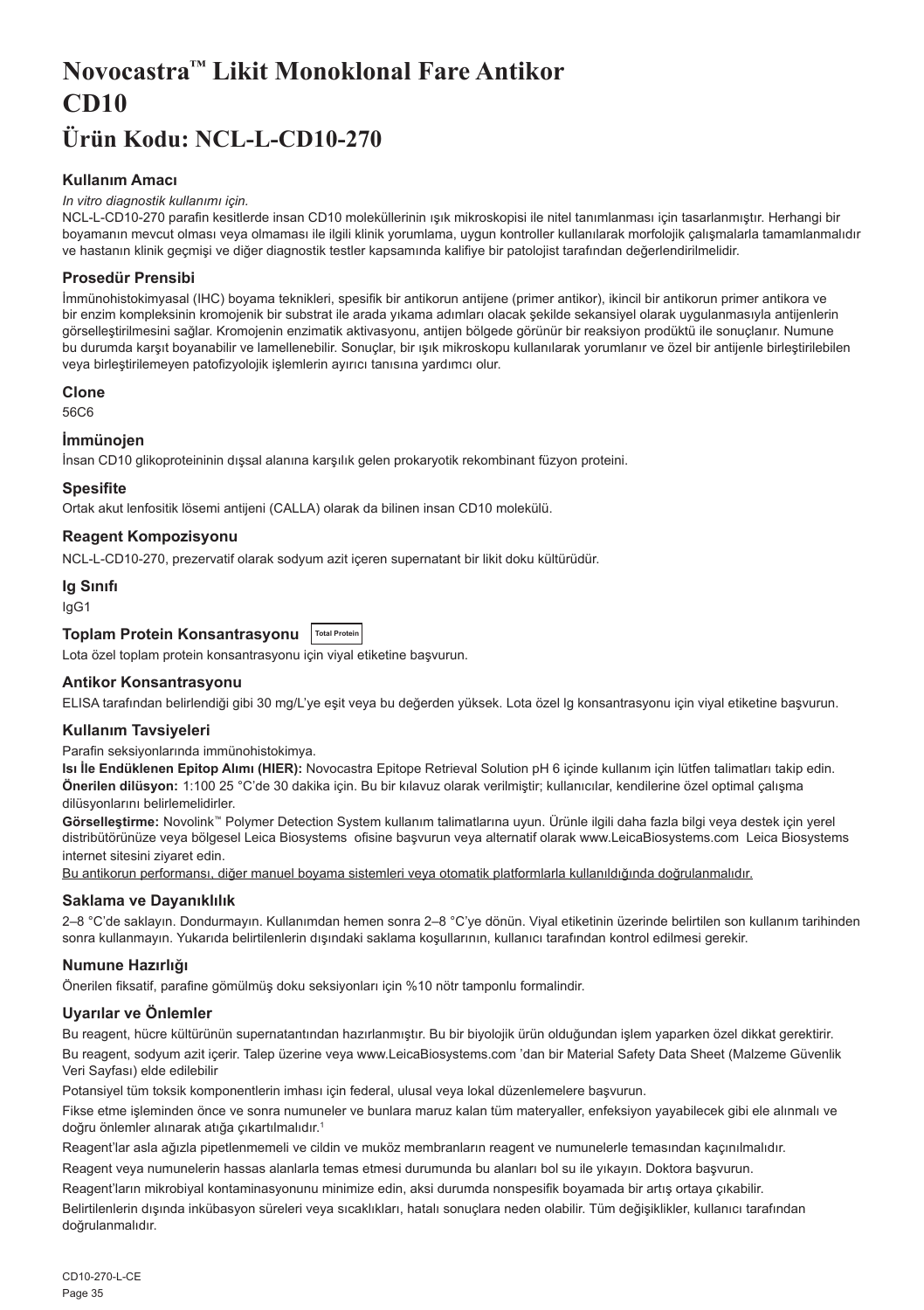## **Kalite Kontrol**

Kullanıcının laboratuvarındaki doku işleme ve teknik prosedürlerdeki değişiklikler, sonuçlarda önemli farklılıklara neden olabilir ve aşağıdaki prosedürlere ek olarak dahili kontrollerin düzenli şekilde yapılmasını gerektirir.

Kontroller, mümkün olan en kısa sürede ve hasta örneği (örnekleri) ile aynı şekilde formalinle fikse edilmiş, işlenmiş ve parafin mumuna gömülmüş taze otopsi/biyopsi/cerrahi numune olmalıdır.

#### **Pozitif Doku Kontrolü**

Doğru hazırlanmış dokuları ve düzgün boyama tekniklerini belirtmek için kullanılır.

Bir pozitif doku kontrolü, her boyama çalıştırmasında test koşullarının her seti için dahil edilmelidir.

Optimal kalite kontrol için ve reagent degradasyonunun minör düzeylerini tespit etmek için zayıf pozitif boyamaya sahip bir doku, güçlü pozitif boyamaya sahip bir dokudan daha uygundur.<sup>2</sup>

Önerilen pozitif kontrol dokusu bademciktir.

Pozitif doku kontrolü, pozitif boyamayı göstermezse test numuneleri ile elde edilen sonuçlar geçersiz olarak ele alınmalıdır.

#### **Negatif Doku Kontrolü**

Pozitif doku kontrolünden sonra hedef antijenin etiketleme spesifitesini primer antikorla kontrol etmek için gerçekleştirilmelidir. Önerilen negatif kontrol dokusu testistir.

Pek çok doku seksiyonunda bulunan farklı hücre tiplerinin çeşitliliği, genelde negatif kontrol bölgeleri sağlar ancak bu, kullanıcı tarafından kontrol edilmelidir. Nonspesifik boyama, mevcutsa genelde difüz bir görünüme sahiptir.

Bağ dokusu sporadik boyama, aşırı formalinle fikse edilmiş dokulardan seksiyonlarda da gözlemlenebilir. Boyama sonuçlarının yorumlanması için intakt hücreler kullanın. Nekrotik veya dejenere hücreler, genelde belirsiz şekilde boyanabilir.<sup>3</sup>

Yanlış pozitif sonuçlar, substrat reaksiyon ürünleri veya proteinlerin immünolojik olmayan protein bağlanması nedeniyle görülebilir. Bunlar, kullanılan immüno boyamanın tipine bağlı olarak psödoperoksidaz (eritrositler), endojen peroksidaz (sitokrom C) veya endojen biotin (örn. karaciğer, meme, beyin, böbrek) gibi endojen enzimler nedeniyle de ortaya çıkabilir.

Endojen enzim aktivitesini veya enzimlerin nonspesifik bağlanmasını, spesifik immünreaktiviteden ayırt etmek için ilave hasta dokuları, sadece sırasıyla substrat kromojen veya enzim kompleksleriyle (avidin biotin, streptavidin, etiketli polimer) ve substrat kromojen ile boyanabilir. Spesifik boyamanın, negatif doku kontrolünde ortaya çıkması durumunda hasta numuneleri ile elde edilen sonuçlar geçersiz olarak ele alınmalıdır.

## **Negatif Reagent Kontrolü**

Antijen bölgede nonspesifik boyamanın değerlendirilmesi ve spesifik boyamanın daha iyi yorumlanmasını sağlamak amacıyla her hasta numunesinin bir seksiyonu ile primer antikorun yerine bir nonspesifik negatif reagent kontrolü kullanın.

#### **Hasta Dokusu**

NCL-L-CD10-270 ile boyanan son hasta numunelerini inceleyin. Pozitif boyama intensitesi, negatif reagent kontrolünün herhangi bir nonspesifik arka plan boyamasının kapsamında değerlendirilmelidir. Herhangi bir immünohistokimyasal test ile negatif bir sonuç, antijenin tespit edilmediği anlamına gelir; antijenin test edilen hücrelerde/dokuda mevcut olmadığı anlamına gelmez. Gerekiyorsa yanlış negatif reaksiyonları belirlemek için bir antikor paneli kullanın.

## **Öngörülen Sonuçlar**

## Normal Dokular

Klon 56C6 lenfoid doku içinde germinal merkez B hücreleri, kemik iliği içinde immatür B hücreleri ve normal erken progenitör hücrelerin yüzeyinde CD10 antijenini saptar. CD10 ayrıca meme myoepitelyal hücreleri, safra kanalları, fibroblastlar gibi çeşitli lenfoid dışı hücreler ve dokularda saptanır ve ekspresyonu özellikle böbrek ve bağırsak epitelinin fırçalı kenarında yüksektir (Değerlendirilen toplam vaka  $savısı = 44$ ).

#### Abnormal Dokular

Klon 56C6 22/115 difüz büyük B hücreli lenfomayı, 8/13 foliküler lenfomayı, 1/12 kronik lenfositik lenfomayı, 1/1 B hücreli akut lenfoblastik lenfomayı, 2/2 seminomu, 2/2 kolon adenokarsinomunu, 1/4 karaciğer tümörünü (1/1 metastatik karsinom, 0/2 hepatoselüler karsinom ve 0/1 kolanjiokarsinom dahil), 1/2 renal hücreli karsinomu, 1/2 rektal adenokarsinomu, 1/2 cilt tümörünü (1/1 dermatofibrosarkom ve 0/1 skuamöz hücreli karsinom dahil) ve 1/1 larinks skuamöz hücreli karsinomunu boyamıştır. Hodgkin hastalığı (0/27), mantle hücresi lenfomaları (0/7), T hücreli anaplastik büyük hücreli lenfomalar (0/7), anjioimmünoblastik T hücreli lenfomalar (0/4), T/NK hücreli lenfomalar (0/3), difüz T hücreli lenfomalar (0/2), bir primitif B/T hücreli akut lenfoblastik lenfoma (0/1), bir periferal T hücreli lenfoma (0/1), bir T hücreli lenfoma (0/1), bir marjinal zon lenfoma (0/1), tiroid tümörleri (0/4), akciğer tümörleri (0/4), over tümörleri (0/4), serviks tümörleri (0/2), beyin tümörleri (0/2), özofagus tümörleri (0/2), meme tümörleri (0/2), mide tümörleri (0/2), yumuşak doku tümörleri (0/2), dil tümörleri (0/2), bilinmeyen kökenli metastatik tümörler (0/2) ve bir timus tümöründe (0/1) boyanma saptanmamıştır. (Değerlendirilen toplam anormal vaka sayısı = 239).

#### **NCL-L-CD10-270 immünolojik olmayan histokimyasal boyamalar kullanılarak yapılan geleneksel histopatolojiye ek olarak normal ve neoplastik dokularda insan CD10 proteininin saptanması için önerilir.**

#### **Genel Sınırlamalar**

İmmünohistokimya uygun reagent'ların seçilmesinde; dokunun seçilmesi, fikse edilmesi ve işlenmesinde; IHC lamının hazırlanmasında ve boyama sonuçlarının yorumlanmasında uzmanlık eğitimi gerektiren çok adımlı bir diagnostik işlemidir. Doku boyama, boyamadan önce dokunun ele alınması ve işlenmesine bağlıdır. Diğer dokularla veya akışkanlarla hatalı fikse etme, dondurma, eritme, yıkama, kurutma, ısıtma, seksiyonlama veya kontaminasyon artefakt, antikor trapping veya yanlış negatif sonuçlar oluşturabilir. Doku içerisinde fikse etme ve gömme yöntemleri veya inherent aksaklıklar nedeniyle tutarsız sonuçlar ortaya çıkabilir. 4

Aşırı veya inkomplet karşıt boya, sonuçların doğru yorumlanmasına engel olabilir.

Herhangi bir boyamanın mevcut olması veya olmaması ile ilgili klinik yorumlama, uygun kontroller kullanılarak morfolojik çalışmalarla tamamlanmalıdır ve hastanın klinik geçmişi ve diğer diagnostik testler kapsamında kalifiye bir patolojist tarafından değerlendirilmelidir.

Leica Biosystems Newcastle Ltd antikorları, belirtildiği gibi spesifik fikse etme işlemleri gerektiren dondurulmuş veya parafine gömülmüş seksiyonlarda kullanılmak içindir. Özellikle neoplazmalarda beklenmedik antijen ekspresyonu ortaya çıkabilir. Boyanan doku seksiyonunun klinik yorumu, morfolojik analiz ve uygun kontrollerin değerlendirmesini içermelidir.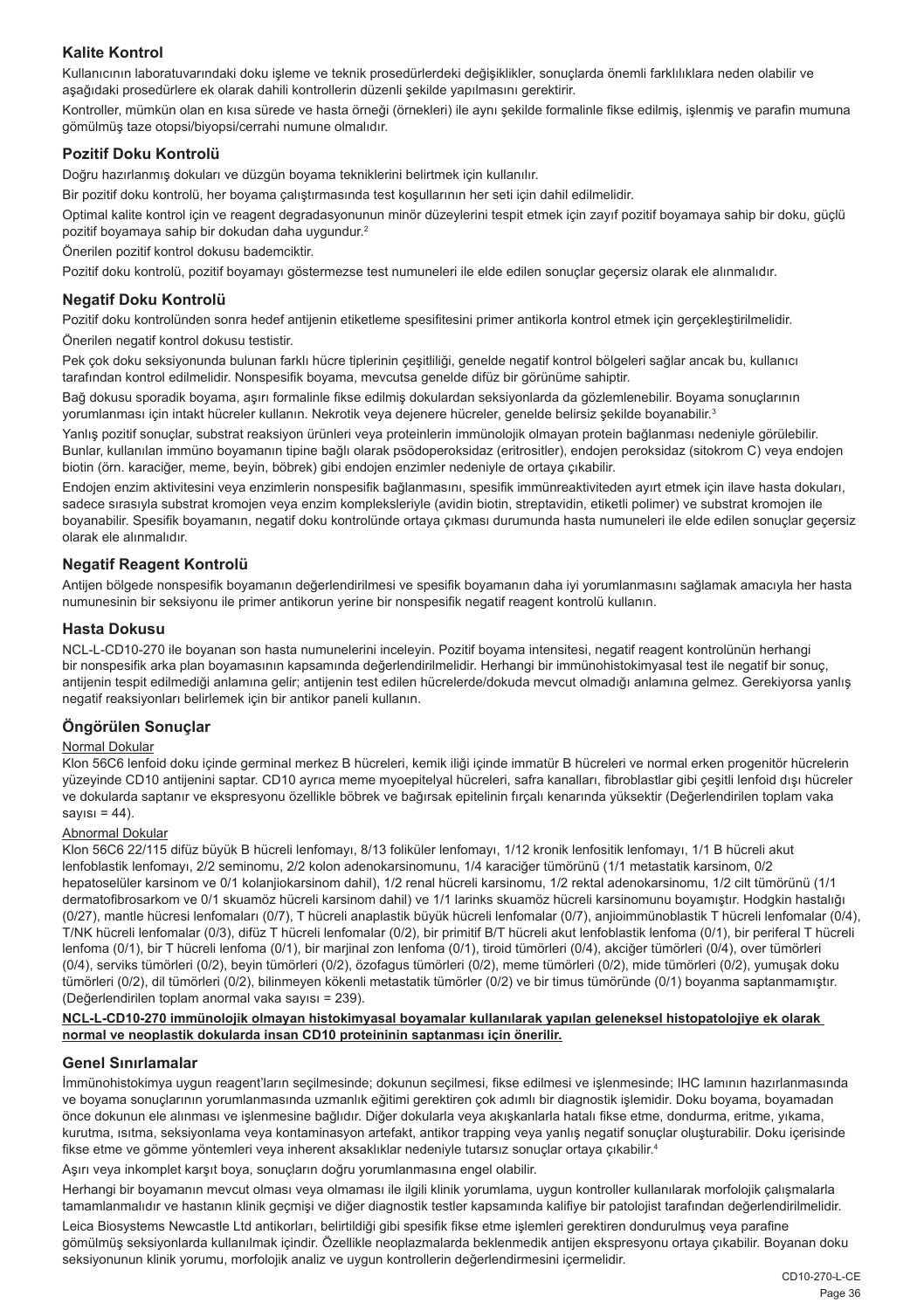## **Kaynakça - Genel**

- 1. National Committee for Clinical Laboratory Standards (NCCLS). Protection of laboratory workers from infectious diseases transmitted by blood and tissue; proposed guideline. Villanova, P.A. 1991; 7(9). Order code M29-P.
- 2. Battifora H. Diagnostic uses of antibodies to keratins: a review and immunohistochemical comparison of seven monoclonal and three polyclonal antibodies. Progress in Surgical Pathology. 6:1–15. eds. Fenoglio-Preiser C, Wolff CM, Rilke F. Field & Wood, Inc., Philadelphia.
- 3. Nadji M, Morales AR. Immunoperoxidase, part I: the techniques and pitfalls. Laboratory Medicine. 1983; 14:767.
- 4. Omata M, Liew CT, Ashcavai M, Peters RL. Nonimmunologic binding of horseradish peroxidase to hepatitis B surface antigen: a possible source of error in immunohistochemistry. American Journal of Clinical Pathology. 1980; 73:626.
- 5. Ordi J, Romagosa C, Tavassoli FA et al. CD10 expression in epithelial tissues and tumours of the gynecologic tract: a useful marker in diagnosis of mesonephric, trophoblastic and clear cell tumors. American Journal of Surgical Pathology 2003 27(2), 178–186.
- 6. Kristiansen G, Schluns K, Yongwei Y et al. CD10 expression in non-small cell lung cancer. Annals of Cellular Pathology 2002 24(1),  $41 - 46$
- 7. Sumathi V P and McCluggage WG. CD10 is useful in demonstrating endometrial stroma at ectopic sites and in confirming diagnosis of endometriosis. Journal of Clinical Pathology 2002 55, 391–392.
- 8. Dunphy CH, Polsky JM, Lance Evans H et al. Paraffin immunoreactivity of CD10, CDw75 and Bcl-6 in follicle center cell lymphoma. Leukaemia and Lymphoma 2001 41(5–6), 585–592.
- 9. Eshoa C, Perkins S, Kampalath et al. Decreased CD10 expression in grade III and in interfollicular infiltrates of follicular lymphomas. American Journal of Clinical Pathology 2001 115(6), 862–867.
- 10.Tajima Y, Shimoda T, Nakanishi Y et al. Gastric and intestinal phenotypic marker expression in gastric carcinomas and its prognostic significance: immunohistochemical analysis of 136 lesions. Oncology 2001 61(3), 212–220.
- 11.Watson P, Wood KM, Lodge A et al. Monoclonal antibodies recognising CD5, CD10 and CD23 in formalin-fixed, paraffin-embedded tissue: production and assessment of their value in the diagnosis of small B-cell lymphoma. Histopathology 2000 36(2), 145–150.
- 12.Bavikatty NR, Ross CW, Finn WG et al. Anti-CD10 immunoperoxidase staining of paraffin-embedded acute leukemias: comparison with flow cytometric immunophenotyping. Human Pathology 2000 31(9), 1051–1054.
- 13.Chen CC, Raikow RB, Sonmez-Alpan E et al. Classification of small B-cell lymphoid neoplasms using a paraffin section immunohistochemical panel. Applied Immunohistochemistry & Molecular Morphology 2000 8(1), 1–11.
- 14.Chu P and Arber DA. Paraffin-section detection of CD10 in 505 nonhematopoietic neoplasms. Frequent expression in renal cell carcinoma and endometrial stromal sarcoma. American Journal of Clinical Pathology 2000 113(3), 374–382.
- 15.Chu PG, Chang KL, Weiss LM et al. Immunohistochemical detection of CD10 in paraffin sections of hematopoietic neoplasms: a comparison with flow cytometry detection in 56 cases. Applied Immunohistochemistry & Molecular Morphology 2000 8(4), 257–262.
- 16.Conde-Sterling DA, Aguilera NS, Nandedkar MA et al. Immunoperoxidase detection of CD10 in Precursor T-lymphoblastic lymphoma/ leukemia: a clinicopathologic study of 24 cases. Archives of Pathology & Laboratory Medicine 2000 124(5), 704-708.
- 17.Endoh Y, Tamura G, Motoyama T et al. Well-differentiated adenocarcinoma mimicking complete-type intestinal metaplasia in the stomach. Human Pathology 1999 30(7), 826-832.
- 18.Kaufmann O, Flath B, Späth-Schwalbe E et al. Immunohistochemical detection of CD10 with monoclonal antibody 56C6 on paraffin sections. American Journal of Clinical Pathology 1999 111(1), 117-122.
- 19.McIntosh GG, Lodge AJ, Watson P et al. NCL-CD10-270: a new monoclonal antibody recognising CD10 in paraffin-embedded tissue. American Journal of Pathology 1999 154(1), 77–82.
- 20.Millar E K, Waldron S, Spencer A et al. CD10 positive thyroid marginal zone non-Hodgkin lymphoma. Journal of Clinical Pathology 1999 52, 849-850.

## **Önceki Baskıya Göre Değişiklikler**

Reaktif Bileşimi, Toplam Protein Konsantrasyonu, Kullanım Hakkında Öneriler, Uyarılar ve Önlemler, Beklenen Sonuçlar.

## **Yayım tarihi**

05 Aralık 2018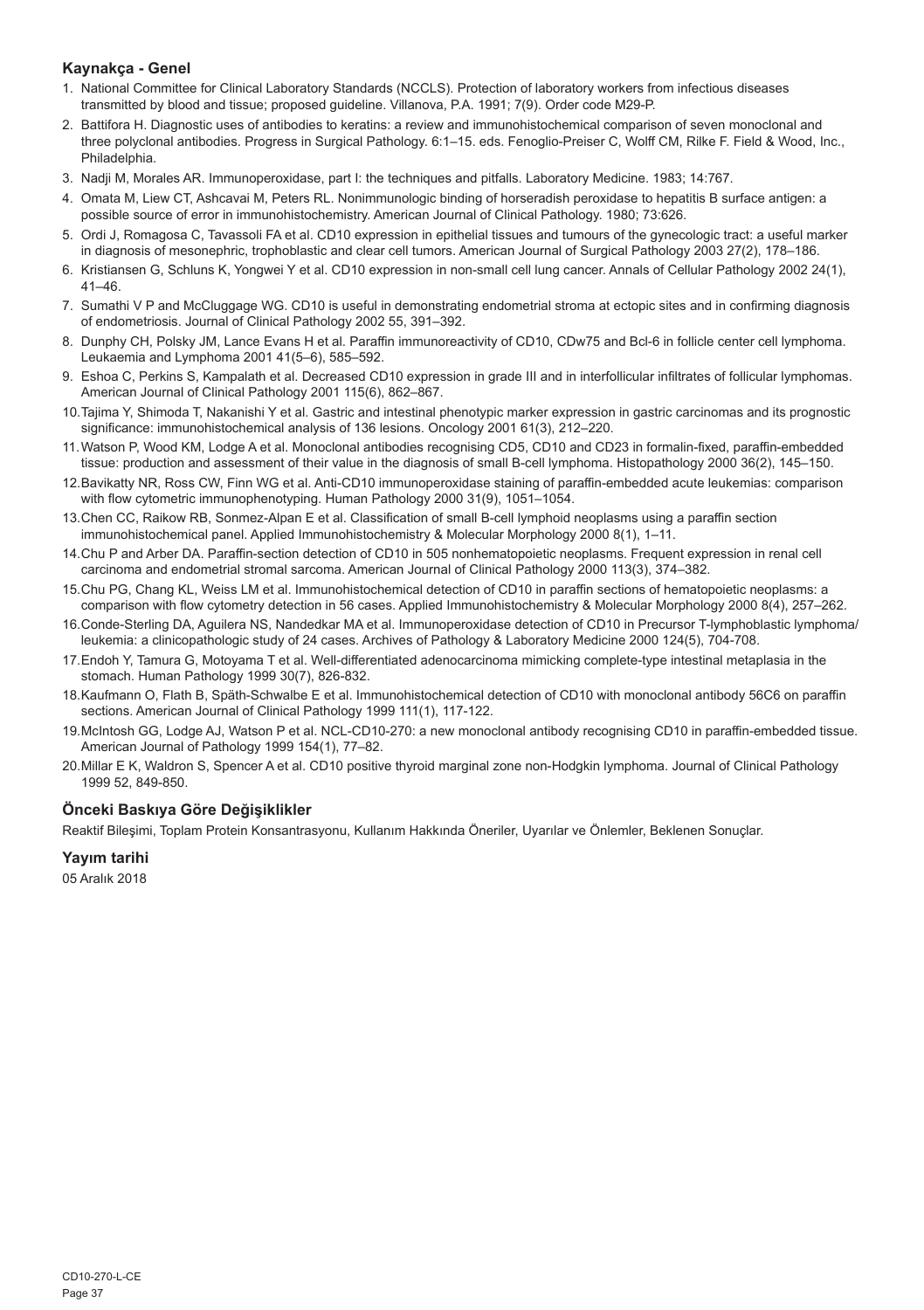# <span id="page-38-0"></span>**Течно мише моноклонално антитяло Novocastra™ CD10**

## **Код на продукта: NCL-L-CD10-270**

## **Предназначение**

#### *За употреба при in vitro диагностика.*

Продуктът NCL-L-CD10-270 е предназначен за качествено идентифициране посредством оптична микроскопия на човешки молекули CD10 в парафинови срези. Клиничната интерпретация на всяко оцветяване или неговата липса следва да бъде допълнена от морфологични проучвания с помощта на подходящи контроли и трябва да се оценява в контекста на клиничната история на пациента и други диагностични изследвания от квалифициран патолог.

## **Принцип на процедурата**

Техниките на имунохистохимично (IHC) оцветяване позволяват визуализация на антигени чрез последователно приложение на специфично антитяло на антигена (първично антитяло), вторично антитяло на първичното антитяло и ензимен комплекс с хромогенен субстрат, с междинни стъпки на промиване. Ензимното активиране на хромогена води до видим реакционен продукт на мястото на антигена. След това може да се направи контраоцветяване на спесимена и да се постави покривно стъкло. Резултатите се интерпретират с използване на оптичен микроскоп и са в помощ при диференциалната диагностика на патофизиологични процеси, които може да са или да не са свързани с определен антиген.

#### **Клонинг**

56C6

#### **Имуноген**

Прокариотен рекомбинантен синтезиран протеин, съответстващ на вътрешния домен на човешки CD10 гликопротеин.

#### **Специфичност**

Човешката молекула CD10, известна още като общ за острата лимфобластна левкемия антиген (CALLA).

#### **Състав на реагента**

NCL-L-CD10-270 е течен супернатант от тъканна култура, съдържащ натриев азид като консервант.

## **Имуноглобулинов клас**

IgG1

#### **Обща концентрация на протеин Total Protei**

Вижте етикета на флакона относно специфичната за партидата концентрация на общ протеин.

#### **Концентрация на антитела**

По-висока или равна на 30 mg/L, както е определено от ELISA. Вижте етикета на флакона за специфичната за партидата концентрация на имуноглобулин.

## **Препоръки за употреба**

Имунохистохимия върху парафинови срези.

**Термично индуцирано извличане на епитоп (Heat Induced Epitope Retrieval, HIER):** Моля, спазвайте инструкциите за употреба, включени в опаковката на Novocastra Epitope Retrieval Solution pH 6.

**Предложение за разреждане:** 1:100 за 30 минути при 25°C. Това е дадено като указание, като потребителите трябва сами да определят техни собствени оптимални работни разреждания.

**Визуализация:** Спазвайте инструкциите за употреба, приложени към Novolink™ Polymer Detection Systems. За допълнителна информация за продукта или помощ се свържете с вашия местен дистрибутор или с регионалния офис на Leica Biosystems, а също така може да посетите уебсайта на Leica Biosystems www.LeicaBiosystems.com

Действието на това антитяло трябва да бъде валидирано при употреба с други мануални системи за оцветяване или автоматизирани платформи.

#### **Съхранение и стабилност**

Да се съхранява при температура 2 – 8°C. Да не се замразява. Да се върне на температура 2 – 8°C веднага след употреба. Да не се използва след срока на годност, отбелязан върху етикета на флакона. Други условия на съхранение, освен посочените по-горе, трябва да бъдат проверени от потребителя.

#### **Подготовка на спесимени**

Препоръчителният фиксиращ разтвор е неутрален буфериран формалин 10% за тъканни срези, вградени в парафин.

#### **Предупреждения и предпазни мерки**

Този реагент е приготвен от супернатант от клетъчна култура. Тъй като е биологичен продукт, необходимо е повишено внимание при работа с него.

Този реагент съдържа натриев азид. Информационният лист за безопасност на материалите е наличен при запитване или от www.LeicaBiosystems.com.

Консултирайте се с федералните, държавните или местните регламенти относно изхвърлянето на потенциално токсични компоненти.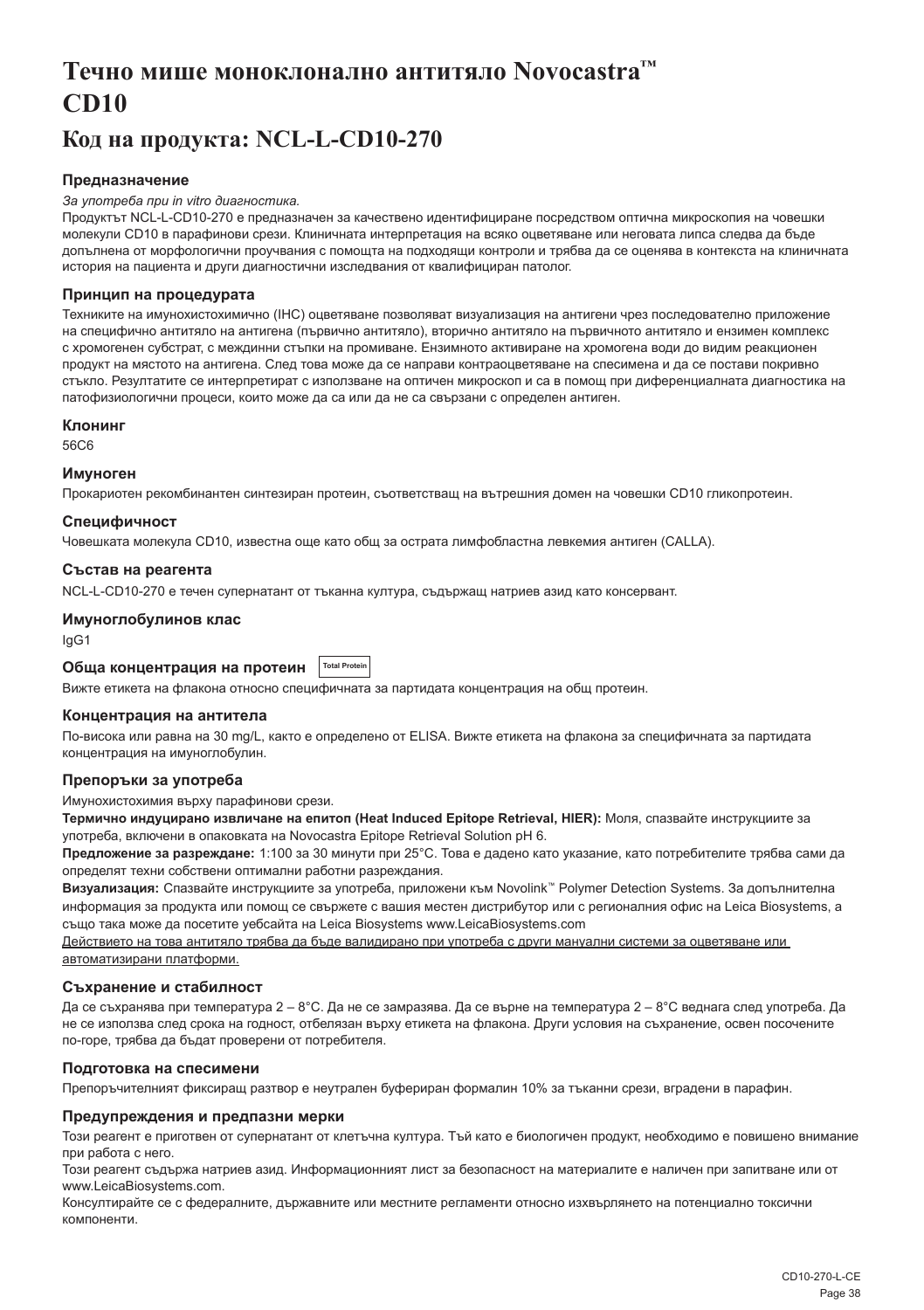Всички спесимени преди и след фиксация, както и всички материали, изложени на тях, трябва да се третират като възможни преносители на инфекция и да се изхвърлят, като се вземат правилни предпазни мерки.' Никога не пипетирайте реагенти с уста и избягвайте контакт на кожата и лигавиците с реагенти и спесимени. При контакт на реагенти или спесимени с чувствителни зони измийте зоните с обилно количество вода. Потърсете медицинска помощ.

Свеждайте до минимум микробната контаминация на реагентите, в противен случай може да се появи увеличаване на неспецифичното оцветяване.

Инкубационни времена или температури, различни от посочените, могат да доведат до грешни резултати. Всички подобни промени трябва да бъдат валидирани от потребителя.

#### **Качествен контрол**

Различията в обработката на тъканите и техническите процедури в лабораторията на потребителя могат да доведат до значително вариране на резултатите, налагащо редовно извършване на вътрешен контрол в допълнение към следните процедури.

Контролите трябва да са свежи спесимени, взети по време на аутопсия/биопсия/операция, фиксирани във формалин, обработени и вградени в парафинов восък, възможно най-бързо, по същия начин като проба(та) на пациента(ите).

#### **Позитивна тъканна контрола**

Използва се, за да се покажат правилно приготвени тъкани и правилни техники на оцветяване.

Една позитивна тъканна контрола трябва да бъде включена за всеки сет с тестови условия при всяка серия проби за оцветяване. Тъкан със слабо позитивно оцветяване е по-подходяща от тъкан със силно позитивно оцветяване за оптимален качествен контрол и за откриване на по-малки нива на деградация на реагента.<sup>2</sup>

Препоръчителната позитивна тъканна контрола е сливица.

Ако позитивната тъканна контрола не показва позитивно оцветяване, резултатите от спесимените, включени в теста, трябва да се считат за невалидни.

#### **Негативна тъканна контрола**

Трябва да се изследва след позитивната тъканна контрола, за да се провери специфичността на белязването на таргетния антиген от първичното антитяло.

Препоръчителната тъкан за негативна контрола е тестис.

Алтернативно, разнообразието от различни видове клетки, присъстващи в повечето тъканни срези, често предлага места за негативна контрола, но това трябва да се провери от потребителя.

Неспецифичното оцветяване, ако присъства, обикновено е дифузно на вид. Спорадично оцветяване на съединителна тъкан може да се наблюдава и в части от прекомерно фиксирани във формалин тъкани. Използвайте интактни клетки за интерпретация на резултатите от оцветяването. Некротичните или дегенериралите клетки често се оцветяват неспецифично.<sup>3</sup> Може да се видят неверни позитивни резултати поради неимунологично свързване на протеини или реакционни продукти на субстрата. Те може да са причинени и от ендогенни ензими, като например псевдопероксидаза (еритроцити), ендогенна пероксидаза (цитохром C) или ендогенен биотин (напр. черен дроб, гърда, мозък, бъбрек) в зависимост от типа на използваното имунно оцветяване. За диференциране на ендогенна ензимна активност или неспецифично ензимно свързване от специфична имунна реактивност ексклузивно може да се оцветят допълнителни тъкани от пациента, съответно със субстрат-хромоген или с ензимни комплекси (авидин-биотин, стрептавидин, маркиран полимер) и субстрат-хромоген. Ако се появи специфично оцветяване в негативната тъканна контрола, резултатите от спесимените на пациентите трябва да се считат за невалидни.

#### **Негативна контрола на реагента**

Използвайте неспецифична негативна контрола на реагента, вместо първичното антитяло, със срез от всеки спесимен на пациента, за да се направи оценка на неспецифичното оцветяване и да се даде по-добра интерпретация на специфичното оцветяване на мястото на антигена.

#### **Тъкан от пациента**

Изследвайте спесимените на пациенти, оцветени последно с NCL-L-CD10-270. Наситеността на позитивното оцветяване трябва да бъде оценена в контекста на всяко неспецифично фоново оцветяване на негативната контрола на реагента. Както при всеки имунохистохимичен тест, един отрицателен резултат означава, че антигенът не е открит, а не че антигенът отсъства в анализираните клетки/тъкан. Ако се налага, използвайте панел от антитела за идентифициране на фалшиво отрицателни реакции.

#### **Очаквани резултати**

#### Нормални тъкани

Клонинг 56C6 открива антигена CD10 на повърхността на нормални ранни прогениторни клетки, неузрели B-клетки в костния мозък и B-клетки от зародишния център в лимфната тъкан. CD10 също така се открива при различни нелимфоидни клетки и тъкани, като например миоепителни клетки от гърда, жлъчни каналикули, фибробласти, с особено висока експресия по влакнестата граница на епитела на бъбреците и червата (общ брой на оценените нормални случаи = 44).

#### Абнормни тъкани

Клонинг 56C6 оцветява 22/115 дифузни едроклетъчни B-клетъчни лимфома, 8/13 фоликуларни лимфома, 1/12 хронични лимфоцитни лимфома, 1/1 B-клетъчен остър лимфобластен лимфом, 2/2 семинома, 2/2 аденокарцинома на ободното черво, 1/4 чернодробни тумора (включително 1/1 метастатичен карцином, 0/2 хепатоклетъчни карцинома и 0/1 холангиокарцином), 1/2 бъбречноклетъчни карцинома, 1/2 ректални карцинома, 1/2 кожни тумора (включително 1/1 дерматофибросарком и 0/1 плоскоклетъчен карцином) и 1/1 плоскоклетъчен карцином на ларинкса. Не се наблюдава оцветяване при заболяване на Ходжкин (0/27), мантелноклетъчни лимфоми (0/7), анапластични едроклетъчни лимфоми на T-клетките (0/7), ангиоимунобластни лимфоми на T-клетките (0/4), лимфоми на T/NK клетките (0/3), дифузни T-клетъчни лимфоми (0/2), примитивен B/T-клетъчен остър лимфобластен лимфом (0/1), периферен Т-клетъчен лимфом (0/1), Т-клетъчен лимфом (0/1), лимфом на маргинална зона (0/1), тумори на щитовидната жлеза (0/4), белодробни тумори (0/4), тумори на яйчниците (0/4), тумори на цервикса (0/2), мозъчни тумори (0/2), тумори на хранопровода (0/2), тумори на гърдата (0/2), тумори на стомаха (0/2), тумори на меките тъкани (0/2), тумори на езика (0/2), метастатични тумори с неизвестен произход (0/2) и тумор на тимуса (0/1). (Общ брой на оценените абнормни случаи = 239).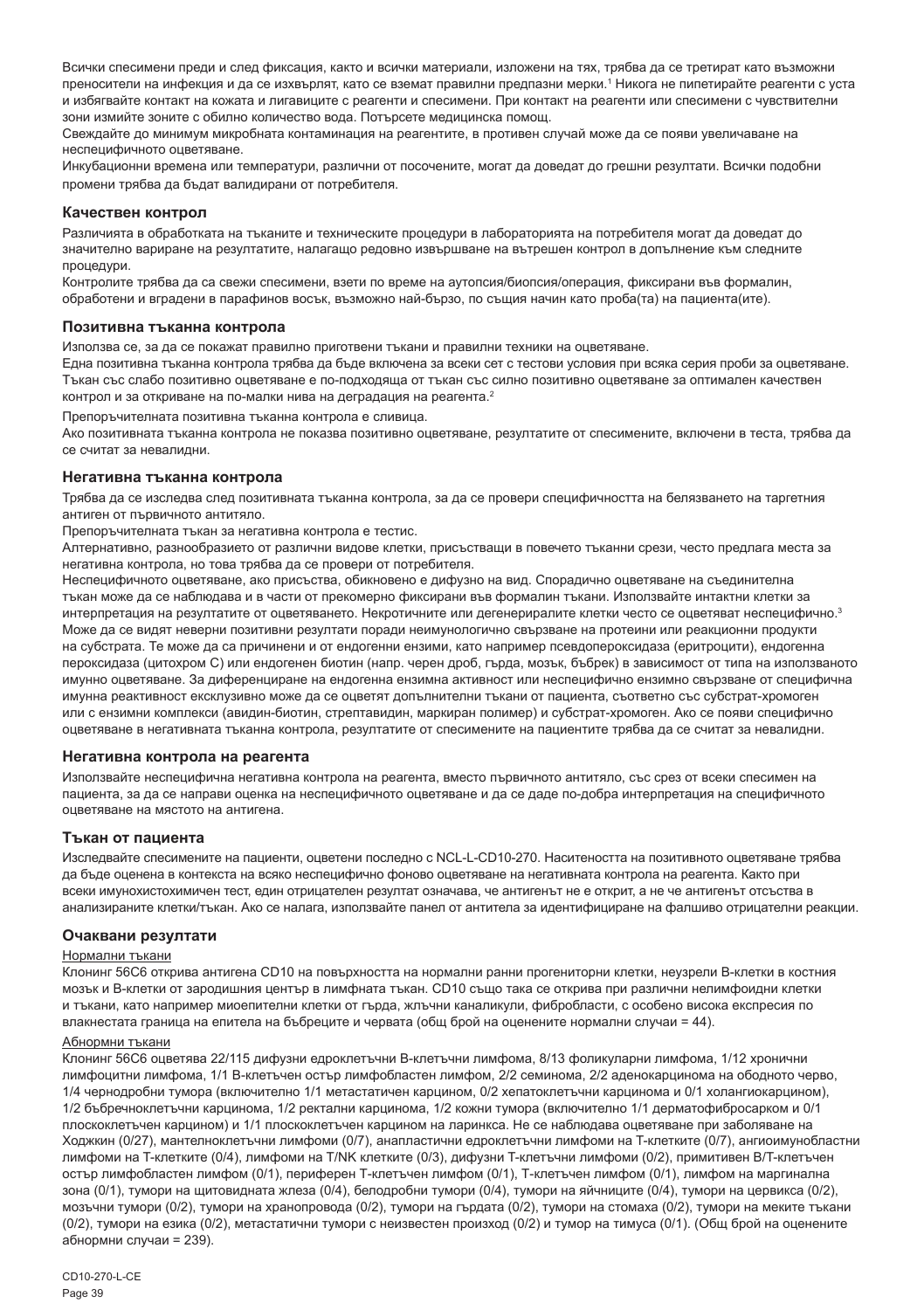#### **Продуктът NCL-L-CD10-270 се препоръчва за откриване на човешки протеин CD10 в нормални и неопластични тъкани като допълнение към конвенционалната хистопатология с използване на неимунологични хистохимични оцветявания.**

#### **Общи ограничения**

Имунохистохимията е многостъпков диагностичен процес, който се състои от специализирано обучение за избор на подходящи реагенти, избор на тъкани, фиксация и обработка, подготовка на предметното стъкло за имунохистохимия и интерпретация на резултатите от оцветяването.

Тъканното оцветяване зависи от боравенето с тъканта и нейната обработка преди оцветяването. Неправилната фиксация, замразяване, размразяване, промиване, изсушаване, затопляне, срязване или контаминацията с други тъкани или течности може да причини поява на артефакти, блокиране на антителата или фалшиво отрицателни резултати. Несъответстващите резултати може да се дължат на вариации в методите на фиксация и вграждане или на присъща нерегулярност в тъканта.4 Прекомерното или непълно контраоцветяване може да попречи на правилната интерпретация на резултатите.

Клиничната интерпретация на всяко оцветяване или неговата липса следва да бъде допълнена от морфологични проучвания с помощта на подходящи контроли и трябва да се оценява в контекста на клиничната история на пациента и други диагностични изследвания от квалифициран патолог.

Антителата от Leica Biosystems Newcastle Ltd са предназначени за употреба, както е указано, върху замразени или вградени в парафин срези със специфични изисквания за фиксация. Възможно е да настъпи неочаквана антигенна експресия, особено при неоплазми. Клиничната интерпретация на всеки оцветен тъканен срез трябва да включва морфологичен анализ и оценката на подходящи контроли.

#### **Библиография – основна**

- 1. National Committee for Clinical Laboratory Standards (NCCLS). Protection of laboratory workers from infectious diseases transmitted by blood and tissue; proposed guideline. Villanova, P.A. 1991; 7(9). Order code M29-P.
- 2. Battifora H. Diagnostic uses of antibodies to keratins: a review and immunohistochemical comparison of seven monoclonal and three polyclonal antibodies. Progress in Surgical Pathology. 6:1–15. eds. Fenoglio-Preiser C, Wolff CM, Rilke F. Field & Wood, Inc., Philadelphia.
- 3. Nadji M, Morales AR. Immunoperoxidase, part I: the techniques and pitfalls. Laboratory Medicine. 1983; 14:767.
- 4. Omata M, Liew CT, Ashcavai M, Peters RL. Nonimmunologic binding of horseradish peroxidase to hepatitis B surface antigen: a possible source of error in immunohistochemistry. American Journal of Clinical Pathology. 1980; 73:626.
- 5. Ordi J, Romagosa C, Tavassoli FA et al. CD10 expression in epithelial tissues and tumours of the gynecologic tract: a useful marker in diagnosis of mesonephric, trophoblastic and clear cell tumors. American Journal of Surgical Pathology 2003 27(2), 178–186.
- 6. Kristiansen G, Schluns K, Yongwei Y et al. CD10 expression in non-small cell lung cancer. Annals of Cellular Pathology 2002 24(1), 41–46.
- 7. Sumathi V P and McCluggage WG. CD10 is useful in demonstrating endometrial stroma at ectopic sites and in confirming diagnosis of endometriosis. Journal of Clinical Pathology 2002 55, 391–392.
- 8. Dunphy CH, Polsky JM, Lance Evans H et al. Paraffin immunoreactivity of CD10, CDw75 and Bcl-6 in follicle center cell lymphoma. Leukaemia and Lymphoma 2001 41(5–6), 585–592.
- 9. Eshoa C, Perkins S, Kampalath et al. Decreased CD10 expression in grade III and in interfollicular infiltrates of follicular lymphomas. American Journal of Clinical Pathology 2001 115(6), 862–867.
- 10.Tajima Y, Shimoda T, Nakanishi Y et al. Gastric and intestinal phenotypic marker expression in gastric carcinomas and its prognostic significance: immunohistochemical analysis of 136 lesions. Oncology 2001 61(3), 212–220.
- 11.Watson P, Wood KM, Lodge A et al. Monoclonal antibodies recognising CD5, CD10 and CD23 in formalin-fixed, paraffin-embedded tissue: production and assessment of their value in the diagnosis of small B-cell lymphoma. Histopathology 2000 36(2), 145–150.
- 12.Bavikatty NR, Ross CW, Finn WG et al. Anti-CD10 immunoperoxidase staining of paraffin-embedded acute leukemias: comparison with flow cytometric immunophenotyping. Human Pathology 2000 31(9), 1051–1054.
- 13.Chen CC, Raikow RB, Sonmez-Alpan E et al. Classification of small B-cell lymphoid neoplasms using a paraffin section immunohistochemical panel. Applied Immunohistochemistry & Molecular Morphology 2000 8(1), 1–11.
- 14.Chu P and Arber DA. Paraffin-section detection of CD10 in 505 nonhematopoietic neoplasms. Frequent expression in renal cell carcinoma and endometrial stromal sarcoma. American Journal of Clinical Pathology 2000 113(3), 374–382.
- 15.Chu PG, Chang KL, Weiss LM et al. Immunohistochemical detection of CD10 in paraffin sections of hematopoietic neoplasms: a comparison with flow cytometry detection in 56 cases. Applied Immunohistochemistry & Molecular Morphology 2000 8(4), 257–262.
- 16.Conde-Sterling DA, Aguilera NS, Nandedkar MA et al. Immunoperoxidase detection of CD10 in Precursor T-lymphoblastic lymphoma/ leukemia: a clinicopathologic study of 24 cases. Archives of Pathology & Laboratory Medicine 2000 124(5), 704-708.
- 17.Endoh Y, Tamura G, Motoyama T et al. Well-differentiated adenocarcinoma mimicking complete-type intestinal metaplasia in the stomach. Human Pathology 1999 30(7), 826-832.
- 18.Kaufmann O, Flath B, Späth-Schwalbe E et al. Immunohistochemical detection of CD10 with monoclonal antibody 56C6 on paraffin sections. American Journal of Clinical Pathology 1999 111(1), 117-122.
- 19.McIntosh GG, Lodge AJ, Watson P et al. NCL-CD10-270: a new monoclonal antibody recognising CD10 in paraffin-embedded tissue. American Journal of Pathology 1999 154(1), 77–82.
- 20.Millar E K, Waldron S, Spencer A et al. CD10 positive thyroid marginal zone non-Hodgkin lymphoma. Journal of Clinical Pathology 1999 52, 849-850.

#### **Изменения на предишно издание**

Състав на реагента, Обща концентрация на протеин, Препоръки за употреба, Предупреждения и предпазни мерки, Очаквани резултати.

#### **Дата на издаване**

05 Декември 2018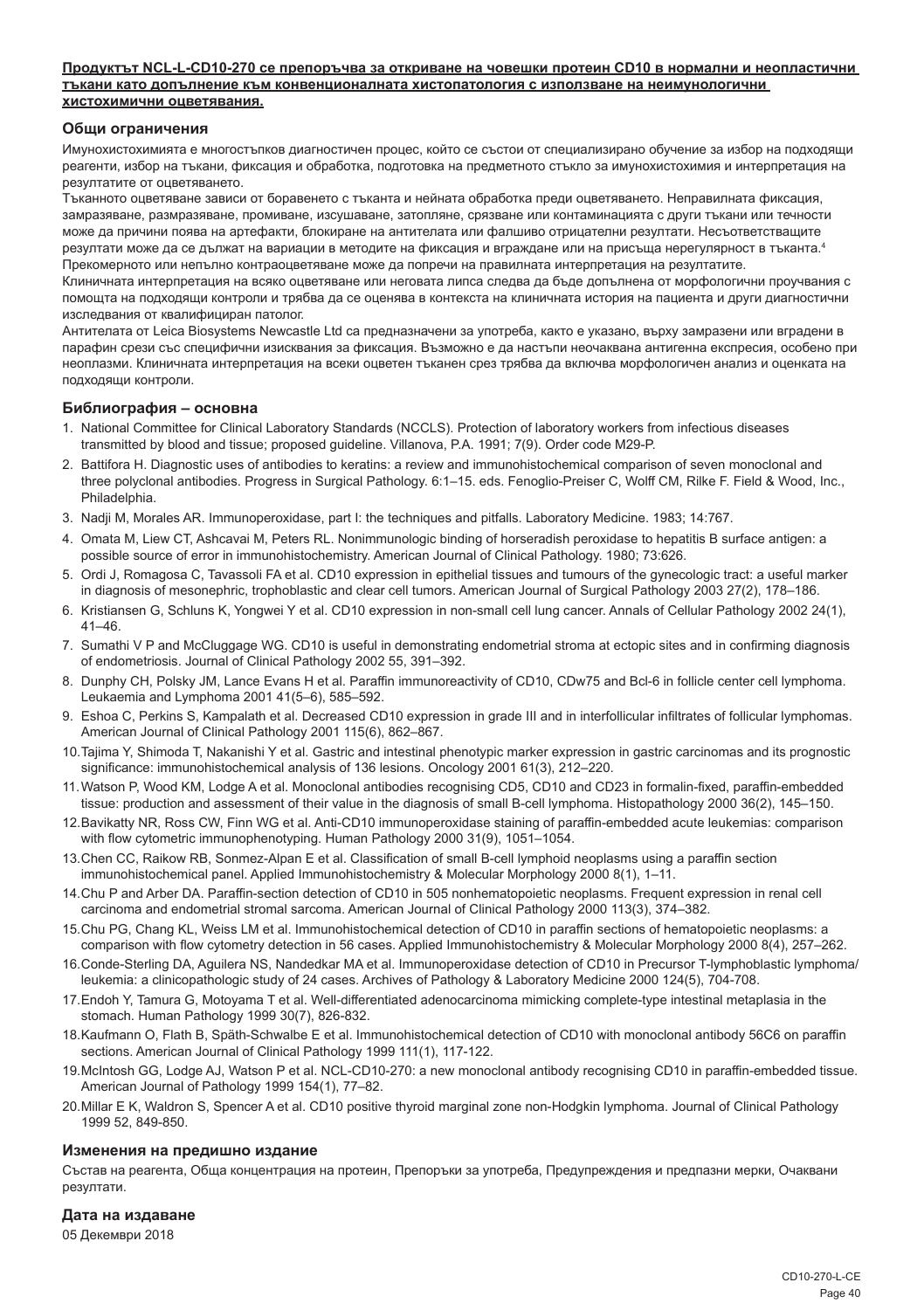# <span id="page-41-0"></span>**Novocastra™ folyékony egér monoklonális antitest CD10**

## **Termékkód: NCL-L-CD10-270**

## **Alkalmazási terület**

#### *In vitro diagnosztikai használatra.*

Az NCL-L-CD10-270 a humán CD10 molekulák fénymikroszkóppal végzett kvalitatív azonosítására szolgál paraffinos metszetekben. Minden festődés meglétének vagy hiányának klinikai értelmezését morfológiai vizsgálatokkal és megfelelő kontrollokkal kell kiegészíteni, valamint az értékelést a beteg klinikai kórtörténete és egyéb diagnosztikai vizsgálatok figyelembevételével, képzett patológusnak kell elvégeznie.

## **Az eljárás elve**

Az immunhisztokémiai (immunohistochemical, IHC) megfestési technikák az antigén elleni specifikus antitest (elsődleges antitest), az elsődleges antitest elleni másodlagos antitest és egy enzim kromogén szubsztráttal alkotott komplexének egymás után következő alkalmazásán keresztül, közbeiktatott mosási lépések mellett lehetővé teszik az antigének megjelenítését. A kromogén enzimaktiválása látható reakcióterméket eredményez az antigén helyén. Ezután a minta kontrasztfesthető és lefedhető. Az eredmények fénymikroszkóp használatával értelmezhetők, majd segítségül használhatók a patofiziológiás folyamatok differenciáldiagnózisa során, amely folyamatok az esetek egy részében konkrét antigénhez kapcsolódnak.

## **Klón**

56C6

## **Immunogén**

A humán CD10 glikoprotein külső doménjének megfelelő prokarióta eredetű rekombináns fúziós fehérje.

## **Specificitás**

Humán CD10 molekula, más néven közös akut limfoid leukémia antigén (common acute lymphocytic leukemia antigen, CALLA).

## **A reagens összetétele**

Az NCL-L-CD10-270 tartósítószerként nátrium-azidot tartalmazó folyékony szövetkultúra felülúszó.

## **Ig-osztály**

IgG1

| Összfehérje-koncentráció Total Protein |  |
|----------------------------------------|--|
|----------------------------------------|--|

A sarzsspecifikus összfehérje-koncentrációt lásd az üveg címkéjén.

## **Antitest-koncentráció**

Legalább 30 mg/l, ELISA módszerrel meghatározva. A sarzsspecifikus Ig-koncentrációt lásd az üveg címkéjén.

## **Felhasználási javaslatok**

Immunhisztokémia paraffinos metszeteken.

**Hőindukált epitópfeltárás (heat induced epitope retrieval, HIER):** Kövesse a Novocastra Epitope Retrieval Solution pH 6 termék használati útmutatóját.

**Javasolt hígítás:** 1:100, 30 percen át, 25 °C-on. Az adatok csak útmutatásul szolgálnak, a felhasználóknak kell meghatározniuk saját optimális munkaoldataikat.

**Megjelenítés:** Kövesse a Novolink™ Polymer Detection Systems rendszerek használati útmutatóját. Ha további termékinformációkra vagy támogatásra van szüksége, forduljon a Leica Biosystems helyi forgalmazójához vagy regionális irodájához, vagy keresse fel a Leica Biosystems weboldalát a www.LeicaBiosystems.com címen.

Más manuális festési rendszerekkel vagy automata platformokkal való használat esetén validálni kell az antitest teljesítményét.

## **Tárolás és stabilitás**

2–8 °C-on tárolandó. Tilos fagyasztani. Felhasználás után azonnal tegye vissza 2–8 °C közötti hőmérsékletre. Ne használja az üveg címkéjén feltüntetett lejárati dátum után. A fentiekben előírtaktól eltérő tárolási feltételeket a felhasználónak ellenőriznie kell.

## **A minták előkészítése**

A javasolt fixálószer a paraffinba ágyazott szövetmetszeteknél 10%-os, semleges pufferolású formalin.

## **Figyelmeztetések és óvintézkedések**

Ez a reagens a sejtkultúra felülúszójából készült. Mivel biológiai termék, kezelésekor észszerű körültekintéssel kell eljárni. Ez a reagens nátrium-azidot tartalmaz. Az anyagbiztonsági adatlap kérésre rendelkezésre áll, vagy letölthető a www.LeicaBiosystems.com oldalról.

Minden potenciálisan toxikus összetevő ártalmatlanításával kapcsolatban kövesse a szövetségi, állami és helyi előírásokat. A mintákat fixálás előtt és után, valamint a velük érintkező összes anyagot fertőzések terjesztésére képes anyagként kell kezelni, és megfelelő körültekintéssel kell ártalmatlanítani.1 Soha ne pipettázza szájjal a reagenseket, továbbá kerülje a bőr és a nyálkahártyák érintkezését a reagensekkel és a mintákkal. Ha a reagensek vagy minták érzékeny területtel érintkeznek, bő vízzel mossa le az érintett területet. Forduljon orvoshoz.

Minimálisra kell csökkenteni a reagensek mikrobiális szennyeződését, különben megnövekedhet a nem specifikus festődés. A megadottaktól eltérő inkubációs idők és hőmérsékletek hibás eredményekhez vezethetnek. A felhasználónak minden ilyen jellegű változtatást validálnia kell.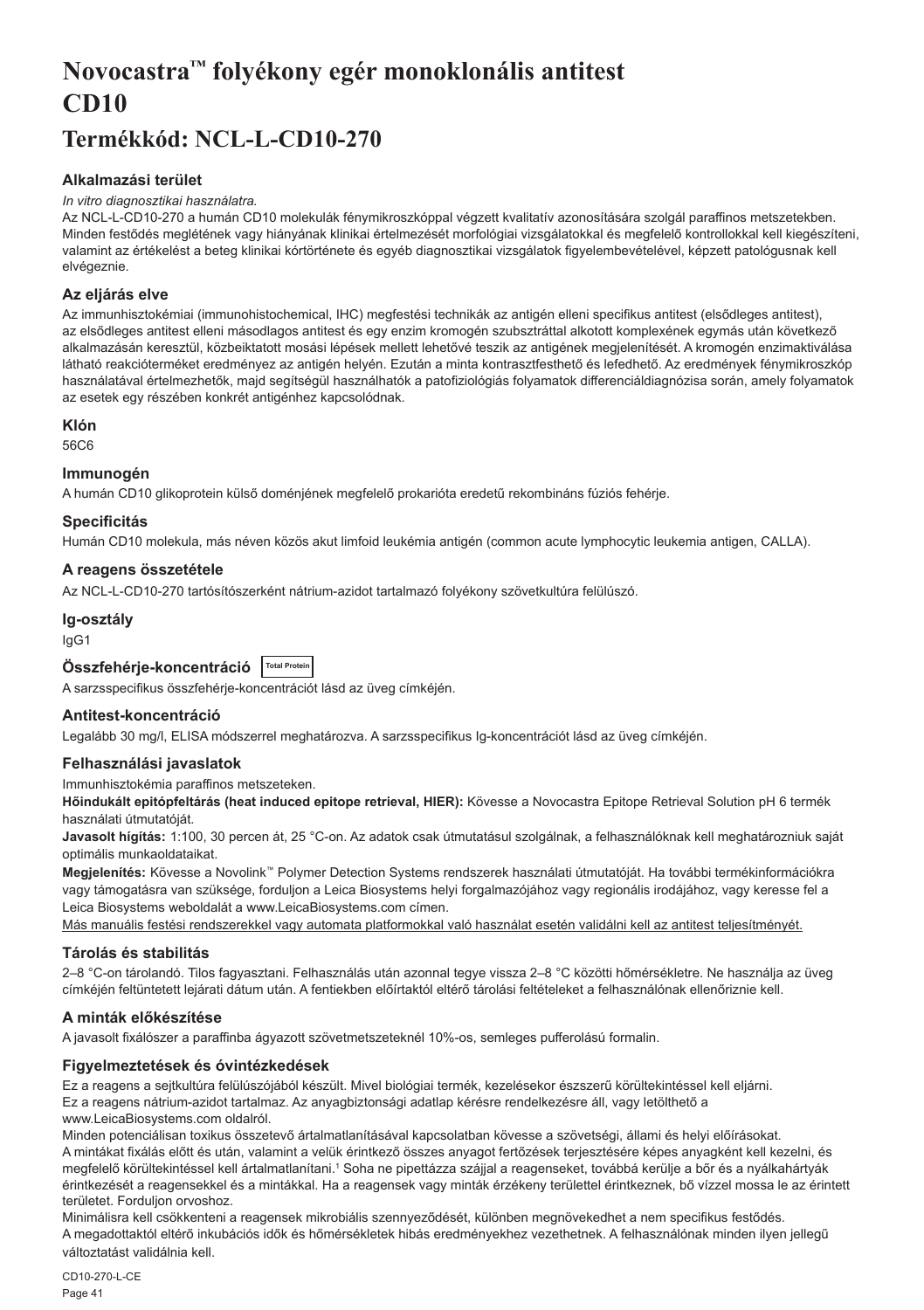## **Minőség-ellenőrzés**

A felhasználó laboratóriumában alkalmazott szövetfeldolgozási és technikai eljárások eltérései jelentős különbséget okozhatnak az eredményekben, ami az alábbi eljárásokon túl belső kontrollok rendszeres futtatását teszi szükségessé. Kontrollként friss boncolási/biopsziás/sebészeti mintákat kell használni, amelyeket a lehető leghamarabb a betegmintákkal megegyező módon kell formalinban fixálni, feldolgozni és paraffinviaszba ágyazni.

## **Pozitív szövetkontroll**

A megfelelő szövet-előkészítés és festési technikák ellenőrzésére használatos.

Minden tesztelési körülményegyüttes esetében és minden megfestési sorozatban kell alkalmazni egy pozitív szövetkontrollt. A gyengén pozitív festődésű szövet alkalmasabb az erősebben pozitív festődésű szövetnél az optimális minőség-ellenőrzéshez, valamint a kismértékű reagensbomlás észleléséhez.<sup>2</sup>

A javasolt pozitív kontrollszövet a tonsilla.

Ha a pozitív szövetkontroll nem mutat pozitív festődést, a vizsgált minták eredményeit érvénytelennek kell tekinteni.

#### **Negatív szövetkontroll**

A pozitív szövetkontroll után azért kell megvizsgálni, hogy a vizsgált antigén elsődleges antitest segítségével történő jelölésének specificitását ellenőrizni lehessen.

A javasolt negatív kontrollszövet a here.

Ezenkívül a legtöbb szövetmetszetben jelen lévő különböző sejttípusok gyakran használhatók negatív kontrollként, de ezeket a felhasználónak kell ellenőriznie.

Ha van nem specifikus festődés, az rendszerint diffúz megjelenésű. A formalinban túlfixált szövetekből származó metszeteknél a kötőszövet szórványos festődése is megfigyelhető. A festési eredmények értelmezésére ép sejteket használjon. A nekrotizált vagy degenerálódott sejtek gyakran nem specifikusan festődnek meg.<sup>3</sup> A fehérjék vagy a szubsztrát reakciótermékeinek nem immunológiai kötődése miatt álpozitív eredmények jelentkezhetnek. Az alkalmazott immunfestés típusától függően álpozitív eredményeket okozhatnak olyan endogén enzimek is, mint a pszeudoperoxidáz (vörösvérsejtek), endogén peroxidáz (citokróm C), illetve endogén biotin (pl. máj, emlő, agy, vese). Az endogén enzim aktivitásának vagy az enzimek nem specifikus kötődésének a specifikus immunreakciótól való megkülönböztetésére további betegszövetek festhetők kizárólag szubsztrát–kromogén oldattal vagy enzimkomplexekkel (avidinbiotin, sztreptavidin, jelölt polimer) és szubsztrát–kromogénnel. Ha a negatív szövetkontroll specifikus festődést mutat, a betegminták eredményeit érvénytelennek kell tekinteni.

#### **Negatív reagenskontroll**

A nem specifikus festődés kiértékeléséhez és az antigén helyén létrejövő specifikus festődés jobb értelmezéséhez minden betegminta esetén egy metszeten alkalmazzon az elsődleges antitest helyett nem specifikus negatív reagenskontrollt.

#### **Betegszövet**

Az NCL-L-CD10-270 reagenssel festett betegmintákat vizsgálja meg utolsóként. A pozitív festődés intenzitását a negatív reagenskontroll esetleges nem specifikus háttérfestődésének viszonylatában értékelje. Mint minden immunhisztokémiai vizsgálatnál, a negatív eredmény azt jelenti, hogy az antigén nem volt kimutatható, nem pedig azt, hogy az antigén nem volt jelen a vizsgált sejtekben/ szövetben. Szükség esetén az álnegatív reakciók azonosítására használjon antitestpanelt.

## **Várható eredmények**

#### Normál szövetek

Az 56C6 klón a normális korai progenitor sejtek, a csontvelőben lévő éretlen B-sejtek és a limfoid szövet csíraközpontjában lévő B-sejtek felszínén található CD10 antigént mutatja ki. A CD10 továbbá különféle nem limfoid sejtekben és szövetekben is kimutatható volt, például az emlő mioepitél sejtjeiben, az epecsatornácskákban, a fibroblasztokban, és különösen magas expresszió mutatkozott a vese és a bélfal kefeszegélyében (Vizsgált normál esetek összesített száma = 44).

#### Kóros szövetek

Az 56C6 klón megfestett 22/115 diffúz nagy B-sejtes limfómát, 8/13 follikuláris limfómát, 1/12 krónikus limfocitás limfómát, 1/1 B-sejtes akut limfoblasztos limfómát, 2/2 szeminómát, 2/2 vastagbél-adenokarcinómát, 1/4 májdaganatot (köztük 1/1 áttétes karcinómát, 0/2 hepatocelluláris karcinómát és 0/1 kolangiokarcinómát), 1/2 vesesejtes karcinómát, 1/2 végbél-adenokarcinómát, 1/2 bőrdaganatot (köztük 1/1 dermatofibroszarkómát és 0/1 laphámsejtes karcinómát) és 1/1 laphámsejtes gégekarcinómát. Nem volt festődés megfigyelhető Hodgkin-limfómák (0/27), köpenysejtes limfómák (0/7), T-sejtes anaplasztikus nagysejtes limfómák (0/7), angioimmunoblasztos T-sejtes limfómák (0/4), T/NK-sejtes limfómák (0/3), diffúz T-sejtes akut limfómák (0/2), primitív B/T-sejtes akut limfoblasztos limfóma (0/1), perifériás T-sejtes limfóma (0/1), T-sejtes limfóma (0/1), margináliszóna-limfóma (0/1), pajzsmirigydaganatok (0/4), tüdődaganatok (0/4), petefészek-daganatok (0/4), méhnyakdaganatok (0/2), agydaganatok (0/2), nyelőcsődaganatok (0/2), emlődaganatok (0/2), gyomordaganatok (0/2), lágyszöveti daganatok (0/2), nyelvdaganatok (0/2), ismeretlen eredetű áttétes daganatok (0/2) és csecsemőmirigy-tumor (0/1) esetén. (Vizsgált kóros esetek összesített száma = 239).

## **Az NCL-L-CD10-270 a humán CD10 fehérje detektálására ajánlott egészséges és tumoros szövetekben, a nem immunológiai hisztokémiai festést használó hagyományos kórszövettani eljárások kiegészítéseként.**

#### **Általános korlátozások**

Az immunhisztokémia több lépésből álló diagnosztikai folyamat, amely a következőket foglalja magában: speciális képzés alapján a megfelelő reagensek kiválasztása; a szövetek kiválasztása, fixálása és feldolgozása; az IHC tárgylemez előkészítése; és a festési eredmények értelmezése.

A szövet festődése függ a szövet festés előtti kezelésétől és feldolgozásától. A nem megfelelő fixálás, a fagyasztás, olvasztás, mosás, szárítás, melegítés, metszetkészítés, illetve a más szövetekkel vagy folyadékokkal történő szennyezés műtermékeket, az antitestek befogását, illetve álnegatív eredményeket okozhat. Ellentmondó eredményekhez vezethetnek a fixálási vagy beágyazási módszerek eltérései, illetve a szövet eredendő rendellenességei.4

A túlzott vagy hiányos kontrasztfestés ronthatja az eredmények megfelelő értelmezését.

Minden festődés meglétének vagy hiányának klinikai értelmezését morfológiai vizsgálatokkal és megfelelő kontrollokkal kell kiegészíteni, valamint az értékelést a beteg klinikai kórtörténete és egyéb diagnosztikai vizsgálatok figyelembevételével, képzett patológusnak kell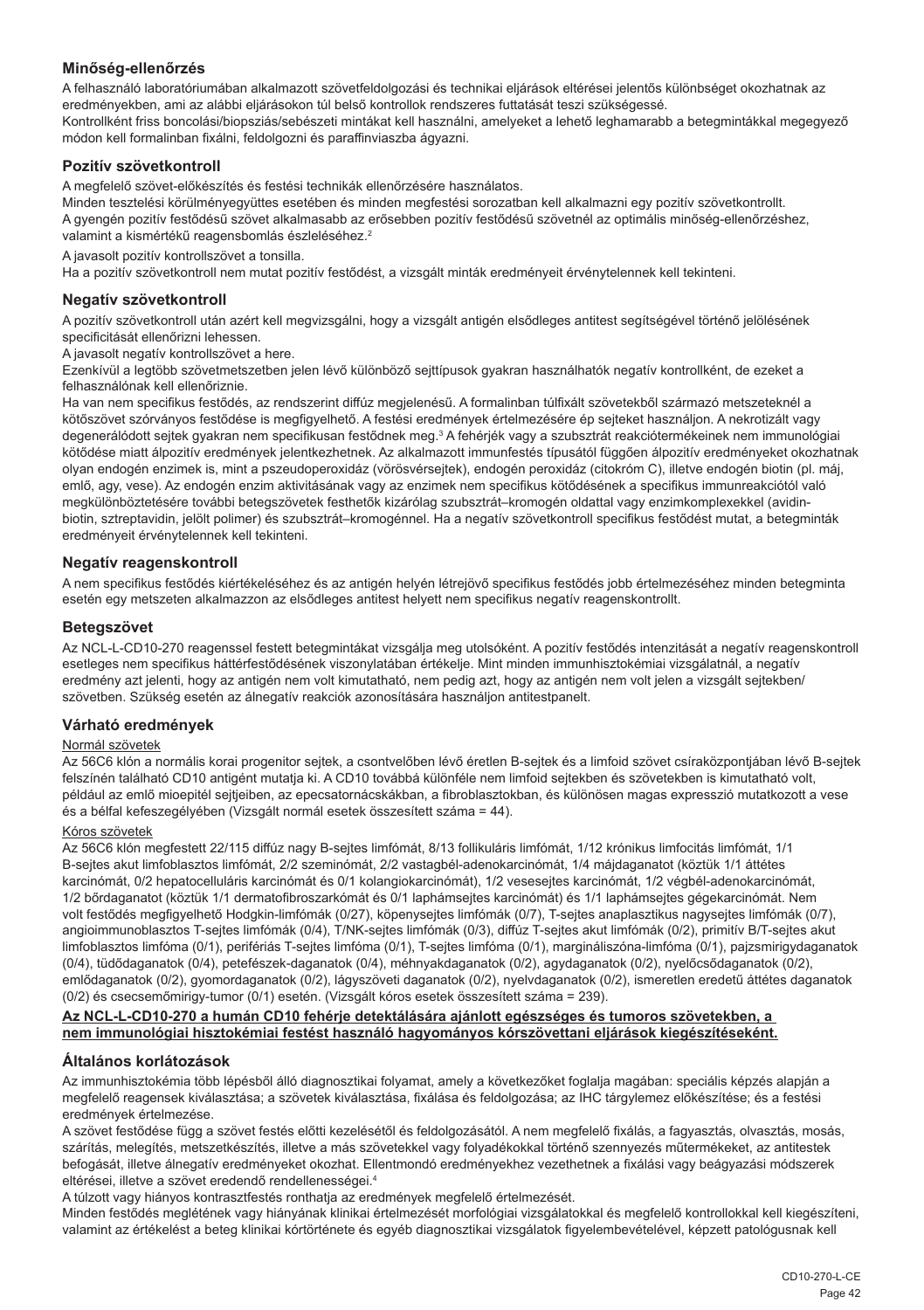elvégeznie.

A Leica Biosystems Newcastle Ltd által biztosított antitestek specifikus fixálási követelmények mellett, az utasításoknak megfelelően fagyasztott vagy paraffinba ágyazott metszeteken történő felhasználásra szolgálnak. Időnként váratlan antigén-expresszió fordulhat elő, különösen daganatok esetében. Bármely festett szövetmetszet klinikai értelmezéséhez morfológiai elemzést is kell végezni, és ki kell értékelni a megfelelő kontrollokat.

## **Bibliográfia – általános**

- 1. National Committee for Clinical Laboratory Standards (NCCLS). Protection of laboratory workers from infectious diseases transmitted by blood and tissue; proposed guideline. Villanova, P.A. 1991; 7(9). Order code M29-P.
- 2. Battifora H. Diagnostic uses of antibodies to keratins: a review and immunohistochemical comparison of seven monoclonal and three polyclonal antibodies. Progress in Surgical Pathology. 6:1–15. eds. Fenoglio-Preiser C, Wolff CM, Rilke F. Field & Wood, Inc., Philadelphia.
- 3. Nadji M, Morales AR. Immunoperoxidase, part I: the techniques and pitfalls. Laboratory Medicine. 1983; 14:767.
- 4. Omata M, Liew CT, Ashcavai M, Peters RL. Nonimmunologic binding of horseradish peroxidase to hepatitis B surface antigen: a possible source of error in immunohistochemistry. American Journal of Clinical Pathology. 1980; 73:626.
- 5. Ordi J, Romagosa C, Tavassoli FA et al. CD10 expression in epithelial tissues and tumours of the gynecologic tract: a useful marker in diagnosis of mesonephric, trophoblastic and clear cell tumors. American Journal of Surgical Pathology 2003 27(2), 178–186.
- 6. Kristiansen G, Schluns K, Yongwei Y et al. CD10 expression in non-small cell lung cancer. Annals of Cellular Pathology 2002 24(1), 41–46.
- 7. Sumathi V P and McCluggage WG. CD10 is useful in demonstrating endometrial stroma at ectopic sites and in confirming diagnosis of endometriosis. Journal of Clinical Pathology 2002 55, 391–392.
- 8. Dunphy CH, Polsky JM, Lance Evans H et al. Paraffin immunoreactivity of CD10, CDw75 and Bcl-6 in follicle center cell lymphoma. Leukaemia and Lymphoma 2001 41(5–6), 585–592.
- 9. Eshoa C, Perkins S, Kampalath et al. Decreased CD10 expression in grade III and in interfollicular infiltrates of follicular lymphomas. American Journal of Clinical Pathology 2001 115(6), 862–867.
- 10.Tajima Y, Shimoda T, Nakanishi Y et al. Gastric and intestinal phenotypic marker expression in gastric carcinomas and its prognostic significance: immunohistochemical analysis of 136 lesions. Oncology 2001 61(3), 212–220.
- 11.Watson P, Wood KM, Lodge A et al. Monoclonal antibodies recognising CD5, CD10 and CD23 in formalin-fixed, paraffin-embedded tissue: production and assessment of their value in the diagnosis of small B-cell lymphoma. Histopathology 2000 36(2), 145–150.
- 12.Bavikatty NR, Ross CW, Finn WG et al. Anti-CD10 immunoperoxidase staining of paraffin-embedded acute leukemias: comparison with flow cytometric immunophenotyping. Human Pathology 2000 31(9), 1051–1054.
- 13.Chen CC, Raikow RB, Sonmez-Alpan E et al. Classification of small B-cell lymphoid neoplasms using a paraffin section immunohistochemical panel. Applied Immunohistochemistry & Molecular Morphology 2000 8(1), 1–11.
- 14.Chu P and Arber DA. Paraffin-section detection of CD10 in 505 nonhematopoietic neoplasms. Frequent expression in renal cell carcinoma and endometrial stromal sarcoma. American Journal of Clinical Pathology 2000 113(3), 374–382.
- 15.Chu PG, Chang KL, Weiss LM et al. Immunohistochemical detection of CD10 in paraffin sections of hematopoietic neoplasms: a comparison with flow cytometry detection in 56 cases. Applied Immunohistochemistry & Molecular Morphology 2000 8(4), 257–262.
- 16.Conde-Sterling DA, Aguilera NS, Nandedkar MA et al. Immunoperoxidase detection of CD10 in Precursor T-lymphoblastic lymphoma/ leukemia: a clinicopathologic study of 24 cases. Archives of Pathology & Laboratory Medicine 2000 124(5), 704-708.
- 17.Endoh Y, Tamura G, Motoyama T et al. Well-differentiated adenocarcinoma mimicking complete-type intestinal metaplasia in the stomach. Human Pathology 1999 30(7), 826-832.
- 18.Kaufmann O, Flath B, Späth-Schwalbe E et al. Immunohistochemical detection of CD10 with monoclonal antibody 56C6 on paraffin sections. American Journal of Clinical Pathology 1999 111(1), 117-122.
- 19.McIntosh GG, Lodge AJ, Watson P et al. NCL-CD10-270: a new monoclonal antibody recognising CD10 in paraffin-embedded tissue. American Journal of Pathology 1999 154(1), 77–82.
- 20.Millar E K, Waldron S, Spencer A et al. CD10 positive thyroid marginal zone non-Hodgkin lymphoma. Journal of Clinical Pathology 1999 52, 849-850.

## **Módosítások az előző változathoz képest**

A reagens összetétele, Összfehérje-koncentráció, Felhasználási javaslatok, Figyelmeztetések és óvintézkedések, Várható eredmények.

#### **Kiadás dátuma**

05 december 2018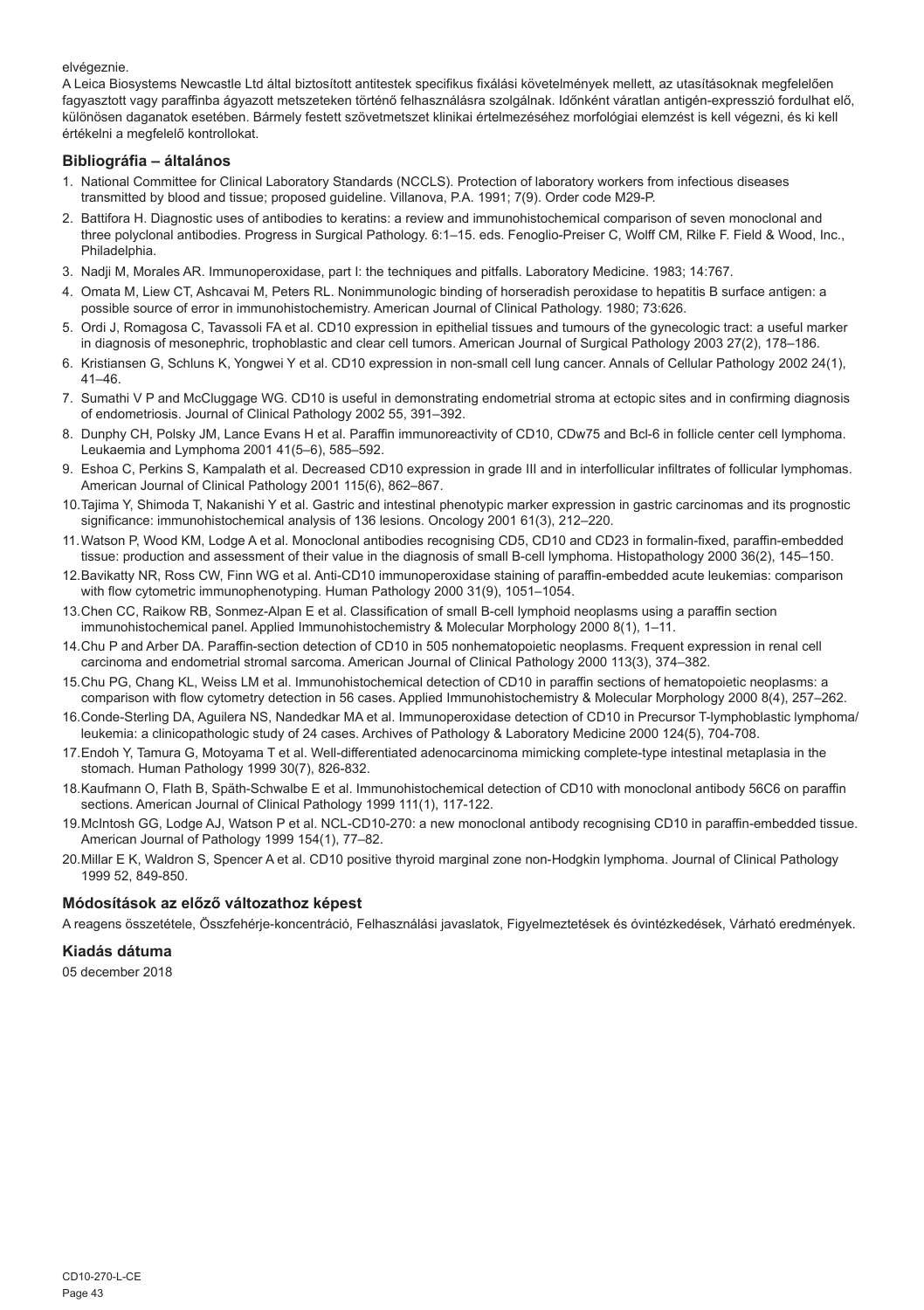# <span id="page-44-0"></span>**Novocastra™ Anticorp lichid monoclonal de șoarece CD10**

## **Cod produs: NCL-L-CD10-270**

## **Utilizare prevăzută**

#### *Pentru diagnosticare in vitro.*

NCL-L-CD10-270 este destinat identificării calitative, prin intermediul microscopiei optice, a moleculelor de CD10 umane în secțiunile de parafină. Interpretarea clinică a oricărei colorări sau a absenței acesteia trebuie completată cu studii morfologice utilizând controale adecvate și trebuie evaluată în contextul antecedentelor clinice ale pacientului, precum și al altor teste de diagnosticare efectuate de către un patolog calificat.

#### **Principiul de procedură**

Tehnicile de colorare imunohistochimică (IHC) permit vizualizarea antigenilor prin aplicarea secvențială a unui anumit anticorp pe antigen (anticorp primar), a unui anticorp secundar pe anticorpul primar și a unui complex enzimatic cu un substrat cromogen, cu etape de spălare intercalate. Activarea enzimatică a cromogenului duce la un produs de reacție vizibil la locul aplicării antigenului. Specimenul poate fi apoi contracolorat și acoperit cu lamelă. Rezultatele sunt interpretate folosind un microscop optic și ajută la diagnosticul diferențial al proceselor patofiziologice, care pot sau nu să fie asociate cu un anumit antigen.

## **Clonă**

56C6

#### **Imunogen**

Proteină procariotică recombinantă de fuziune corespunzând domeniului etern al glicoproteinei CD10 umane.

#### **Specificitate**

Molecula CD10 umană, cunoscută și sub numele de antigen comun de leucemie limfocitică acută (CALLA).

#### **Compoziția reactivului**

NCL-L-CD10-270 este un supernatant de cultură tisulară lichid care conține azidă de sodiu drept conservant.

## **Clasa Ig**

IgG1

## **Concentrație proteină totală Total Protein**

Consultați eticheta flaconului pentru concentrația proteinelor totale specifică lotului.

#### **Concentrație anticorpi**

Mai mare sau egală cu 30 mg/L, asa cum este determinată prin ELISA. Consultati eticheta flaconului pentru concentratia Ig specifică lotului.

#### **Recomandări privind utilizarea**

#### Imunohistochimie pe secțiuni de parafină.

**Recuperarea indusă de căldură a epitopilor (HIER):** Urmați instrucțiunile de utilizare din Novocastra Epitope Retrieval Solution pH 6. **Diluție sugerată:** 1:100 timp de 30 de minute la 25 °C. Aceste informații sunt furnizate cu rol de îndrumare, iar utilizatorii trebuie să-și stabilească singuri propriile diluții de lucru optime.

**Vizualizare:** Respectați instrucțiunile de utilizare din Novolink™ Polymer Detection Systems. Pentru asistență sau informații suplimentare cu privire la produs, luați legătura cu distribuitorul dvs. local sau cu biroul regional al Leica Biosystems sau, ca alternativă, vizitați site-ul web al Leica Biosystems, www.LeicaBiosystems.com.

Eficiența acestui anticorp trebuie validată atunci când este utilizat cu alte sisteme de colorare manuală sau alte platforme automatizate.

#### **Depozitare și stabilitate**

A se depozita la 2–8 °C. A nu se congela. A se returna la 2–8 °C imediat după utilizare. A nu se utiliza după data expirării indicată pe eticheta flaconului. Alte condiții de depozitare decât cele specificate mai sus trebuie verificate de către utilizator.

## **Pregătirea specimenului**

Mediul de fixare recomandat este formalină tamponată neutru 10% pentru secțiunile de țesut încorporate în parafină.

## **Avertismente și precauții**

Acest reactiv a fost pregătit din supernatantul culturii celulare. Întrucât este un produs biologic, trebuie să se acționeze cu prudență rezonabilă la manipularea sa.

Acest reactiv conține azidă de sodiu. O Fișă tehnică de securitate a materialului este disponibilă la cerere sau pe site-ul www. LeicaBiosystems.com

Consultați reglementările naționale sau locale pentru informații privind eliminarea la deșeuri a tuturor componentelor potențial toxice. Probele, înainte și după fixare, precum și toate materialele expuse la acestea, trebuie manipulate ca și când ar avea potențialul de a transmite infecții și trebuie eliminate la deșeuri luând măsurile de precauție adecvate.<sup>1</sup>Nu pipetați niciodată reactivii cu gura și evitați contactul reactivilor și probelor cu pielea și membranele mucoase. Dacă reactivii sau probele vin în contact cu suprafețele sensibile, spălați cu apă din abundență. Solicitați asistență medicală.

Reduceți la minimum contaminarea microbiană a reactivilor, în caz contrar poate apărea o creștere a colorării nespecifice.

Timpii sau temperaturile de incubație care diferă de valorile specificate pot genera rezultate eronate. Orice astfel de modificări trebuie validate de către utilizator.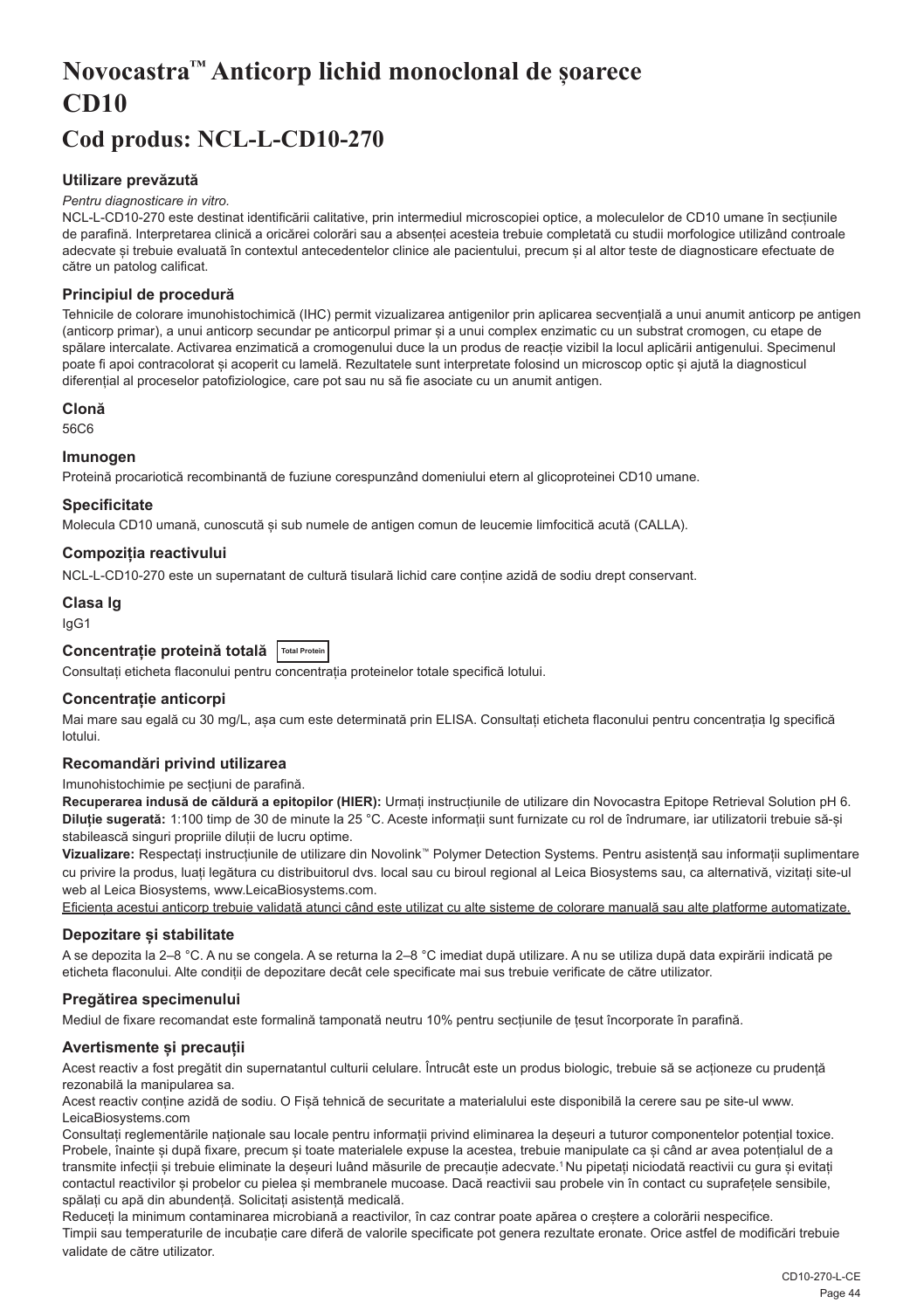## **Controlul calității**

Diferențele în ceea ce privește procesarea țesutului și procedurile tehnice în laboratorul utilizatorului pot cauza o variabilitate semnificativă a rezultatelor, necesitând efectuarea cu regularitate de controale interne, în plus față de următoarele proceduri. Probele de control trebuie să fie probe proaspete de autopsie/biopsie/chirurgicale, fixate în formalină, procesate și încorporate în ceară de parafină cât mai curând posibil și în aceeași manieră ca și probele pacientului.

## **Țesutul de control pozitiv**

Folosit pentru a indica țesuturile pregătite corect și tehnicile de colorare adecvate.

O probă de țesut de control pozitiv trebuie să fie inclusă pentru fiecare set de condiții de testare în fiecare etapă de colorare. Un țesut cu colorare pozitivă slabă este mai adecvat decât un țesut cu colorare pozitivă puternică în vederea unui control optim al calității și pentru a detecta nivelurile minore de degradare a reactivului.<sup>2</sup>

Țesutul de control pozitiv recomandat este de amigdale.

Dacă țesutul de control pozitiv nu demonstrează colorația pozitivă, rezultatele obținute cu acele probe de testare trebuie considerate nevalide.

## **Țesutul de control negativ**

Trebuie examinat după țesutul de control pozitiv pentru a verifica specificitatea informațiilor de etichetare ale antigenului țintă în funcție de anticorpul primar.

Țesutul de control negativ recomandat este testicul.

Ca alternativă, varietatea de tipuri diferite de celule prezente în majoritatea secțiunilor tisulare oferă frecvent locuri de control negativ, dar acest lucru trebuie verificat de către utilizator.

Colorația nespecifică, dacă este prezentă, are, de obicei, un aspect difuz. Colorația sporadică a țesutului conjunctiv poate fi observată, de asemenea, în secțiuni de țesuturi fixate în mod excesiv în formalină. Folosiți celule intacte pentru interpretarea rezultatelor de colorare. Celulele necrotice sau degenerate se colorează deseori într-un mod nespecific.<sup>3</sup> Se pot observa rezultate fals pozitive ca urmare a legării non-imunologice a proteinelor sau produșilor de reacție ai substratului. Acestea pot fi cauzate, de asemenea, de enzimele endogene precum pseudoperoxidaza (eritrocite), peroxidaza endogenă (citocromul C) sau biotina endogenă (de exemplu, ficat, sân, encefal, rinichi), în funcție de tipul de imunocolorație folosit. Pentru a diferenția activitatea enzimelor endogene sau legarea nespecifică a enzimelor de imunoreactivitatea specifică, pot fi colorate tesuturi suplimentare de la pacient numai cu substrat-cromogen sau, respectiv, complexe enzimatice (avidină-biotină, streptavidină, polimer etichetat) și substrat-cromogen. În cazul în care colorația specifică are loc în țesutul de control negativ, rezultatele obținute pe probele pacientului trebuie să fie considerate nevalide.

## **Reactivul de control negativ**

Folosiți un reactiv de control negativ non-specific în locul anticorpului primar cu o secțiune din fiecare specimen al pacientului pentru a evalua colorația nespecifică și a permite o mai bună interpretare a colorării specifice la situl antigenului.

## **Țesutul pacientului**

Examinați specimenele pacientului colorate cu NCL-L-CD10-270 ultimele. Intensitatea colorației pozitive trebuie evaluată în contextul oricărei colorații de fond nespecifice a reactivului de control negativ. La fel ca în cazul oricărui test imunohistochimic, un rezultat negativ înseamnă că antigenul nu a fost detectat, și nu că antigenul a fost absent în celulele/țesuturile analizate. Dacă este necesar, folosiți un panel pentru anticorpi pentru identificarea reacțiilor fals negative.

## **Rezultate așteptate**

## Țesuturi normale

Clona 56C6 detectează antigenul CD10 pe suprafața celulelor progenitoare timpurii normale, a celulelor B imature din măduva osoasă și a celulelor B centrale germinale din țesutul limfoid. CD10 este detectată și pe diverse celule și țesuturi nelimfoide, cum ar fi celulele mioepiteliale mamare, canaliculele biliare, fibroblaste, cu expresie deosebit de ridicată la marginea în perie a rinichiului și epiteliului intestinal (Număr total de cazuri normale evaluate = 44).

## Țesuturi anormale

Clona 56C6 a colorat 22/115 limfoame difuze cu celule B mari, 8/13 limfoame foliculare, 1/12 limfoame limfocitare cronice, 1/1 limfom limfoblastic acut cu celule B, 2/2 seminoame, 2/2 adenocarcinoame colonice, 1/4 tumori hepatice (incluzând 1/1 carcinom metastatic, 0/2 carcinoame hepatocelulare și 0/1 colangiocarcinom), 1/2 carcinoame cu celule renale, 1/2 adenocarcinoame rectale, 1/2 tumori ale pielii (incluzând 1/1 dermatofibrosarcom and 0/1 carcinom cu celule scuamoase) și 1/1 carcinom cu celule scuamoase al laringelui. Nu s-a observat vreo colorare în boala lui Hodgkin (0/27), limfoame cu celule de manta (0/7), limfoame anaplastice cu celule T mari (0/7), limfoame angioimunoblastice cu celule T (0/4), limfoame cu celule T/NK (0/3), limfom difuz cu celule T (0/2), un limfom limfoblastic acut cu celule B/T primitive (0/1), un limfom periferic cu celule T (0/1), un limfom cu celule T (0/1), un limfom de zonă marginală (0/1), tumori tiroidiene (0/4), tumori pulmonare (0/4), tumori ovariene (0/4), tumori ale colului uterin (0/2), tumori cerebrale (0/2), tumori ale esofagului (0/2), tumori mamare (0/2), tumori gastrice (0/2), tumori ale țesuturilor moi (0/2), tumori ale limbii (0/2), tumori metastatice de origine necunoscută (0/2) și o tumoare a timusului (0/1). (Numărul total al cazurilor anormale evaluate = 239).

#### **NCL-L-CD10-270 este recomandat pentru detectarea proteinei umane CD10 în țesuturile normale și neoplazice, ca adjuvant al histopatologiei convenționale, utilizând coloranți histochimici non-imunologici.**

## **Limitări generale**

Imunohistochimia este un proces de diagnostic cu mai multe etape, care constă din instruirea specializată în ceea ce privește alegerea reactivilor adecvați; alegerea, fixarea și procesarea țesutului; prepararea lamei IHC; și interpretarea rezultatelor de colorare. Colorarea tisulară depinde de manipularea și procesarea tesutului înainte de colorare. Fixarea, congelarea, dezghetarea, spălarea, uscarea, încălzirea, secționarea necorespunzătoare sau contaminarea cu alte țesuturi ori fluide pot cauza artefacte, captura anticorpilor sau rezultate fals negative. Rezultatele inconsecvente pot fi atribuite diferentelor în ceea ce privește metodele de fixare și încorporare. ori neregularităților inerente ale țesutului.4

Contracolorația excesivă sau incompletă poate compromite interpretarea adecvată a rezultatelor.

Interpretarea clinică a oricărei colorări sau a absenței acesteia trebuie completată cu studii morfologice utilizând controale adecvate și trebuie evaluată în contextul antecedentelor clinice ale pacientului, precum și al altor teste de diagnosticare efectuate de către un patolog calificat.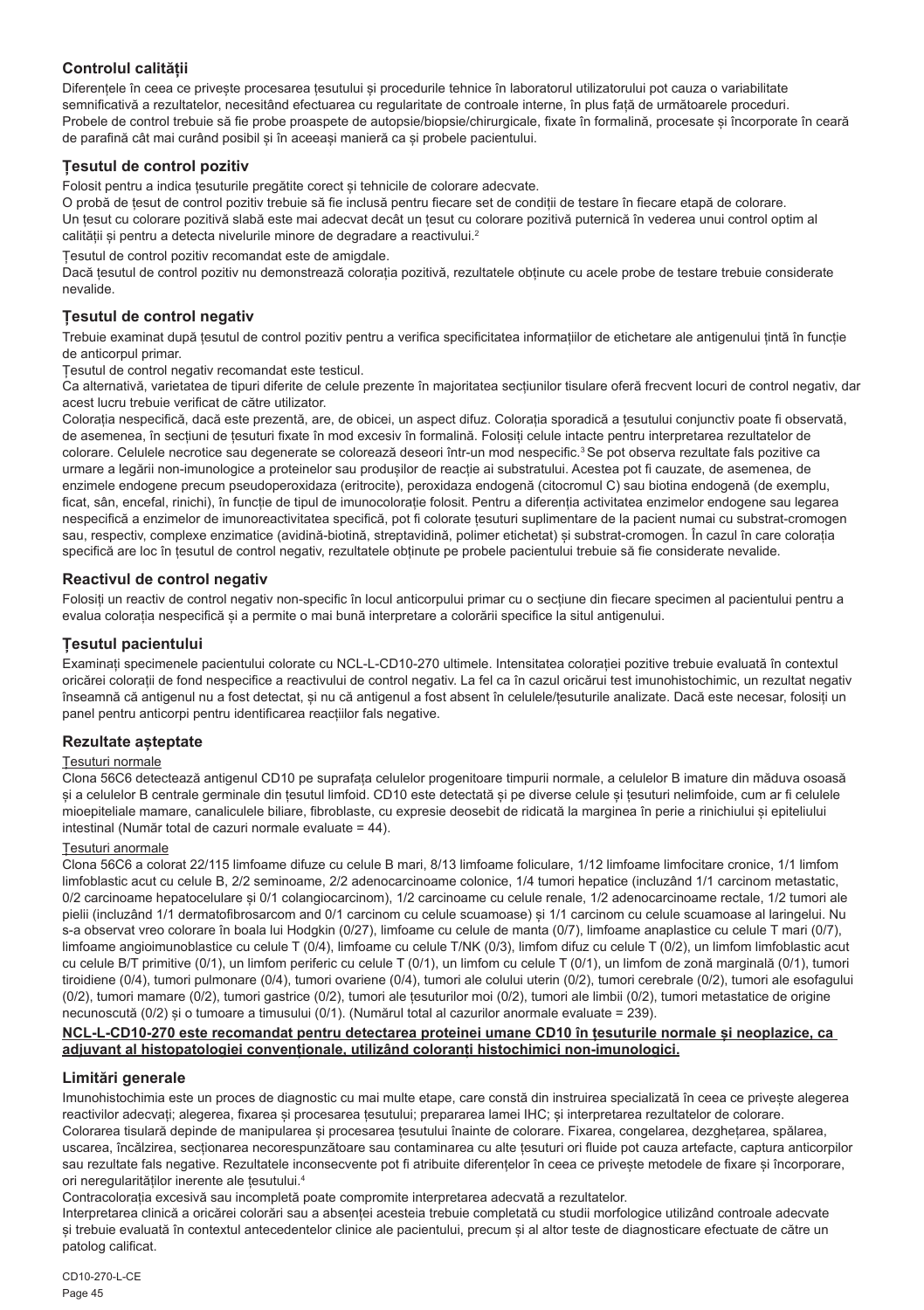Anticorpii de la Leica Biosystems Newcastle Ltd sunt destinați utilizării, conform indicațiilor, fie pe secțiuni congelate, fie pe secțiuni încorporate în parafină cu cerințe de fixare specifice. Poate apărea exprimarea neașteptată a antigenului, în special în neoplasme. Interpretarea clinică a oricărei secțiuni tisulare colorate trebuie să includă analiza morfologică și evaluarea probelor de control adecvate.

## **Bibliografie - General**

- 1. National Committee for Clinical Laboratory Standards (NCCLS). Protection of laboratory workers from infectious diseases transmitted by blood and tissue; proposed guideline. Villanova, P.A. 1991; 7(9). Order code M29-P.
- 2. Battifora H. Diagnostic uses of antibodies to keratins: a review and immunohistochemical comparison of seven monoclonal and three polyclonal antibodies. Progress in Surgical Pathology. 6:1–15. eds. Fenoglio-Preiser C, Wolff CM, Rilke F. Field & Wood, Inc., Philadelphia.
- 3. Nadji M, Morales AR. Immunoperoxidase, part I: the techniques and pitfalls. Laboratory Medicine. 1983; 14:767.
- 4. Omata M, Liew CT, Ashcavai M, Peters RL. Nonimmunologic binding of horseradish peroxidase to hepatitis B surface antigen: a possible source of error in immunohistochemistry. American Journal of Clinical Pathology. 1980; 73:626.
- 5. Ordi J, Romagosa C, Tavassoli FA et al. CD10 expression in epithelial tissues and tumours of the gynecologic tract: a useful marker in diagnosis of mesonephric, trophoblastic and clear cell tumors. American Journal of Surgical Pathology 2003 27(2), 178–186.
- 6. Kristiansen G, Schluns K, Yongwei Y et al. CD10 expression in non-small cell lung cancer. Annals of Cellular Pathology 2002 24(1), 41–46.
- 7. Sumathi V P and McCluggage WG. CD10 is useful in demonstrating endometrial stroma at ectopic sites and in confirming diagnosis of endometriosis. Journal of Clinical Pathology 2002 55, 391–392.
- 8. Dunphy CH, Polsky JM, Lance Evans H et al. Paraffin immunoreactivity of CD10, CDw75 and Bcl-6 in follicle center cell lymphoma. Leukaemia and Lymphoma 2001 41(5–6), 585–592.
- 9. Eshoa C, Perkins S, Kampalath et al. Decreased CD10 expression in grade III and in interfollicular infiltrates of follicular lymphomas. American Journal of Clinical Pathology 2001 115(6), 862–867.
- 10.Tajima Y, Shimoda T, Nakanishi Y et al. Gastric and intestinal phenotypic marker expression in gastric carcinomas and its prognostic significance: immunohistochemical analysis of 136 lesions. Oncology 2001 61(3), 212–220.
- 11.Watson P, Wood KM, Lodge A et al. Monoclonal antibodies recognising CD5, CD10 and CD23 in formalin-fixed, paraffin-embedded tissue: production and assessment of their value in the diagnosis of small B-cell lymphoma. Histopathology 2000 36(2), 145–150.
- 12.Bavikatty NR, Ross CW, Finn WG et al. Anti-CD10 immunoperoxidase staining of paraffin-embedded acute leukemias: comparison with flow cytometric immunophenotyping. Human Pathology 2000 31(9), 1051–1054.
- 13.Chen CC, Raikow RB, Sonmez-Alpan E et al. Classification of small B-cell lymphoid neoplasms using a paraffin section immunohistochemical panel. Applied Immunohistochemistry & Molecular Morphology 2000 8(1), 1–11.
- 14.Chu P and Arber DA. Paraffin-section detection of CD10 in 505 nonhematopoietic neoplasms. Frequent expression in renal cell carcinoma and endometrial stromal sarcoma. American Journal of Clinical Pathology 2000 113(3), 374–382.
- 15.Chu PG, Chang KL, Weiss LM et al. Immunohistochemical detection of CD10 in paraffin sections of hematopoietic neoplasms: a comparison with flow cytometry detection in 56 cases. Applied Immunohistochemistry & Molecular Morphology 2000 8(4), 257–262.
- 16.Conde-Sterling DA, Aguilera NS, Nandedkar MA et al. Immunoperoxidase detection of CD10 in Precursor T-lymphoblastic lymphoma/ leukemia: a clinicopathologic study of 24 cases. Archives of Pathology & Laboratory Medicine 2000 124(5), 704-708.
- 17.Endoh Y, Tamura G, Motoyama T et al. Well-differentiated adenocarcinoma mimicking complete-type intestinal metaplasia in the stomach. Human Pathology 1999 30(7), 826-832.
- 18.Kaufmann O, Flath B, Späth-Schwalbe E et al. Immunohistochemical detection of CD10 with monoclonal antibody 56C6 on paraffin sections. American Journal of Clinical Pathology 1999 111(1), 117-122.
- 19.McIntosh GG, Lodge AJ, Watson P et al. NCL-CD10-270: a new monoclonal antibody recognising CD10 in paraffin-embedded tissue. American Journal of Pathology 1999 154(1), 77–82.
- 20.Millar E K, Waldron S, Spencer A et al. CD10 positive thyroid marginal zone non-Hodgkin lymphoma. Journal of Clinical Pathology 1999 52, 849-850.

#### **Amendamente la ediția anterioară**

Compoziția reactivilor, Concentrația totală a proteinelor, Recomandări de utilizare, Avertizări și măsuri de precauție, Rezultate preconizate.

## **Data publicării**

05 decembrie 2018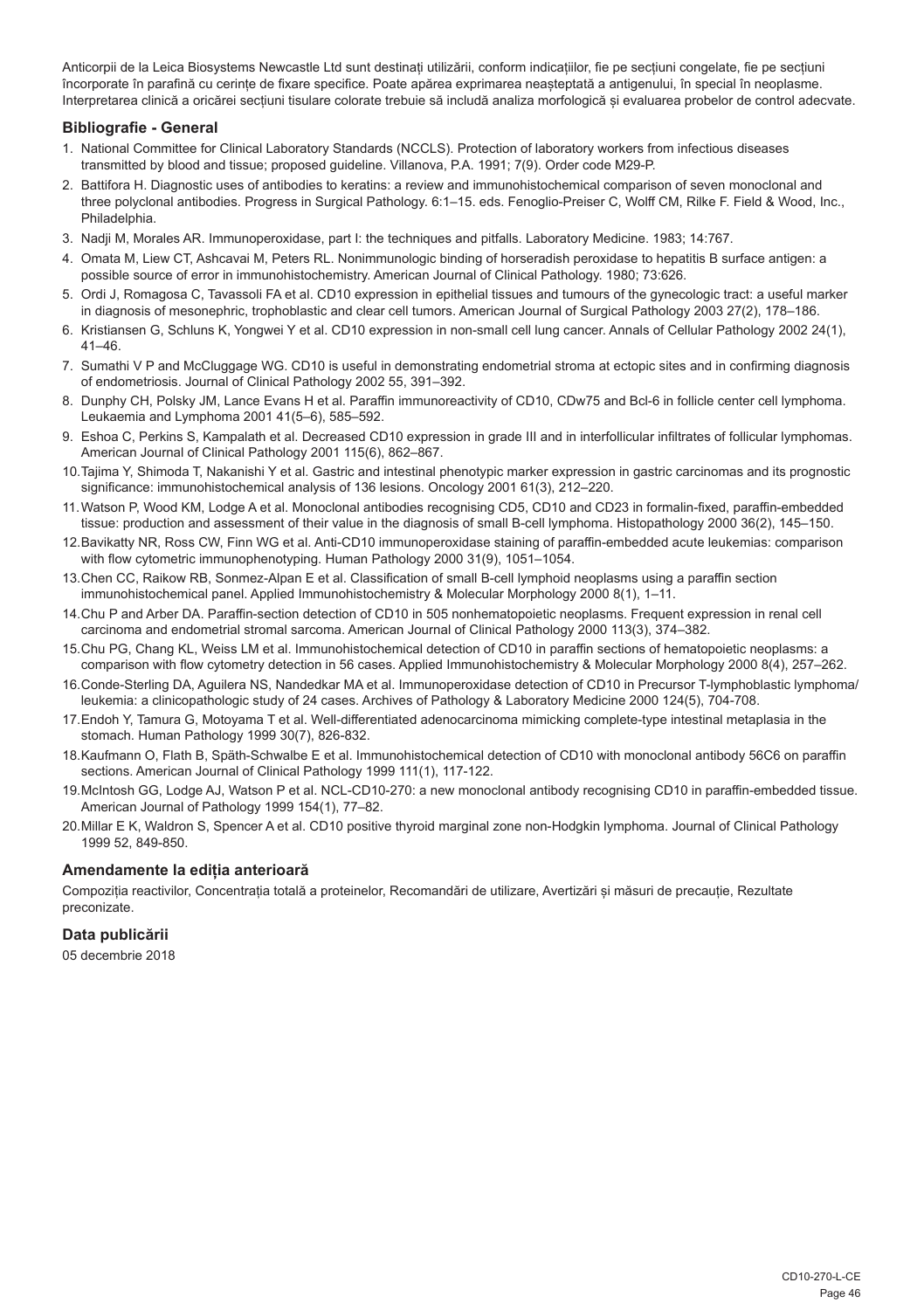# <span id="page-47-0"></span>**Жидкая форма моноклональных антител мыши Novocastra™ CD10**

# **Код продукта: NCL-L-CD10-270**

## **Назначение**

#### *Для диагностики in vitro*

Препарат NCL-L-CD10-270 предназначен для качественного определения молекул CD10 человека в парафиновых срезах методом световой микроскопии. Клиническая интерпретация любого окрашивания или его отсутствия должна быть дополнена морфологическими исследованиями с надлежащими контролями и должна быть оценена квалифицированным патологом с учетом анамнеза пациента и других диагностических тестов.

#### **Принцип метода**

Иммуногистохимические (ИГХ) методы окрашивания позволяют визуализировать антигены путем последовательного связывания специфического антитела с антигеном (первичное антитело), вторичного антитела с первичным антителом и ферментного комплекса с хромогенным субстратом. Между этими этапами выполняется промежуточная промывка. Ферментная активация хромогена приводит к образованию видимого продукта реакции в месте расположения антигена. После этого образцы можно подвергать контрастному окрашиванию и заключить под покровную пленку. Интерпретацию результатов выполняют под световым микроскопом и используют для дифференциальной диагностики патофизиологических процессов, которые могут быть связаны или не связаны с конкретным антигеном.

#### **Клон**

56C6

#### **Иммуноген**

Рекомбинантный слитый белок из прокариотических клеток, соответствующий внешнему домену CD10 гликопротеина человека.

## **Специфичность**

CD10-молекула человека, также известная как общий антиген острого лимфобластного лейкоза (CALLA).

#### **Состав реактива**

NCL-L-CD10-270 является супернатантом жидкой культуры тканей, содержащим азид натрия в качестве консерванта.

## **Класс иммуноглобулинов**

IgG1

## **Общая концентрация белка Total Protein**

Общая концентрация белка в каждой партии указана на этикетке флакона.

#### **Концентрация антитела**

Концентрация выше или эквивалентна 30 мг/л при определении методом ИФА. Общая концентрация иммуноглобулина в каждой партии указана на этикетке флакона.

#### **Рекомендации по применению**

Иммуногистохимическое окрашивание парафиновых срезов.

**Тепловая демаскировка эпитопа (Heat Induced Epitope Retrieval, HIER):** выполняйте инструкцию по применению, прилагаемую к препарату Novocastra Epitope Retrieval Solution pH 6.

**Рекомендуемое разведение:** 1:100 в течение 30 минут при температуре 25 °C. Данная информация носит рекомендательный характер, и пользователям следует самостоятельно определять оптимальные рабочие разведения.

**Визуализация:** Следуйте инструкциям по применению, которые прилагаются к системам визуализации Novolink™ Polymer Detection Systems. Для получения дополнительной информации о продукции и технической поддержки обратитесь к местному дистрибьютору или в региональный офис компании Leica Biosystems либо, в качестве альтернативы, посетите веб-сайт компании Leica Biosystems, www.LeicaBiosystems.com

В случае применения этого антитела с другими ручными системами окрашивания или автоматизированными платформами следует выполнять валидацию его рабочих параметров.

## **Хранение и стабильность**

Хранить при температуре 2–8 °C. Не замораживать. После использования незамедлительно вернуть на хранение при температуре 2–8 °C. Не использовать после указанной на этикетке флакона даты истечения срока годности. Условия хранения, отличающиеся от указанных выше, должны быть проверены пользователем.

## **Подготовка образцов**

Для приготовления залитых в парафин срезов тканей рекомендуется фиксация в 10 % нейтральном забуференном формалине.

## **Предупреждения и меры предосторожности**

Этот реактив был изготовлен из супернатанта культуры клеток. При обращении с этим продуктом, как и с другими биологическими продуктами, следует соблюдать разумную осторожность.

Этот реактив содержит азид натрия. Паспорт безопасности химической продукции предоставляется по запросу или доступен на сайте www.LeicaBiosystems.com

В отношении утилизации любых потенциально опасных компонентов следуйте требованиям федеральных, региональных и местных нормативных документов.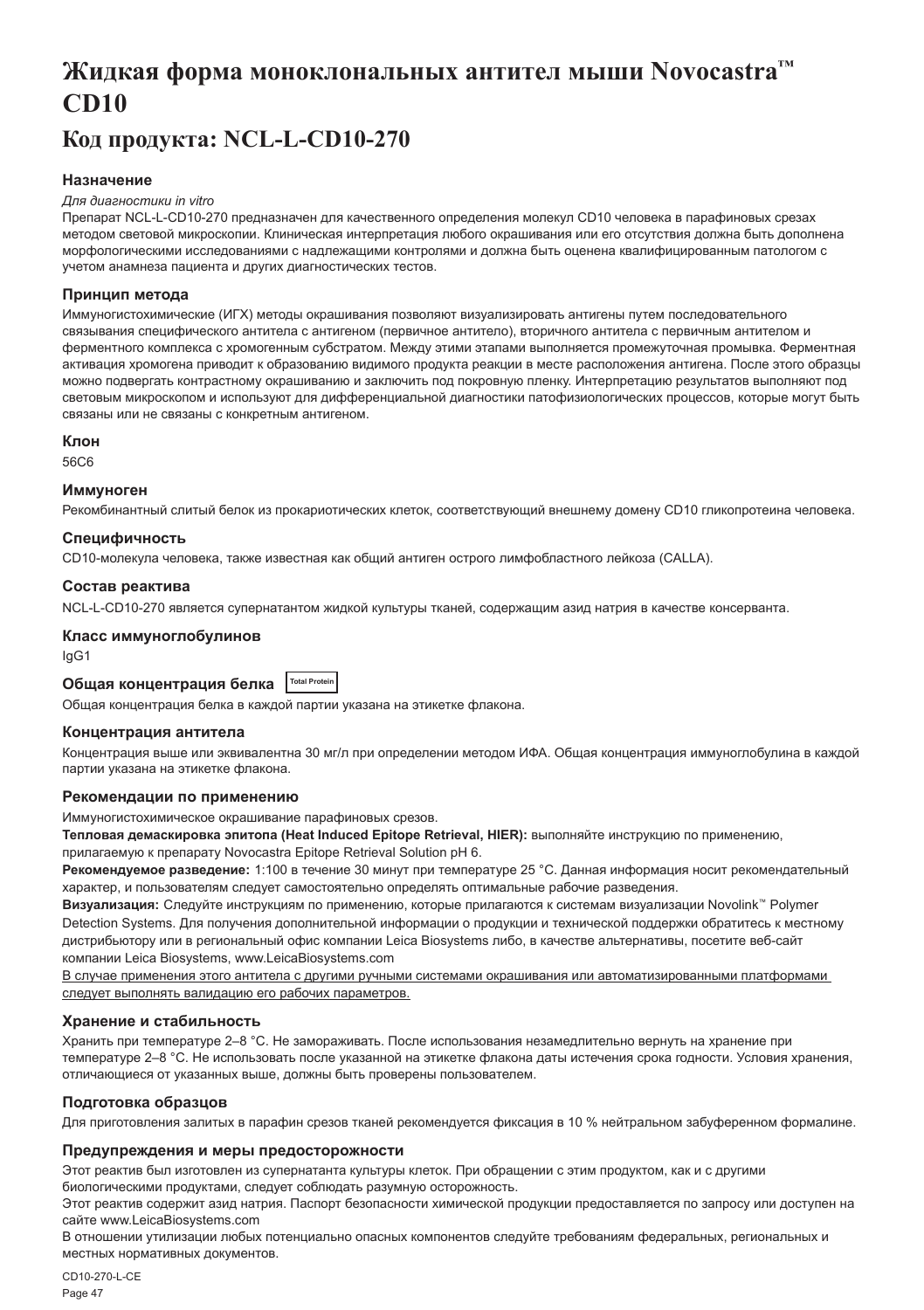С образцами (до и после фиксации) и всеми материалами, которые находятся под их воздействием, следует обращаться как со способными к передаче инфекции и утилизировать, соблюдая соответствующие меры предосторожности.<sup>1</sup>Никогда не набирайте реактивы в пипетку ртом и не допускайте контакта реактивов и образцов с кожей и слизистыми оболочками. В случае контакта реактивов или образцов с чувствительными зонами промойте их большим количеством воды. Обратитесь за медицинской помощью.

Сводите к минимуму микробное загрязнение реактивов во избежание усиления неспецифического окрашивания. Инкубация при сроках и температурах, отличных от указанных в инструкции, может дать ошибочные результаты. Любые подобные изменения должны быть валидированы пользователем.

#### **Контроль качества**

Различия в методах обработки тканей и технических процедурах, выполняемых в лаборатории пользователя, могут привести к существенной вариабельности результатов, в связи с чем требуется регулярное выполнение внутрилабораторных контролей в дополнение к указанным ниже процедурам.

В качестве контролей следует использовать свежие образцы, полученные при аутопсии, биопсии или хирургических процедурах, фиксированные в формалине, обработанные и как можно скорее залитые в парафин так же, как были обработаны полученные у пациентов образцы.

#### **Положительный контроль ткани**

Применяется для проверки правильности подготовки тканей и методов окрашивания.

В каждый набор условий теста при каждом цикле окрашивания следует включать один срез ткани для положительного контроля. Для оптимального контроля качества и обнаружения незначительных уровней деградации реактива более подходит ткань со слабым положительным окрашиванием, чем ткань с сильным положительным окрашиванием.<sup>2</sup>

В качестве положительного контроля рекомендуется использовать ткань миндалин.

При отсутствии положительного окрашивания ткани, использующейся в качестве положительного контроля, результаты, полученные с исследуемыми образцами, считаются недействительными.

#### **Отрицательный контроль ткани**

Этот тест необходимо выполнять после положительного контроля ткани для проверки специфичности мечения целевого антигена первичным антителом.

В качестве отрицательного контроля рекомендуется использовать ткани яичек.

Кроме того, разнообразные типы клеток для отрицательного контроля можно часто найти в большинстве срезов тканей, однако такие препараты должны быть проверены пользователем.

Неспецифическое окрашивание, если оно присутствует, обычно выглядит диффузным. В срезах тканей, избыточно фиксированных формалином, можно также иногда увидеть окрашивание соединительной ткани. Для интерпретации результатов окрашивания используйте интактные клетки. Некротизированные или разрушенные клетки часто окрашиваются неспецифически.<sup>з</sup> Неиммунное связывание белков или продуктов реакции с субстратом может привести к ложноположительным результатам. Такие же результаты могут быть связаны с эндогенными ферментами, например псевдопероксидазой (в эритроцитах), эндогенной пероксидазой (цитохром C) или эндогенным биотином (например, в печени, молочной железе, головном мозге или почке) в зависимости от типа использованного иммунного окрашивания. Чтобы отличить активность эндогенных ферментов или неспецифическое связывание ферментов от специфической иммунореактивности, можно выполнить окрашивание дополнительных тканей пациента исключительно хромогенным субстратом или ферментными комплексами (авидин-биотин, стрептавидин, меченый полимер) и хромогенным субстратом соответственно. При наличии специфического окрашивания в отрицательном контроле ткани результаты исследования полученных у пациентов образцов считаются недействительными.

#### **Отрицательный контроль реактива**

Для оценки неспецифического окрашивания и лучшей интерпретации специфического окрашивания в области связывания антигена, исследуя срезы каждого образца, взятого у пациента, вместо первичных антител используйте реактив, служащий в качестве неспецифического отрицательного контроля.

## **Ткань, полученная у пациента**

Исследуйте образцы взятой у пациента ткани, которые окрашены с помощью NCL-L-CD10-270, в последнюю очередь. Интенсивность положительного результата окрашивания следует оценивать с учетом любого неспецифического фонового окрашивания реактива, представляющего собой отрицательный контроль. Как и при любом иммуногистохимическом исследовании, отрицательный результат означает необнаружение антигена, но не его отсутствие в исследованных клетках или ткани. При необходимости следует использовать панель антител для выявления ложноотрицательных реакций.

#### **Ожидаемые результаты**

#### Нормальные ткани

Клон 56C6 обнаруживал CD10-антиген на поверхности не измененных ранних клеток-предшественников, незрелых B-клеток в костном мозге и B-клеток зародышевых центров в лимфоидной ткани. CD10 также был обнаружен в различных нелимфоидных клетках и тканях, как, например, миоэпителиальные клетки молочной железы, желчные канальцы, фибробласты, а также в области щеточной каймы канальцев почек и эпителия кишечника, где его экспрессия была особенно выраженной (общее число исследованных нормальных образцов = 44).

#### Патологически измененные ткани

Клон 56C6 окрасил 22/115 случаев диффузной крупноклеточной В-лимфоцитарной лимфомы, 8/13 случаев фолликулярной лимфомы, 1/12 случаев хронической лимфоцитарной лимфомы, 1/1 случая острой В-лимфоцитарной лимфобластной лимфомы, 2/2 случаев семиномы, 2/2 случаев аденокарциномы толстого кишечника, 1/4 случаев опухоли печени (включая 1/1 случая метастатической карциномы, 0/2 случаев гепатоцеллюлярной карциномы и 0/1 случая холангиокарциномы), 1/2 случаев почечно-клеточной карциномы, 1/2 случаев аденокарциномы прямой кишки, 1/2 случаев опухоли кожи (включая 1/1 случая дерматофибросаркомы и 0/1 случая плоскоклеточной карциномы) и 1/1 случая плоскоклеточной карциномы гортани. Окрашивания не наблюдалось при следующих патологических состояниях: болезнь Ходжкина (0/27), лимфома из клеток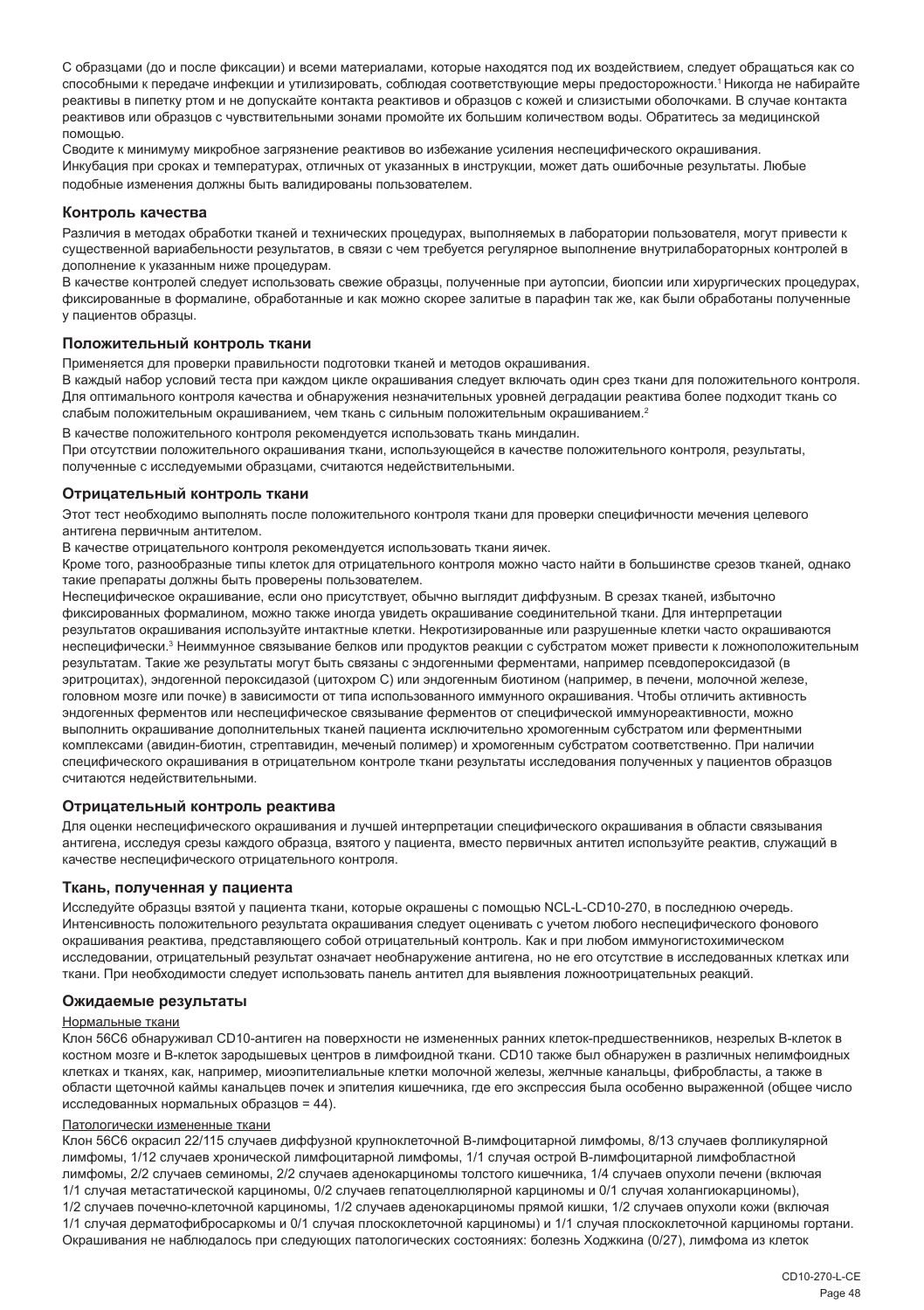мантийной зоны (0/7), анапластическая крупноклеточная Т-лимфома (0/7), ангиоиммунобластная Т-клеточная лимфома (0/4), лимфома из Т/NK-клеток (0/3), диффузная Т-клеточная лимфома (0/2), острая лимфобластная лимфома из примитивных В/Т-лимфоцитов (0/1), лимфома периферийных Т-лимфоцитов (0/1), Т-лимфоцитарная лимфома (0/1), лимфома из клеток маргинальной зоны (0/1), опухоли щитовидной железы (0/4), опухоли легких (0/4), опухоли яичников (0/4), опухоли шейки матки (0/2), опухоли мозга (0/2), опухоли пищевода (0/2), опухоли молочных желез (0/2), опухоли желудка (0/2), опухоли мягких тканей (0/2), опухоли языка (0/2), метастатические опухоли неизвестного происхождения (0/2) и опухоли вилочковой железы (0/1). (Общее число исследованных патологически измененных образцов = 239).

#### **NCL-L-CD10-270 рекомендуется использовать для обнаружения белка CD10 человека в здоровых и пораженных опухолью тканях в качестве дополнения к обычным гистопатологическим исследованиям с неиммунным гистохими ческим окрашиванием.**

#### **Общие ограничения**

Иммуногистохимическое исследование является многостадийным диагностическим процессом, требующим специальных навыков в выборе надлежащих реактивов; выборе, фиксации и обработке тканей; приготовлении среза с ИГХ препаратом; интерпретации результатов окрашивания.

Окрашивание тканей зависит от обращения с тканями и их обработкой перед окрашиванием. Неправильные процедуры фиксации, замораживания, оттаивания, промывки, сушки, нагрева, приготовления срезов, а также загрязнение другими тканями или жидкостями могут приводить к артефактам, захвату антител или ложноотрицательным результатам. Противоречивые результаты могут быть обусловлены различиями методов фиксации и заливки препарата или присущей тканям внутренней неравномерностью структуры.4

Чрезмерное или неполное контрастирование может негативно отразиться на точности интерпретации результатов. Клиническая интерпретация любого окрашивания или его отсутствия должна быть дополнена морфологическими исследованиями с надлежащими контролями и должна быть оценена квалифицированным патологом с учетом анамнеза пациента и других диагностических тестов.

Изготовленные компанией Leica Biosystems Newcastle Ltd антитела предназначены, как указано выше, для применения на замороженных или залитых в парафин срезах и требуют выполнения конкретных требований по фиксации. Возможна непредвиденная экспрессия антигена, особенно в опухолях. Клиническая интерпретация любого окрашенного среза ткани должна включать морфологический анализ и оценку соответствующих контролей.

## **Литература — общая**

- 1. National Committee for Clinical Laboratory Standards (NCCLS). Protection of laboratory workers from infectious diseases transmitted by blood and tissue; proposed guideline. Villanova, P.A. 1991; 7(9). Order code M29-P.
- 2. Battifora H. Diagnostic uses of antibodies to keratins: a review and immunohistochemical comparison of seven monoclonal and three polyclonal antibodies. Progress in Surgical Pathology. 6:1–15. eds. Fenoglio-Preiser C, Wolff CM, Rilke F. Field & Wood, Inc., Philadelphia.
- 3. Nadji M, Morales AR. Immunoperoxidase, part I: the techniques and pitfalls. Laboratory Medicine. 1983; 14:767.
- 4. Omata M, Liew CT, Ashcavai M, Peters RL. Nonimmunologic binding of horseradish peroxidase to hepatitis B surface antigen: a possible source of error in immunohistochemistry. American Journal of Clinical Pathology. 1980; 73:626.
- 5. Ordi J, Romagosa C, Tavassoli FA et al. CD10 expression in epithelial tissues and tumours of the gynecologic tract: a useful marker in diagnosis of mesonephric, trophoblastic and clear cell tumors. American Journal of Surgical Pathology 2003 27(2), 178–186.
- 6. Kristiansen G, Schluns K, Yongwei Y et al. CD10 expression in non-small cell lung cancer. Annals of Cellular Pathology 2002 24(1), 41–46.
- 7. Sumathi V P and McCluggage WG. CD10 is useful in demonstrating endometrial stroma at ectopic sites and in confirming diagnosis of endometriosis. Journal of Clinical Pathology 2002 55, 391–392.
- 8. Dunphy CH, Polsky JM, Lance Evans H et al. Paraffin immunoreactivity of CD10, CDw75 and Bcl-6 in follicle center cell lymphoma. Leukaemia and Lymphoma 2001 41(5–6), 585–592.
- 9. Eshoa C, Perkins S, Kampalath et al. Decreased CD10 expression in grade III and in interfollicular infiltrates of follicular lymphomas. American Journal of Clinical Pathology 2001 115(6), 862–867.
- 10.Tajima Y, Shimoda T, Nakanishi Y et al. Gastric and intestinal phenotypic marker expression in gastric carcinomas and its prognostic significance: immunohistochemical analysis of 136 lesions. Oncology 2001 61(3), 212–220.
- 11.Watson P, Wood KM, Lodge A et al. Monoclonal antibodies recognising CD5, CD10 and CD23 in formalin-fixed, paraffin-embedded tissue: production and assessment of their value in the diagnosis of small B-cell lymphoma. Histopathology 2000 36(2), 145–150.
- 12.Bavikatty NR, Ross CW, Finn WG et al. Anti-CD10 immunoperoxidase staining of paraffin-embedded acute leukemias: comparison with flow cytometric immunophenotyping. Human Pathology 2000 31(9), 1051–1054.
- 13.Chen CC, Raikow RB, Sonmez-Alpan E et al. Classification of small B-cell lymphoid neoplasms using a paraffin section immunohistochemical panel. Applied Immunohistochemistry & Molecular Morphology 2000 8(1), 1–11.
- 14.Chu P and Arber DA. Paraffin-section detection of CD10 in 505 nonhematopoietic neoplasms. Frequent expression in renal cell carcinoma and endometrial stromal sarcoma. American Journal of Clinical Pathology 2000 113(3), 374–382.
- 15.Chu PG, Chang KL, Weiss LM et al. Immunohistochemical detection of CD10 in paraffin sections of hematopoietic neoplasms: a comparison with flow cytometry detection in 56 cases. Applied Immunohistochemistry & Molecular Morphology 2000 8(4), 257–262.
- 16.Conde-Sterling DA, Aguilera NS, Nandedkar MA et al. Immunoperoxidase detection of CD10 in Precursor T-lymphoblastic lymphoma/ leukemia: a clinicopathologic study of 24 cases. Archives of Pathology & Laboratory Medicine 2000 124(5), 704-708.
- 17.Endoh Y, Tamura G, Motoyama T et al. Well-differentiated adenocarcinoma mimicking complete-type intestinal metaplasia in the stomach. Human Pathology 1999 30(7), 826-832.
- 18.Kaufmann O, Flath B, Späth-Schwalbe E et al. Immunohistochemical detection of CD10 with monoclonal antibody 56C6 on paraffin sections. American Journal of Clinical Pathology 1999 111(1), 117-122.
- 19.McIntosh GG, Lodge AJ, Watson P et al. NCL-CD10-270: a new monoclonal antibody recognising CD10 in paraffin-embedded tissue. American Journal of Pathology 1999 154(1), 77–82.
- 20.Millar E K, Waldron S, Spencer A et al. CD10 positive thyroid marginal zone non-Hodgkin lymphoma. Journal of Clinical Pathology 1999 52, 849-850.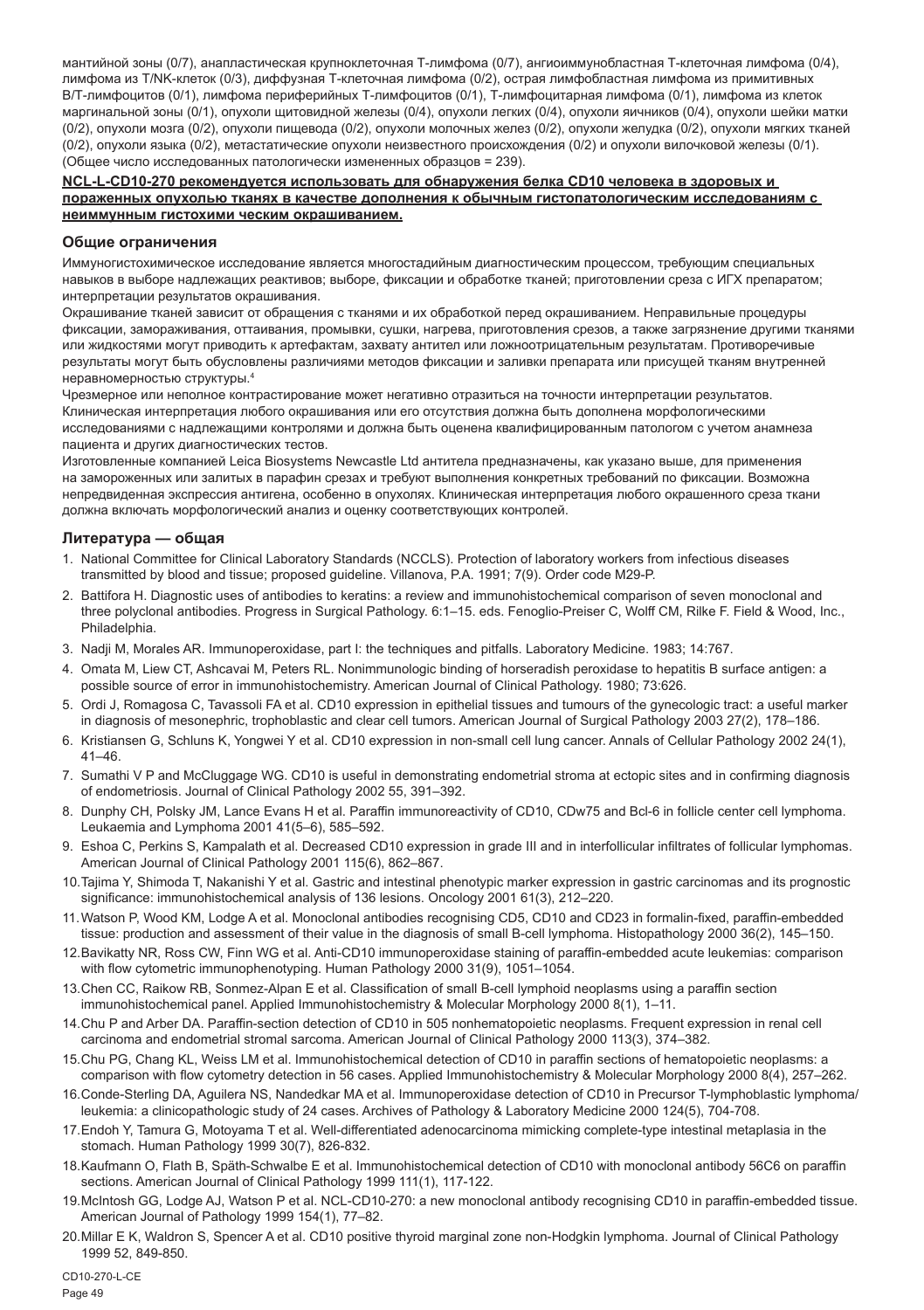## **Дополнения к предыдущему выпуску**

Состав реактивов, Суммарная концентрация белка, Рекомендации по использованию, Предупреждения и меры предосторожности, Предполагаемые результаты.

**Дата выпуска**

05 Декабрь 2018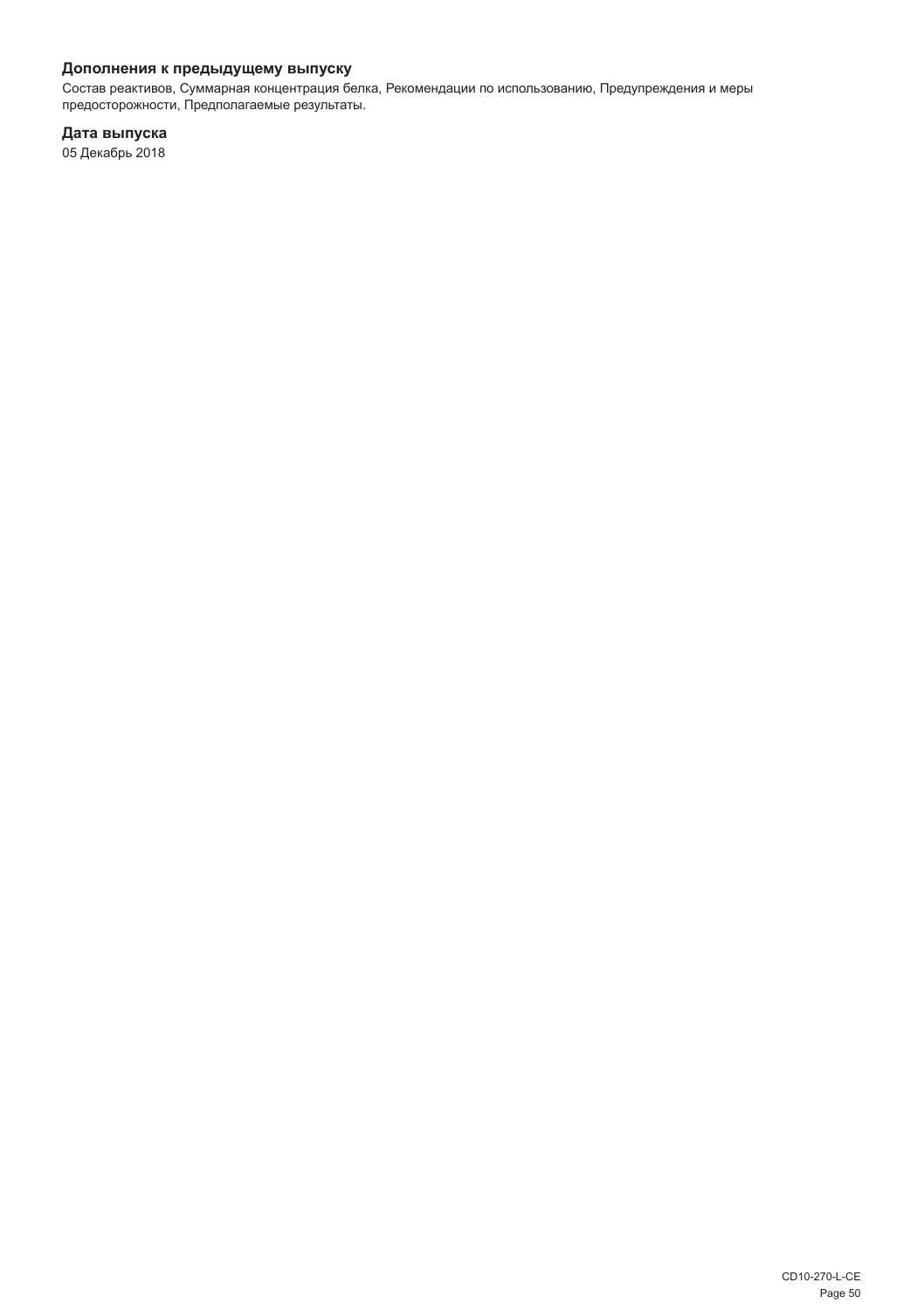# <span id="page-51-0"></span>**Płynne mysie przeciwciało monoklonalne Novocastra™ CD10**

# **Kod produktu: NCL-L-CD10-270**

## **Przeznaczenie**

#### *Do diagnostyki in vitro.*

Preparat NCL-L-CD10-270 jest przeznaczony do jakościowej identyfikacji za pomocą mikroskopii świetlnej ludzkich cząsteczek CD10 w skrawkach parafinowych. Kliniczną interpretację barwienia lub jego braku należy uzupełnić badaniami morfologicznymi oraz odpowiednimi kontrolami. Ocenę powinien przeprowadzić wykwalifikowany patolog w kontekście historii choroby pacjenta oraz innych badań diagnostycznych.

## **Zasady postepowania**

Metody barwienia immunohistochemicznego (IHC) umożliwiają wizualizację antygenów dzięki zastosowaniu – po kolei – swoistego przeciwciała przeciwko antygenowi (przeciwciała pierwszorzędowego), przeciwciała drugorzędowego przeciwko przeciwciału pierwszorzędowemu i kompleksu enzymu z substratem chromogennym z etapami przemywania. Aktywacja enzymatyczna chromogenu prowadzi do wytworzenia widocznego produktu reakcji w miejscu antygenu. Następnie można wykonać barwienie kontrastowe próbki i zakryć ją szkiełkiem nakrywkowym. Wyniki są interpretowane przy użyciu mikroskopu świetlnego i pomagają w diagnostyce różnicowej procesów patofizjologicznych, które mogą mieć związek z określonym antygenem.

## **Klon**

56C6

## **Immunogen**

Prokariotyczne białko rekombinowane odpowiadające wewnętrznej domenie ludzkiej glikoproteiny CD10.

## **Swoistość**

Ludzka cząsteczka CD10, znana również jako wspólny antygen ostrej białaczki limfatycznej (CALLA).

## **Skład odczynnika**

NCL-L-CD10-270 jest płynnym supernatantem hodowli tkankowej zakonserwowanym azydkiem sodu.

## **Klasa Ig**

IgG1

| Całkowite stężenia białka Total Protein |  |
|-----------------------------------------|--|
|-----------------------------------------|--|

Całkowite stężenie białka w danej serii podano na etykiecie fiolki.

## **Stężenie przeciwciał**

Większe lub równe 30 mg/L oznaczone za pomocą testu ELISA. Stężenie lg w danej serii podano na etykiecie fiolki.

## **Zalecenia dotyczące stosowania**

Badanie immunohistochemiczne skrawków zatopionych w parafinie.

**Cieplne odmaskowywanie epitopu (HIER):** Należy postępować zgodnie z instrukcją stosowania załączoną do roztworu Novocastra Epitope Retrieval Solution pH 6.

**Sugerowane rozcieńczenie:** 1:100 przez 30 minut w temperaturze 25 °C. Te informacje stanowią jedynie wskazówkę – użytkownicy powinni sami określić swoje optymalne rozcieńczenie robocze.

**Wizualizacja:** Należy postępować zgodnie z instrukcją stosowania dołączoną do Novolink™ Polymer Detection Systems. W celu uzyskania dodatkowych informacji o produkcie lub dalszej pomocy należy skontaktować się z lokalnym dystrybutorem lub regionalnym biurem Leica Biosystems, lub odwiedzić stronę internetową, www.LeicaBiosystems.com

Działanie tego przeciwciała należy zweryfikować podczas używania z innymi ręcznymi metodami barwienia lub platformami automatycznymi.

## **Przechowywanie i trwałość**

Przechowywać w temperaturze 2-8 °C. Nie zamrażać. Niezwłocznie po użyciu ponownie umieścić w temperaturze 2–8 °C. Nie używać po upływie daty ważności podanej na etykiecie fiolki. Przechowywanie w warunkach innych od wskazanych powyżej wymaga weryfikacji użytkownika.

## **Przygotowanie próbek**

Zalecanym utrwalaczem jest 10-procentowa obojętna buforowana formalina do zatopionych w parafinie skrawków tkankowych.

## **Ostrzeżenia i środki ostrożności**

Odczynnik został przygotowany z supernatantu hodowli tkankowej. Ponieważ jest to produkt biologiczny, podczas jego używania należy zachować odpowiednie środki ostrożności.

Ten odczynnik zawiera azydek sodu. Karta charakterystyki jest dostępna na żądanie lub dostępna na stronie www.LeicaBiosystems.com Wszelkie potencjalnie toksyczne składniki należy utylizować zgodnie z krajowymi lub lokalnymi przepisami.

Próbki przed i po utrwaleniu oraz wszelkie materiały narażone na kontakt z nimi należy traktować jak materiały potencjalnie zakaźne i należy je utylizować z zachowaniem odpowiednich środków ostrożności.1 Podczas pobierania pipetą nie wolno zasysać odczynników ustami i należy unikać kontaktu odczynników i preparatów ze skórą oraz błonami śluzowymi. W razie kontaktu odczynników lub próbek ze szczególnie narażonymi miejscami przemyć miejsce kontaktu dużą ilością wody. Należy zasięgnąć porady lekarza.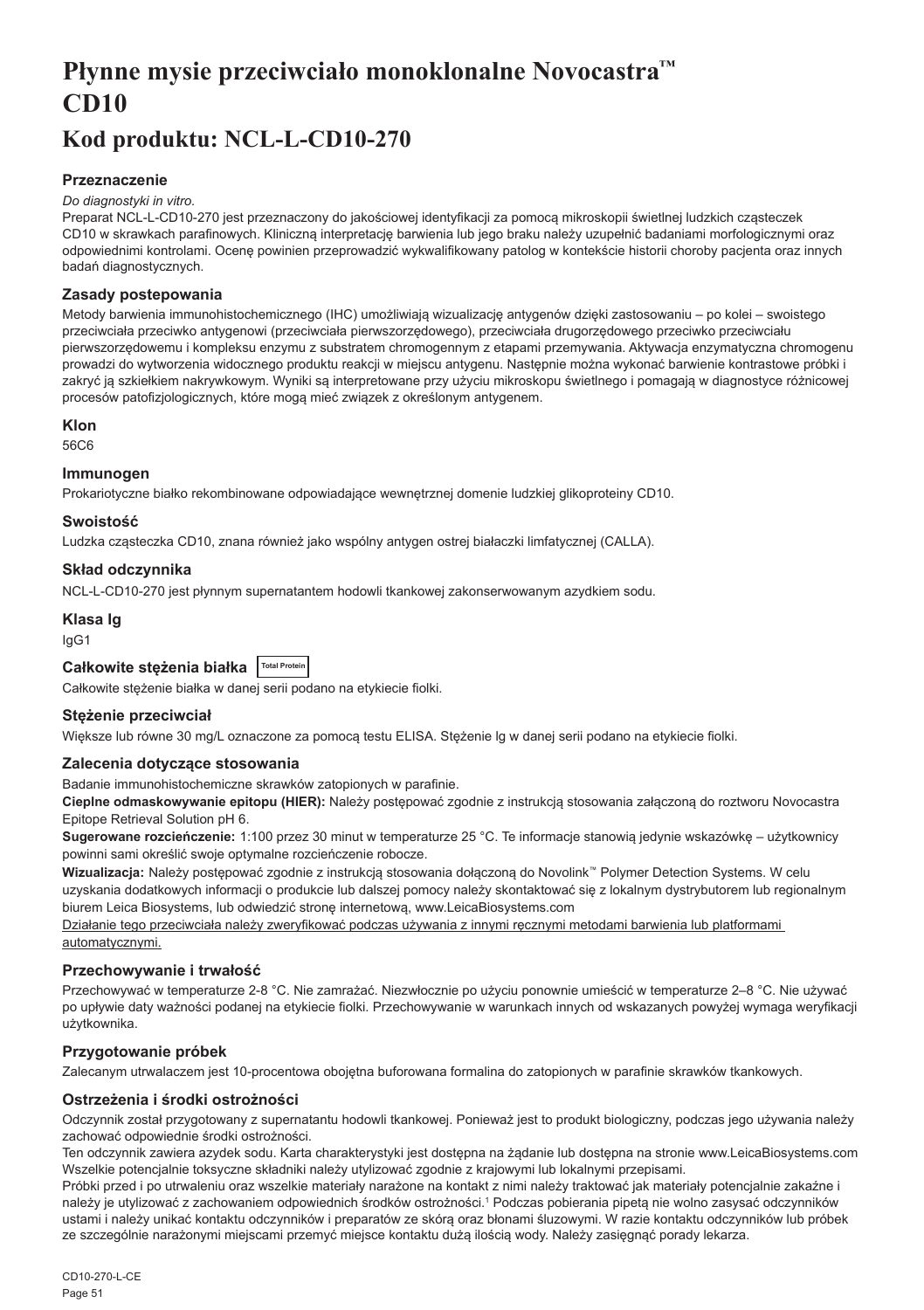Chronić odczynniki przed skażeniem drobnoustrojami, ponieważ może ono doprowadzić do zwiększonego barwienia niespecyficznego. Zastosowanie okresów inkubacji i temperatur innych niż podano w instrukcji może spowodować błędne wyniki. Wszelkie zmiany tego typu muszą zostać zweryfikowane przez użytkownika.

## **Kontrola jakości**

Różnice w przetwarzaniu tkanek i procedurach technicznych w laboratorium użytkownika mogą doprowadzić do znacznej zmienności wyników, co oznacza konieczność dodatkowego przeprowadzania regularnych kontroli wewnętrznych. Kontrole należy przeprowadzać jak najszybciej na świeżych próbkach z autopsji/biopsji/operacji chirurgicznej utrwalonych, przetworzonych i zatopionych w parafinie, taką samą metodą, jaką badane są pobrane tkanki.

## **Tkankowa kontrola pozytywna**

Stosowana w celu wskazania prawidłowo przygotowanych tkanek i prawidłowych technik barwienia.

W każdej serii barwienia każdy zestaw warunków testowych powinien uwzględniać jedną tkankową kontrolę pozytywną. Do optymalnej kontroli jakości i do wykrywania niewielkich poziomów degradacji odczynników bardziej nadaje się tkanka o słabym barwieniu pozytywnym niż tkanka o silnym barwieniu pozytywnym.<sup>2</sup>

Tkankowa kontrola pozytywna powinna obejmować migdałek.

Jeśli tkankowa kontrola pozytywna nie wykaże odpowiedniego barwienia pozytywnego, wyniki testu przeprowadzonego na próbkach pobranych od pacjenta należy uznać za nieważne.

## **Tkankowa kontrola negatywna**

Należy ją wykonać po tkankowej kontroli pozytywnej, aby sprawdzić swoistość znakowania docelowego antygenu przez przeciwciało pierwszorzędowe.

Zalecaną ujemną kontrolą tkankową są jądra.

Ewentualnie tkankowa kontrola negatywna może obejmować różne typy komórek obecne w większości skrawków tkankowych, jednak powinno to zostać zweryfikowane przez użytkownika.

Barwienie niespecyficzne, jeżeli jest obecne, zwykle ma charakter rozproszony. Na skrawkach wykonanych z materiału tkankowego nadmiernie utrwalonego w formalinie można również zaobserwować sporadyczne barwienie tkanki łącznej. Do interpretacji wyników barwienia należy używać nieuszkodzonych komórek. Komórki martwicze lub zdegenerowane często powodują barwienie niespecyficzne.<sup>3</sup>Wyniki fałszywie pozytywne mogą pojawić się w następstwie nieimmunologicznego wiązania białek lub występowania produktów reakcji substratów. Mogą być również spowodowane przez endogenne enzymy, takie jak pseudoperoksydaza (erytrocyty), endogenna peroksydaza (cytochrom C) lub endogenna biotyna (np. wątroba, piersi, mózg, nerki), w zależności od zastosowanego barwnika immunohistochemicznego. Aby odróżnić endogenną aktywność enzymatyczną lub niespecyficzne wiązanie enzymów od swoistej immunoreaktywności, dodatkowe tkanki pacjenta mogą być barwione wyłącznie substratem chromogenem lub kompleksem enzymatycznym (awidyna-biotyna, streptawidyna, znakowany polimer) i substratem-chromogenem. Jeśli w trakcie tkankowej kontroli negatywnej nastąpi barwienie specyficzne, wyniki testu przeprowadzonego na próbkach pobranych od pacjenta należy uznać za nieważne.

## **Negatywna kontrola odczynnika**

Aby przeprowadzić ocenę barwienia niespecyficznego oraz umożliwić lepszą interpretację barwienia specyficznego na każdym skrawku z próbki pobranej od pacjenta należy przeprowadzić nieswoistą kontrolę negatywną odczynnika w miejscu wiązania przeciwciała pierwszorzędowego.

## **Tkanka pacjenta**

Próbki pobrane od pacjenta barwione NCL-L-CD10-270 należy badać jako ostatnie. Intensywność barwienia pozytywnego należy oceniać w kontekście ewentualnego barwienia niespecyficznego tła w negatywnej kontroli odczynnika. Tak jak we wszystkich innych badaniach immunohistochemicznych wynik ujemny oznacza, że antygen nie został wykryty, co jednak nie oznacza, że jest on nieobecny w badanych komórkach/tkankach. W razie konieczności do identyfikacji reakcji fałszywie negatywnych należy wykorzystać panel przeciwciał.

## **Oczekiwane wyniki**

## Tkanki prawidłowe

Klon 56C6 wykrywa antygen CD10 na powierzchni normalnych wczesnych komórek progenitorowych, niedojrzałych limfocytów B w szpiku kostnym i komórek B śródbłonka w obrębie tkanki limfatycznej. CD10 jest także wykrywany na różnych komórkach i tkankach nielimfoidalnych, takich jak komórki mioepitelialne sutka, kanaliki żółciowe, fibroblasty, ze szczególnie wysoką ekspresją w rąbku szczoteczkowym nabłonka nerki i jelita (Łączna liczba ocenionych przypadków prawidłowych = 44).

## Tkanki nieprawidłowe

Klon 56C6 wybarwił 22/115 rozlane chłoniaki z dużych limfocytów B, 8/13 chłoniaków grudkowych, 1/12 przewlekłych chłoniaków limfocytowych, 1/1 ostrego chłoniaka limfoblastycznego z limfocytów B, 2/2 nasieniaki, 2/2 gruczolakoraki okrężnicy, 1/4 guzy wątroby (w tym 1/1 raka przerzutowego, 0/2 raków wątrobowokomórkowych i 0/1 raka przewodów żółciowych), 1/2 raka gruczołów łojowych, 1/2 gruczolakoraka odbytnicy, 1/2 nowotwór skóry (w tym 1/1 włókniakomięsaka skóry i 0/1 raków płaskokomórkowych) i 1/1 raka płaskonabłonkowego krtani. Nie stwierdzono barwienia w chorobie Hodgkina (0/27), chłoniakach z komórek płaszcza (0/7), anaplastycznych wielkokomórkowych chłoniakach z komórek T (0/7), chłoniakach anaplastycznych z dużych limfocytów T (0/4), chłoniakach z limfocytów T/NK (0/3), rozlanych chłoniakach z limfocytów T (0/2), chłoniaku limfoblastycznym z prymitywnych limfocytów B/T (0/1), chłoniaku z obwodowych limfocytów T (0/1), chłoniaku z limfocytów T (0/1), chłoniaku strefy brzeżnej (0/1), guzach tarczycy  $(0/4)$ , guzach płuc (0/4), guzach jajnika  $(0/4)$ , guzach szyjki macicy (0/2), guzach mózgu (0/2), guzach przełyku  $(0/2)$ , guzach sutka (0/2), guzach żołądka (0/2), guzach tkanek miękkich (0/2), guzach języka (0/2), guzach przerzutowe nieznanego pochodzenia (0/2) i guzie grasicy (0/1). (Łączna liczba ocenionych nieprawidłowych przypadków = 239).

**Zaleca się stosowanie NCL-L-CD10-270 do wykrywania ludzkiego białka CD10 w tkankach zdrowych i nowotworowych, jako uzupełnienie konwencjonalnego badania histopatologicznego opartego na nieimmunologicznym barwieniu histologicznym.**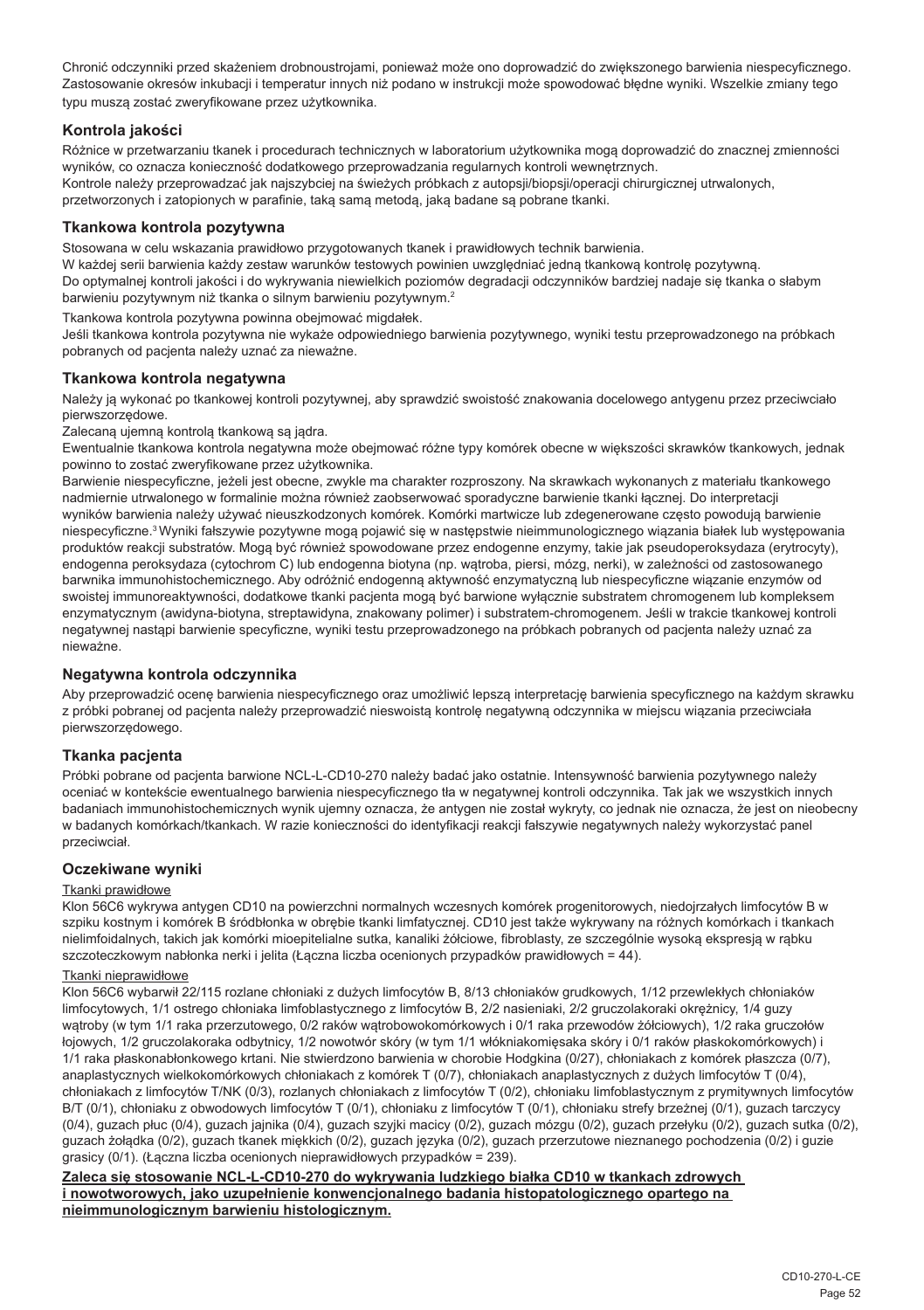## **Ograniczenia ogólne**

Badanie immunohistochemiczne to wieloetapowy proces diagnostyczny, który wymaga specjalistycznego szkolenia w zakresie doboru odpowiednich odczynników i tkanek, utrwalania i przetwarzania tkanek, przygotowywania preparatów immunohistochemicznych oraz interpretacji wyników barwienia.

Barwienie tkanek zależy od postępowania z tkanką i jej przetwarzania przed barwieniem. Nieprawidłowe utrwalanie, zamrażanie, rozmrażanie, przemywanie, suszenie, podgrzewanie, ścinanie skrawków lub skażenie innymi tkankami lub płynami może powodować artefakty, zatrzymywanie przeciwciał lub wyniki fałszywie negatywne. Niespójne wyniki mogą wynikać z różnic w metodach utrwalania i zatapiania lub nieprawidłowości związanej z tkanką.4

Nadmierne lub niepełne barwienie kontrastowe może negatywnie wpływać na właściwą interpretację wyników.

Kliniczną interpretację barwienia lub jego braku należy uzupełnić badaniami morfologicznymi oraz odpowiednimi kontrolami. Ocenę powinien przeprowadzić wykwalifikowany patolog w kontekście historii choroby pacjenta oraz innych badań diagnostycznych. Przeciwciała firmy Leica Biosystems Newcastle Ltd są przeznaczone do badania skrawków zamrożonych lub zatopionych w parafinie, które utrwalono zgodnie z określonymi wymogami. Może wystąpić nieoczekiwana ekspresja antygenu, szczególnie w przypadku nowotworów. Interpretacja kliniczna wybarwionych skrawków musi obejmować analizę morfologiczną oraz ocenę przeprowadzoną w ramach odpowiednich kontroli.

## **Piśmiennictwo - ogólne.**

- 1. National Committee for Clinical Laboratory Standards (NCCLS). Protection of laboratory workers from infectious diseases transmitted by blood and tissue; proposed guideline. Villanova, P.A. 1991; 7(9). Order code M29-P.
- 2. Battifora H. Diagnostic uses of antibodies to keratins: a review and immunohistochemical comparison of seven monoclonal and three polyclonal antibodies. Progress in Surgical Pathology. 6:1–15. eds. Fenoglio-Preiser C, Wolff CM, Rilke F. Field & Wood, Inc., Philadelphia.
- 3. Nadji M, Morales AR. Immunoperoxidase, part I: the techniques and pitfalls. Laboratory Medicine. 1983; 14:767.
- 4. Omata M, Liew CT, Ashcavai M, Peters RL. Nonimmunologic binding of horseradish peroxidase to hepatitis B surface antigen: a possible source of error in immunohistochemistry. American Journal of Clinical Pathology. 1980; 73:626.
- 5. Ordi J, Romagosa C, Tavassoli FA et al. CD10 expression in epithelial tissues and tumours of the gynecologic tract: a useful marker in diagnosis of mesonephric, trophoblastic and clear cell tumors. American Journal of Surgical Pathology 2003 27(2), 178–186.
- 6. Kristiansen G, Schluns K, Yongwei Y et al. CD10 expression in non-small cell lung cancer. Annals of Cellular Pathology 2002 24(1),  $41 - 46$
- 7. Sumathi V P and McCluggage WG. CD10 is useful in demonstrating endometrial stroma at ectopic sites and in confirming diagnosis of endometriosis. Journal of Clinical Pathology 2002 55, 391–392.
- 8. Dunphy CH, Polsky JM, Lance Evans H et al. Paraffin immunoreactivity of CD10, CDw75 and Bcl-6 in follicle center cell lymphoma. Leukaemia and Lymphoma 2001 41(5–6), 585–592.
- 9. Eshoa C, Perkins S, Kampalath et al. Decreased CD10 expression in grade III and in interfollicular infiltrates of follicular lymphomas. American Journal of Clinical Pathology 2001 115(6), 862–867.
- 10.Tajima Y, Shimoda T, Nakanishi Y et al. Gastric and intestinal phenotypic marker expression in gastric carcinomas and its prognostic significance: immunohistochemical analysis of 136 lesions. Oncology 2001 61(3), 212–220.
- 11.Watson P, Wood KM, Lodge A et al. Monoclonal antibodies recognising CD5, CD10 and CD23 in formalin-fixed, paraffin-embedded tissue: production and assessment of their value in the diagnosis of small B-cell lymphoma. Histopathology 2000 36(2), 145–150.
- 12.Bavikatty NR, Ross CW, Finn WG et al. Anti-CD10 immunoperoxidase staining of paraffin-embedded acute leukemias: comparison with flow cytometric immunophenotyping. Human Pathology 2000 31(9), 1051–1054.
- 13.Chen CC, Raikow RB, Sonmez-Alpan E et al. Classification of small B-cell lymphoid neoplasms using a paraffin section immunohistochemical panel. Applied Immunohistochemistry & Molecular Morphology 2000 8(1), 1–11.
- 14.Chu P and Arber DA. Paraffin-section detection of CD10 in 505 nonhematopoietic neoplasms. Frequent expression in renal cell carcinoma and endometrial stromal sarcoma. American Journal of Clinical Pathology 2000 113(3), 374–382.
- 15.Chu PG, Chang KL, Weiss LM et al. Immunohistochemical detection of CD10 in paraffin sections of hematopoietic neoplasms: a comparison with flow cytometry detection in 56 cases. Applied Immunohistochemistry & Molecular Morphology 2000 8(4), 257–262.
- 16.Conde-Sterling DA, Aguilera NS, Nandedkar MA et al. Immunoperoxidase detection of CD10 in Precursor T-lymphoblastic lymphoma/ leukemia: a clinicopathologic study of 24 cases. Archives of Pathology & Laboratory Medicine 2000 124(5), 704-708.
- 17.Endoh Y, Tamura G, Motoyama T et al. Well-differentiated adenocarcinoma mimicking complete-type intestinal metaplasia in the stomach. Human Pathology 1999 30(7), 826-832.
- 18.Kaufmann O, Flath B, Späth-Schwalbe E et al. Immunohistochemical detection of CD10 with monoclonal antibody 56C6 on paraffin sections. American Journal of Clinical Pathology 1999 111(1), 117-122.
- 19.McIntosh GG, Lodge AJ, Watson P et al. NCL-CD10-270: a new monoclonal antibody recognising CD10 in paraffin-embedded tissue. American Journal of Pathology 1999 154(1), 77–82.
- 20.Millar E K, Waldron S, Spencer A et al. CD10 positive thyroid marginal zone non-Hodgkin lymphoma. Journal of Clinical Pathology 1999 52, 849-850.

## **Zmiany wprowadzone do poprzedniego wydania**

Skład odczynnika, Całkowite stężenie białka, Zalecenia dotyczące stosowania, Ostrzeżenia i środki ostrożności, Spodziewane wyniki.

## **Data publikacji**

05 grudnia 2018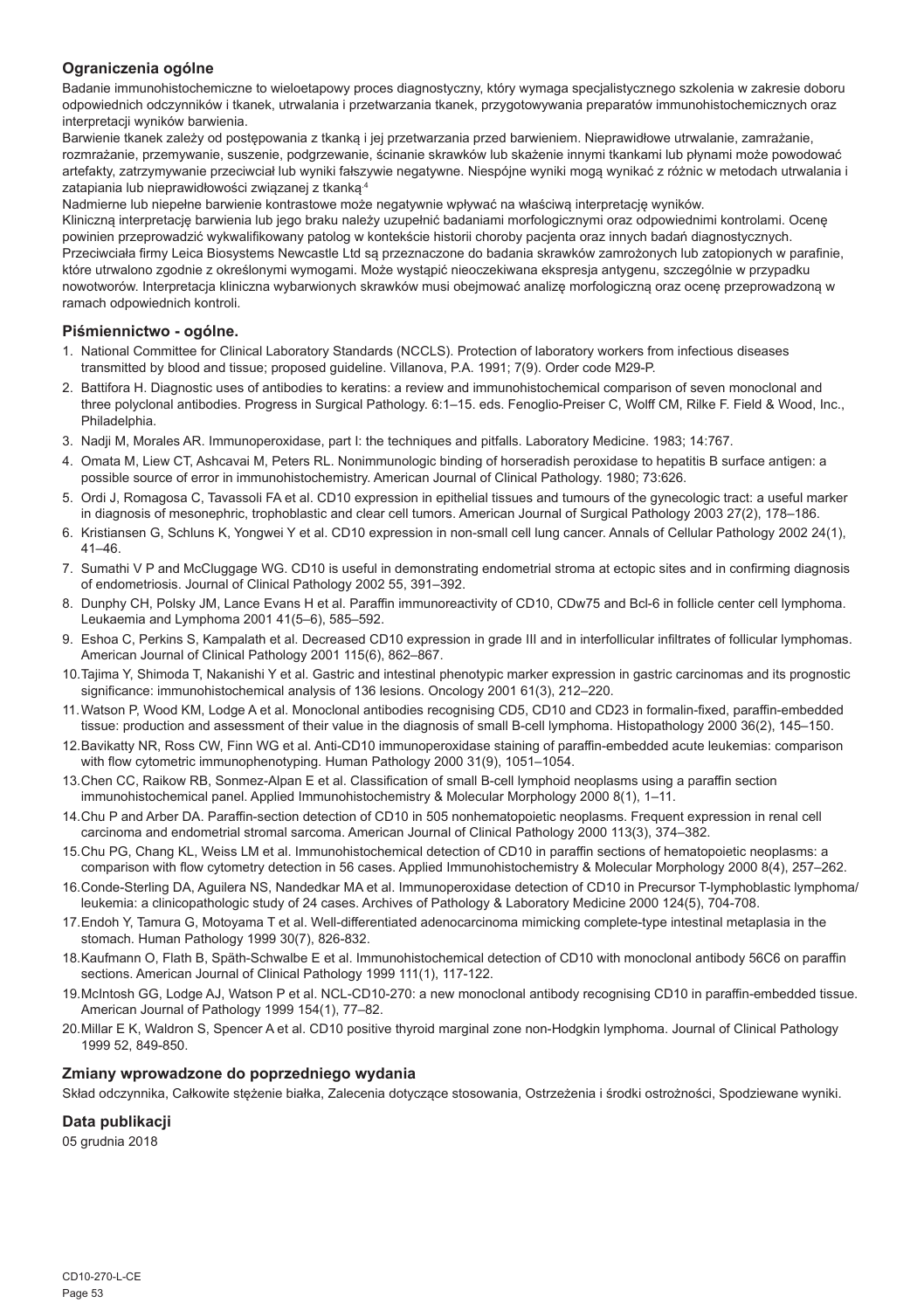# <span id="page-54-0"></span>**Tekoče mišje monoklonsko protitelo Novocastra™ CD10**

## **Koda izdelka: NCL-L-CD10-270**

## **Predvidena uporaba**

#### *Za diagnostično uporabo in vitro.*

Izdelek NCL-L-CD10-270 je namenjen za kvalitativno identifikacijo molekul humanega CD10 v parafinskih rezinah s pomočjo svetlobne mikroskopije. Klinično razlago obarvanja ali odsotnosti le-tega morajo dopolnjevati morfološke študije ustreznih kontrolnih vzorcev, ki jih v okviru klinične anamneze bolnika in drugih diagnostičnih testov oceni usposobljen patolog.

#### **Načelo postopka**

Imunohistokemijske (IHC) tehnike barvanja omogočajo vizualizacijo antigenov z izvajanjem zaporednega nanosa - z vmesnimi koraki izpiranja - specifičnega protitelesa na antigen (primarno protitelo), sekundarnega protitelesa na primarno protitelo in encimskega kompleksa s kromogenim substratom. Encimska aktivacija kromogena povzroči vidno reakcijo izdelka na mestu antigena. Tak vzorec lahko nato nasprotno barvamo in pokrijemo s krovnim stekelcem. Rezultate nato obdelamo s pomočjo svetlobnega mikroskopa in jih uporabimo pri diferencialni diagnozi patološko-fizioloških procesov, ki so morda povezani z določenim antigenom ali pa tudi ne.

#### **Klon**

56C6

## **Imunogen**

Prokariontski rekombinantni fuzijski protein, ki ustreza zunanji domeni humanega glikoproteina CD10.

#### **Specifičnost**

Humana molekula CD10, znana tudi kot skupni antigen akutne limfocitne levkemije (common acute lymphocytic leukemia antigen, CALLA).

#### **Sestava reagenta**

NCL-L-CD10-270 je tekočinski supernatant kulture tkiva in vsebuje natrijev azid kot konzervans.

#### **Razred Ig**

IgG1

## **Skupna koncentracija beljakovin Total Protein**

Skupna koncentracija beljakovin v določeni seriji je navedena na oznaki na viali.

## **Koncentracija protiteles**

Višja ali enaka 30 mg/l, določena s testom ELISA. Glejte oznako na viali za koncentracijo Ig določene serije.

#### **Priporočila za uporabo**

Imunohistokemija parafinskih rezin.

**Toplotno pridobivanje epitopa (HIER):** Upoštevajte navodila za uporabo raztopine za pridobivanje epitopov Novocastra Epitope Retrieval Solution pH 6.

**Predlagano redčenje:** 1:100 za 30 minut pri 25 °C. To so samo smernice; uporabniki naj poiščejo svoje lastne najbolj učinkovite delovne razredčine.

**Vizualizacija:** Upoštevajte navodila za uporabo sistemov za zaznavanje polimerov Novolink™ Polymer Detection Systems. Za dodatne informacije o izdelku ali podporo se obrnite na svojega lokalnega distributerja ali regionalno pisarno družbe Leica Biosystems, lahko pa tudi obiščete spletno mesto družbe Leica Biosystems na naslovu www.LeicaBiosystems.com.

Učinkovitost tega protitelesa je treba validirati, kadar ga uporabljate z drugimi sistemi za ročno barvanje ali avtomatiziranimi okolji.

#### **Shranjevanje in stabilnost**

Hraniti pri temperaturi 2–8 °C. Ne zamrzujte. Takoj po uporabi ohladite na temperaturo 2–8 °C. Ne uporabljajte po datumu izteka roka uporabnosti, ki je naveden na oznaki na viali. Uporabnik naj preveri pogoje shranjevanja, ki se razlikujejo od zgoraj navedenih.

#### **Priprava vzorcev**

Priporočena fiksirna raztopina je 10-% formalin v nevtralnem pufru za tkivne rezine, vstavljene v parafin.

## **Opozorila in previdnostni ukrepi**

Vir priprave tega reagenta je supernatant celične kulture. Ker je to biološki izdelek, je treba z njim ravnati z ustrezno skrbnostjo. Ta reagent vsebuje natrijev azid. Varnostni list je na voljo na zahtevo ali na naslovu www.LeicaBiosystems.com. Upoštevajte zvezne, državne ali lokalne predpise za odstranjevanje vseh morebitnih strupenih sestavin.

Z vzorci, pred fiksiranjem in po njem, in vsemi materiali, s katerimi so prišli v stik, morate rokovati, kot da bi lahko prenašali okužbe, in pri njihovem odstranjevanju slediti ustreznim previdnostnim ukrepom.<sup>1</sup> Nikoli ne pipetirajte reagentov skozi usta; pazite, da reagenti in vzorci ne pridejo v stik s kožo in sluznicami. Če reagenti ali vzorci pridejo v stik z občutljivimi deli, jih izperite z obilo vode. Poiščite zdravniško pomoč.

Pazite, da ne pride do mikrobne okužbe reagentov, saj lahko povzroči nespecifično barvanje.

Če uporabite čas ali temperature inkubacije, ki se razlikujejo od navedenih, lahko pridobite napačne rezultate. Uporabnik mora validirati morebitne spremembe.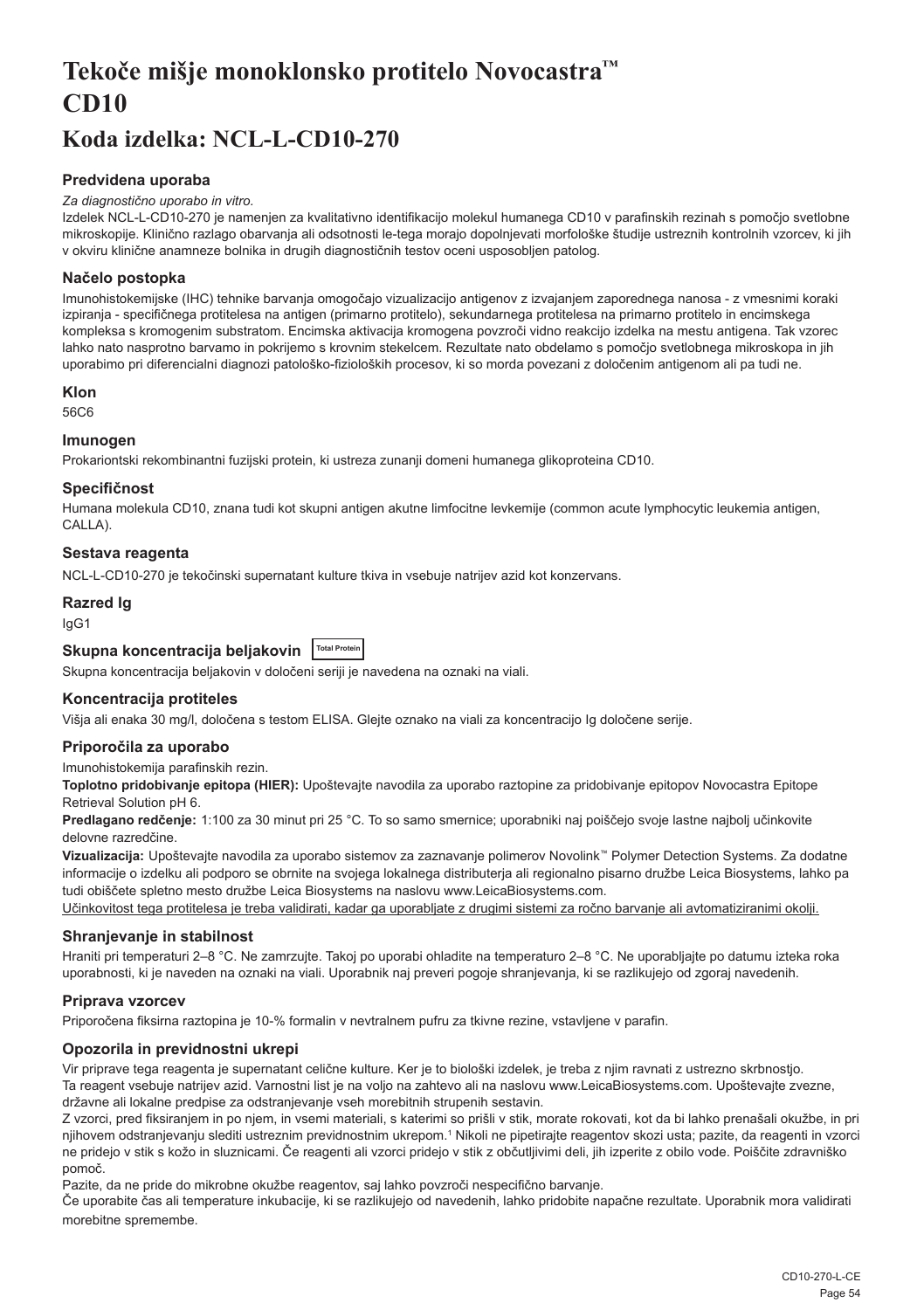## **Kontrola kakovosti**

Razlike pri obdelavi tkiva in tehničnih postopkih v laboratoriju uporabnika lahko vodijo do precejšnje variabilnosti rezultatov, kar zahteva redne interne kontrole učinkovitosti poleg spodaj navedenih postopkov.

Kontrolni vzorci morajo biti sveži vzorci, pridobljeni z obdukcijo/biopsijo/kirurškim posegom, fiksirani s formalinom, obdelani in shranjeni v parafinskem vosku kakor hitro je mogoče ter na isti način, kot vzorci bolnikov.

## **Pozitivni kontrolni vzorci tkiva**

Uporabite jih za opredelitev pravilno pripravljenih tkiv in ustreznih tehnik barvanja.

Pri vsakem postopku barvanja morate vsakemu sklopu preizkusnih pogojev dodati en pozitiven kontrolni vzorec tkiva. Za kar najboljšo kontrolo kakovosti in boljše zaznavanje manjših stopenj razkroja reagenta je bolj primerno uporabiti tkivo s šibkim pozitivnim obarvanjem kot tkivo z močnim pozitivnim obarvanjem.<sup>2</sup>

Za pozitivni kontrolni vzorec tkiva priporočamo tkivo tonzil.

Če pozitivni kontrolni vzorci tkiva ne pokažejo pozitivnega obarvanja, morate rezultate preizkusnih vzorcev zavreči kot neveljavne.

#### **Negativni kontrolni vzorci tkiva**

Pregledati jih morate po pregledu pozitivnih kontrolnih vzorcev tkiva, da preverite specifičnost oznake ciljnega antigena glede na primarno protitelo.

Za negativni kontrolni vzorec tkiva priporočamo tkivo testisov.

Drugače pa se kot negativni kontrolni vzorci pogosto uporablja vrsta različnih celic, ki so prisotne v večini rezin tkiv, vendar pa mora tako uporabo preveriti uporabnik.

Nespecifično barvanje, če je prisotno, je običajno razpršeno. Opazite lahko tudi posamično obarvanje vezivnega tkiva v rezinah tkiv, kot posledica premočnega fiksiranja s formalinom. Za razlago rezultatov obarvanja uporabite nespremenjene celice. Obarvanje nekrotičnih ali degeneriranih celic je pogosto nespecifično.<sup>3</sup> Lažno pozitivni rezultati se lahko pojavijo zaradi ne-imunološke vezave proteinov ali produktov reakcije substrata. Povzročijo jih lahko tudi endogeni encimi, kot so psevdoperoksidaza (eritrociti), endogena peroksidaza (citokromni C) ali endogeni biotin (npr. jetra, dojke, možgani, ledvice), odvisno od vrste uporabljenega imunskega barvila. Za razlikovanje med endogensko aktivnostjo encimov ali nespecifično vezavo encimov zaradi specifične imunske reaktivnosti, lahko barvate dodatna tkiva bolnika izključno ali s kromogenskim substratom ali encimskimi kompleksi (avidin-biotin, streptavidin, označeni polimer) in kromogenskim substratom. Če pride do specifičnega obarvanja negativnih kontrolnih vzorcev tkiva, morate rezultate vzorcev bolnika zavreči kot neveljavne.

## **Negativni kontrolni reagent**

Za oceno nespecifičnega barvanja in boljšo razlago specifičnega obarvanja na antigenskem mestu uporabite nespecifični negativni kontrolni reagent namesto primarnega protitelesa z eno rezino vsakega vzorca bolnika.

#### **Bolnikovo tkivo**

Nazadnje preglejte bolnikove vzorce, obarvane z izdelkom NCL-L-CD10-270. Intenzivnost pozitivnega obarvanja ocenite v okviru morebitnega nespecifičnega obarvanja ozadja z negativnim kontrolnim reagentom. Tako kot pri vseh imunohistokemijskih preizkusih negativen rezultat pomeni, da antigen ni bil zaznan, ne pa odsotnosti antigena v testiranih celicah/tkivih. Po potrebi uporabite nabor protiteles za opredelitev napačnih negativnih reakcij.

## **Pričakovani rezultati**

#### Normalna tkiva

Klon 56C6 zazna antigen CD10 na površini normalnih zgodnjih predniških celic, nezrelih celic B znotraj kostnega mozga in germinalnih središč celic B v limfoidnem tkivu. Molekulo CD10 so odkrili tudi na različnih nelimfatičnih celicah in tkivih, kot so mioepitelijske celice dojke, žolčni kanalčki, fibrobasti, z izrazito obsežnim izražanjem na meji epitelija ledvic in črevesja (skupno število ocenjenih normalnih primerov = 44).

#### Nenormalna tkiva

Klon 56C6 je obarval 22/115 difuznih velikoceličnih limfomov celic B, 8/13 folikularnih limfomov, 1/12 kroničnih limfocitnih limfomov, 1/1 akutnega limfoblastnega limfoma celic B, 2/2 seminomov, 2/2 adenokarcinomov kolona, 1/4 jetrnih tumorjev (vključno z 1/1 metastatskega karcinoma, 0/2 hepatocelularnih karcinomov in 0/1 holangiokarcinoma), 1/2 karcinomov ledvičnih celic, 1/2 rektalnih adenokarcinomov, 1/2 kožnih tumorjev (vključno z 1/1 dermatofibrosarkoma in 0/1 ploščatoceličnega karcinoma) ter 1/1 ploščatoceličnega karcinoma grla. Obarvanja niso opazili pri Hodgkinovi bolezni (0/27), limfomih plaščnih celic (0/7), anaplastičnih velikoceličnih limfomih celic T (0/7), angioimunoblastnih limfomih celic T (0/4), limfomih celic T/NK (0/3), difuznem limfomu celic T (0/2), akutnem limfoblastnem limfomu primitivnih celic B/T (0/1), limfomu perifernih celic T (0/1), limfomu celic T (0/1), limfomu obrobnih celic (0/1), tumorjih ščitnice (0/4), tumorjih pljuč (0/4), tumorjih jajčnikov (0/4), tumorjih materničnega vratu (0/2), možganskih tumorjih (0/2), tumorjih požiralnika (0/2), tumorjih dojke (0/2), tumorjih želodca (0/2), tumorjih mehkih tkiv (0/2), tumorjih jezika (0/2), metastatskih tumorjih neznanega izvora (0/2) in tumorju priželjca (0/1). (Skupno število ocenjenih anomalnih primerov = 239).

#### **Izdelek NCL-L-CD10-270 se priporoča za zaznavanje človeške beljakovine CD10 v normalnih in neoplastičnih tkivih kot dodatna analiza ob konvencionalni histopatologiji z uporabo neimunskih histokemičnih barvil.**

#### **Splošne omejitve**

Imunohistokemija je diagnostični postopek z več koraki, ki zahteva specializirano usposabljanje za izbiro ustreznih reagentov, izbiro, fiksiranje in obdelavo tkiv, pripravo IHC preparata in razlago rezultatov obarvanja.

Obarvanje tkiva je odvisno od rokovanja s tkivom in njegovo obdelavo pred barvanjem. Nepravilno fiksiranje, zamrzovanje, odtajanje, izpiranje, sušenje, segrevanje, rezanje ali okužba z drugimi tkivi ali tekočinami lahko povzroči nastanek artefaktov, lovljenje protitelesa ali lažne negativne rezultate. Nedosledni rezultati so lahko posledica razlik pri metodah fiksiranja in priprave ali pa so del nepravilnosti tkiva samega.4 Prekomerno ali nepopolno nasprotno barvanje lahko neugodno vpliva na pravilno tolmačenje rezultatov.

Klinično razlago obarvanja ali odsotnosti le-tega morajo dopolnjevati morfološke študije ustreznih kontrolnih vzorcev, ki jih v okviru klinične anamneze bolnika in drugih diagnostičnih testov oceni usposobljen patolog.

Protitelesa družbe Leica Biosystems Newcastle Ltd so namenjena uporabi, kot je navedeno, na zamrznjenih ali v parafin vstavljenih rezinah z določenimi zahtevami za fiksiranje. Lahko pride do nepričakovanega izražanja antigena, zlasti pri neoplazmah. Pri klinični razlagi obarvane rezine tkiva morate upoštevati morfološko analizo in oceno ustreznih kontrol.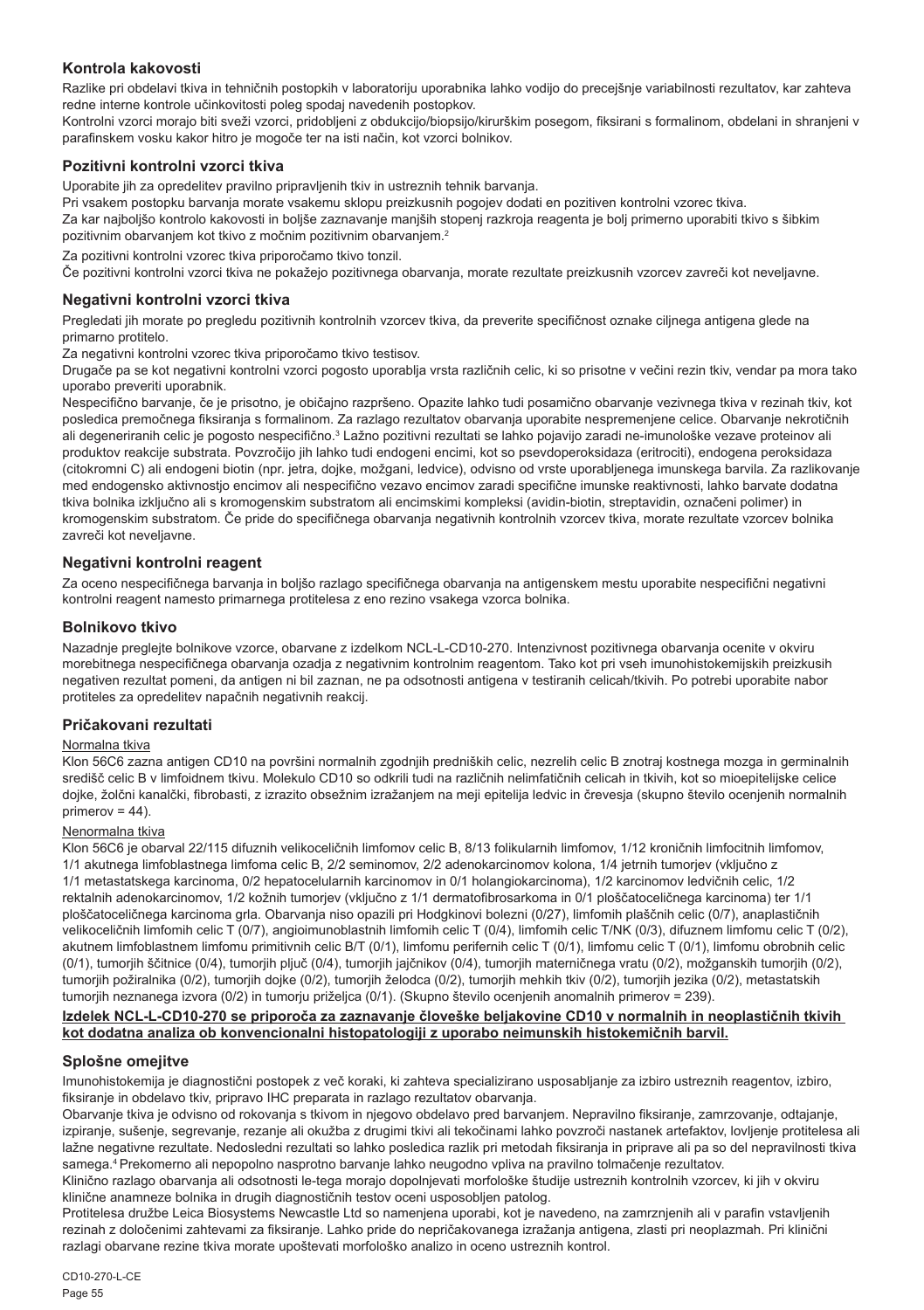## **Splošna literatura**

- 1. National Committee for Clinical Laboratory Standards (NCCLS). Protection of laboratory workers from infectious diseases transmitted by blood and tissue; proposed guideline. Villanova, P.A. 1991; 7(9). Order code M29-P.
- 2. Battifora H. Diagnostic uses of antibodies to keratins: a review and immunohistochemical comparison of seven monoclonal and three polyclonal antibodies. Progress in Surgical Pathology. 6:1–15. eds. Fenoglio-Preiser C, Wolff CM, Rilke F. Field & Wood, Inc., Philadelphia.
- 3. Nadji M, Morales AR. Immunoperoxidase, part I: the techniques and pitfalls. Laboratory Medicine. 1983; 14:767.
- 4. Omata M, Liew CT, Ashcavai M, Peters RL. Nonimmunologic binding of horseradish peroxidase to hepatitis B surface antigen: a possible source of error in immunohistochemistry. American Journal of Clinical Pathology. 1980; 73:626.
- 5. Ordi J, Romagosa C, Tavassoli FA et al. CD10 expression in epithelial tissues and tumours of the gynecologic tract: a useful marker in diagnosis of mesonephric, trophoblastic and clear cell tumors. American Journal of Surgical Pathology 2003 27(2), 178–186.
- 6. Kristiansen G, Schluns K, Yongwei Y et al. CD10 expression in non-small cell lung cancer. Annals of Cellular Pathology 2002 24(1),  $41 - 46$
- 7. Sumathi V P and McCluggage WG. CD10 is useful in demonstrating endometrial stroma at ectopic sites and in confirming diagnosis of endometriosis. Journal of Clinical Pathology 2002 55, 391–392.
- 8. Dunphy CH, Polsky JM, Lance Evans H et al. Paraffin immunoreactivity of CD10, CDw75 and Bcl-6 in follicle center cell lymphoma. Leukaemia and Lymphoma 2001 41(5–6), 585–592.
- 9. Eshoa C, Perkins S, Kampalath et al. Decreased CD10 expression in grade III and in interfollicular infiltrates of follicular lymphomas. American Journal of Clinical Pathology 2001 115(6), 862–867.
- 10.Tajima Y, Shimoda T, Nakanishi Y et al. Gastric and intestinal phenotypic marker expression in gastric carcinomas and its prognostic significance: immunohistochemical analysis of 136 lesions. Oncology 2001 61(3), 212–220.
- 11.Watson P, Wood KM, Lodge A et al. Monoclonal antibodies recognising CD5, CD10 and CD23 in formalin-fixed, paraffin-embedded tissue: production and assessment of their value in the diagnosis of small B-cell lymphoma. Histopathology 2000 36(2), 145–150.
- 12.Bavikatty NR, Ross CW, Finn WG et al. Anti-CD10 immunoperoxidase staining of paraffin-embedded acute leukemias: comparison with flow cytometric immunophenotyping. Human Pathology 2000 31(9), 1051–1054.
- 13.Chen CC, Raikow RB, Sonmez-Alpan E et al. Classification of small B-cell lymphoid neoplasms using a paraffin section immunohistochemical panel. Applied Immunohistochemistry & Molecular Morphology 2000 8(1), 1–11.
- 14.Chu P and Arber DA. Paraffin-section detection of CD10 in 505 nonhematopoietic neoplasms. Frequent expression in renal cell carcinoma and endometrial stromal sarcoma. American Journal of Clinical Pathology 2000 113(3), 374–382.
- 15.Chu PG, Chang KL, Weiss LM et al. Immunohistochemical detection of CD10 in paraffin sections of hematopoietic neoplasms: a comparison with flow cytometry detection in 56 cases. Applied Immunohistochemistry & Molecular Morphology 2000 8(4), 257–262.
- 16.Conde-Sterling DA, Aguilera NS, Nandedkar MA et al. Immunoperoxidase detection of CD10 in Precursor T-lymphoblastic lymphoma/ leukemia: a clinicopathologic study of 24 cases. Archives of Pathology & Laboratory Medicine 2000 124(5), 704-708.
- 17.Endoh Y, Tamura G, Motoyama T et al. Well-differentiated adenocarcinoma mimicking complete-type intestinal metaplasia in the stomach. Human Pathology 1999 30(7), 826-832.
- 18.Kaufmann O, Flath B, Späth-Schwalbe E et al. Immunohistochemical detection of CD10 with monoclonal antibody 56C6 on paraffin sections. American Journal of Clinical Pathology 1999 111(1), 117-122.
- 19.McIntosh GG, Lodge AJ, Watson P et al. NCL-CD10-270: a new monoclonal antibody recognising CD10 in paraffin-embedded tissue. American Journal of Pathology 1999 154(1), 77–82.
- 20.Millar E K, Waldron S, Spencer A et al. CD10 positive thyroid marginal zone non-Hodgkin lymphoma. Journal of Clinical Pathology 1999 52, 849-850.

## **Dodatki in spremembe k prejšnji izdaji**

Sestava reagentov, Skupna koncentracija beljakovin, Priporočila za uporabo, Opozorila in previdnostni ukrepi, Pričakovani rezultati.

## **Datum izdaje**

05 december 2018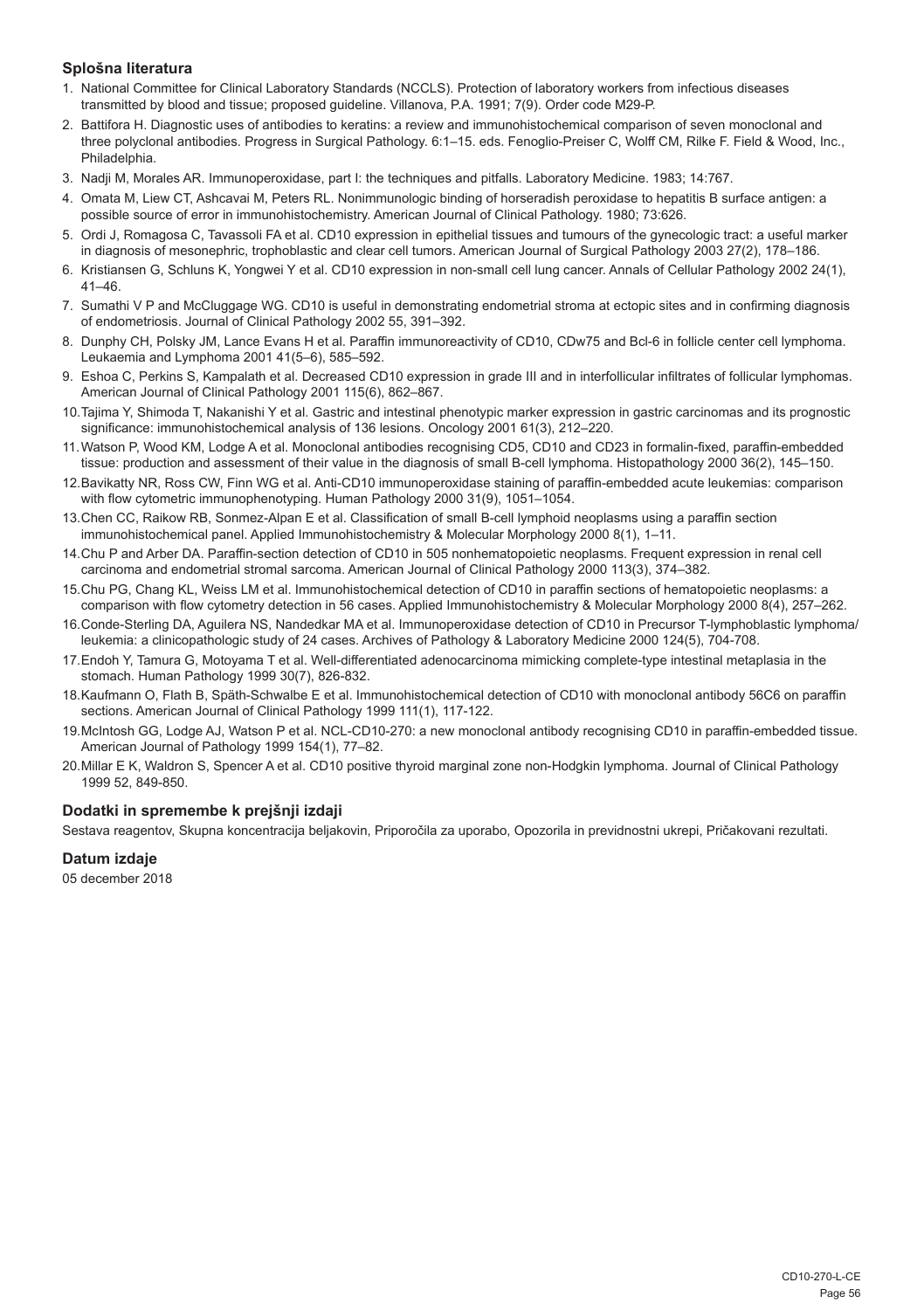# <span id="page-57-0"></span>**Novocastra™ Tekutá myší monoklonální protilátka CD10**

## **Kód výrobku: NCL-L-CD10-270**

## **Zamýšlené použití**

#### *Pro diagnostické použití in vitro.*

NCL-L-CD10-270 je určena ke kvalitativnímu stanovení lidských molekul CD10 světelnou mikroskopií na parafínových řezech. Klinickou interpretaci jakéhokoliv barvení nebo jeho nepřítomnosti je nutné doplnit morfologickým vyšetřením s použitím správných kontrol a zhodnotit je musí kvalifikovaný patolog v kontextu s klinickou anamnézou pacienta a jinými diagnostickými testy.

## **Princip metody**

Imunohistochemické (IHC) barvicí techniky umožňují vizualizaci antigenů pomocí sekvenční aplikace specifické protilátky proti antigenu (primární protilátka), sekundární protilátky proti primární protilátce a enzymového komplexu s chromogenním substrátem s interponovanými omývacími kroky. Enzymatická aktivace chromogenu má za následek viditelnou reakci produktu v místě antigenu. Vzorek pak může být kontrastně nabarven a překryt krycím sklíčkem. Výsledky se interpretují ve světelném mikroskopu; jsou pomůckou v diferenciální diagnostice patofyziologických procesů, které mohou, ale nemusí, souviset s příslušným antigenem.

#### **Klon**

56C6

## **Imunogen**

Prokaryotický rekombinantní fúzní protein odpovídající externí doméně lidského glykoproteinu CD10.

#### **Specificita**

Lidská molekula CD10, rovněž známá jako obvyklý antigen akutní lymfoblastické leukemie (CALLA).

## **Složení reagencie**

NCL-L-CD10-270 je tekutý supernatant z tkáňové kultury obsahující jako konzervační prostředek azid sodný.

## **Třída Ig**

IgG1

## **Koncentrace celkového proteinu Total Protein**

Koncentrace celkového proteinu specifická pro šarži je uvedena na štítku na lahvičce.

## **Koncentrace protilátek**

30 mg/l nebo vyšší, stanovená metodou ELISA. Koncentrace imunoglobulinu (Ig) specifická pro šarži je uvedena na štítku na lahvičce.

#### **Doporučení k použití**

Imunohistochemické vyšetření na parafínových řezech.

**Teplem indukované odmaskování epitopu (Heat Induced Epitope Retrieval, HIER):** Postupujte podle pokynů k použití k roztoku Novocastra Epitope Retrieval Solution pH 6.

**Doporučené ředění:** 1:100 po dobu 30 minut při 25 °C. Toto doporučení je uvedeno jako vodítko; uživatelé musí stanovit vlastní optimální pracovní ředění.

**Vizualizace:** Postupujte podle návodu k použití k systémům pro detekci polymerů Novolink™ Polymer Detection Systems. Pro více informací či podporu kontaktujte vaši lokální nebo regionální kancelář Leica Biosystems nebo navštivte webové stránky Leica Biosystems, www.LeicaBiosystems.com

Výkon této protilátky je třeba validovat, pokud se používá s jinými systémy pro ruční barvení nebo na automatických platformách.

## **Skladování a stabilita**

Skladujte při teplotě 2–8 °C. Nezmrazujte. Okamžitě po použití vraťte do teploty 2–8 °C. Nepoužívejte po uplynutí data exspirace uvedeného na štítku na lahvičce. Podmínky skladování jiné než výše uvedené musí uživatel validovat.

## **Příprava vzorku**

Fixační roztok doporučený pro řezy tkáně zalité v parafinu je 10% formalín pufrovaný na neutrální pH.

## **Varování a bezpečnostní opatření**

Tato reagencie byla připravena ze supernatantu z buněčné kultury. Protože jde o biologický produkt, je nutno manipulaci s ní věnovat náležitou pozornost.

Tato reagencie obsahuje azid sodný. Bezpečnostní list materiálu je k dispozici na požádání nebo je dostupný na webu www.LeicaBiosystems.com

Údaje o likvidaci jakýchkoli potenciálně toxických komponent prostudujte ve federálních, státních nebo místních nařízeních. Se vzorky, před fixací i po fixaci, a se všemi materiály jim vystavenými, je nutno zacházet, jako by mohly způsobit přenos infekce, a likvidovat je s náležitými bezpečnostními opatřeními.<sup>1</sup> Reagencie nikdy nepipetujte ústy a zabraňte styku reagencií a vzorků s kůží a sliznicemi. Pokud se reagencie nebo vzorky dostanou do kontaktu s citlivými oblastmi, omyjte je velkým množstvím vody. Vyhledejte

lékařskou pomoc. Minimalizujte mikrobiální kontaminaci reagencií, mohlo by dojít ke zvýšení výskytu nespecifického barvení.

Inkubační doby nebo teploty jiné než předepsané mohou vést k chybným výsledkům. Všechny takové změny musí být uživatelem validovány.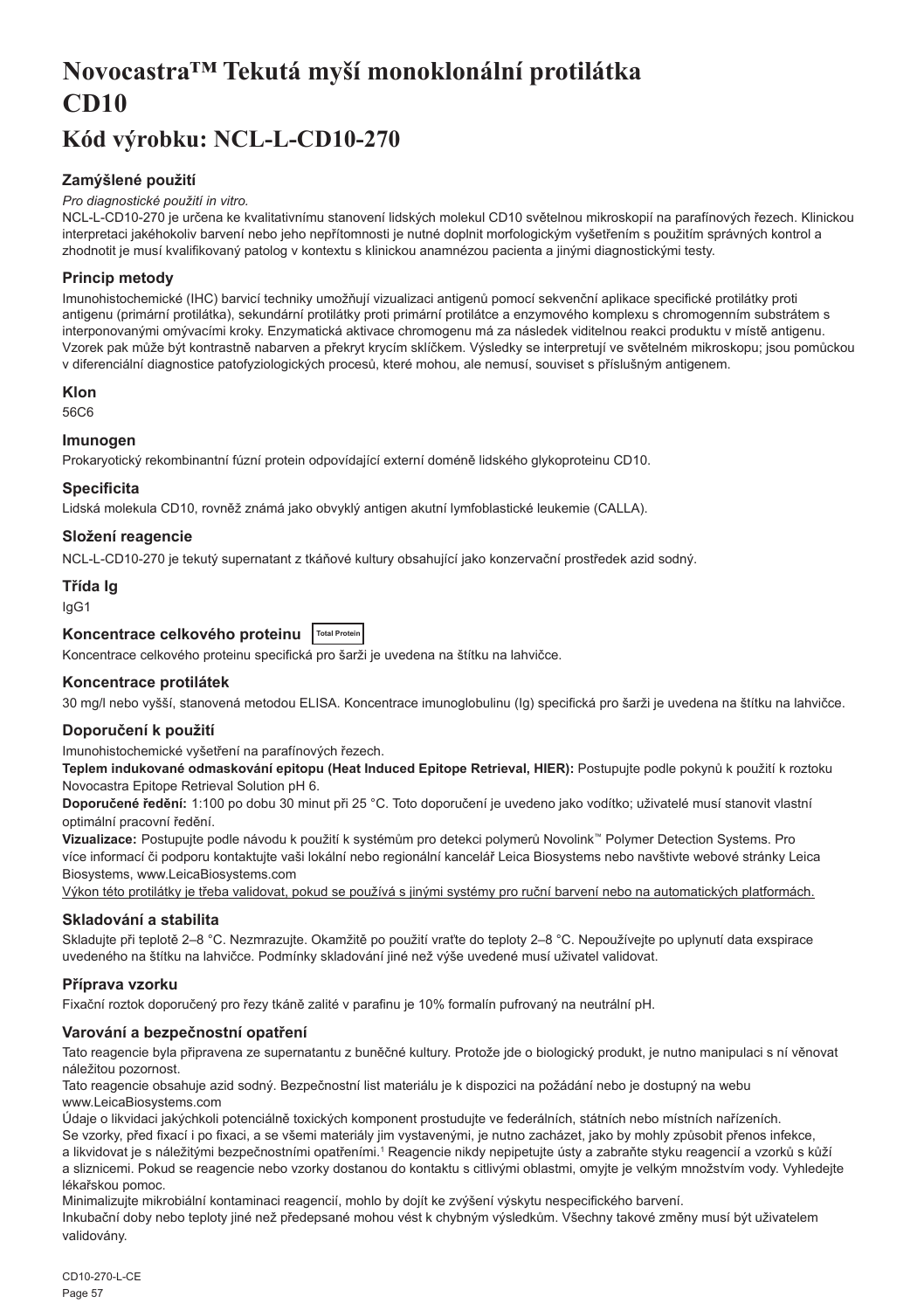## **Kontrola jakosti**

Rozdíly ve zpracování tkání a v technických postupech v laboratoři uživatele mohou způsobit významnou variabilitu výsledků, což vyžaduje kromě níže uvedených postupů i pravidelné provádění kontrol v laboratoři.

Kontroly musí být čerstvé pitevní/bioptické/operační vzorky co nejdříve fixované formalínem, zpracované a zalité do parafínového vosku, stejným způsobem jako vzorek/vzorky pacienta.

## **Pozitivní tkáňová kontrola**

Používá se k průkazu správně připravených tkání a správných barvicích technik.

V každém barvicím cyklu musí být použita jedna pozitivní tkáňová kontrola pro každý soubor testovacích podmínek.

Pro optimální kontrolu jakosti a k detekci menšího stupně degradace reagencie je vhodnější tkáň se slabým pozitivním barvením než tkáň se silným pozitivním barvením.<sup>2</sup>

Doporučená pozitivní tkáňová kontrola je tonzila.

Pokud pozitivní tkáňová kontrola nevykazuje pozitivní barvení, musí být výsledky testovaných vzorků považovány za neplatné.

#### **Negativní tkáňová kontrola**

Musí být vyšetřena po pozitivní tkáňové kontrole k ověření specificity označení cílového antigenu primární protilátkou. Doporučená negativní tkáňová kontrola je varle.

Alternativně často představuje místa negativní kontroly řada různých typů buněk přítomných ve většině tkáňových řezů, to ale musí uživatel validovat.

Nespecifické barvení, je-li přítomno, má obvykle difúzní vzhled. V řezech ze tkání nadměrně fixovaných formalínem může být také zjištěno sporadické barvení pojivové tkáně. K interpretaci výsledků barvení použijte neporušené buňky. Nekrotické nebo degenerované buňky se často barví nespecificky.<sup>3</sup>Falešně pozitivní výsledky mohou být důsledkem neimunologické vazby proteinů nebo produktů reakčního substrátu. Mohou být také způsobeny endogenními enzymy, jako je např. pseudoperoxidáza (erytrocyty), endogenní peroxidáza

(cytochrom C) nebo endogenní biotin (např. játra, prs, mozek, ledviny), podle typu použitého imunobarviva. K odlišení aktivity endogenních enzymů či nespecifické vazby enzymů od specifické imunoreaktivity mohou být barveny další tkáně pacienta výlučně chromogenním substrátem, případně enzymovými komplexy (avidin-biotin, streptavidin, značený polymer) a chromogenním substrátem. Pokud dojde v negativní tkáňové kontrole ke specifickému barvení, musí být výsledky vzorků pacienta považovány za neplatné.

## **Negativní reagenční kontrola**

K vyhodnocení nespecifického barvení a umožnění lepší interpretace specifického barvení v místě antigenu použijte na řezu z každého vzorku pacienta nespecifickou negativní reagenční kontrolu místo primární protilátky.

## **Tkáň pacienta**

Nakonec vyšetřete vzorky pacienta barvené pomocí NCL-L-CD10-270. Intenzita pozitivního barvení musí být zhodnocena v kontextu se vším nespecifickým barvením pozadí u negativní reagenční kontroly. Jako u každého imunohistochemického vyšetření, negativní výsledek znamená, že antigen nebyl zjištěn, nikoli, že antigen není ve vyšetřovaných buňkách/tkáních přítomen. V případě potřeby použijte k identifikaci falešně negativních reakcí panel protilátek.

## **Očekávané výsledky**

#### Normální tkáně

Klon 56C6 detekuje antigen CD10 na povrchu normálních časných progenitorů, nezralých B-buněk v kostní dřeni a zárodečných centrech B-buněk v lymfoidní tkáni. CD10 je rovněž detekován u různých nelymfoidních buněk a tkání, například u myoepiteliálních buněk prsu, žlučových kapilár, fibroblastů, se zvláště vysokou expresí u kartáčového lemu ledvin a epitelu střeva. (Celkový počet hodnocených normálních případů n = 44)

#### Abnormální tkáně

Klon 56C6 barvil 22/115 difúzních velkobuněčných B-lymfomů, 8/13 folikulárních lymfomů, 1/12 chronických lymfocytárních lymfomů, 1/1 akutních lymfoblastických B-lymfomů, 2/2 seminomů, 2/2 adenokarcinomů tlustého střeva, 1/4 nádorů jater (včetně 1/1 metastatického karcinomu, 0/2 hepatocelulárních karcinomů a 0/1 cholangiokarcinomu), 1/2 karcinomu renálních buněk, 1/2 adenokarcinomů rekta, 1/2 nádorů kůže (včetně 1/1 dermatofibrosarkomu a 0/1 dlaždicobuněčného karcinomu) a 1/1 dlaždicobuněčného karcinomu hrtanu. Barvení nebylo pozorováno u Hodgkinovy choroby (0/27), lymfomů plášťové zóny (0/7), anaplastických velkobuněčných T-lymfomů (0/7), angioimunoblastických T-lymfomů (0/4), T/NK-lymfomů (0/3), difúzních T-lymfomů (0/2), primitivního akutního lymfoblastického B/T-lymfomu (0/1), periferního T-lymfomu (0/1), T-lymfomu (0/1), lymfomu marginální zóny (0/1), nádorů štítné žlázy (0/4), nádorů plic (0/4), nádorů vaječníku (0/4), nádorů děložního hrdla (0/2), nádorů mozku (0/2), nádorů jícnu (0/2), nádorů prsu (0/2), nádorů žaludku (0/2), nádorů měkkých tkání (0/2), nádorů žaludku (0/2), metastatických nádorů neznámého původu (0/2) a nádoru brzlíku (0/1). (Celkový počet vyšetřených abnormálních tkání = 239).

#### **NCL-L-CD10-270 se doporučuje k detekci lidského proteinu CD10 v normálních a neoplastických tkáních jako doplněk ke konvenční histopatologii s použitím neimunologických histochemických nátěrů.**

## **Obecná omezení**

Imunohistochemické vyšetření je vícekrokový diagnostický proces, který spočívá ve specializovaném školení ve výběru vhodných reagencií; výběru, fixaci a zpracování tkání; přípravě imunohistochemickího sklíčka; a v interpretaci výsledků barvení. Barvení tkáně závisí na manipulaci s tkání a jejím zpracování před barvením. Nesprávným postupem při fixaci, zmrazení, rozmrazení, omývání, sušení, zahřívání, krájení řezů nebo kontaminací jinými tkáněmi či tekutinami mohou vzniknout artefakty, může dojít k vychytávání protilátek nebo k falešně negativním výsledkům. Nekonzistentní výsledky mohou být důsledkem odchylek ve fixačních metodách a metodách zalití v konzervačním médiu, nebo přirozených odchylek ve tkáni.4

Nadměrné nebo nedostatečné kontrastní barvení může narušit správnou interpretaci výsledků.

Klinickou interpretaci jakéhokoliv barvení nebo jeho nepřítomnosti je nutné doplnit morfologickým vyšetřením s použitím správných kontrol a zhodnotit je musí kvalifikovaný patolog v kontextu s klinickou anamnézou pacienta a jinými diagnostickými testy. Protilátky společnosti Leica Biosystems Newcastle Ltd se používají, jak bylo uvedeno, u zmrazených nebo u parafínových řezů se specifickými požadavky na fixaci. Může dojít k expresi neočekávaných antigenů, zejména u nádorů. Klinická interpretace jakéhokoli barveného tkáňového řezu musí zahrnovat morfologickou analýzu a zhodnocení příslušných kontrol.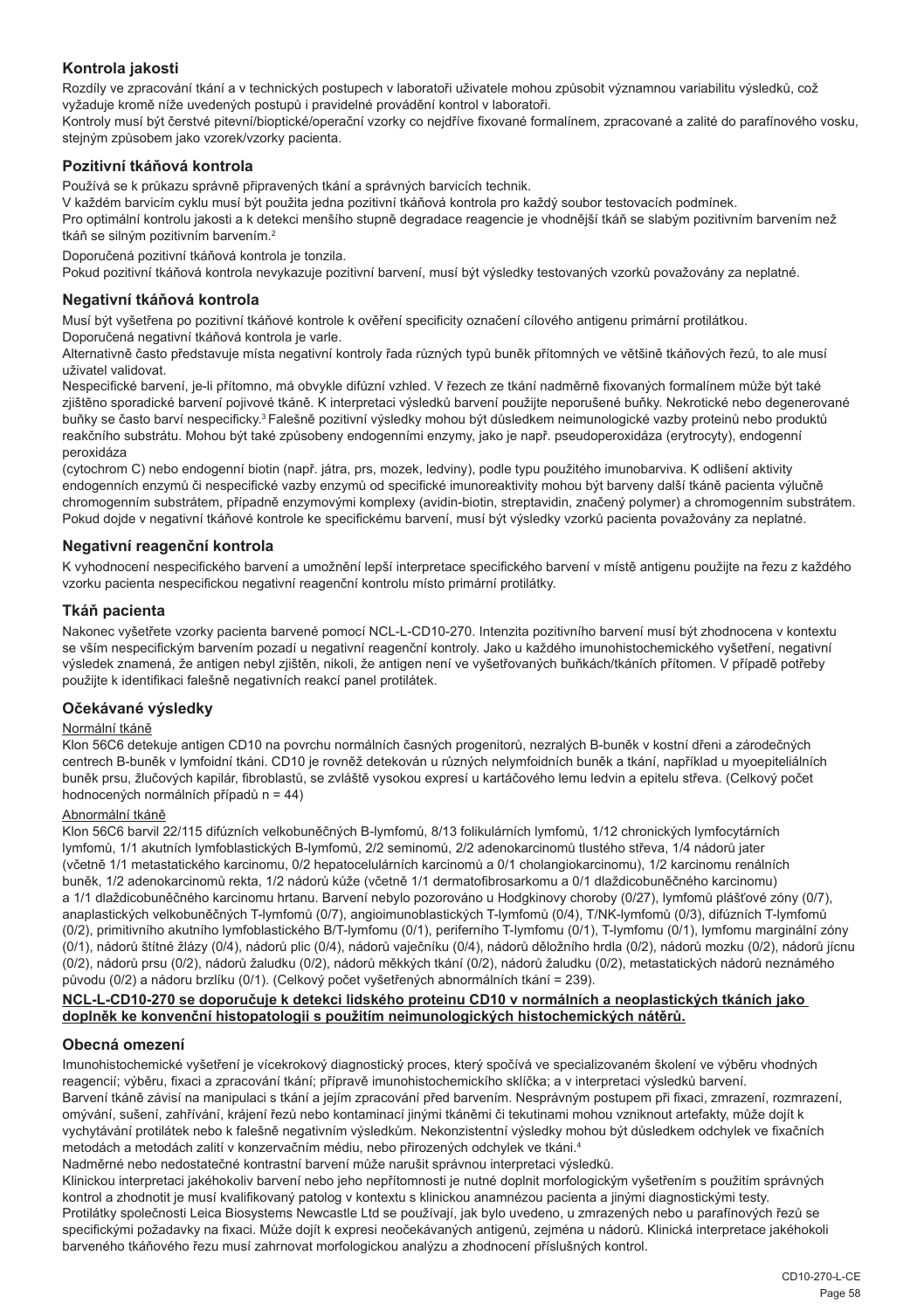## **Literatura - všeobecná**

- 1. National Committee for Clinical Laboratory Standards (NCCLS). Protection of laboratory workers from infectious diseases transmitted by blood and tissue; proposed guideline. Villanova, P.A. 1991; 7(9). Order code M29-P.
- 2. Battifora H. Diagnostic uses of antibodies to keratins: a review and immunohistochemical comparison of seven monoclonal and three polyclonal antibodies. Progress in Surgical Pathology. 6:1–15. eds. Fenoglio-Preiser C, Wolff CM, Rilke F. Field & Wood, Inc., Philadelphia.
- 3. Nadji M, Morales AR. Immunoperoxidase, part I: the techniques and pitfalls. Laboratory Medicine. 1983; 14:767.
- 4. Omata M, Liew CT, Ashcavai M, Peters RL. Nonimmunologic binding of horseradish peroxidase to hepatitis B surface antigen: a possible source of error in immunohistochemistry. American Journal of Clinical Pathology. 1980; 73:626.
- 5. Ordi J, Romagosa C, Tavassoli FA et al. CD10 expression in epithelial tissues and tumours of the gynecologic tract: a useful marker in diagnosis of mesonephric, trophoblastic and clear cell tumors. American Journal of Surgical Pathology 2003 27(2), 178–186.
- 6. Kristiansen G, Schluns K, Yongwei Y et al. CD10 expression in non-small cell lung cancer. Annals of Cellular Pathology 2002 24(1),  $41 - 46$
- 7. Sumathi V P and McCluggage WG. CD10 is useful in demonstrating endometrial stroma at ectopic sites and in confirming diagnosis of endometriosis. Journal of Clinical Pathology 2002 55, 391–392.
- 8. Dunphy CH, Polsky JM, Lance Evans H et al. Paraffin immunoreactivity of CD10, CDw75 and Bcl-6 in follicle center cell lymphoma. Leukaemia and Lymphoma 2001 41(5–6), 585–592.
- 9. Eshoa C, Perkins S, Kampalath et al. Decreased CD10 expression in grade III and in interfollicular infiltrates of follicular lymphomas. American Journal of Clinical Pathology 2001 115(6), 862–867.
- 10.Tajima Y, Shimoda T, Nakanishi Y et al. Gastric and intestinal phenotypic marker expression in gastric carcinomas and its prognostic significance: immunohistochemical analysis of 136 lesions. Oncology 2001 61(3), 212–220.
- 11.Watson P, Wood KM, Lodge A et al. Monoclonal antibodies recognising CD5, CD10 and CD23 in formalin-fixed, paraffin-embedded tissue: production and assessment of their value in the diagnosis of small B-cell lymphoma. Histopathology 2000 36(2), 145–150.
- 12.Bavikatty NR, Ross CW, Finn WG et al. Anti-CD10 immunoperoxidase staining of paraffin-embedded acute leukemias: comparison with flow cytometric immunophenotyping. Human Pathology 2000 31(9), 1051–1054.
- 13.Chen CC, Raikow RB, Sonmez-Alpan E et al. Classification of small B-cell lymphoid neoplasms using a paraffin section immunohistochemical panel. Applied Immunohistochemistry & Molecular Morphology 2000 8(1), 1–11.
- 14.Chu P and Arber DA. Paraffin-section detection of CD10 in 505 nonhematopoietic neoplasms. Frequent expression in renal cell carcinoma and endometrial stromal sarcoma. American Journal of Clinical Pathology 2000 113(3), 374–382.
- 15.Chu PG, Chang KL, Weiss LM et al. Immunohistochemical detection of CD10 in paraffin sections of hematopoietic neoplasms: a comparison with flow cytometry detection in 56 cases. Applied Immunohistochemistry & Molecular Morphology 2000 8(4), 257–262.
- 16.Conde-Sterling DA, Aguilera NS, Nandedkar MA et al. Immunoperoxidase detection of CD10 in Precursor T-lymphoblastic lymphoma/ leukemia: a clinicopathologic study of 24 cases. Archives of Pathology & Laboratory Medicine 2000 124(5), 704-708.
- 17.Endoh Y, Tamura G, Motoyama T et al. Well-differentiated adenocarcinoma mimicking complete-type intestinal metaplasia in the stomach. Human Pathology 1999 30(7), 826-832.
- 18.Kaufmann O, Flath B, Späth-Schwalbe E et al. Immunohistochemical detection of CD10 with monoclonal antibody 56C6 on paraffin sections. American Journal of Clinical Pathology 1999 111(1), 117-122.
- 19.McIntosh GG, Lodge AJ, Watson P et al. NCL-CD10-270: a new monoclonal antibody recognising CD10 in paraffin-embedded tissue. American Journal of Pathology 1999 154(1), 77–82.
- 20.Millar E K, Waldron S, Spencer A et al. CD10 positive thyroid marginal zone non-Hodgkin lymphoma. Journal of Clinical Pathology 1999 52, 849-850.

## **Opravy předchozího vydání**

Složení reagencie, Koncentrace celkového proteinu, Doporučení k použití, Varování a bezpečnostní opatření, Očekávané výsledky.

## **Datum vydání**

05 prosinec 2018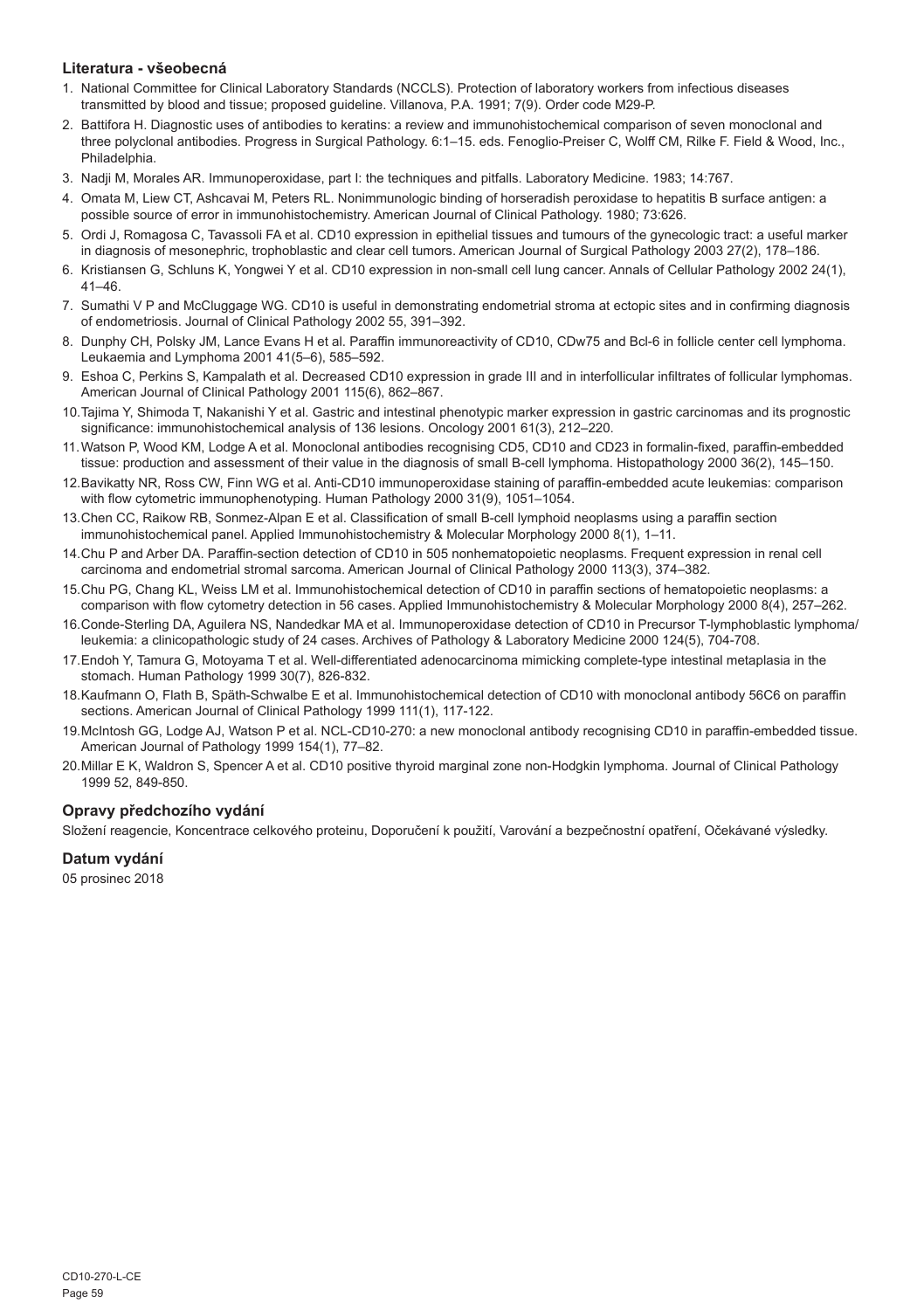# <span id="page-60-0"></span>**Tekutá myšia monoklonálna protilátka Novocastra™ CD10**

# **Kód produktu: NCL-L-CD10-270**

## **Zamýšľané použitie**

#### *Na diagnostické použitie in vitro.*

NCL-L-CD10-270 slúži na kvalitatívnu identifikáciu ľudských molekúl CD10 v parafínových rezoch pomocou svetelnej mikroskopie. Klinická interpretácia akéhokoľvek farbenia alebo jeho absencie musí byť kombinovaná s morfologickými vyšetreniami za použitia zodpovedajúcich kontrol. Výsledky je nutné vyhodnotiť v kontexte klinickej anamnézy pacienta a iných diagnostických testov vedených kvalifikovaným patológom.

## **Princíp postupu**

Techniky imunohistochemického (IHC) zafarbenia umožňujú vizualizáciu antigénov sekvenčnou aplikáciou špecifickej protilátky proti antigénu (primárna protilátka), sekundárnej protilátky proti primárnej protilátke a enzymatického komplexu s chromogénnym substrátom. Medzi jednotlivými krokmi prebieha premývanie. Enzymatická aktivácia chromogénu vytvára v mieste antigénu viditeľné produkty reakcie. Môžete doplniť kontrastné zafarbenie vzorky a zakryť ju krycím sklíčkom. Výsledky sa interpretujú pomocou svetelného mikroskopu a napomáhajú pri diferenciálnej diagnostike patofyziologických procesov, ktoré môžu, ale nemusia byť spojené s určitým antigénom.

## **Klon**

56C6

## **Imunogén**

Prokaryotický rekombinantný fúzovaný proteín zodpovedajúci externej doméne ľudského glykoproteínu CD10.

## **Špecificita**

Ľudská molekula CD10, označovaná aj ako spoločný antigén akútnej lymfocytickej leukémie (CALLA).

## **Zloženie činidla**

NCL-L-CD10-270 je tekutý supernatant na tkanivovú kultiváciu obsahujúci azid sodný ako konzervačnú látku.

#### **Trieda Ig**

IgG1

## **Celková koncentrácia proteínov Total Protein**

Celkovú koncentráciu proteínov špecifickú pre šaržu nájdete na štítku fľaštičky.

## **Koncentrácia protilátok**

Vyššia alebo rovná 30 mg/l podľa ELISA. Koncentráciu Ig špecifickú pre šaržu nájdete na štítku fľaštičky.

## **Odporúčania na použitie**

Imunohistochémia parafínových rezov.

**Záchyt epitopov s tepelnou indukciou (HIER):** Postupujte podľa návodu na použitie systému Novocastra Epitope Retrieval Solution pH 6.

**Odporúčané riedenie:** 1 : 100 po dobu 30 minút pri teplote 25 °C. Táto hodnota je orientačná, používatelia si musia stanoviť svoje vlastné optimálne pracovné riedenia.

**Vizualizácia:** Postupujte podľa návodu na použitie systémov Novolink™ Polymer Detection Systems. Ďalšie informácie o produkte alebo podporu vám poskytne váš miestny distribútor alebo lokálne zastúpenie spoločnosti Leica Biosystems. Takisto môžete navštíviť internetové stránky spoločnosti Leica Biosystems: www.LeicaBiosystems.com

Funkčnosť tejto protilátky je nutné validovať pri použití s inými manuálnymi systémami farbenia alebo automatizovanými platformami.

## **Uskladnenie a stabilita**

Skladujte pri teplote 2 – 8 °C. Nezmrazujte. Okamžite po použití vráťte do teploty 2 – 8 °C. Nepoužívajte po uplynutí dátumu exspirácie uvedeného na štítku fľaštičky. Iné než vyššie uvedené podmienky skladovania si vyžadujú validáciu používateľom.

## **Príprava vzorky**

Odporúčaný fixačný prípravok je 10 % neutrálny pufrovaný formalín pre bločky tkaniva zaliate do parafínu.

## **Varovania a bezpečnostné opatrenia**

Toto činidlo bolo pripravené zo supernatantu bunkovej kultúry. Keďže ide o biologický produkt, pri manipulácii je nutné vynaložiť zodpovedajúcu starostlivosť.

Toto činidlo obsahuje azid sodný. Materiálový bezpečnostný list je k dispozícii na požiadanie alebo na stránkach www.LeicaBiosystems.com.

Likvidáciu prípadných potenciálne toxických súčastí definujú federálne, štátne alebo miestne predpisy.

So vzorkami pred fixáciou a po nej a všetkými materiálmi, ktoré s nimi prišli do kontaktu, je nutné manipulovať ako s potenciálne infekčnými a zlikvidovať ich pri dodržaní zodpovedajúcich bezpečnostných opatrní.<sup>1</sup> Činidlá nikdy nepipetujte ústami a zabráňte kontaktu činidiel a vzoriek s kožou a sliznicami. Ak sa činidlá alebo vzorky dostanú do kontaktu s citlivými oblasťami, umyte ich veľkým množstvom vody. Vyhľadajte lekársku pomoc.

Minimalizujte mikrobiálnu kontamináciu činidiel. V opačnom prípade môže dôjsť k zvýšeniu nešpecifického zafarbenia.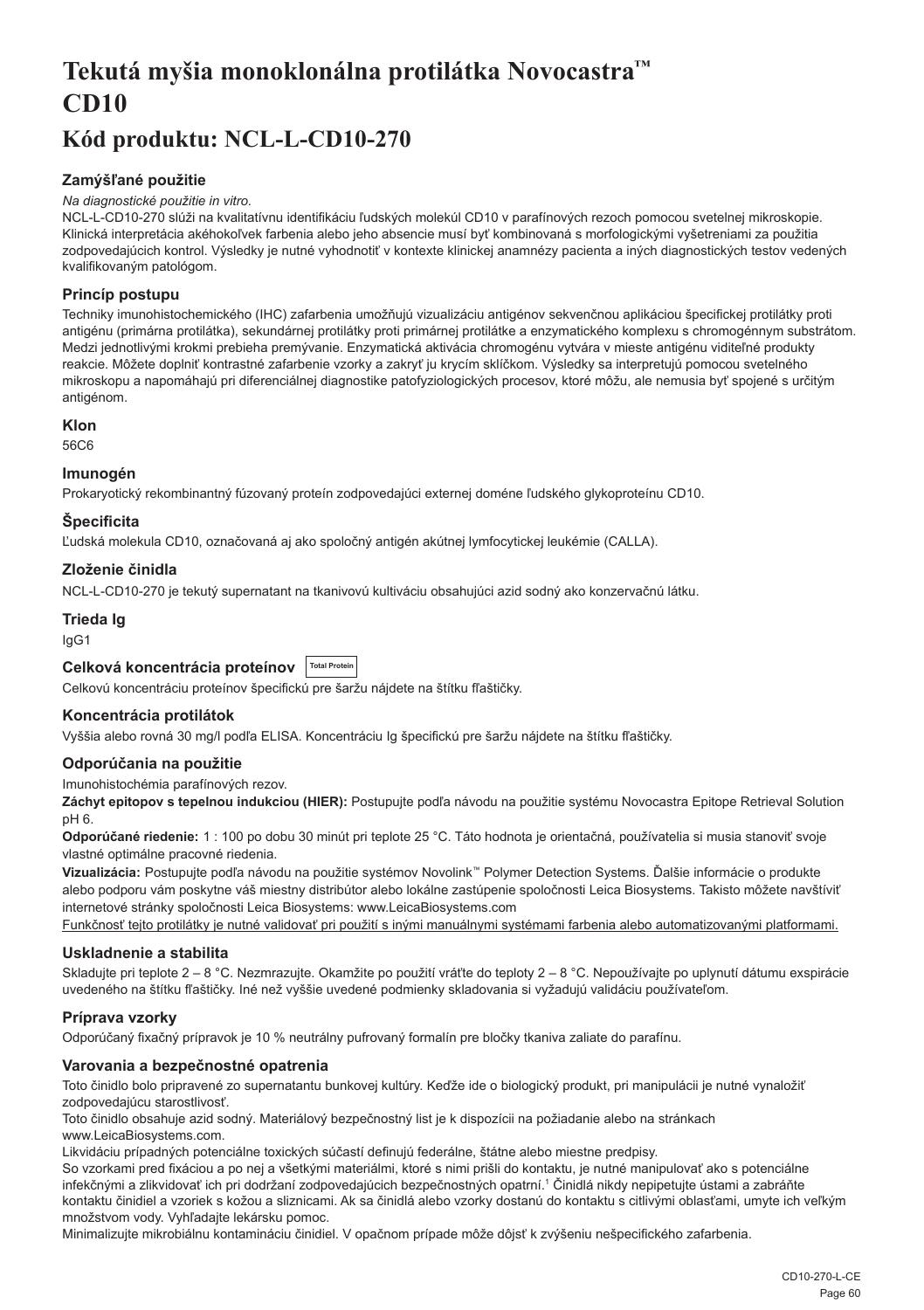Nedodržanie predpísaných inkubačných dôb alebo teplôt môže viesť k nesprávnym výsledkom. Všetky takéto zmeny si vyžadujú validáciu používateľom.

## **Kontrola kvality**

Rozdiely v spracovaní tkaniva a technických postupoch v laboratóriu používateľa môžu viesť k významnému kolísaniu výsledkov, čo si vyžaduje, okrem nasledujúcich postupov, aj pravidelné interné kontroly.

Kontroly by mali byť čerstvé pitevné/bioptické/chirurgické vzorky fixované čo najskôr formalínom a spracované zaliatím do parafínu rovnakým spôsobom ako vzorky pacienta.

## **Pozitívna kontrola tkanivom**

Identifikuje správne pripravené tkanivá a správne techniky zafarbenia.

Každá súprava testových podmienok v každom cykle zafarbenia musí obsahovať jednu pozitívnu kontrolu tkanivom.

Tkanivo so slabým pozitívnym farbením je pre optimálnu kontrolu kvality a na detekciu slabšej degradácie činidla vhodnejšie než tkanivo so silným pozitívnym farbením.<sup>2</sup>

Odporúčané tkanivo na pozitívnu kontrolu je tonzila.

Ak pozitívna kontrola tkanivom nebude vykazovať pozitívne zafarbenie, výsledky testovaných vzoriek je nutné považovať za neplatné.

#### **Negatívna kontrola tkanivom**

Nutné vyšetriť po pozitívnej kontrole tkanivom s cieľom overiť špecificitu značenia cieľového antigénu primárnou protilátkou. Odporúčané tkanivo na negatívnu kontrolu je semenník.

Ako negatívnu kontrolu je možné použiť aj rôzne typy buniek prítomné vo väčšine tkanivových rezov, takýto postup si však vyžaduje validáciu používateľom.

Prípadné nešpecifické farbenie má obvykle difúzny vzhľad. V rezoch tkanív silne fixovaných formalínom môže byť pozorované sporadické farbenie spojiva. Na interpretáciu výsledkov farbenia používajte intaktné bunky. Nekrotické alebo degenerované bunky sa často farbia nešpecificky.<sup>3</sup> Falošne pozitívne výsledky môžu byť pozorované v dôsledku neimunologickej väzby proteínov alebo produktov reakcie substrátu. Môžu byť spôsobené aj endogénnymi enzýmami, ako napr. pseudoperoxidázou (erytrocyty), endogénnou peroxidázou (cytochróm C) alebo endogénnym biotínom (napr. pečeň, prsník, mozog, oblička) v závislosti od typu imunologického farbenia. S cieľom diferencovať endogénnu enzymatickú aktivitu alebo nešpecifickú väzbu enzýmov od špecifickej imunoreaktivity môžete nafarbiť ďalšie vzorky tkanív pacienta výhradne substrátovým chromogénom alebo enzymatickými komplexmi (avidín-biotín, streptavidín, značený polymér), resp. substrátovým chromogénom. V prípade špecifického farbenia v negatívnej kontrole tkanivom je nutné výsledky vzoriek pacienta považovať za neplatné.

#### **Negatívna kontrola činidlom**

Na vyhodnotenie nešpecifického zafarbenia použite nešpecifickú negatívnu kontrolu činidlom miesto primárnej protilátky s rezom jednotlivých vzoriek pacienta, čo umožní lepšiu interpretáciu špecifického farbenia na mieste antigénu.

#### **Tkanivo pacienta**

Pacientske vzorky zafarbené prípravkom NCL-L-CD10-270 preskúmajte ako posledné. Intenzitu pozitívneho farbenia je nutné vyhodnotiť v kontexte prípadného

nešpecifického zafarbenia negatívnej kontroly činidlom na pozadí. Podobne ako pri všetkých imunohistochemických testov znamená negatívny výsledok, že antigén nebol detegovaný. Nepotvrdzuje jeho absenciu v testovaných bunkách/tkanivách. V prípade potreby identifikujte falošne negatívne reakcie pomocou panelu protilátok.

#### **Očakávané výsledky**

#### Normálne tkanivá

Klon 56C6 deteguje antigén CD10 na povrchu normálnych včasných prekurzorov, nezrelých B-buniek v kostnej dreni a B-buniek germinačného centra v lymfoidnom tkanive. CD10 sa deteguje aj na rôznych nelymfoidných bunkách a tkanivách, napríklad v myoepitelových bunkách prsníka, žlčových kanálikoch, fibroblastoch, s osobitne silnou expresiou na kefkovom leme obličky a črevnom epiteli (celkový počet normálnych hodnotených prípadov = 44).

#### Abnormálne tkanivá

Klon 56C6 zafarbil 22/115 difúznych veľkobunkových B-lymfómov, 8/13 folikulárnych lymfómov, 1/12 chronických lymfocytárnych lymfómov, 1/1 B-bunkového akútneho lymfoblastového lymfómu, 2/2 seminómov, 2/2 adenokarcinómov hrubého čreva, 1/4 nádorov pečene (vrátane 1/1 metastatického karcinómu, 0/2 hepatocelulárnych karcinómov a 0/1 cholangiokarcinómu), 1/2 karcinómov renálnych buniek, 1/2 adenokarcinómov konečníka, 1/2 nádorov kože (vrátane 1/1 dermatofibrosarkómu a 0/1 skvamocelulárneho karcinómu) a 1/1 skvamocelulárneho karcinómu hrtana. Žiadne zafarbenie nebolo pozorované pri Hodgkinových lymfómoch (0/27), lymfómoch z plášťových buniek (0/7), anaplastických veľkobunkových T-lymfómoch (0/7), angioimunoblastových T-bunkových lymfómoch (0/4), T/ NK-bunkových lymfómoch (0/3), difúznych T-bunkových lymfómoch (0/2), primitívnom B/T-bunkovom akútnom lymfoblastovom lymfóme (0/1), periférnom T-bunkovom lymfóme (0/1), T-bunkovom lymfóme (0/1), lymfóme okrajovej zóny (0/1), nádoroch štítnej žľazy (0/4), nádoroch pľúc (0/4), nádoroch vaječníkov (0/4), nádoroch krčka maternice (0/2), nádoroch mozgu (0/2), nádoroch pažeráka (0/2), nádoroch prsníka (0/2), nádoroch žalúdka (0/2), nádoroch mäkkých tkanív (0/2), nádoroch jazyka (0/2), metastatických nádoroch neznámeho pôvodu (0/2) a nádore týmusu (0/1). (Celkový počet abnormálnych vyšetrených prípadov = 239).

#### **NCL-L-CD10-270 je odporúčaným prostriedkom na detekciu proteínu ľudského CD10 v normálnych a neoplastických tkanivách ako doplnok ku konvenčnej histopatológii za použitia neimunologických histochemických farbení.**

## **Všeobecné limitácie**

Imunohistochémia je diagnostický postup pozostávajúci z viacerých krokov, ktorý si vyžaduje špecializované zaškolenie vo výbere zodpovedajúcich činidiel, výbere tkanív, fixácie a spracovania, príprave IHC sklíčka a interpretácii výsledkov farbenia. Farbenie tkaniva závisí od manipulácie s tkanivom a od jeho spracovania pred farbením. Nesprávna fixácia,

zmrazovanie,rozmrazovanie, premývanie, sušenie, ohrievanie, rezanie alebo kontaminácia inými tkanivami či tekutinami môžu viesť k vzniku artefaktov, záchytu protilátok alebo falošne negatívnym výsledkom. Inkonzistentné výsledky môžu byť spôsobené zmenami metód fixácie a montáže preparátov alebo inherentnými nepravidelnosťami v tkanive.4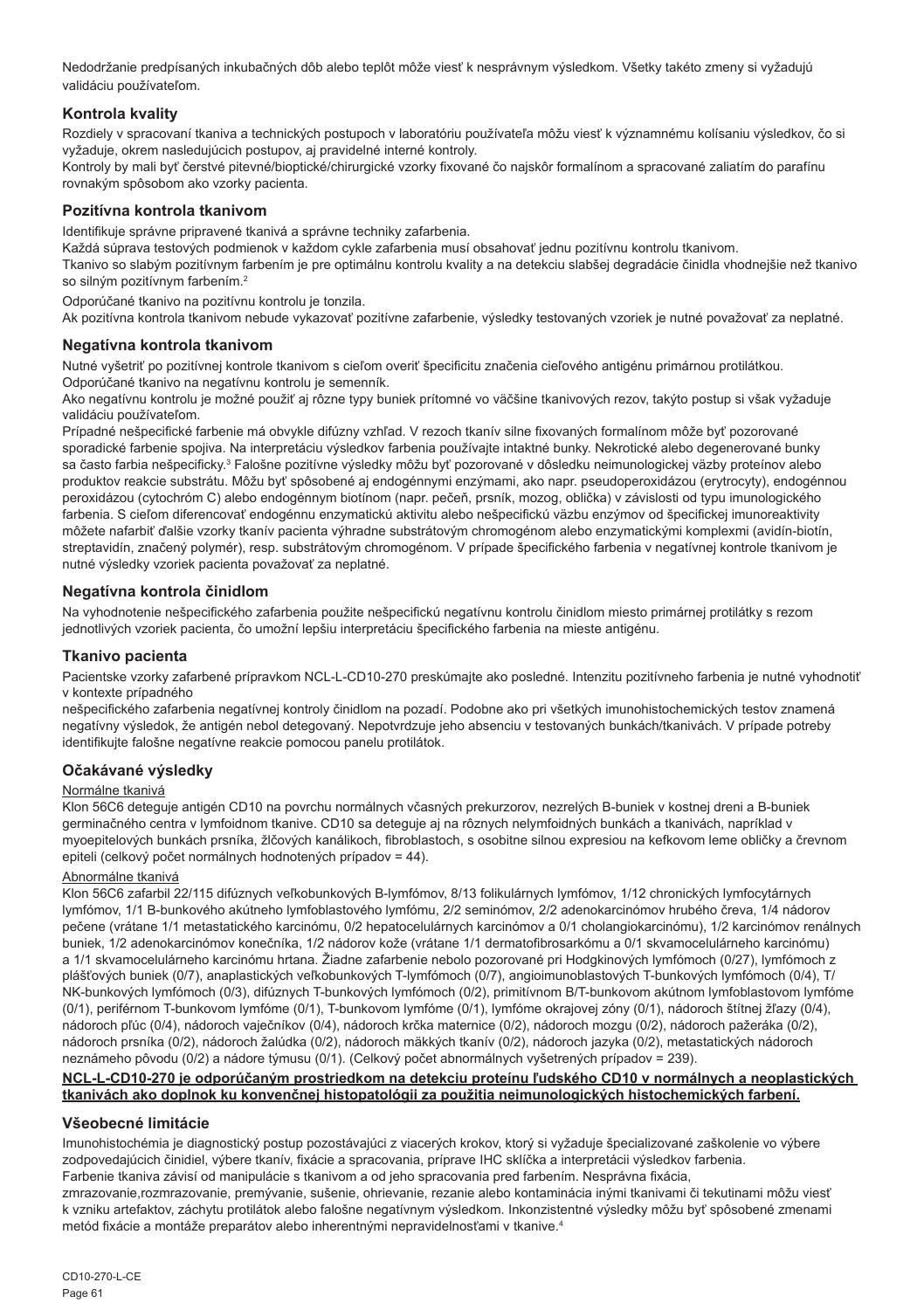Nadmerné alebo neúplné kontrastné farbenie môže narušiť správnosť interpretácie výsledkov.

Klinická interpretácia akéhokoľvek farbenia alebo jeho absencie musí byť kombinovaná s morfologickými vyšetreniami za použitia zodpovedajúcich kontrol. Výsledky je nutné vyhodnotiť v kontexte klinickej anamnézy pacienta a iných diagnostických testov vedených kvalifikovaným patológom.

Protilátky spoločnosti Leica Biosystems Newcastle Ltd sú určené na použitie na zmrazených rezoch alebo rezoch zaliatych parafínom so špecifickými požiadavkami na fixáciu, ako uvádza tento dokument. Najmä pri neopláziách môže dôjsť k nečakanej expresii antigénov. Klinická interpretácia akýchkoľvek farbených tkanivových rezov musí zahŕňať morfologickú analýzu a vyhodnotenie zodpovedajúcich kontrol.

#### **Bibliografia – všeobecne**

- 1. National Committee for Clinical Laboratory Standards (NCCLS). Protection of laboratory workers from infectious diseases transmitted by blood and tissue; proposed guideline. Villanova, P.A. 1991; 7(9). Order code M29-P.
- 2. Battifora H. Diagnostic uses of antibodies to keratins: a review and immunohistochemical comparison of seven monoclonal and three polyclonal antibodies. Progress in Surgical Pathology. 6:1–15. eds. Fenoglio-Preiser C, Wolff CM, Rilke F. Field & Wood, Inc., Philadelphia.
- 3. Nadji M, Morales AR. Immunoperoxidase, part I: the techniques and pitfalls. Laboratory Medicine. 1983; 14:767.
- 4. Omata M, Liew CT, Ashcavai M, Peters RL. Nonimmunologic binding of horseradish peroxidase to hepatitis B surface antigen: a possible source of error in immunohistochemistry. American Journal of Clinical Pathology. 1980; 73:626.
- 5. Ordi J, Romagosa C, Tavassoli FA et al. CD10 expression in epithelial tissues and tumours of the gynecologic tract: a useful marker in diagnosis of mesonephric, trophoblastic and clear cell tumors. American Journal of Surgical Pathology 2003 27(2), 178–186.
- 6. Kristiansen G, Schluns K, Yongwei Y et al. CD10 expression in non-small cell lung cancer. Annals of Cellular Pathology 2002 24(1), 41–46.
- 7. Sumathi V P and McCluggage WG. CD10 is useful in demonstrating endometrial stroma at ectopic sites and in confirming diagnosis of endometriosis. Journal of Clinical Pathology 2002 55, 391–392.
- 8. Dunphy CH, Polsky JM, Lance Evans H et al. Paraffin immunoreactivity of CD10, CDw75 and Bcl-6 in follicle center cell lymphoma. Leukaemia and Lymphoma 2001 41(5–6), 585–592.
- 9. Eshoa C, Perkins S, Kampalath et al. Decreased CD10 expression in grade III and in interfollicular infiltrates of follicular lymphomas. American Journal of Clinical Pathology 2001 115(6), 862–867.
- 10.Tajima Y, Shimoda T, Nakanishi Y et al. Gastric and intestinal phenotypic marker expression in gastric carcinomas and its prognostic significance: immunohistochemical analysis of 136 lesions. Oncology 2001 61(3), 212–220.
- 11.Watson P, Wood KM, Lodge A et al. Monoclonal antibodies recognising CD5, CD10 and CD23 in formalin-fixed, paraffin-embedded tissue: production and assessment of their value in the diagnosis of small B-cell lymphoma. Histopathology 2000 36(2), 145–150.
- 12.Bavikatty NR, Ross CW, Finn WG et al. Anti-CD10 immunoperoxidase staining of paraffin-embedded acute leukemias: comparison with flow cytometric immunophenotyping. Human Pathology 2000 31(9), 1051–1054.
- 13.Chen CC, Raikow RB, Sonmez-Alpan E et al. Classification of small B-cell lymphoid neoplasms using a paraffin section immunohistochemical panel. Applied Immunohistochemistry & Molecular Morphology 2000 8(1), 1–11.
- 14.Chu P and Arber DA. Paraffin-section detection of CD10 in 505 nonhematopoietic neoplasms. Frequent expression in renal cell carcinoma and endometrial stromal sarcoma. American Journal of Clinical Pathology 2000 113(3), 374–382.
- 15.Chu PG, Chang KL, Weiss LM et al. Immunohistochemical detection of CD10 in paraffin sections of hematopoietic neoplasms: a comparison with flow cytometry detection in 56 cases. Applied Immunohistochemistry & Molecular Morphology 2000 8(4), 257–262.
- 16.Conde-Sterling DA, Aguilera NS, Nandedkar MA et al. Immunoperoxidase detection of CD10 in Precursor T-lymphoblastic lymphoma/ leukemia: a clinicopathologic study of 24 cases. Archives of Pathology & Laboratory Medicine 2000 124(5), 704-708.
- 17.Endoh Y, Tamura G, Motoyama T et al. Well-differentiated adenocarcinoma mimicking complete-type intestinal metaplasia in the stomach. Human Pathology 1999 30(7), 826-832.
- 18.Kaufmann O, Flath B, Späth-Schwalbe E et al. Immunohistochemical detection of CD10 with monoclonal antibody 56C6 on paraffin sections. American Journal of Clinical Pathology 1999 111(1), 117-122.
- 19.McIntosh GG, Lodge AJ, Watson P et al. NCL-CD10-270: a new monoclonal antibody recognising CD10 in paraffin-embedded tissue. American Journal of Pathology 1999 154(1), 77–82.
- 20.Millar E K, Waldron S, Spencer A et al. CD10 positive thyroid marginal zone non-Hodgkin lymphoma. Journal of Clinical Pathology 1999 52, 849-850.

## **Úpravy predchádzajúceho vydania**

Zloženie činidla, Celková koncentrácia proteínu, Odporúčania na použitie, Varovania a bezpečnostné opatrenia, Očakávané výsledky.

#### **Dátum vydania**

05 December 2018